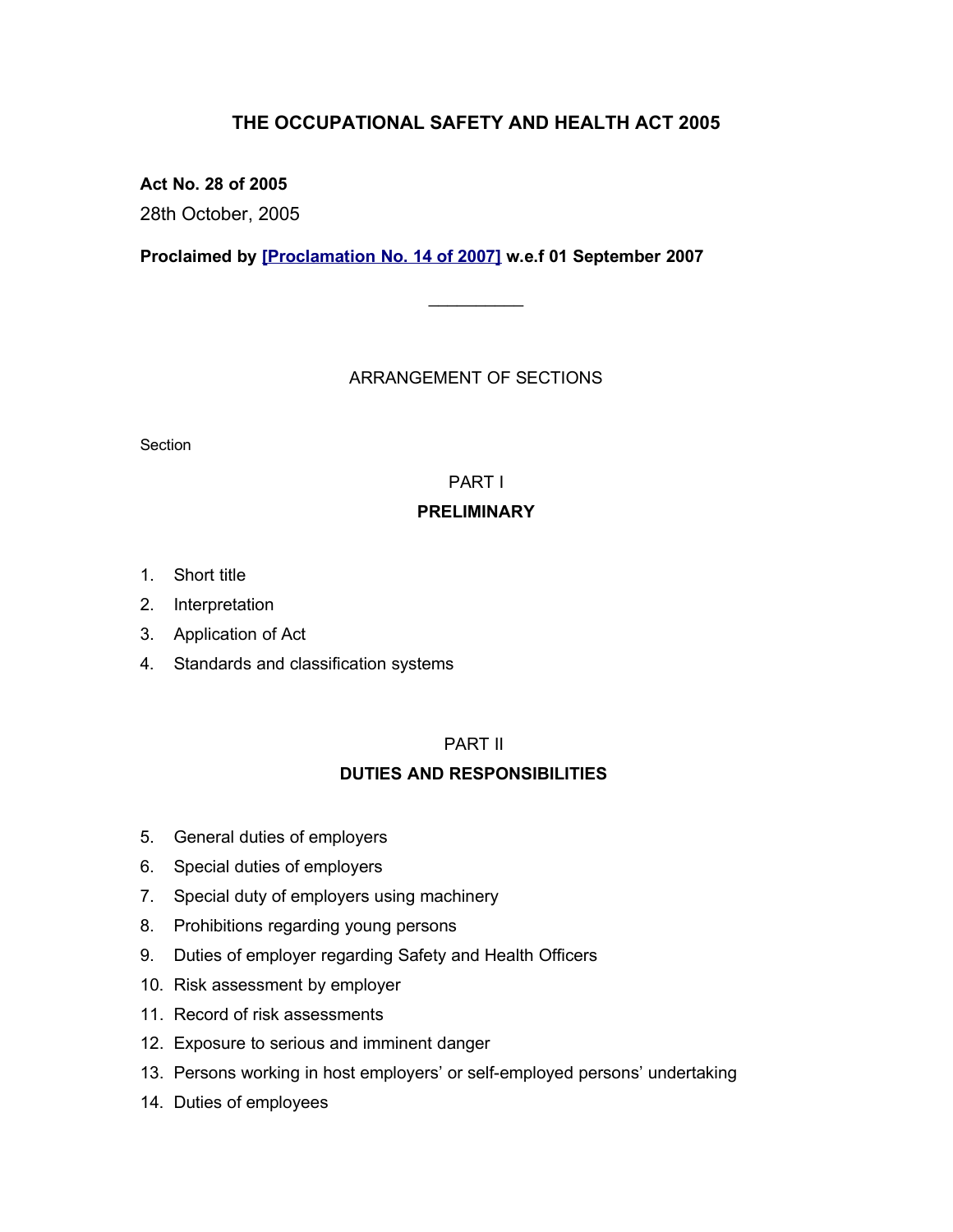- 15. Complaint to the Permanent Secretary
- 16. Duties of self-employed persons
- 17. Duties of designers, manufacturers, importers and exhibitors
- 18. Posting of abstracts or notices
- 19. Keeping of documents
- 20. Duties of Safety and Health officers
- 21. Establishment of Safety and Health Committees
- 22. Functions of the Safety and Health Committee
- 23. Meetings of Safety and Health Committees

# PART III

#### **ADMINISTRATION**

- 24. Powers of Permanent Secretary
- 25. Power to summon
- 26. Prosecution
- 27. Powers of Permanent Secretary to make prohibition orders
- 28. Advisory Council for Occupational Safety and Health
- 29. Registration and deregistration of Safety and Health officers
- 30. Employment of Safety and Health Officers
- 31. Deregistration of Safety and Health Officers
- 32. Boiler and Machinery Inspectors Board
- 33. Registration of machinery and boiler inspectors

#### PART IV

## **HEALTH AND WELFARE (GENERAL PROVISIONS)**

- 34. Structure of building
- 35. Cleanliness
- 36. Overcrowding
- 37. Ventilation and temperature
- 38. Lighting
- 39. Sanitary conveniences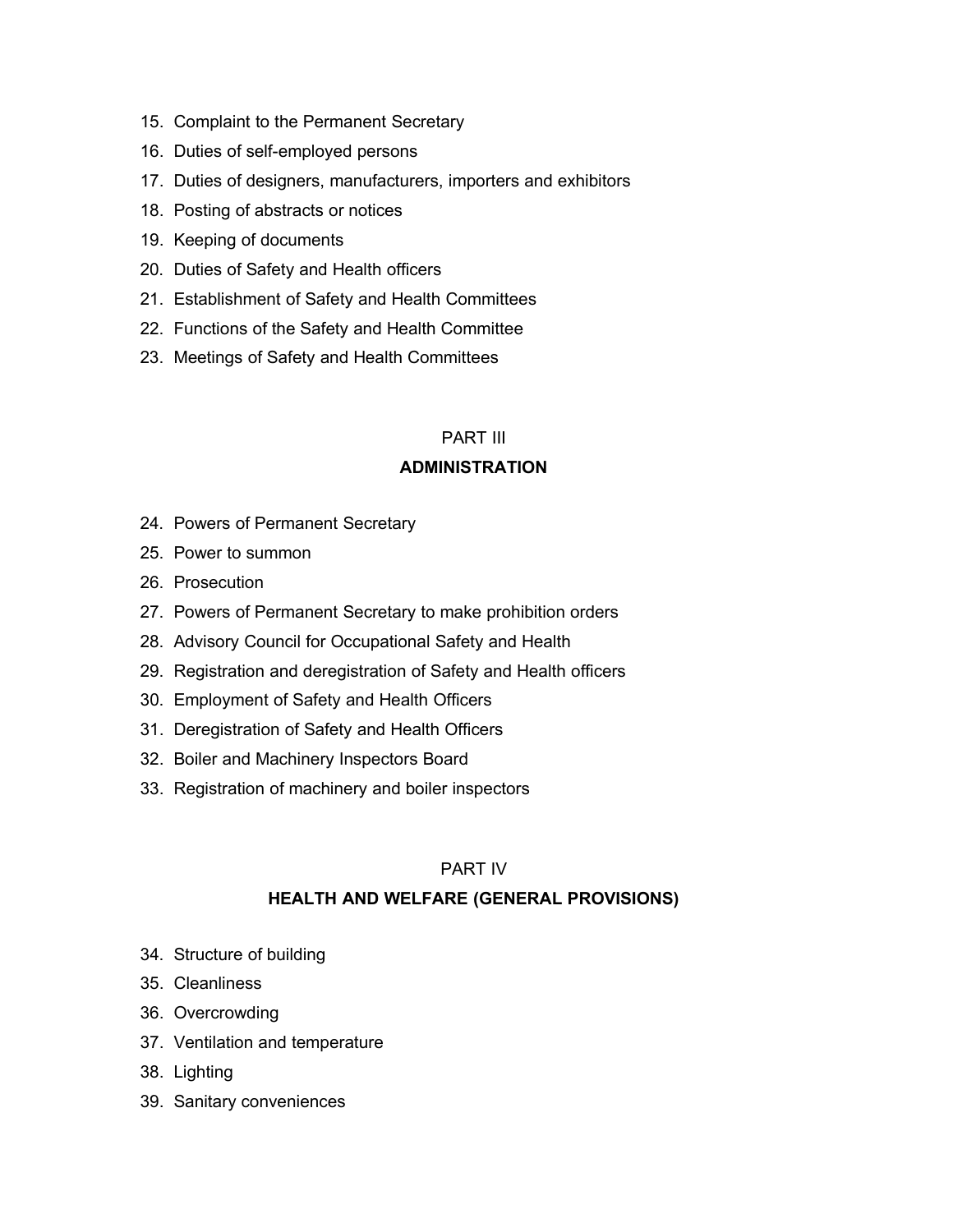- 40. Supply of drinking water
- 41. Washing facilities
- 42. Accommodation for clothing
- 43. Seats
- 44. Facilities for the taking of meals
- 45. Provisions for first-aid

## PART V

# **SAFETY (MACHINERY)**

- 46. Training and supervision of young persons working at dangerous machines
- 47. Dangerous machinery
- 48. Provisions as to unfenced machinery
- 49. Construction and maintenance of fencing
- 50. Chains, ropes and lifting tackles
- 51. Cranes and other lifting machines
- 52. Vehicle lifts
- 53. Hoists and lifts
- 54. Escalators
- 55. Steam boilers registration and conditions of use
- 56. Steam boilers attachments and construction
- 57. Steam boilers maintenance, examination and use
- 58. Steam receivers and steam containers
- 59. Air receivers
- 60. Refrigeration plants
- 61. Special provisions
- 62. Duty of inspector to inform employer
- 63. Abrasive wheels

#### PART VI

## **SAFETY (GENERAL PROVISIONS)**

64. Safe means of access and safe place of employment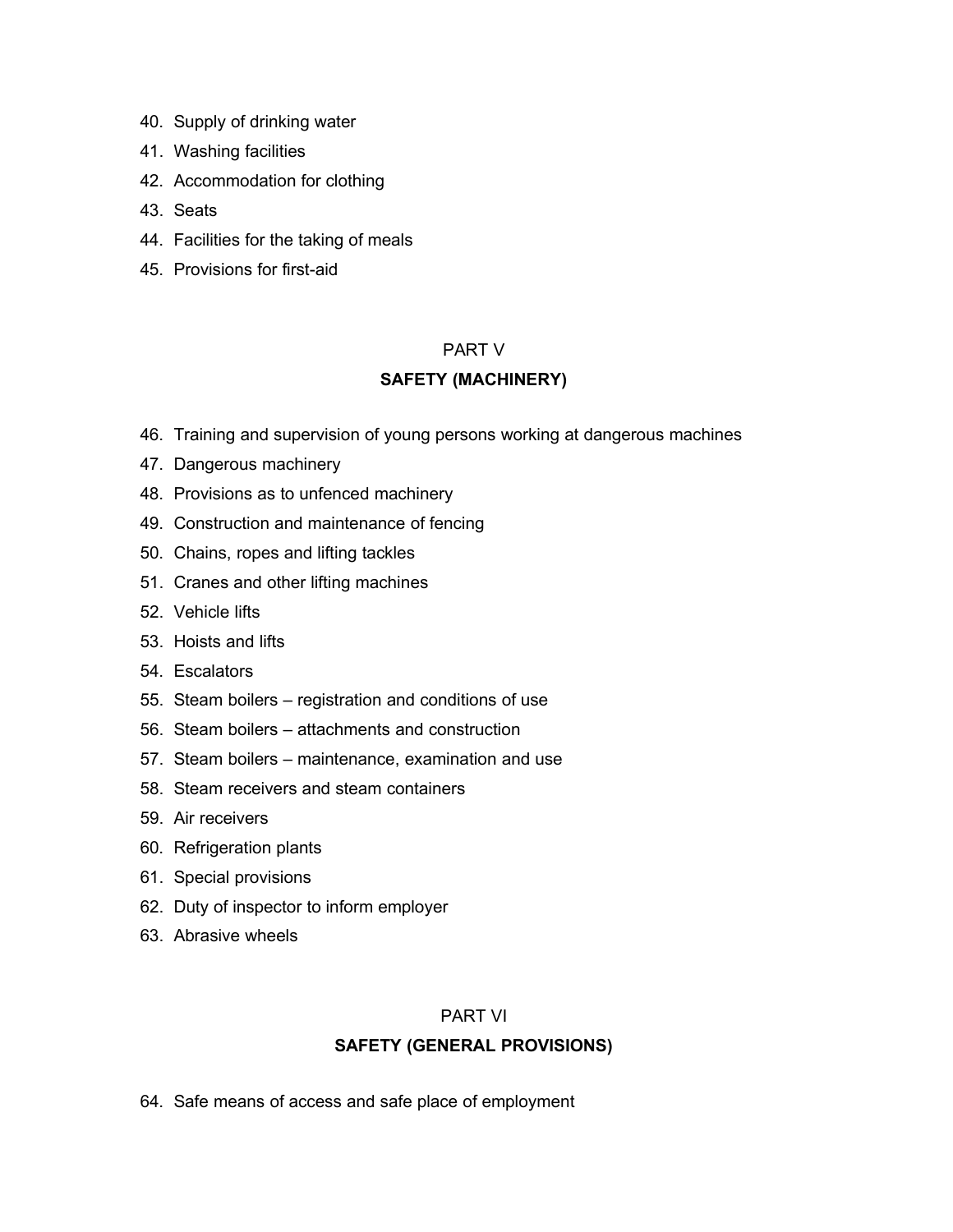- 65. Storage
- 66. Ladders
- 67. Substances hazardous to health
- 68. Other chemicals
- 69. Precautions with regard to explosive or flammable dust, gas, vapour or substance
- 70. Dangerous fumes and lack of oxygen
- 71. Corrosive substances
- 72. Gas plants
- 73. Electrical installations
- 74. Prevention of fire
- 75. Safety provisions in case of fire
- 76. Fire certificate

## PART VII

# **SAFETY AND HEALTH (SPECIAL PROVISIONS)**

- 77. Health surveillance
- 78. Record of health surveillance
- 79. Radiation
- 80. Non-ionising radiation
- 81. Reduction of noise and vibration
- 82. Personal protective equipment and clothing
- 83. Protection of eyes in certain processes
- 84. Manual handling operations
- 85. Notification of occupational accidents and dangerous occurrences
- 86. Notification of occupational diseases

## PART VIII

# **REGISTRATION OF FACTORIES**

- 87. Factory building permit
- 88. Registration of factories
- 89. Cancellation of registration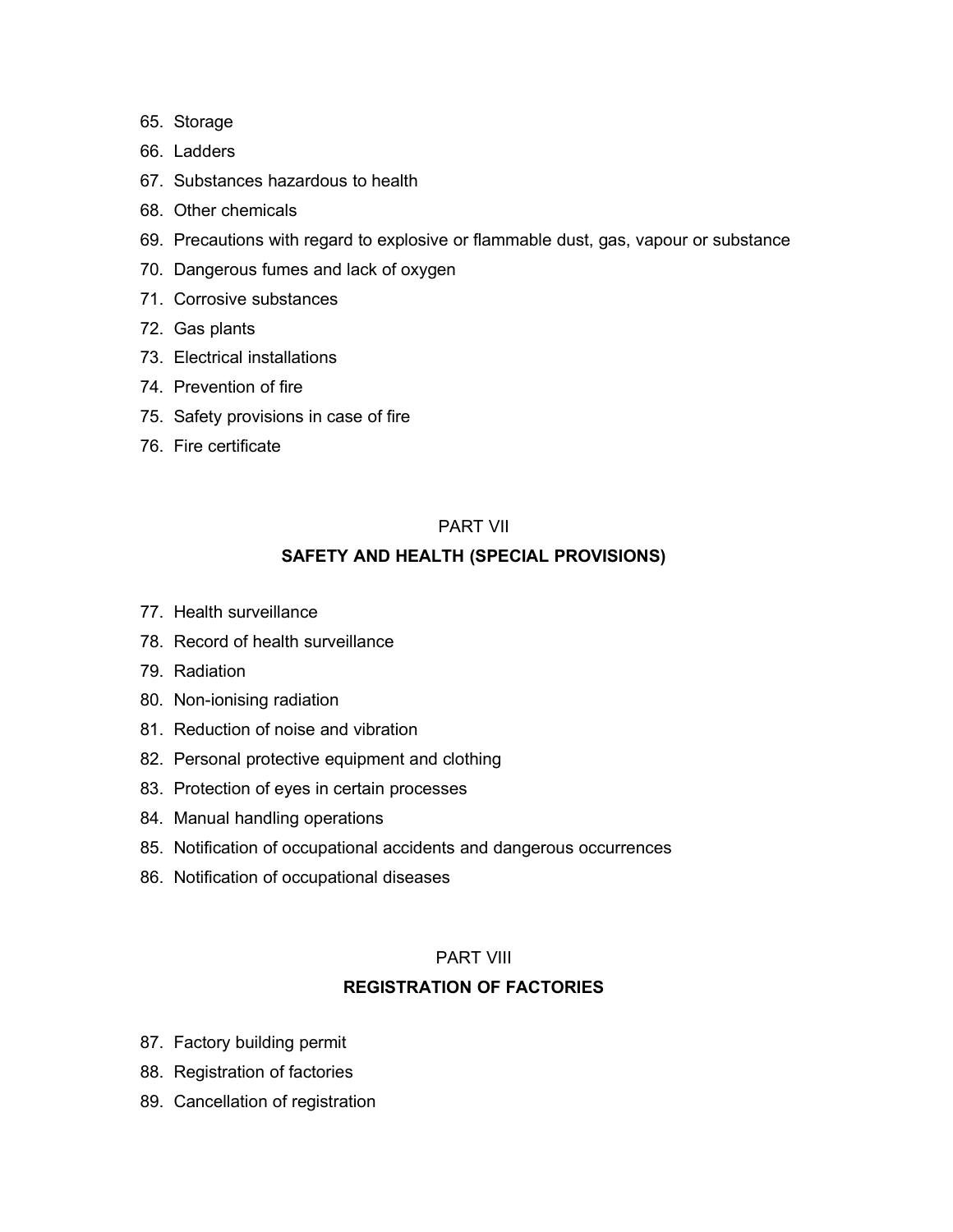- 90. Right of appeal
- 91. Meaning of factory

#### PART IX

#### **OFFENCES, PENALTIES AND LEGAL PROCEEDINGS**

- 92. Power of Court to make order
- 93. Officer not to reveal trade secrets
- 94. Offences
- 95. Parts of buildings, plants, or equipment let off
- 96. Special provisions as to evidence
- 97. Power of Court to modify agreements
- 98. Power to direct formal investigation

## PART X

## **MISCELLANEOUS**

- 99. Publications
- 100.Regulations
- 101.Protection of officers
- 102.Exemption
- 103.Repeal
- 104.Consequential amendments
- 105.Transitional provisions
- 106.Commencement

## **AN ACT**

# **To consolidate and widen the scope of legislation on safety, health and the welfare of employees at work**

ENACTED by the Parliament of Mauritius, as follows:-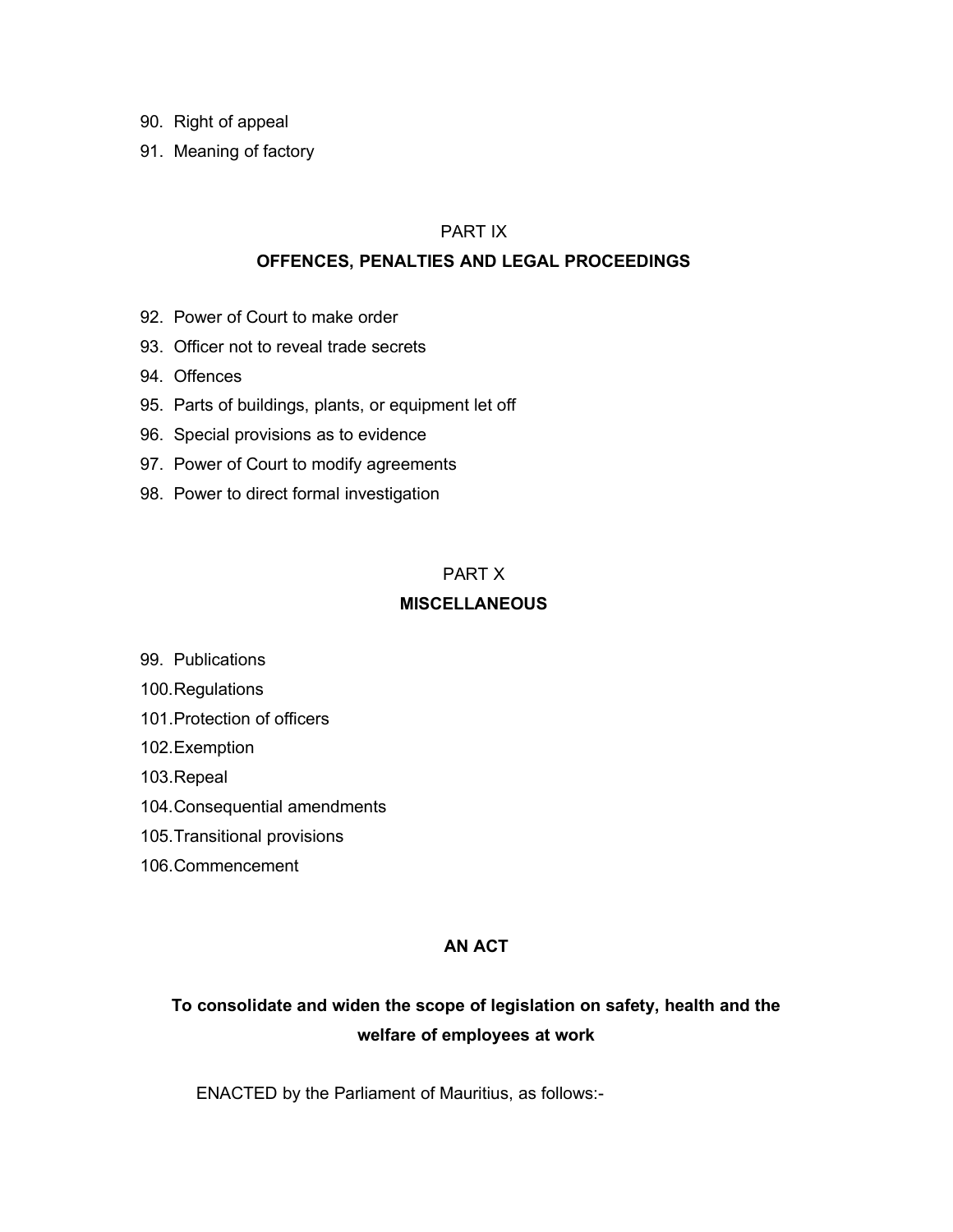# PART I

## **PRELIMINARY**

#### **1. Short title**

This Act may be cited as the **Occupational Safety and Health Act 2005**.

## **2. Interpretation**

In this  $Act -$ 

"air receiver" means –

- (a) any vessel, other than a pipe or coil, or any accessory, fitting or part of a compressor, for containing compressed air and connected with an air compressing plant;
- (b) any fixed or portable vessel, not being part of a spray gun, used for the purpose of spraying by means of compressed air, any paint, varnish, lacquer or similar material;
- (c) any fixed vessel for containing compressed air or any other gas and used for the purpose of starting an internal combustion engine; or
- (d) any vessel in which any material in solid or liquid form is stored and from which it is forced by compressed air;

"article" includes any solid, liquid or gas, or any combination thereof;

"article for use at work" means –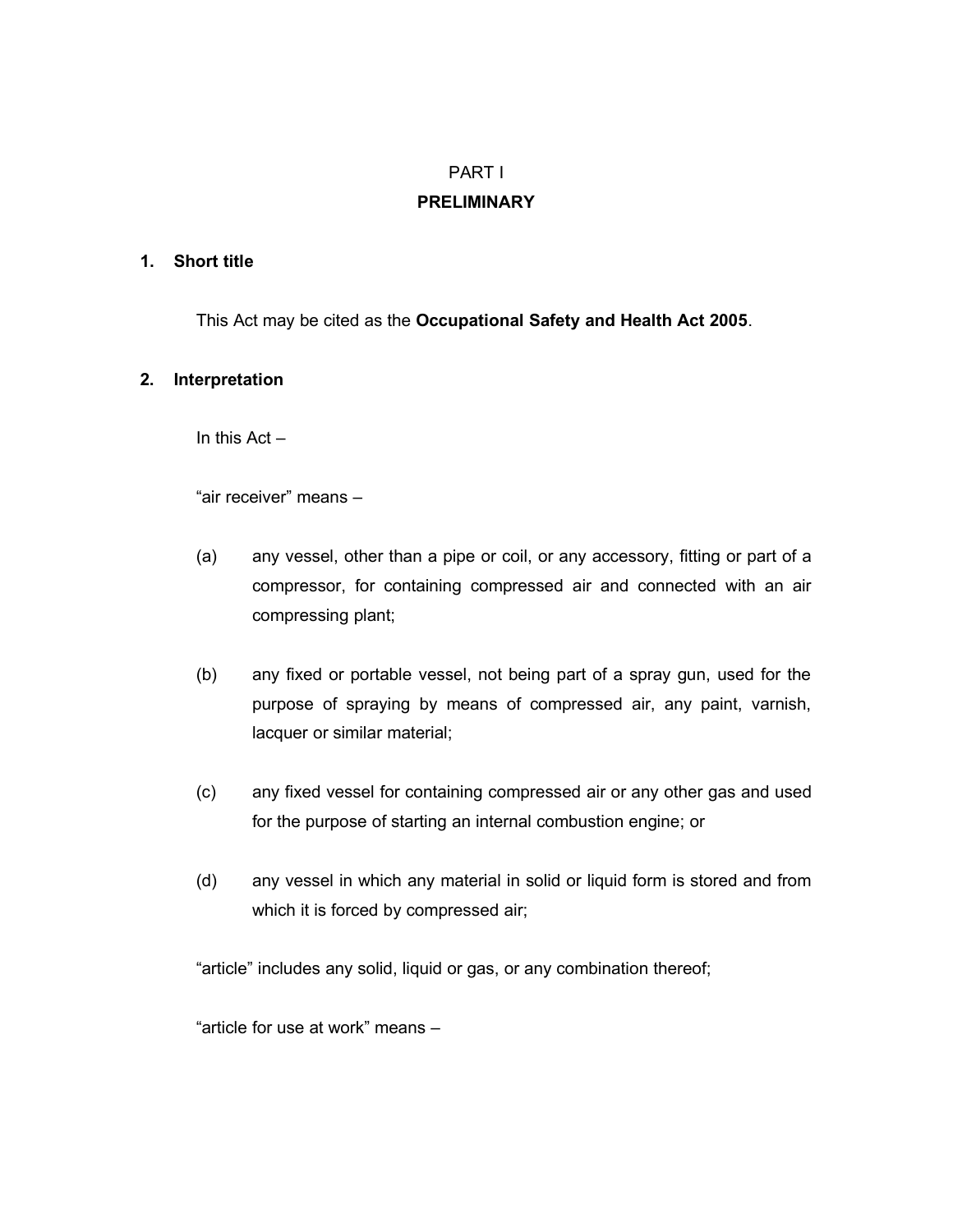- (a) any plant designed for use or operation, whether exclusively or not, by any person at work; and
- (b) any article designed for use as a component in any such plant;

"biological agent" means any micro-organism, cell culture, or human endoparasite, and includes any organism which has been genetically modified, which may cause any infection, allergy, toxicity or otherwise create a hazard to human health;

"bodily injury" includes any disease or any impairment of a person's physical or mental condition;

"building" includes its fixtures and fittings;

"cell culture" means in-vitro growth of cells derived from multicellular organisms;

"chemical" means a chemical element, or a compound, or a mixture thereof, whether natural or synthetic;

"Classification Society" means Lloyds Register of Shipping (United Kingdom), Bureau Veritas (France) or any similar organisation approved by the Permanent Secretary;

"competent person" means any person who, by reason of his qualifications and training, or having at least 5 years experience, is competent to undertake the work he is required to perform;

"contract of employment" means a contract of service or of apprenticeship, whether expressed or implied and whether oral or in writing;

"construction" means –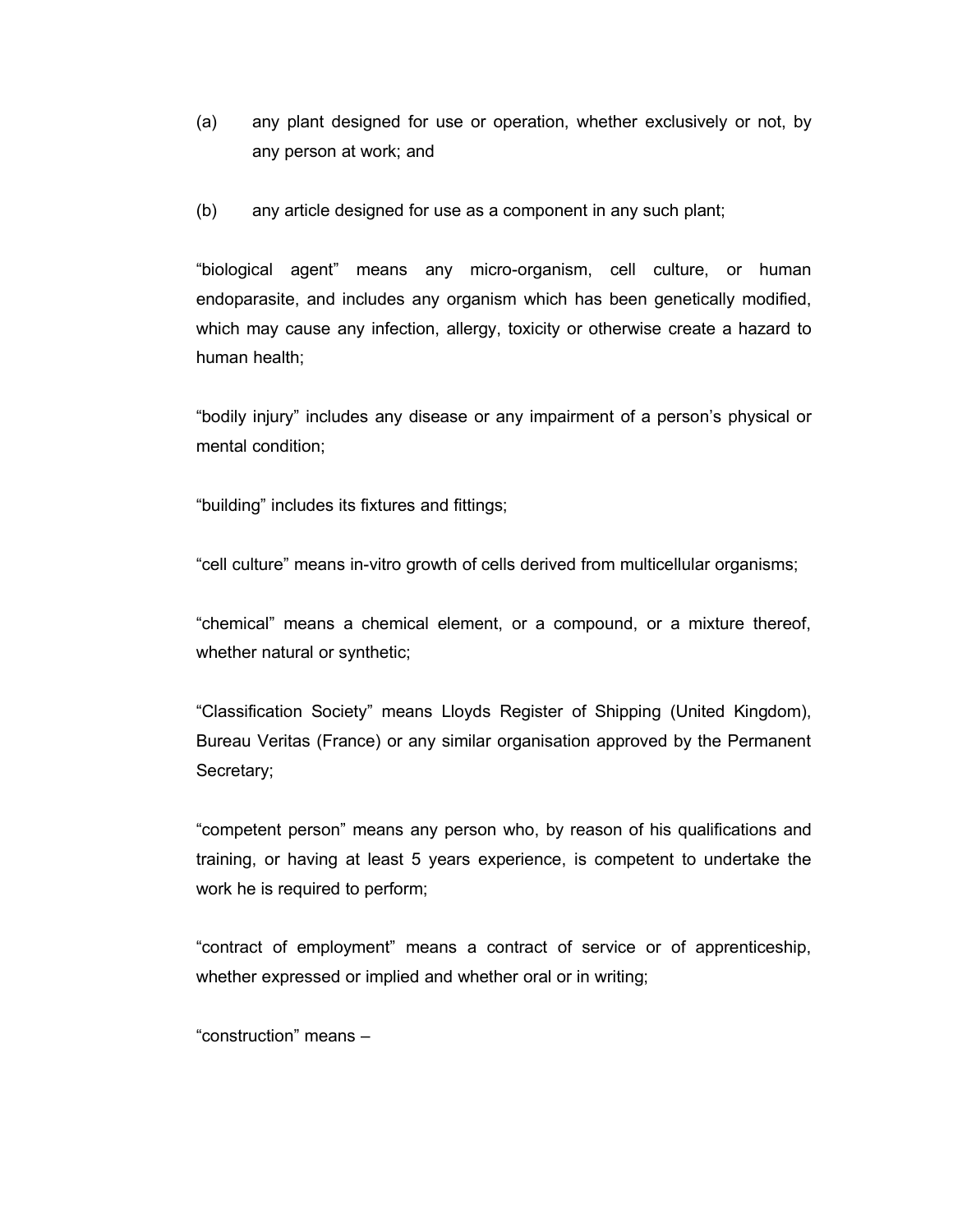- (a) building, including the construction, structural alteration, renovation, repair, maintenance, dismantling, or demolition of any building or structure;
- (b) civil engineering works, including the construction, structural alteration, repair, maintenance, demolition, of any airport, dock, harbour, inland waterway, dam, river and sea defence works, road, highway, bridge, tunnel, viaduct or works related to the provision of services such as communication, drainage, sewerage or power supply;
- (c) the erection, but not the manufacture, of prefabricated components of a building or structure;

"Court" means the Industrial Court;

"danger" in circumstances which may be reasonably expected to occur in relation to a machine, means that the machine is a reasonably foreseeable cause of injury to any person acting in a way in which a human being may reasonably be expected to act;

"Director, Occupational Safety and Health" means the Director, Occupational Safety and Health of the Ministry;

"employee" means a person who has entered into, or works under, a contract of employment with an employer, and includes a casual worker or a manual worker, and however remunerated;

"employer" means a person liable or responsible under a contract of employment for the payment of remuneration to an employee, and includes –

- (a) his agent;
- (b) a job contractor;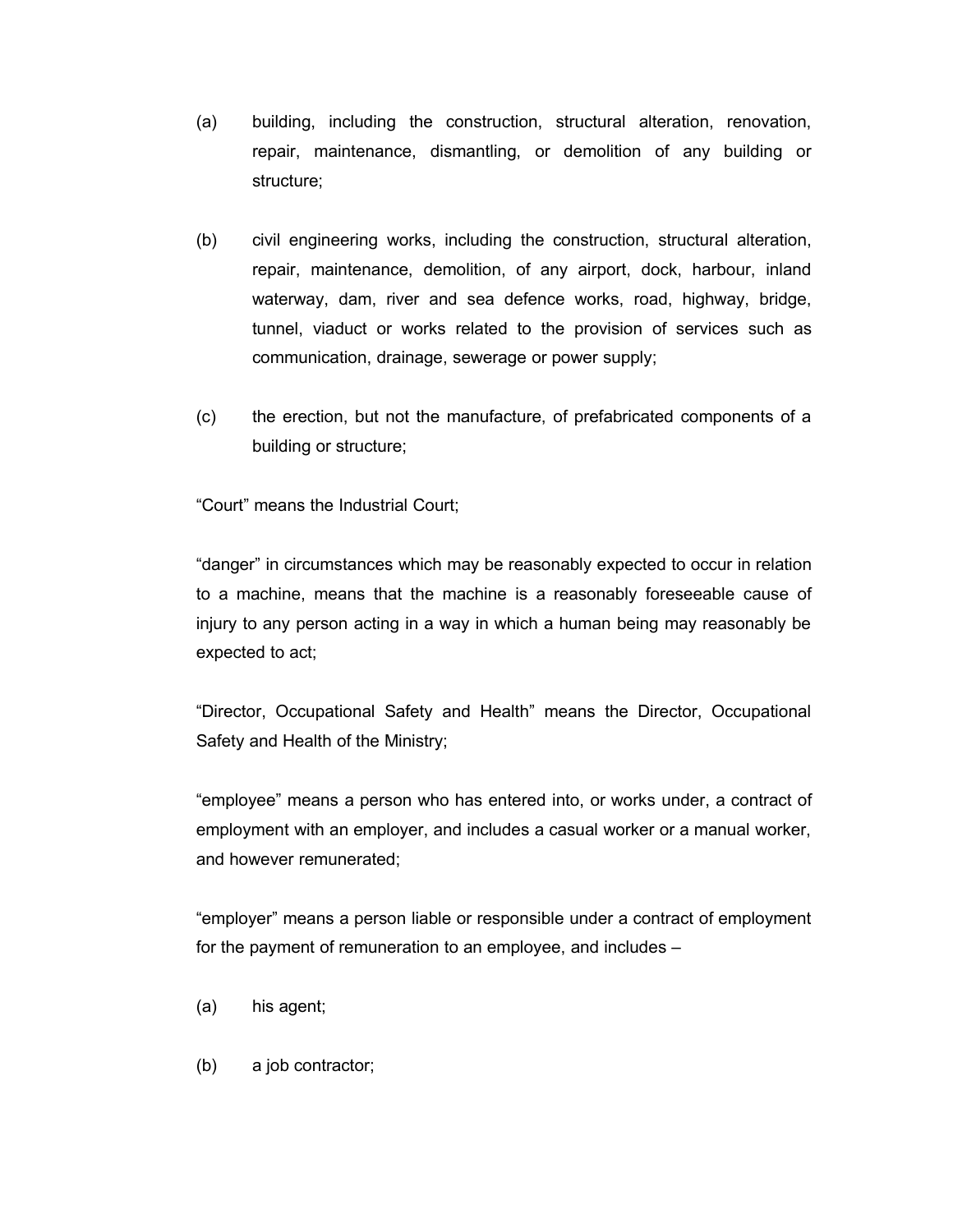"escalator" includes a moving ramp for use by a person but does not include a conveyor used for moving goods;

"eye protector" includes goggles, spectacles, visor or face screen;

"Fire Services" means the fire services as defined in the Fire Services Act;

"fume" includes gas or vapour;

"genetically modified organism" has the meaning assigned to it by the Genetically Modified Organism Act 2004;

"guest employee" means an employee of foreign nationality who has migrated from his country with a view to being employed on contract, otherwise than on his own account, and includes any person regularly admitted as a migrant for employment;

"hoist" means a lifting device with a platform or cage, the direction or movement of which is restricted by a guide;

"job contractor" has the same meaning as in section 2 of the Labour Act;

"lift" has the same meaning as "hoist";

"lifting machine" means a crane, winch, pulley block, or any other device other than a hoist or lift, intended for raising or lowering persons, goods or materials;

"lifting tackle" means a chain sling, rope sling, ring, hook, shackle or swivel used for the purpose of raising or lowering goods or materials;

"machine" includes any prime mover and any transmission machinery;

"maintain" means keep in an efficient state, in efficient working order, or in good repair;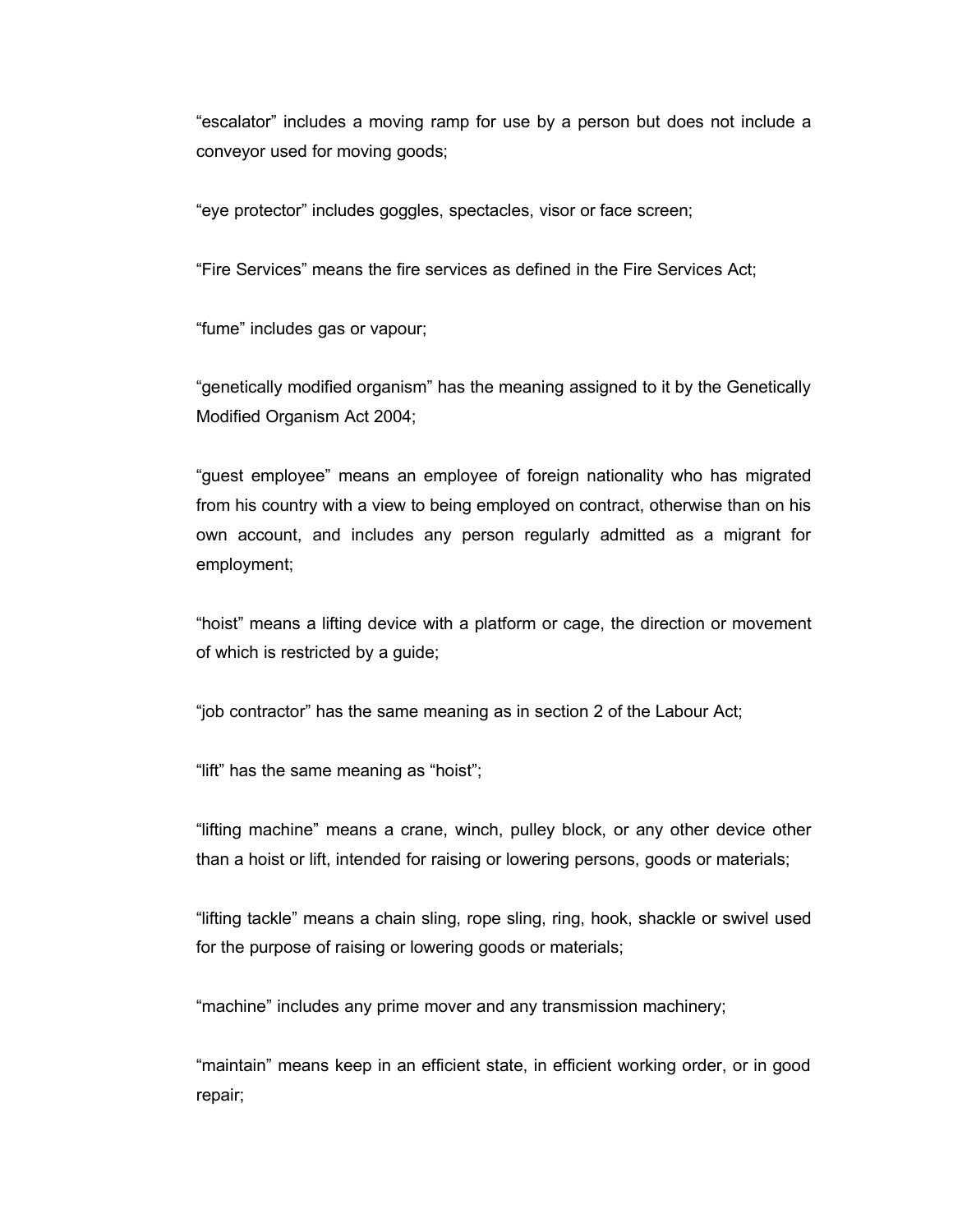"maximum exposure limit" means the maximum exposure limit prescribed by virtue of section 4;

"maximum permissible working pressure" in relation to any steam boiler means the pressure specified in the latest valid report of examination by a registered boiler inspector;

"micro-organism" means a microbiological entity, cellular or non-cellular, which is capable of replication or of transferring genetic material;

"Minister" means the Minister to whom responsibility for the subject of labour and industrial relations is assigned;

"occupational exposure standard" means the standard of exposure of a substance hazardous to health prescribed by virtue of section 4;

"occupier" means the person who runs a place of work and who controls the work that is done there;

"officer" means an officer of the Ministry;

"outworker" means any person employed in manual labour or with machinery in any process for or incidental to the making, altering, repairing, ornamenting, finishing, cleaning, washing, or breaking up of any article for the purposes of gain, or by way of trade, whether directly by the occupier of any place from which work is given out, or by a contractor or person employed by such occupier or contractor;

"owner" includes the person for the time being owning, or receiving rent whether on his own account, or as agent or trustee for any other person, in respect of the letting of premises, or the use of plants or equipment, and includes an occupier of premises;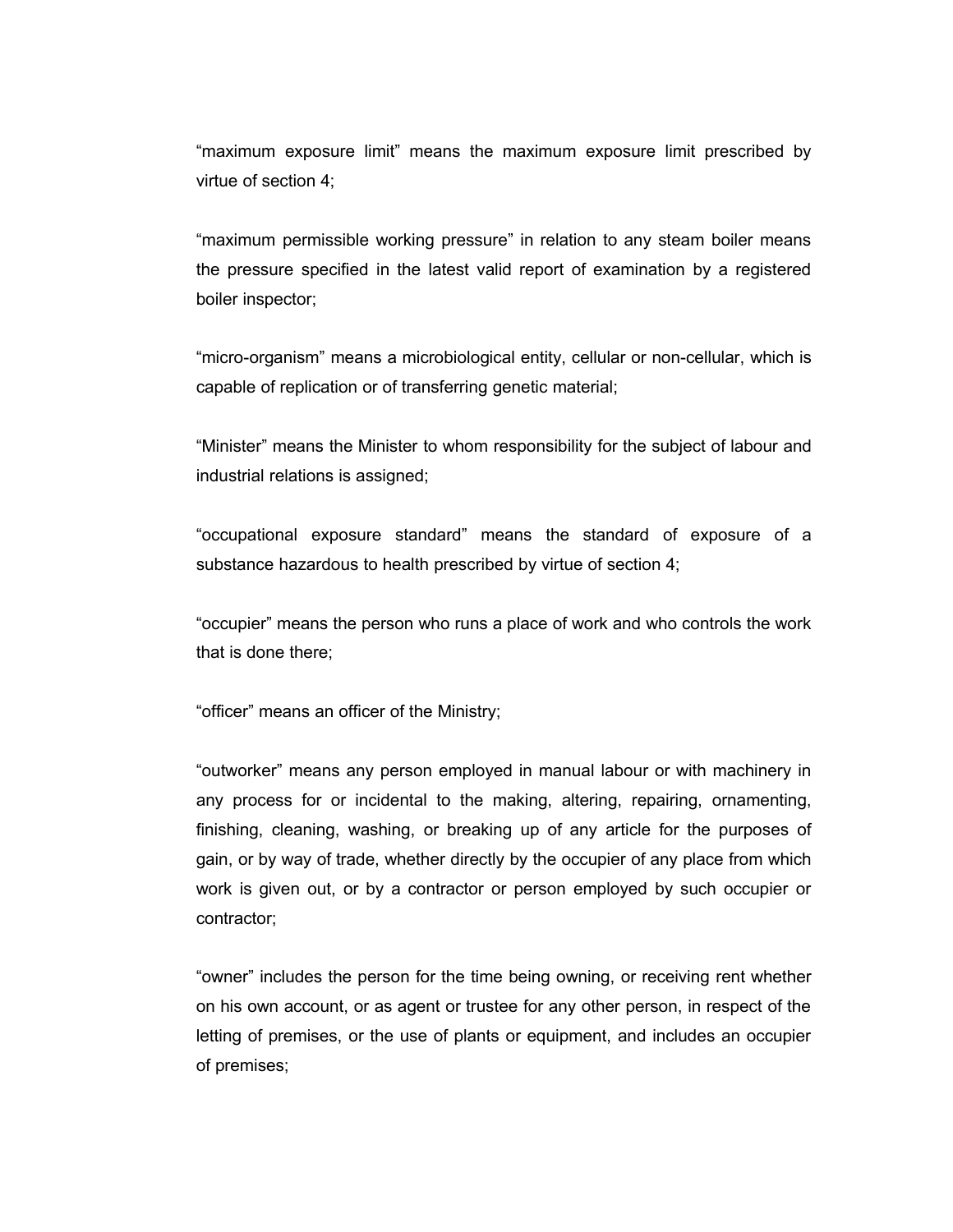"Permanent Secretary" means the Permanent Secretary of the Ministry to which responsibility for the subject of occupational safety and health is assigned, but where the official head of the Ministry is a Senior Chief Executive Officer, reference to the Permanent Secretary shall be reference to the Senior Chief Executive Officer;

"personal protective equipment" means any equipment intended to be worn or held by an employee and which protects him against risk to his health or safety, and includes –

- (a) any addition or accessory designed to meet that objective; and
- (b) clothing affording protection against the weather;

"plant" includes any machinery, equipment or appliance;

"place of work" means any place including –

- (a) any vehicle or vessel;
- (b) any installation on land including the foreshore and other land intermittently covered by water and any offshore installations;
- (c) any moveable structure;

where work is carried out by any person under a contract of employment;

"preventive and protective measure" means any measure which has been identified by an employer in consequence of an assessment as the measure he needs to take to comply with the requirements of, and prohibitions imposed upon him by, any relevant statutory provision;

"prohibition order" means an order made under section 27;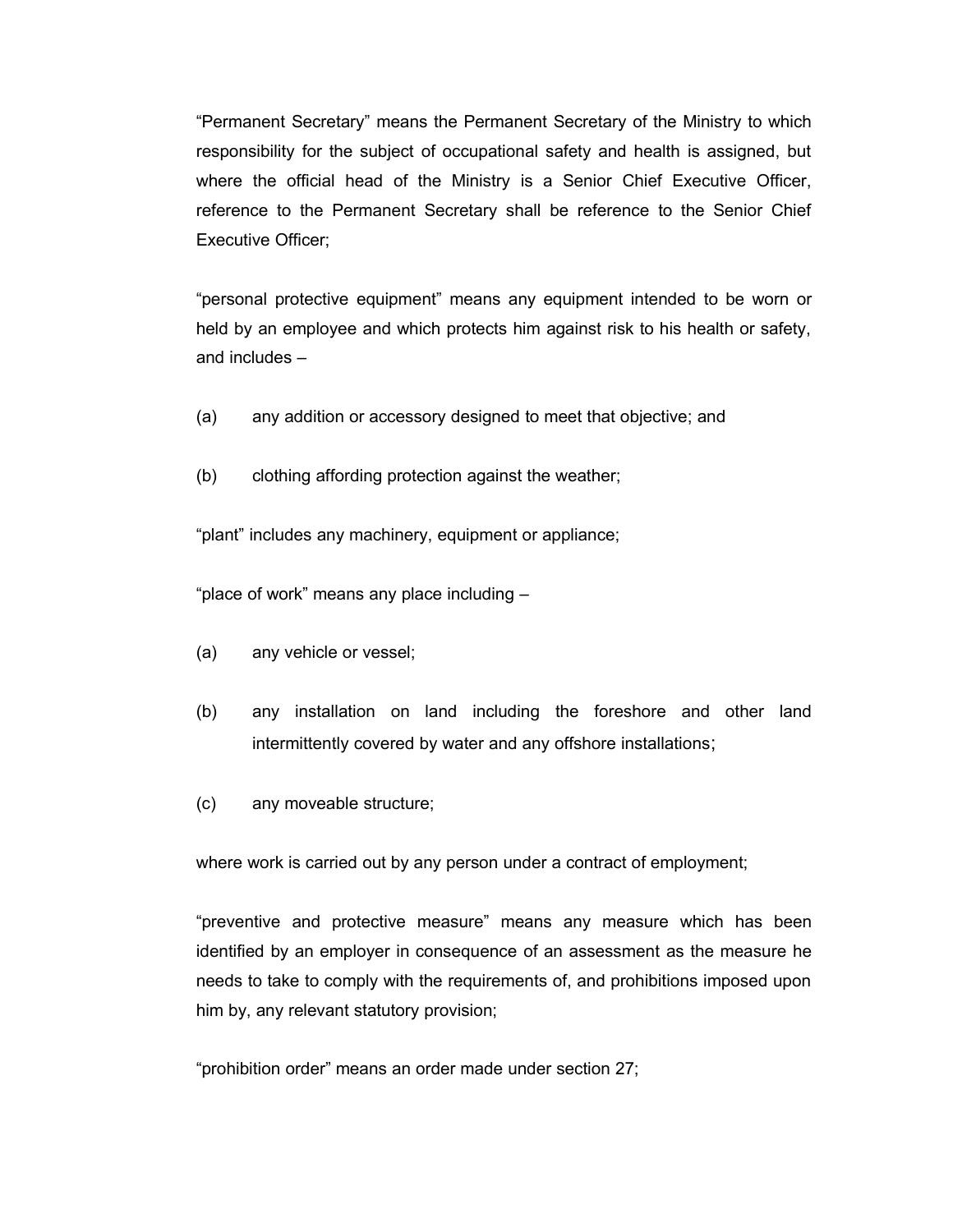"protected escape route" means a route having an adequate degree of fire protection and includes wall, partition, floor or ceiling, of fire resisting construction which separates the route from the remainder of the building in case of fire;

"radiation" means radiation emitted from radioactive material as defined in the Radiation Protection Act 2003;

"radioactive substance" means any substance that emits ionising radiation above the statutory exemption level that may cause a risk of disability or disease as a result of exposure;

"registered professional engineer" means an engineer registered under the Registered Professional Engineers Council Act;

"respirable dust" means airborne material which is capable of penetrating to the gas exchange region of the lung;

"safe working pressure" means –

- (a) in the case of a newly installed steam receiver or air receiver, the pressure specified in the report referred to in section 61;
- (b) in the case of a steam receiver or air receiver which has been examined in accordance with the provisions of sections 58 and 59, the pressure specified in the report of the last examination;

"Safety and Health Committee" means a committee established by virtue of section 21;

"sanitary convenience" includes a water closet or an earth closet;

"securely fenced" means fenced or guarded in such a way as to protect effectively a person from the danger of contact with the exposed part of a machine;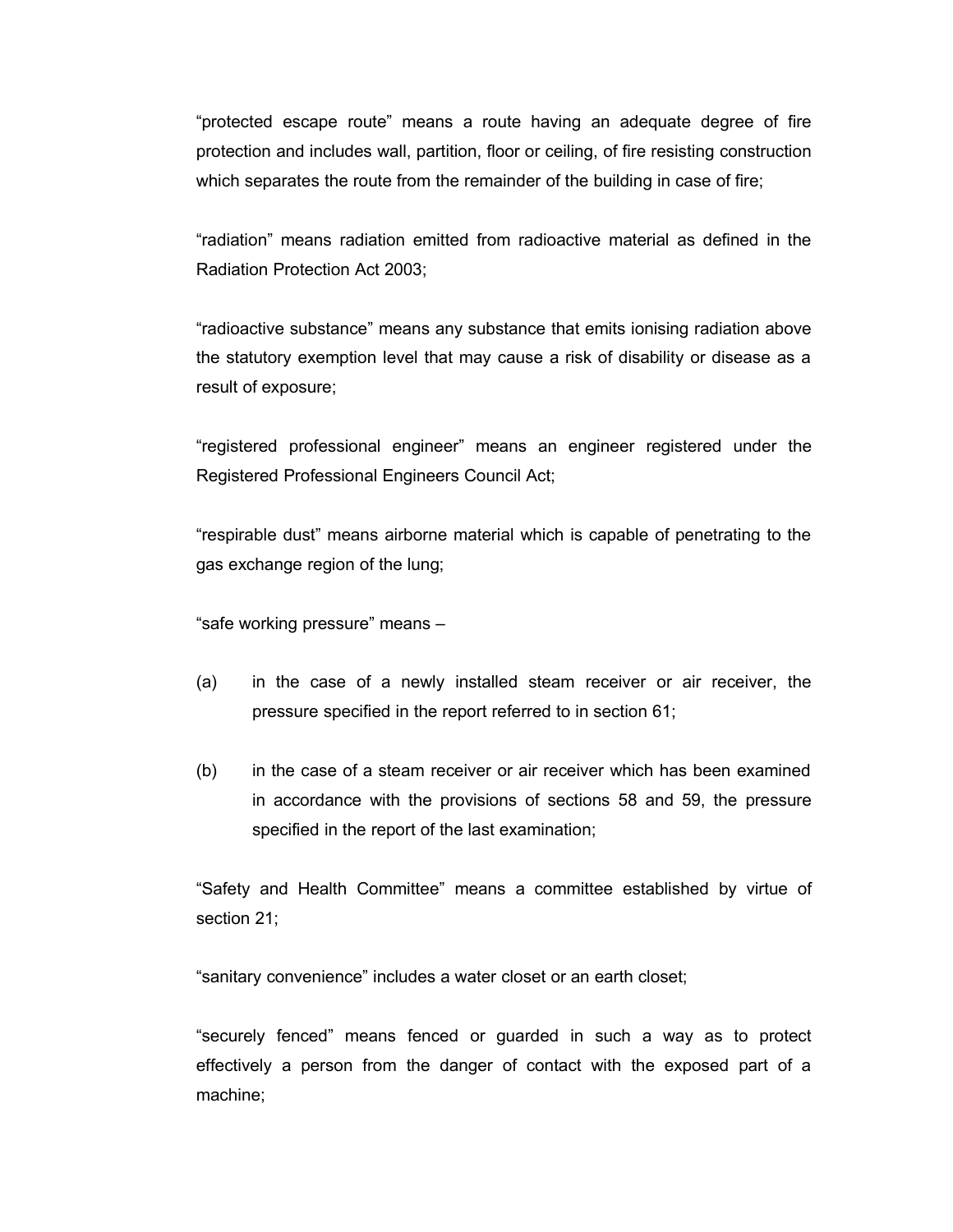"self-employed person" means an individual who works for gain or reward otherwise than under a contract of employment;

"shield" means a helmet or hand–held shield, being equipment designed to be worn or held by a person;

"standard" includes a code of practice, specification or any other documentary form of practical guidance;

"steam boiler" means any closed vessel in which steam is generated under pressure greater than atmospheric pressure, and includes any economiser used to heat water being fed to any such vessel and any superheater used for heating steam, and includes any mounting or other fitting attached to the vessel which is wholly or partly under pressure even when the steam is shut off;

"steam container" means any vessel, other than a steam pipe or coil, constructed with a permanent outlet into the atmosphere or into a space where the pressure does not exceed atmospheric pressure, and through which steam is passed at atmospheric pressure, or at approximately that pressure, for the purpose of heating, boiling, drying, evaporating or other similar purposes;

"steam receiver" means any vessel or apparatus, other than a steam boiler, steam container, steam pipe or coil, or part of a prime mover, used for containing steam under pressure greater than atmospheric pressure;

"substance" means any natural or artificial substance, whether in the form of solid, liquid, gas, or vapour, and includes a biological agent;

"substance for use at work" means any substance intended for use, whether exclusively or not, by a person at work;

"substance hazardous to health" means –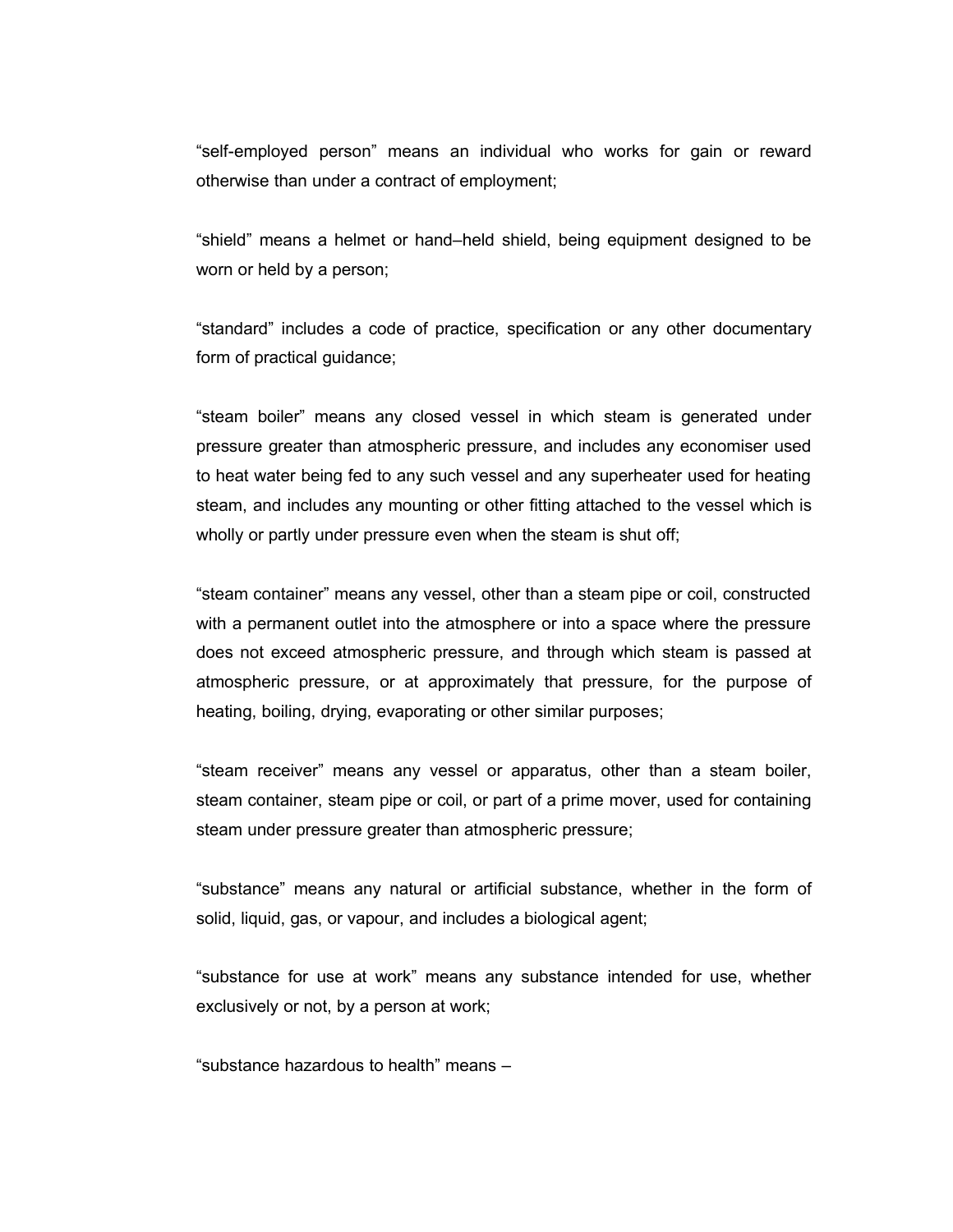- (a) a substance which has been classified as corrosive, irritant, very toxic, toxic, harmful, sensitising, carcinogenic, mutagenic, or toxic for reproduction;
- (b) a substance for which an occupational exposure standard or a maximum exposure limit has been prescribed by the Minister;
- (c) a biological agent;
- (d) dust of any kind, except dust which is a substance referred to in paragraph (a) or (b) above, when present at a concentration in a working environment equal to or greater than-
	- (i) 10 milligrams per cubic metre, as a time-weighted average over an 8-hour period, of total inhalable dust; or
	- (ii) 4 milligrams per cubic metre, as a time-weighted average over an 8-hour period, of respirable dust;
- (e) a substance listed in the Ninth Schedule;
- (f) a substance which may cause any disease referred to in the Fourteenth Schedule;
- (g) a substance, not being a substance mentioned in subparagraphs (a) to (f), which creates a health hazard comparable with the hazard created by any substance mentioned in those sub-paragraphs;

"supply", where the reference is to supplying articles or substances, means supplying them by way of sale, lease or hiring out;

"total inhalable dust" means airborne material which is capable of entering the nose and mouth during breathing and is thereby available for deposition in the respiratory tract;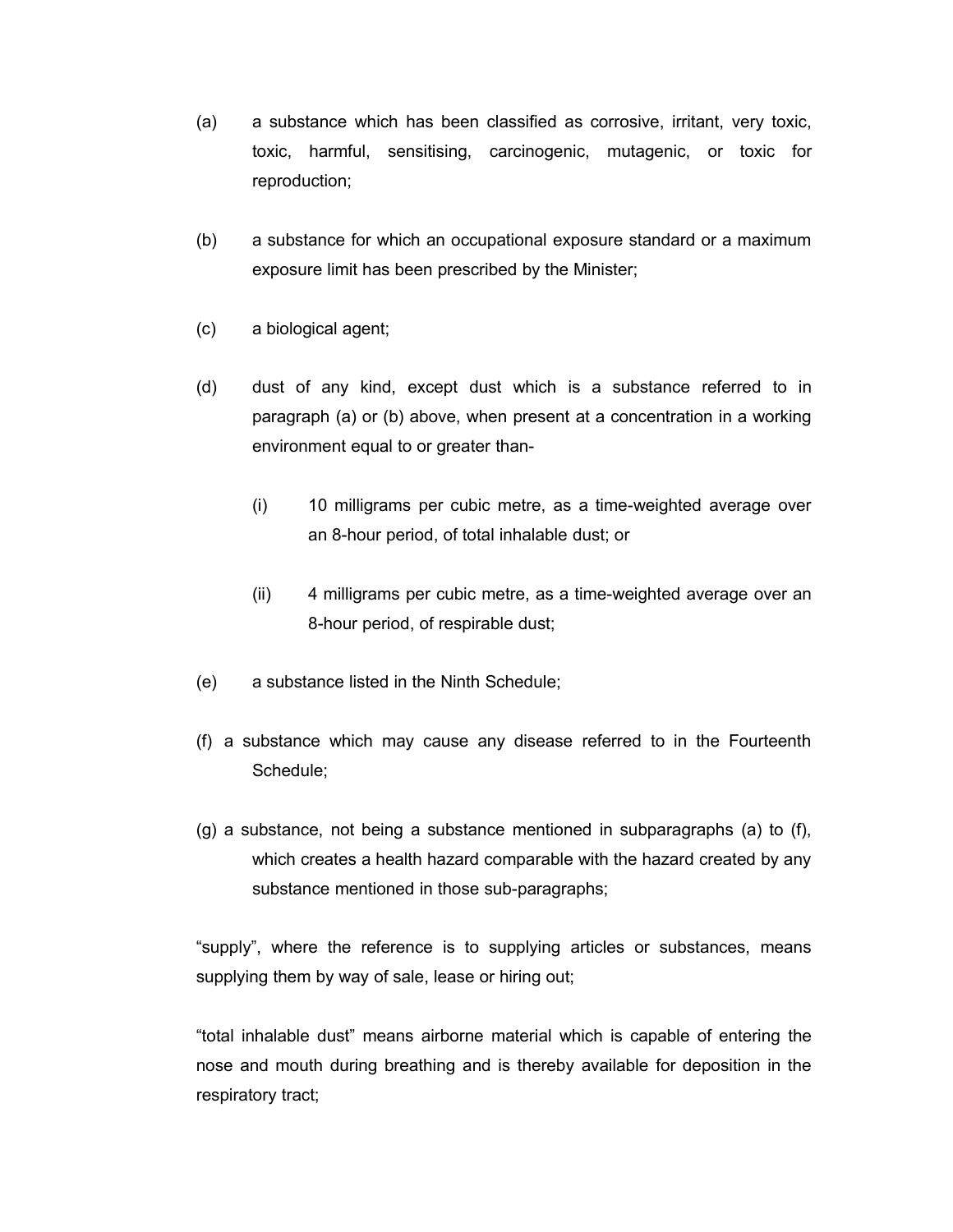"travel distance" means the actual distance to be travelled by a person from any point within a floor area to the nearest exit on that floor, having regard to the layout of walls, partitions and fittings;

"vehicle lift" means a device designed to raise the whole of any type of vehicle above floor level;

"young person" means a person who is above the age of 16 but has not attained the age of 18.

## **3. Application of Act**

- (1) This Act shall bind the State.
- (2) This Act shall apply wherever work is performed
	- (a) under a contract of employment;
	- (b) by a self-employed person; or
	- (c) by an outworker.
- (3) The Minister may, in the interest of public security or public safety, or in the public interest, exempt any place of work from the application of any provision of this Act and for such period as he deems necessary.

## **4. Standards and classification systems**

(1) Without prejudice to any standards issued under the Environment Protection Act 2002 and the classification requirements specified under the Dangerous Chemical Control Act 2004, the Minister may, for the purpose of providing practical guidance, prescribe any standard,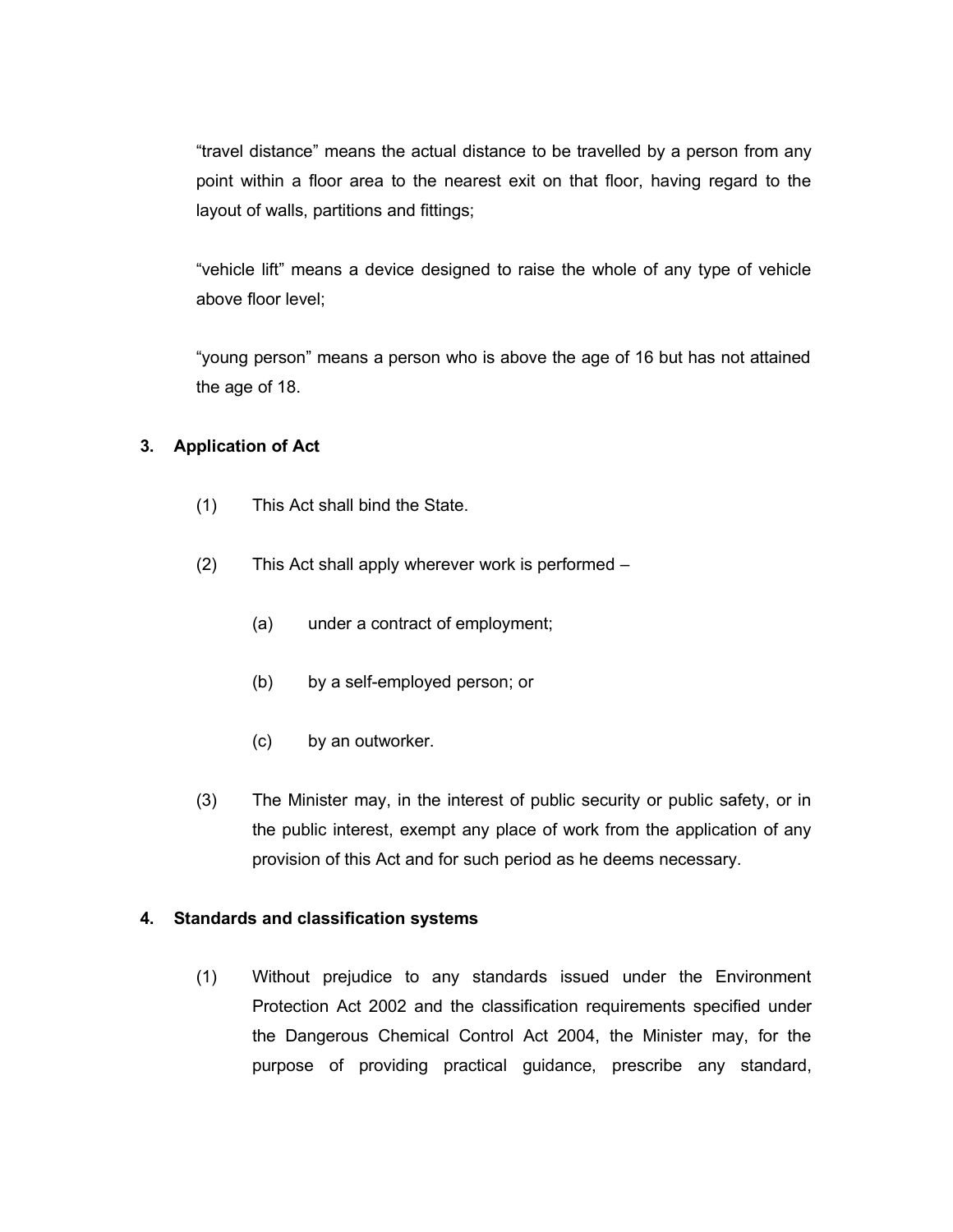classification system or method of calculation in respect of any matter governed by this Act which the Minister deems appropriate.

(2) In criminal proceedings under this Act, a failure on the part of an employer or owner to observe any provision of a standard, classification system or method of calculation, prescribed under subsection (1) shall be proof of failure to comply with the provisions of this Act to which the standard, classification system or method of calculation relates, unless the Court is satisfied that the standard, classification system or method of calculation was complied with otherwise.

# PART II **DUTIES AND RESPONSIBILITIES**

#### **5. General duties of employers**

- (1) Every employer shall, so far as is reasonably practicable, ensure the safety, health and welfare at work of all his employees.
- (2) The employer shall, so far as is reasonably practicable, in particular
	- (a) (i) provide and maintain a working environment;
		- (ii) provide and maintain any plant or system of work;
		- (iii) maintain any place of work under his control, including the means of access to, or egress from it,

that is safe and without risks to health;

(b) ensure that use, handling, storage or transport of articles or substances is safe and without risks to health;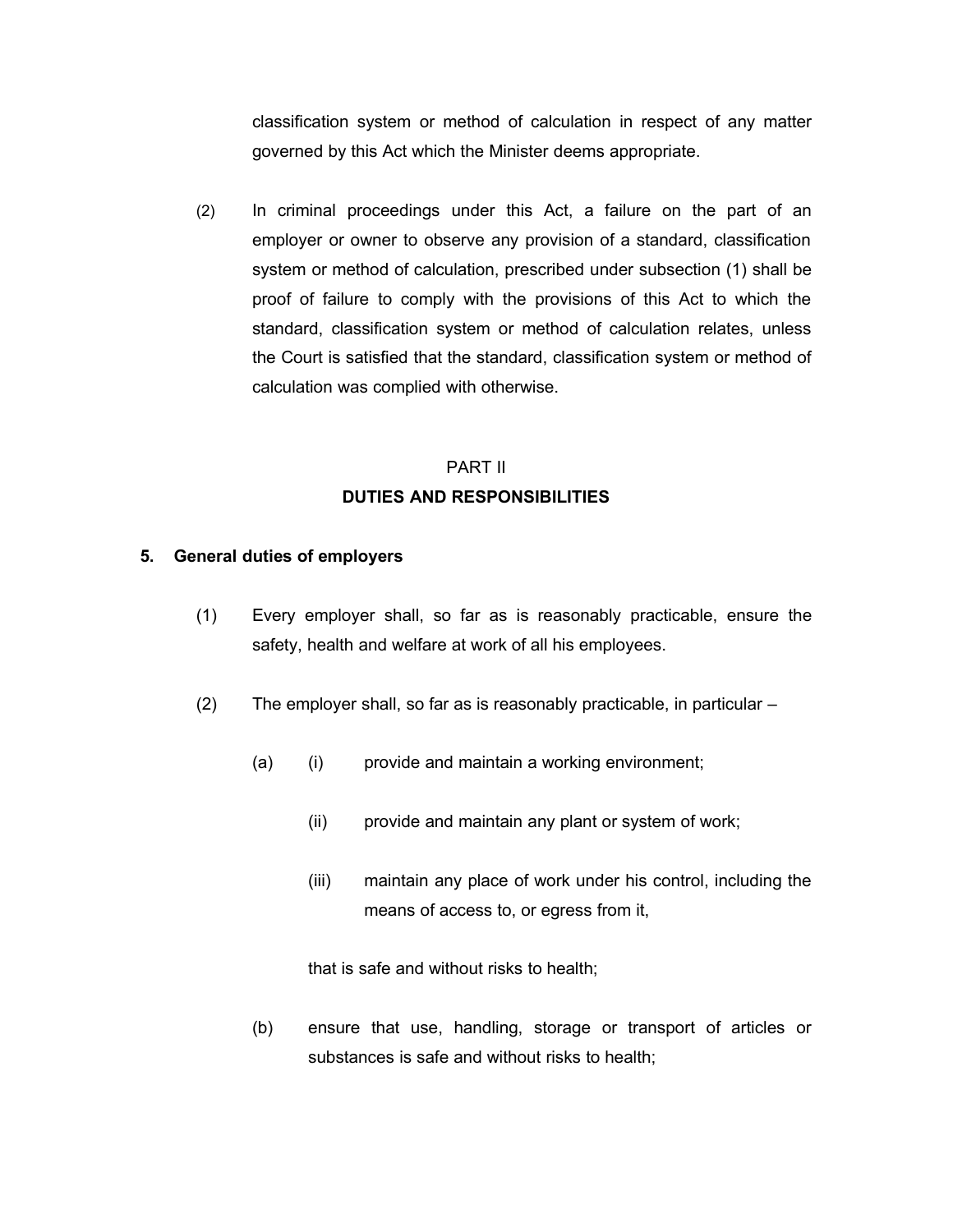- (c) provide and maintain adequate facilities and arrangements for the welfare at work of his employees;
- (d) provide information, instruction, training and supervision as is necessary to ensure the safety and health at work of his employees;
- (e) ensure that any person not in his employment is not exposed to any risk to his safety or health.
- (3) Every employer shall consult representatives of his employees who sit on the Safety and Health Committee with a view to the making and maintenance of arrangements, which will enable him and his employees to cooperate effectively in promoting and developing measures to ensure the safety and health at work of the employees, and in checking the effectiveness of such measures.

#### **6. Special duties of employers**

- (1) Every employer of 50 or more employees shall
	- (a) make a written statement of his policy with respect to the safety and health of his employees;
	- (b) make arrangements to give effect to the policy referred to in paragraph (a);
	- (c) record the arrangements made under paragraph (b) in a register;
	- (d) review the policy referred to in paragraph (a) as and when required;
	- (e) provide such resources, as appropriate, having regard to the nature of his activities and the size of his undertaking for the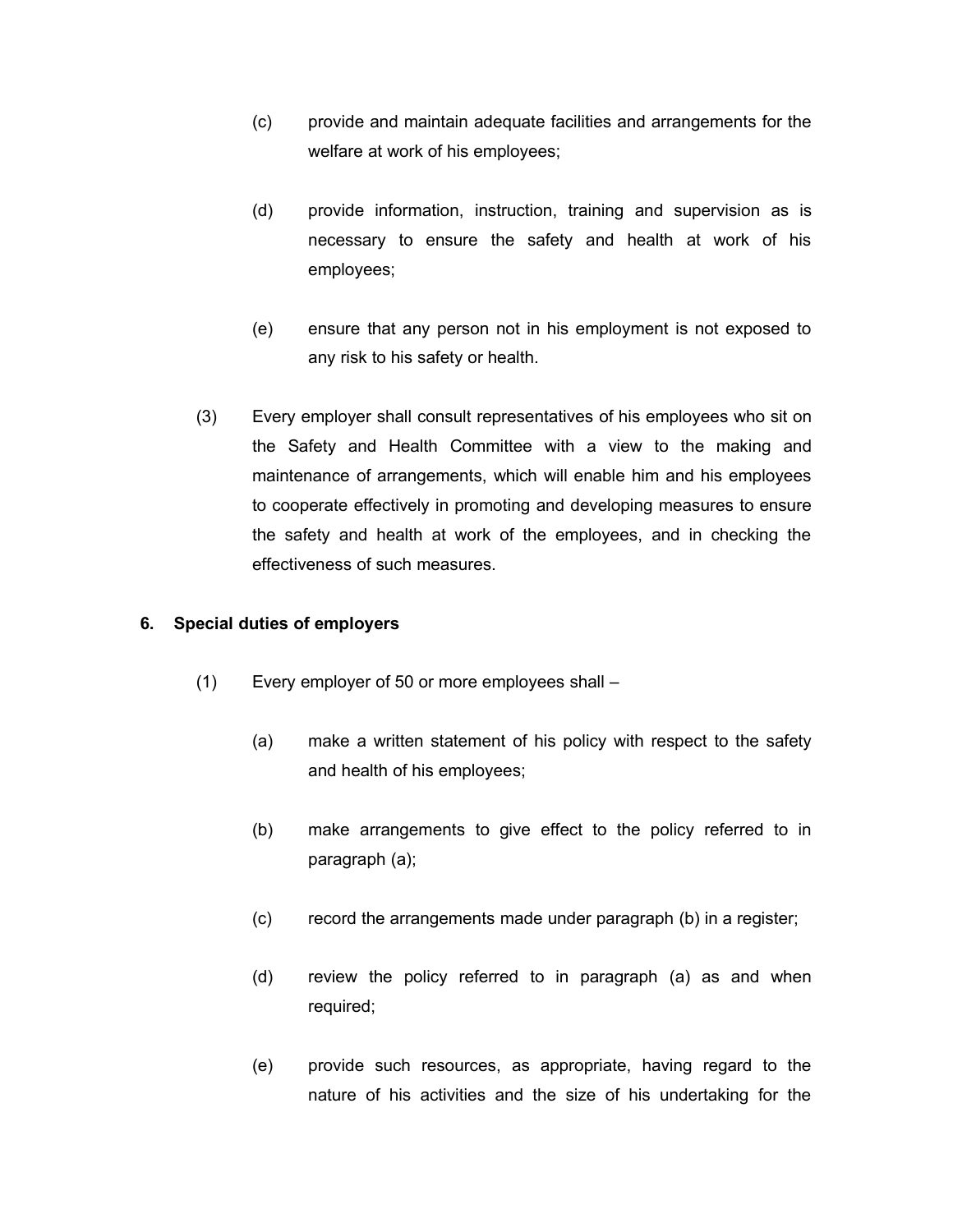effective planning, organisation, control, monitoring and review of the preventive and protective measures required to be taken by him under this Act.

- (2) Every employer shall, so far as is practicable, ensure that any employee is provided with adequate safety and health information, instruction and training –
	- (a) on being recruited into the employer's undertaking;
	- (b) on being exposed to new or increased risks as a result of a transfer or change of responsibilities; or
	- (c) on the introduction of new plant or a change relating to any process already in use within the place of work.
- (3) Every employer shall
	- (a) establish appropriate procedures to be followed in the event of a fire, explosion or accidental release of substances hazardous to health or a dangerous occurrence specified in the Twelfth Schedule;
	- (b) appoint such persons as may be necessary to implement these procedures in so far as they relate to the evacuation of the employees from the place of work.
- (4) Every employer shall ensure that none of his employees has access to any area of the place of work to which it is necessary to restrict access on grounds of safety and health, unless the employee has received adequate safety and health information, instruction and training.

## **7. Special duty of employers using machinery**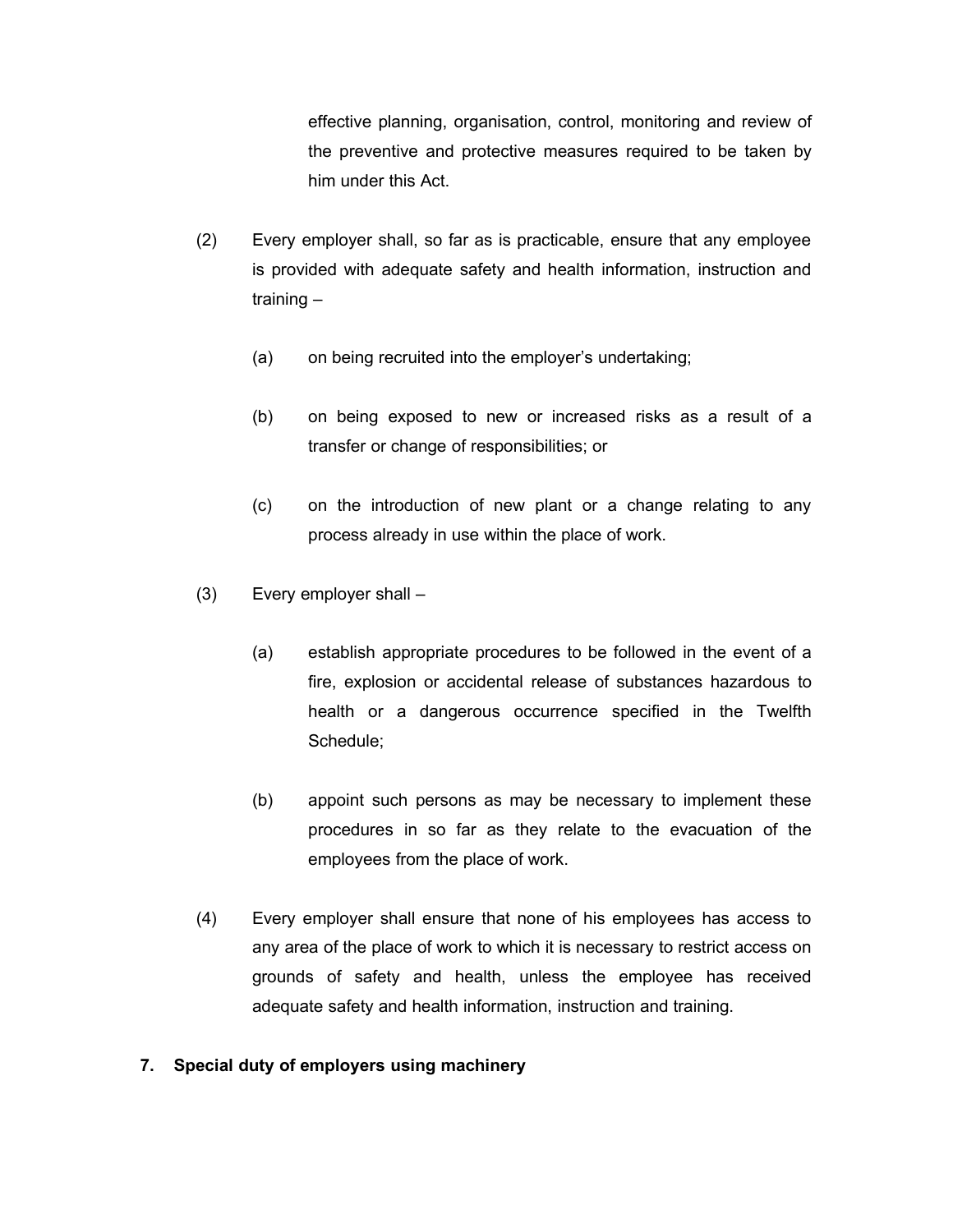- (1) Where the total power used or generated by machinery installed at any place of work exceeds 750 kilowatts, the employer shall employ a registered professional engineer to be in general charge of all such machinery, and shall notify the Director, Occupational Safety and Health of any such employment.
- (2) Where the total power used or generated by machinery installed at any place of work does not exceed 750 kilowatts, the employer shall employ a competent person to be in general charge of the machinery.
- (3) A registered professional engineer employed under subsection (1)
	- (a) may be either on a full-time or part-time basis;
	- (b) shall not act in such capacity at more than 3 places of work.
- (4) Any employer employing a registered professional engineer and the registered professional engineer shall, within 14 days of such employment, jointly inform the Permanent Secretary in writing of such employment, and furnish any document or relevant information as the Permanent Secretary may require.
- (5) The Permanent Secretary shall keep and maintain a register of registered professional engineers employed under this section.
- (6) Any employer or registered professional engineer who fails to comply with this section shall commit an offence.

# **8. Prohibitions regarding young persons**

No employer shall employ a young person in any activity involving –

- (a) work with explosives;
- (b) exposure to ionising radiation;
- (c) work with heavy metals, including lead and mercury;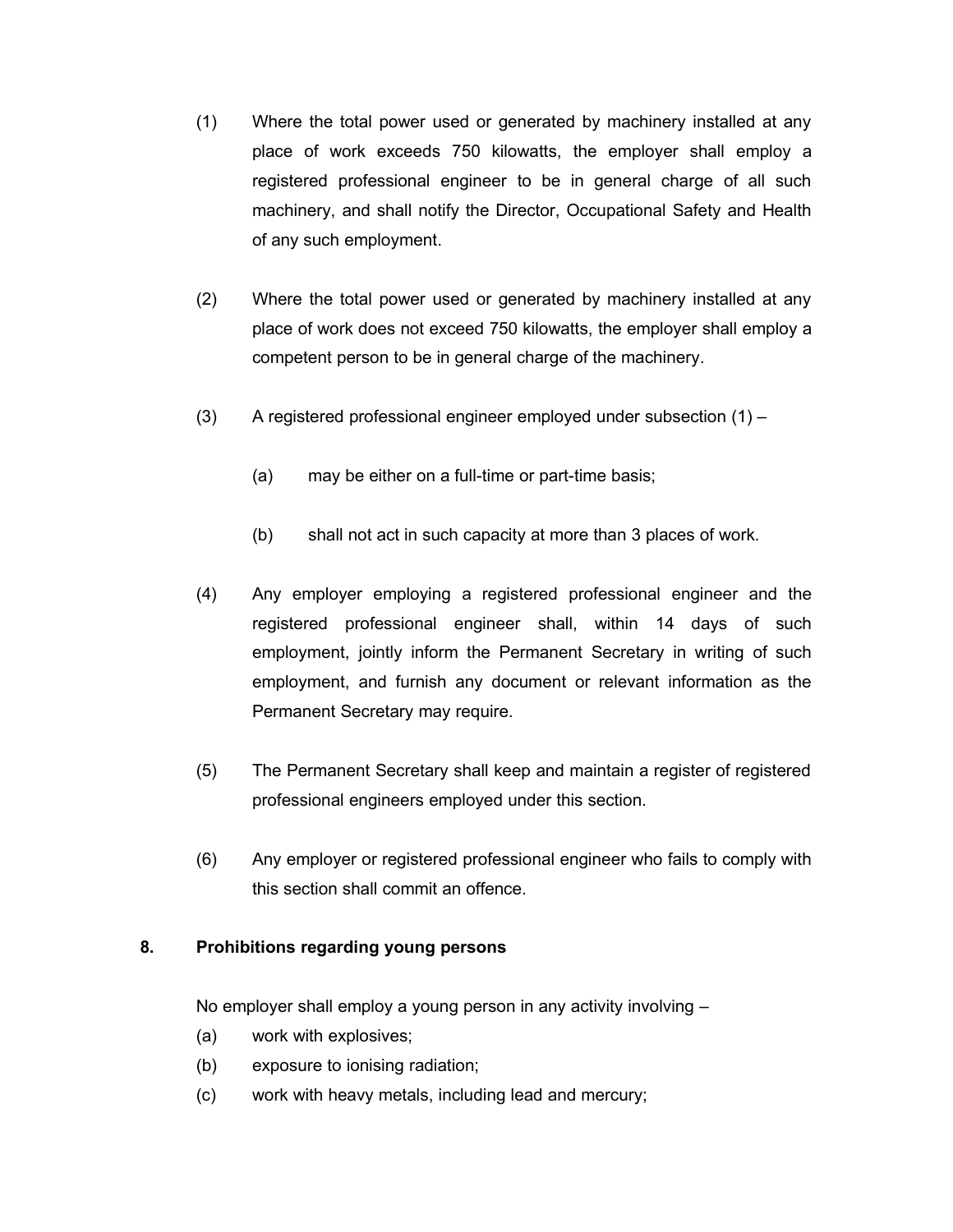- (d) work in the forestry and construction sector;
- (e) work or exposure to any form of asbestos;
- (f) exposure to benzene or other harmful organic solvents;
- (g) exposure to aromatic amines;
- (h) exposure to prescribed noise or vibration;
- (i) work in compressed air or in confined spaces; and
- (j) any work which is harmful to the health and safety of that person.

# **9. Duties of employer regarding Safety and Health Officers**

- (1) The employer shall provide to every Safety and Health Officer sufficient time and adequate resources to enable him to discharge his duties.
- (2) The employer shall provide a register to the Safety and Health Officer for the purpose of recording his findings and recommendations after an inspection or any other matter relating to his functions.

## **10. Risk assessment by employer**

- (1) Every employer shall, within 30 days of the start of operation of his undertaking, make a suitable and sufficient assessment of –
	- (a) any risk to the safety and health to which any employee is exposed whilst he is at work; and
	- (b) any risk to the safety and health of any person not in his employment arising out of or in connection with the conduct by him of his undertaking,

for the purpose of identifying the measures he needs to implement in order to comply with the requirements imposed upon him by this Act, and any other enactment.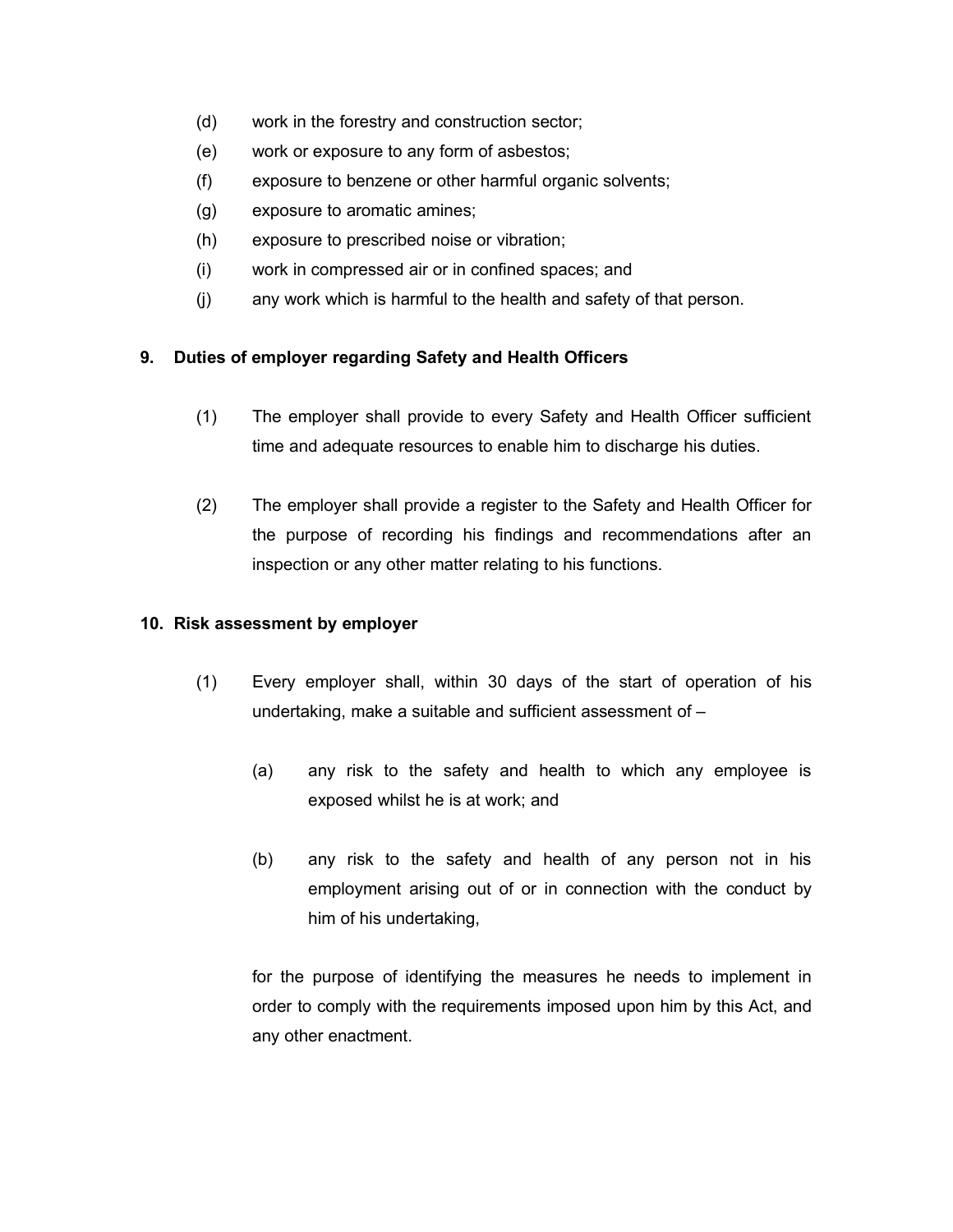- (2) Any assessment made under subsection (1) shall be reviewed by the employer –
	- (a) not later than 2 years after any assessment; or
	- (b) earlier
		- (i) where the employer is informed by the Permanent Secretary that it is no longer valid; or
		- (ii) where there has been a significant change in the matters to which it relates.
- (3) Where an assessment carried out under subsections (1) and (2) reveals that safety and health measures are inadequate to meet the requirements of this Act, the employer shall implement measures required within the shortest possible delay.

#### **11. Record of risk assessments**

Where an employer employs more than 5 persons, he shall record in a register –

- (a) the significant findings of any assessment carried out under section 10(1); and
- (b) any group of employees identified as being especially at risk.

#### **12. Exposure to serious and imminent danger**

- (1) Every employer shall
	- (a) establish and give effect to any appropriate procedures to be followed in the event of serious and imminent danger to any person at work in his undertaking;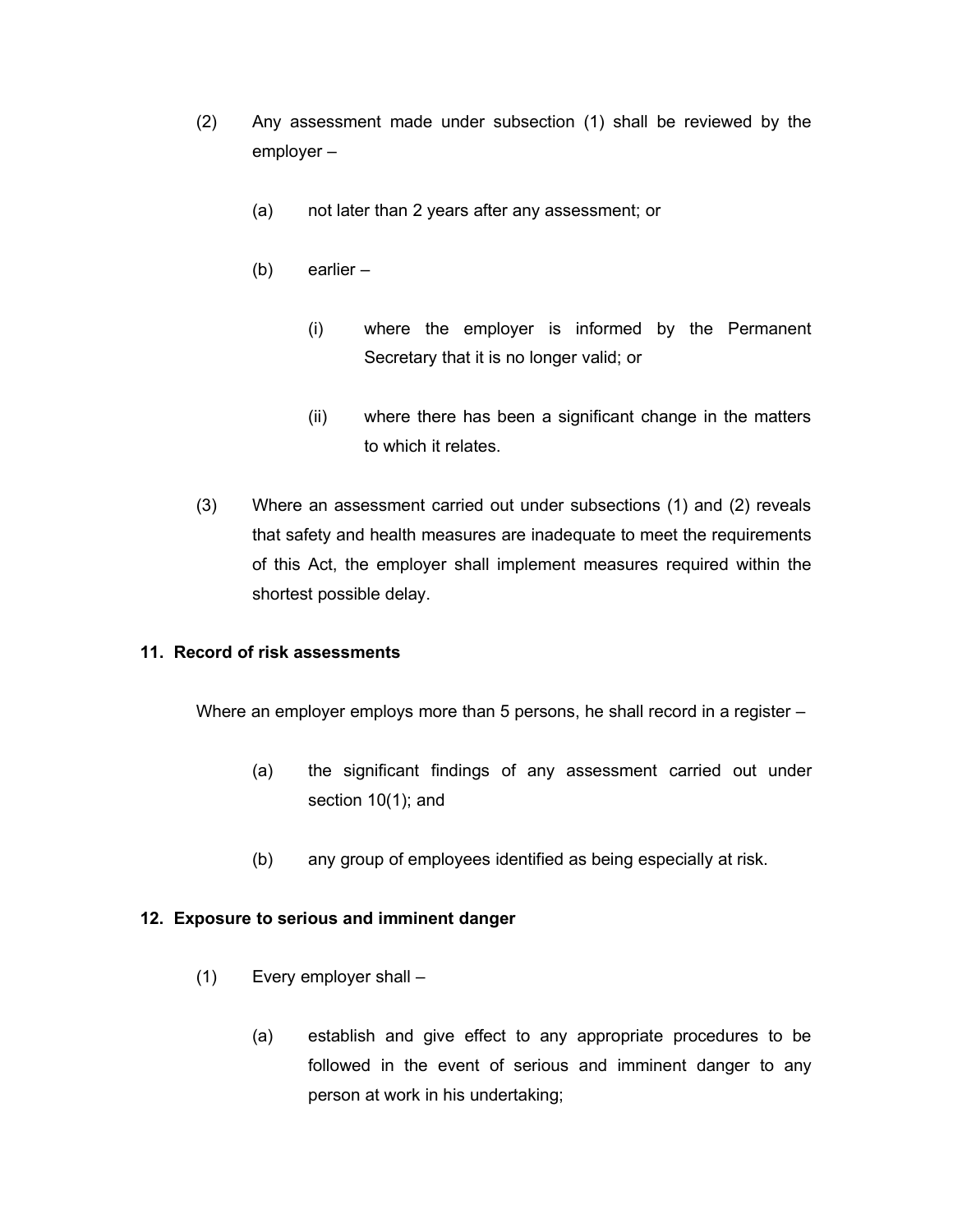- (b) nominate a sufficient number of competent persons to implement those procedures in so far as they relate to the evacuation from the premises of persons at work in his undertaking; and
- (c) ensure that no employee has access to any area occupied by him to which it is necessary to restrict access on grounds of safety and health, unless the employee has received adequate safety and health instructions.
- (2) The procedures referred to in subsection (1) shall, in particular
	- (a) so far as is practicable, require any employee who is exposed to serious and imminent danger to be informed of the nature of the hazard and of the steps taken to protect him from it;
	- (b) enable the employee to stop work and immediately proceed to a place of safety in the event to his being exposed to serious and imminent danger; and
	- (c) save in an exceptional case for reasons duly documented, require the employee to be prevented from resuming work in any situation where there is still a serious and imminent danger.

#### **13. Persons working in host employers' or self-employed persons' undertaking**

- (1) Every employer or self-employed person shall, in respect of any employee from an outside undertaking who is working in his undertaking, ensure that the employer of that employee is provided with adequate information on –
	- (a) the risks to that employee's safety and health arising out of, or in connection with, the conduct of his undertaking by the firstmentioned employer, or by the self-employed person; and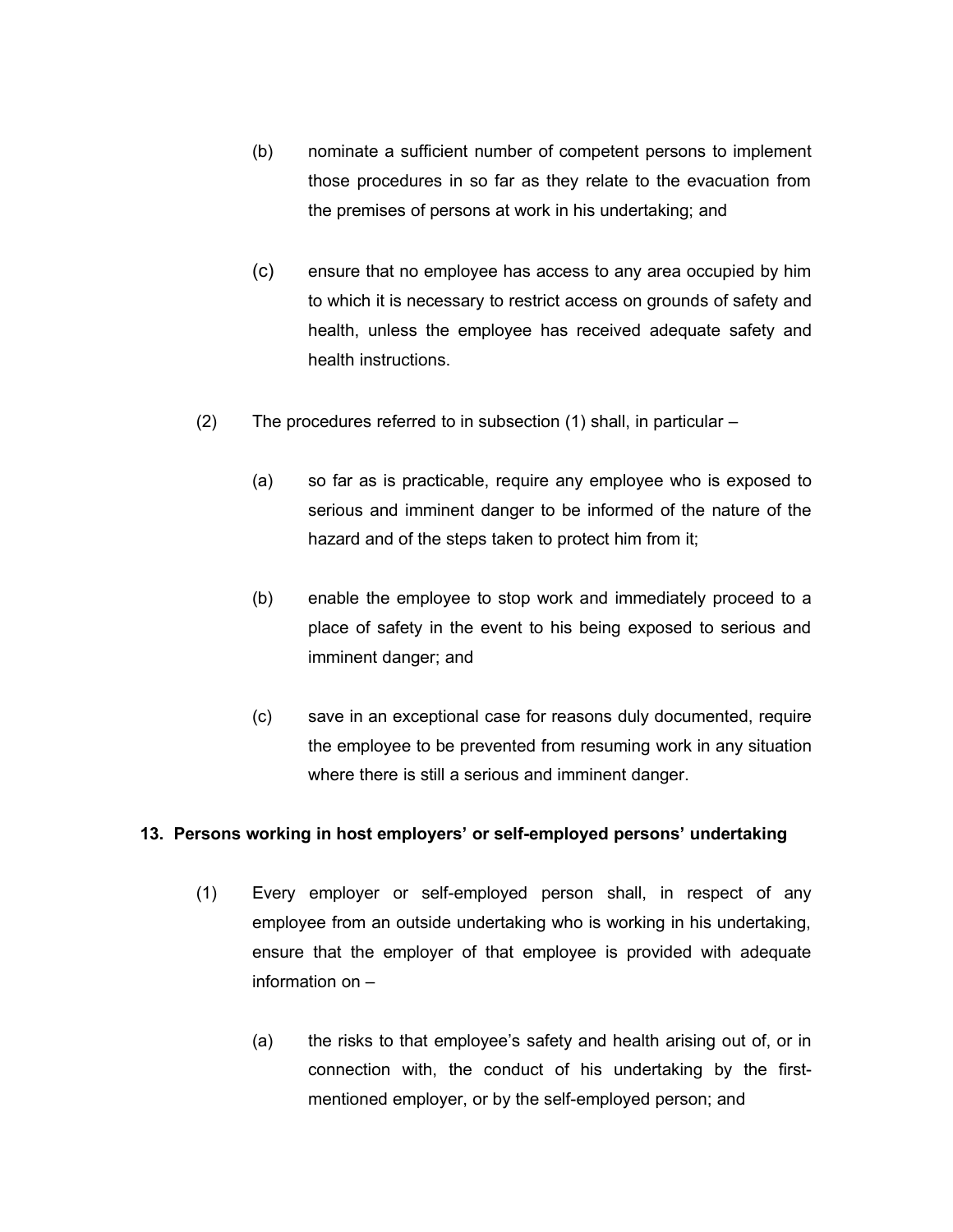- (b) the measures taken by the first-mentioned employer, or by the self-employed person, in compliance with the requirements and prohibitions imposed upon him by, or under any enactment.
- (2) Subsection (1) shall apply to a self-employed person who is working in the undertaking of an employer, or a self-employed person, as it applies to an employee from an outside undertaking who is working therein, and the reference in that subsection to the employer of any employee from an outside undertaking who is working in the undertaking of an employer, or a self-employed person and any reference in that subsection to an employee from an outside undertaking who is working in the undertaking of an employer, or a self-employed person, shall be construed accordingly.
- (3) Every employer, or every self-employed person, shall ensure that any person working in his undertaking, other than the employee of the employer, is provided with appropriate instructions and adequate information regarding any risks to that person's safety and health which arise out of the conduct by that employer or self-employed person of his undertaking.
- (4) Every employer shall
	- (a) ensure that the employer of any employees from an outside undertaking who are working in his undertaking is provided with sufficient information to enable the second-mentioned employer to identify any person nominated by the first-mentioned employer in accordance with section 12(1)(b) to implement evacuation procedures as far as those employees are concerned; and
	- (b) take all reasonable steps to ensure that any employees from an outside undertaking who are working in his undertaking receive sufficient information to enable them to identify any person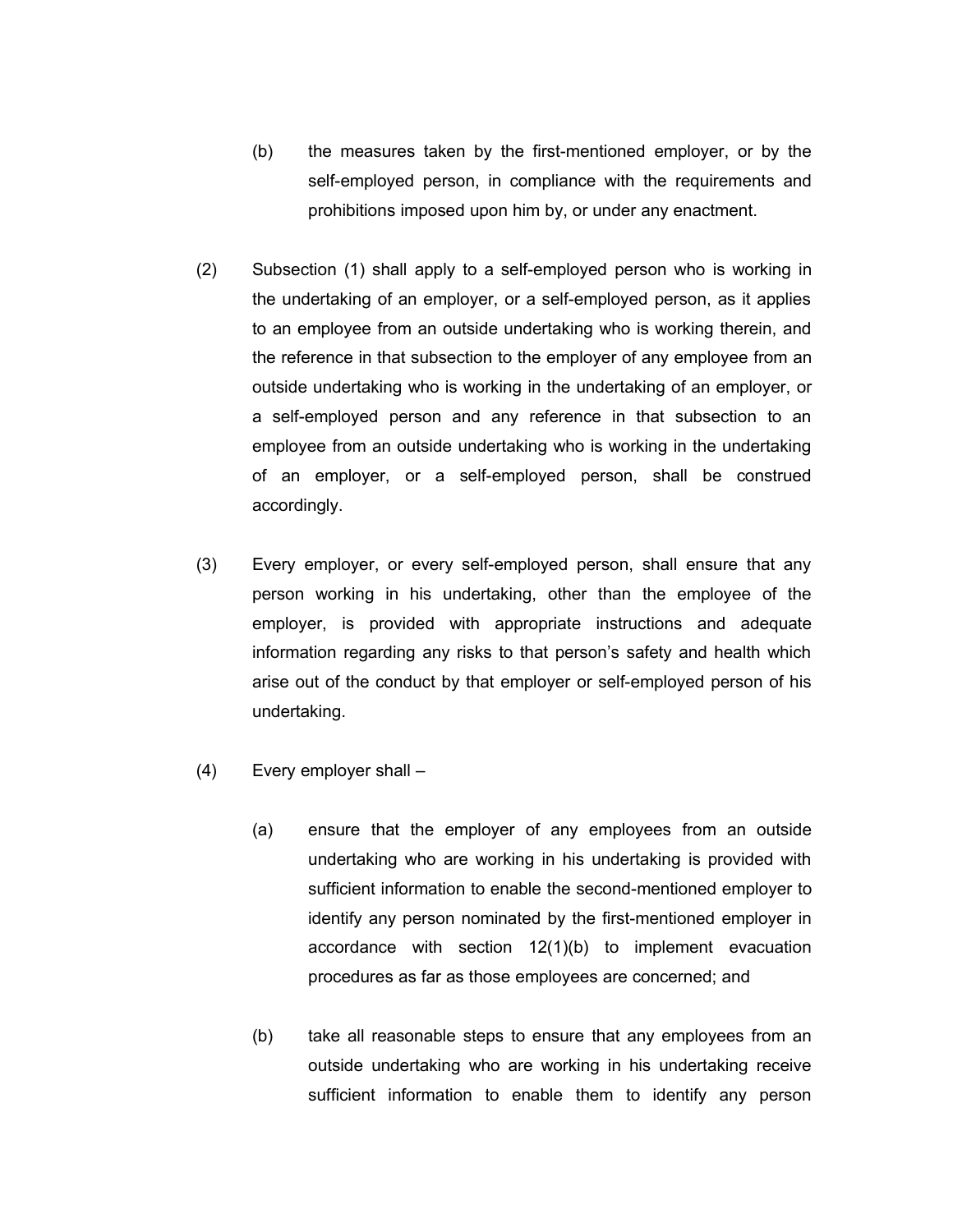nominated by him in accordance with section 12(1)(b) to implement evacuation procedures as far as they are concerned.

(5) Subsection (4) shall apply to a self-employed person who is working in an employer's undertaking as it applies to employees from an outside undertaking who are working therein; and the reference in that subsection to the employer of any employees from an outside undertaking who are working in an employer's undertaking and the references in the said subsection to employees from an outside undertaking who are working in an employer's undertaking shall be construed accordingly.

#### **14. Duties of employees**

- (1) Every employee shall, while at work
	- (a) take reasonable care for the safety and health of himself and of other persons who may be affected by his acts or omissions at work;
	- (b) cooperate with his employer in the discharge of any duty or requirement placed upon the employer under this Act;
	- (c) wear or use any protective equipment or clothing provided by the employer in pursuance of this Act at all times when there is a risk of bodily injury against which the equipment or clothing affords protection;
	- (d) report forthwith to his employer the loss or destruction of, or defect in, the protective equipment or clothing entrusted to him;
	- (e) not smoke at the place of work, except in an area demarcated for that purpose;
	- (f) use correctly safety devices provided under this Act;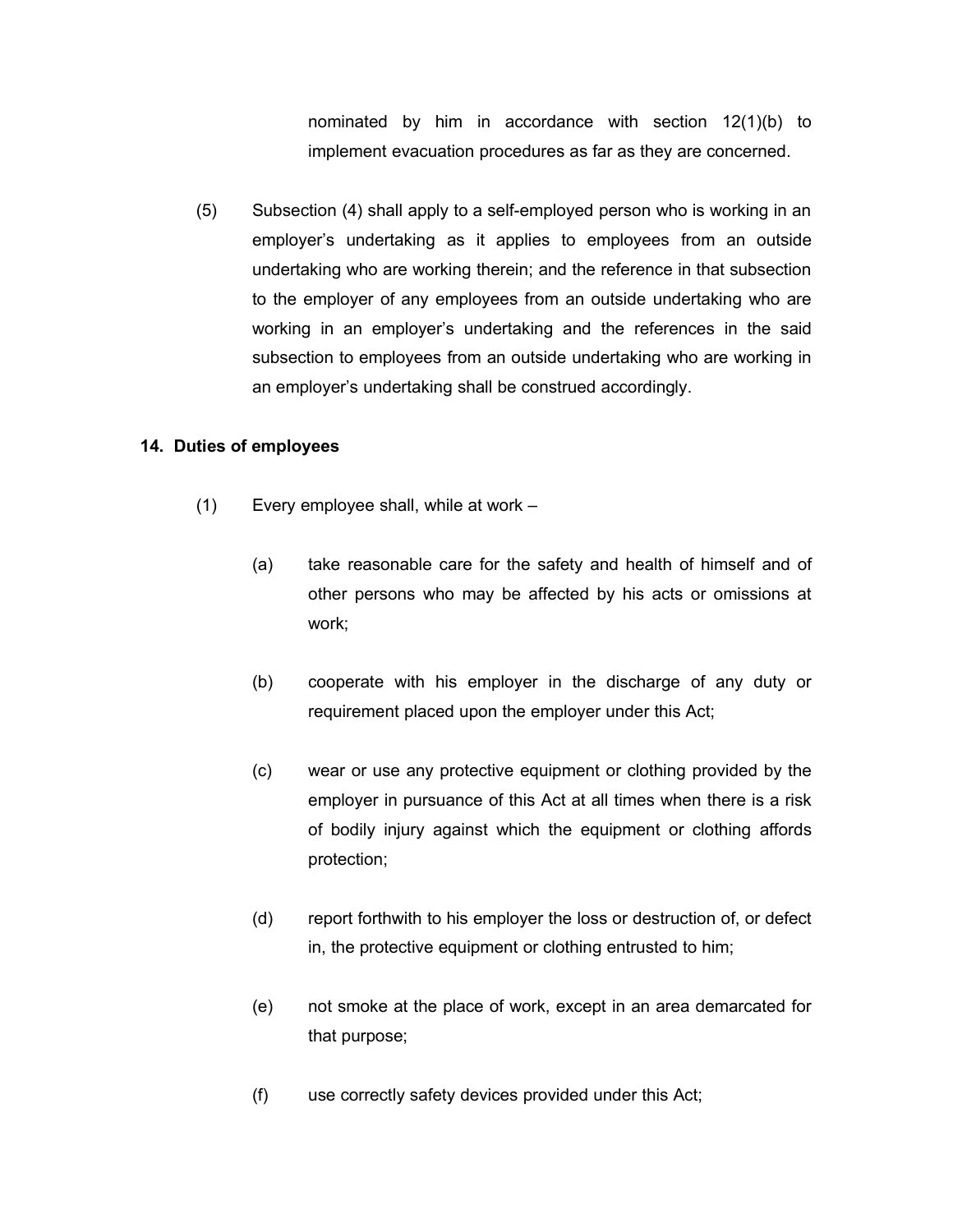- (g) subject to section 48, not wilfully or recklessly make inoperative any guard provided on any machinery;
- (h) report forthwith to the employer or his representative any situation which, he has reason to believe, could present a risk to his safety and health; and
- (i) report forthwith to the employer any bodily injury sustained by him, as a result of an accident arising out of, or in connection with, his work.
- (2) Any person who wilfully or recklessly damages, interferes with or misuses anything provided in the interest of safety, health or welfare in pursuance of this Act shall commit an offence.

# **15. Complaint to the Permanent Secretary**

- (1) An employee may file a complaint against his employer with the Permanent Secretary if he considers that his safety and health can be adversely affected as a result of a breach of, or inadequate measures taken under, this Act.
- (2) No civil or criminal action, or any form of disciplinary proceedings, shall lie against any employee as a result of a complaint made in good faith against his employer under this Act.

## **16. Duties of self-employed persons**

Every self-employed person shall conduct his undertaking in such a way as to ensure, so far as is reasonably practicable, that he or any other person who may be affected thereby is not exposed to risks to his safety or health.

## **17. Duties of designers, manufacturers, importers and exhibitors**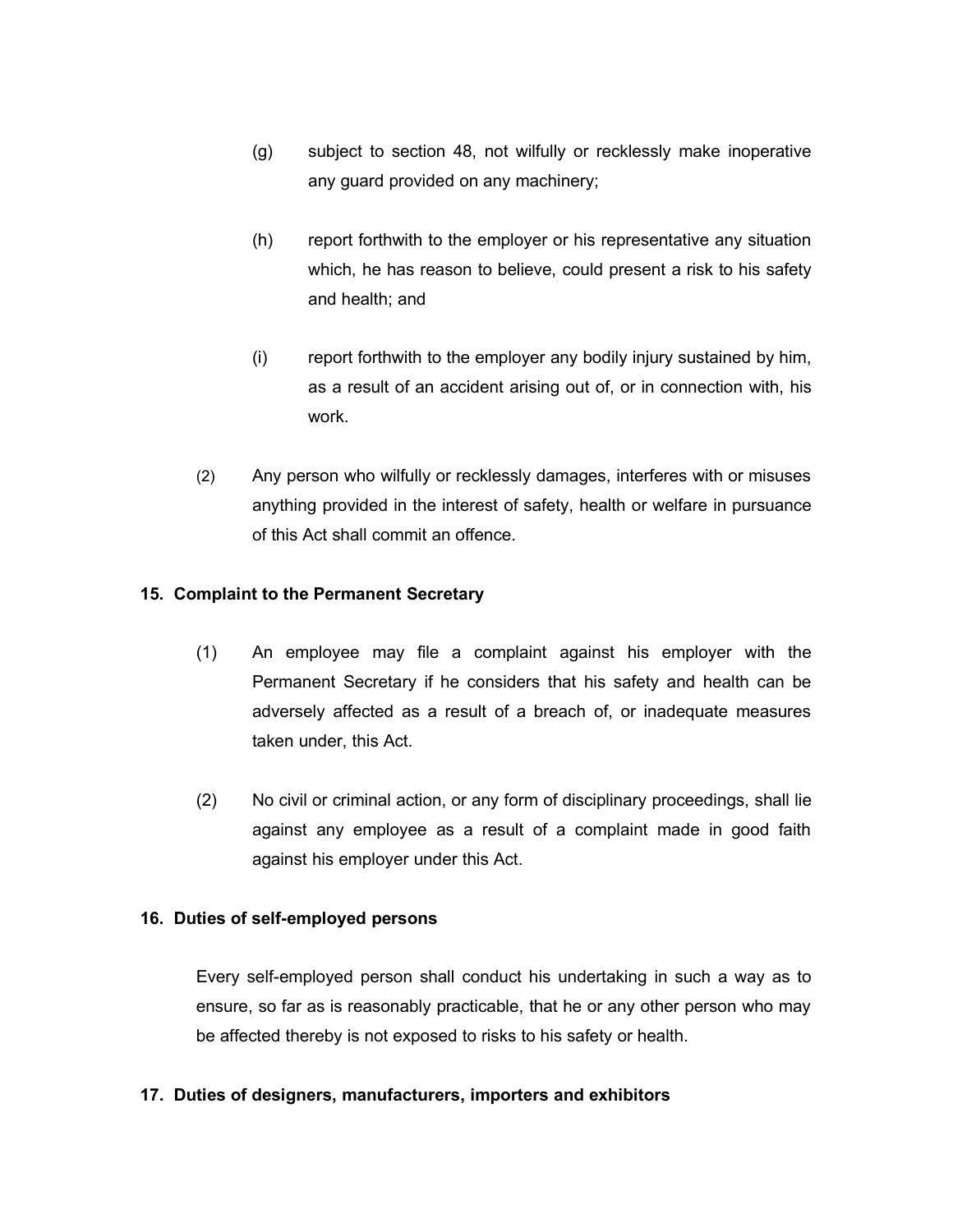- (1) Every person who designs, manufactures, imports or supplies any article for use at work shall –
	- (a) ensure, so far as is reasonably practicable, that the article is so designed and constructed as to be safe and without risk to health when used in a reasonable manner; and
	- (b) take such steps as are necessary to ensure that there will be available in connection with the use at work of the article, adequate information, by way of certificate, manual, pamphlet or otherwise, about –
		- (i) the use for which it is designed and has been tested; and
		- (ii) any conditions necessary to ensure that, when put to that use, it will be safe and without risk to health.
- (2) Every person who erects or installs any article for use at work in any premises where the article is to be used by persons at work shall ensure, so far as is reasonably practicable, that nothing about the way in which it is erected or installed makes it unsafe or a risk to health when properly used.
- (3) The Minister may make regulations for the purposes of preventing injury to be caused to any person by the transfer or exhibition of machinery of which dangerous or projecting parts may, in the course of such transfer or exhibition, be a source of danger to such person.
- (4) Every person who manufactures, imports or supplies any substance for use at work that presents such intrinsic health or physical hazards as may be prescribed, shall –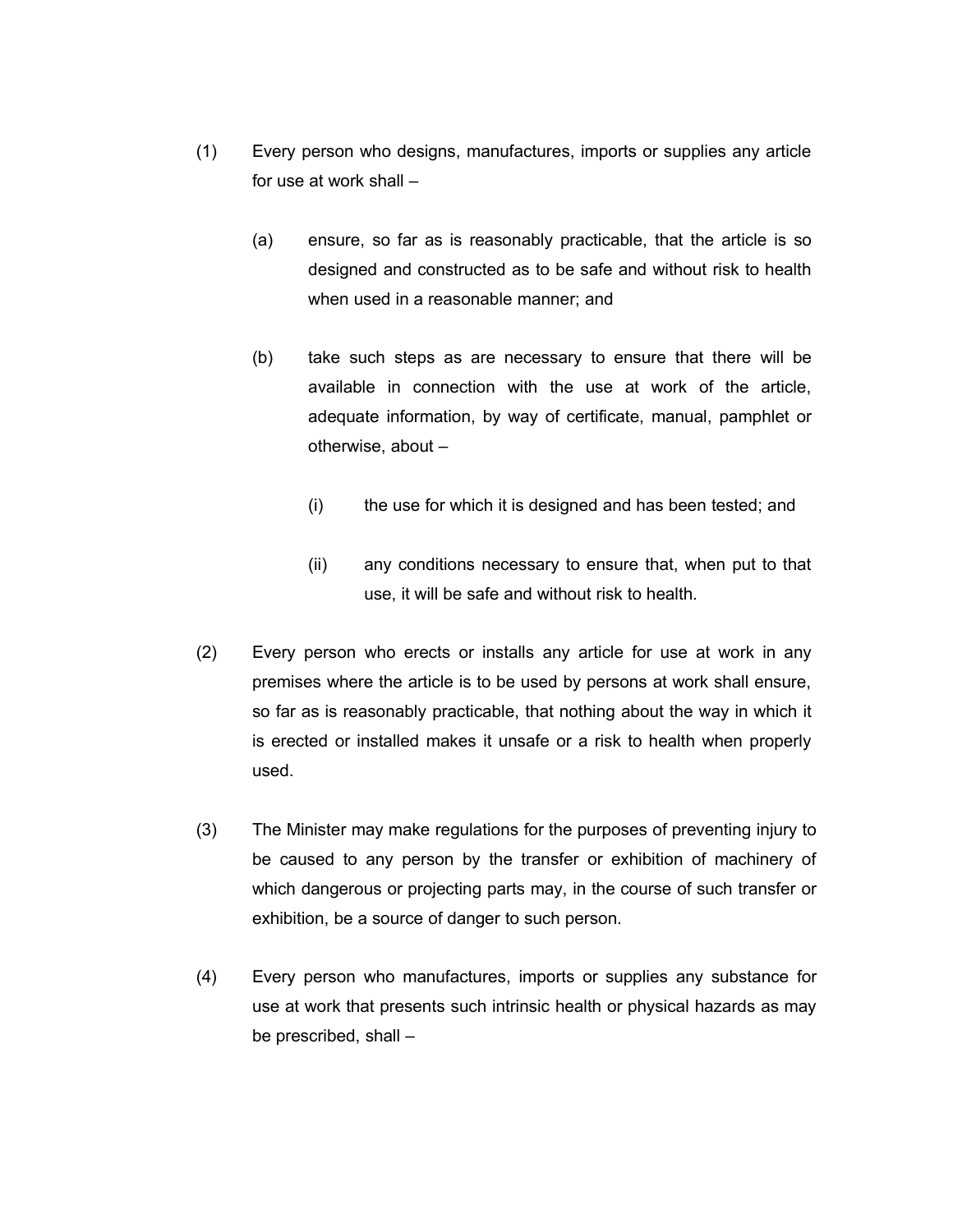- (a) ensure that the packaging and labelling on containers of the substance comply with such standards as may be prescribed, including information as to –
	- (i) the identity of the substance;
	- (ii) the telephone number, name and address of the supplier;
	- (iii) essential information regarding the classification of the substance assigned under a system prescribed by the Minister;
	- (iv) the hazard symbols as specified in the Seventh Schedule to the Dangerous Chemicals Control Act 2004 ;
	- (v) information on the safety precautions to be observed;
	- (vi) a statement that a material safety data sheet giving additional information is available, where appropriate; and
	- (vii) batch number allocated by the manufacturer.
- (b) provide to any person supplied with such substance by him, material safety data sheets which comply with such standard as is prescribed and which shall give, so far as is practicable, the following information in relation to the substance –
	- (i) the name of the substance or preparation, including trade or common name;
	- (ii) particulars of the supplier or manufacturer;
	- (iii) the composition or such other information on ingredients;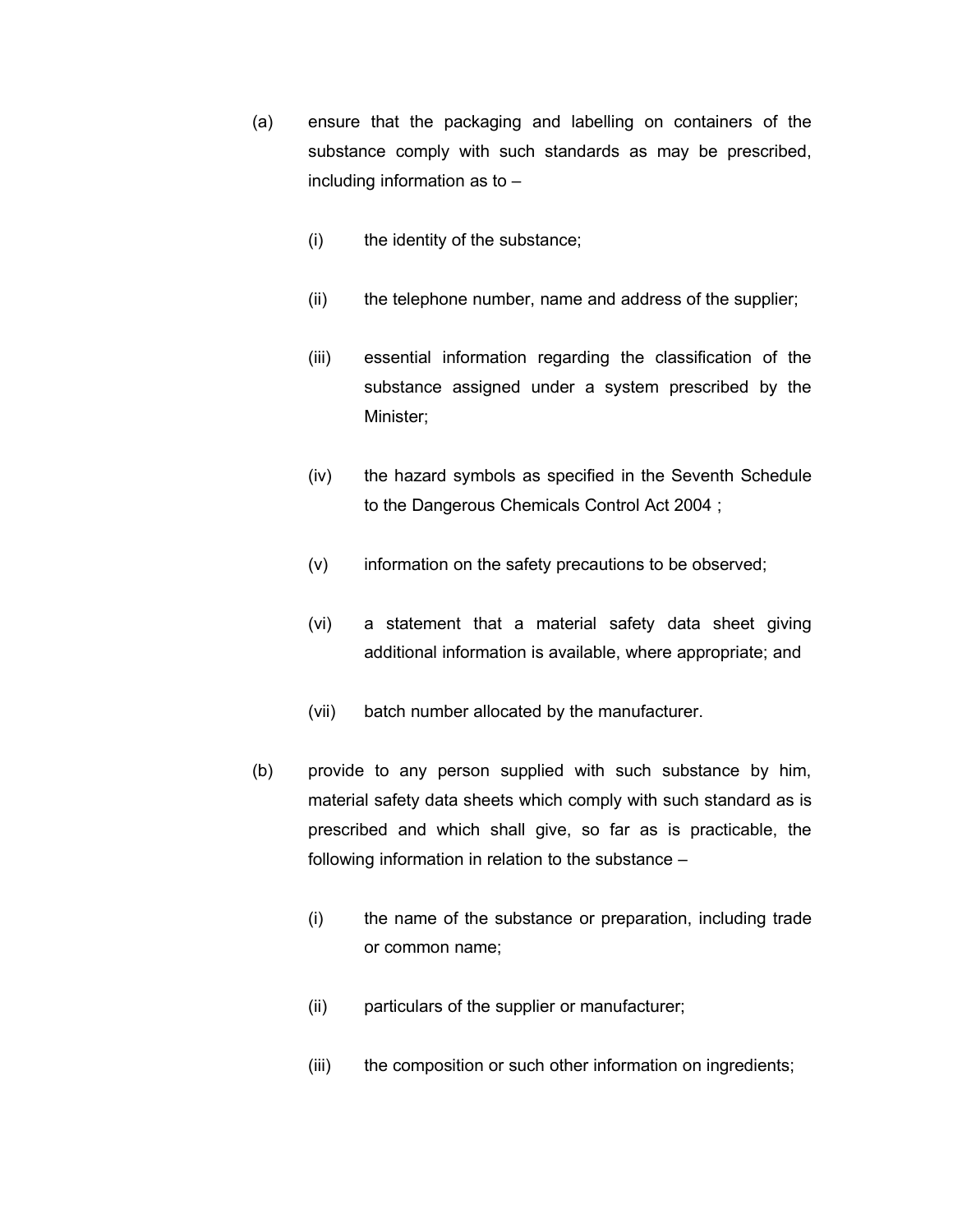- (iv) the classification as prescribed by regulations;
- (v) the hazards identification;
- (vi) the first-aid measures;
- (vii) the fire-fighting measures;
- (viii) the accidental release measures;
- (ix) the handling or storage;
- (x) the exposure controls and personal protection;
- (xi) the physical and chemical properties;
- (xii) the stability and reactivity;
- (xiii) the toxicological information, including the potential routes of entry into the body;
- (xiv) the ecological information;
- (xv) the disposal considerations;
- (xvi) the transport information;
- (xvii) any statutory information;
- (xviii) the date of preparation of the material safety data sheet;
- (xix) any other information as may be prescribed.

#### **18. Posting of abstracts or notices**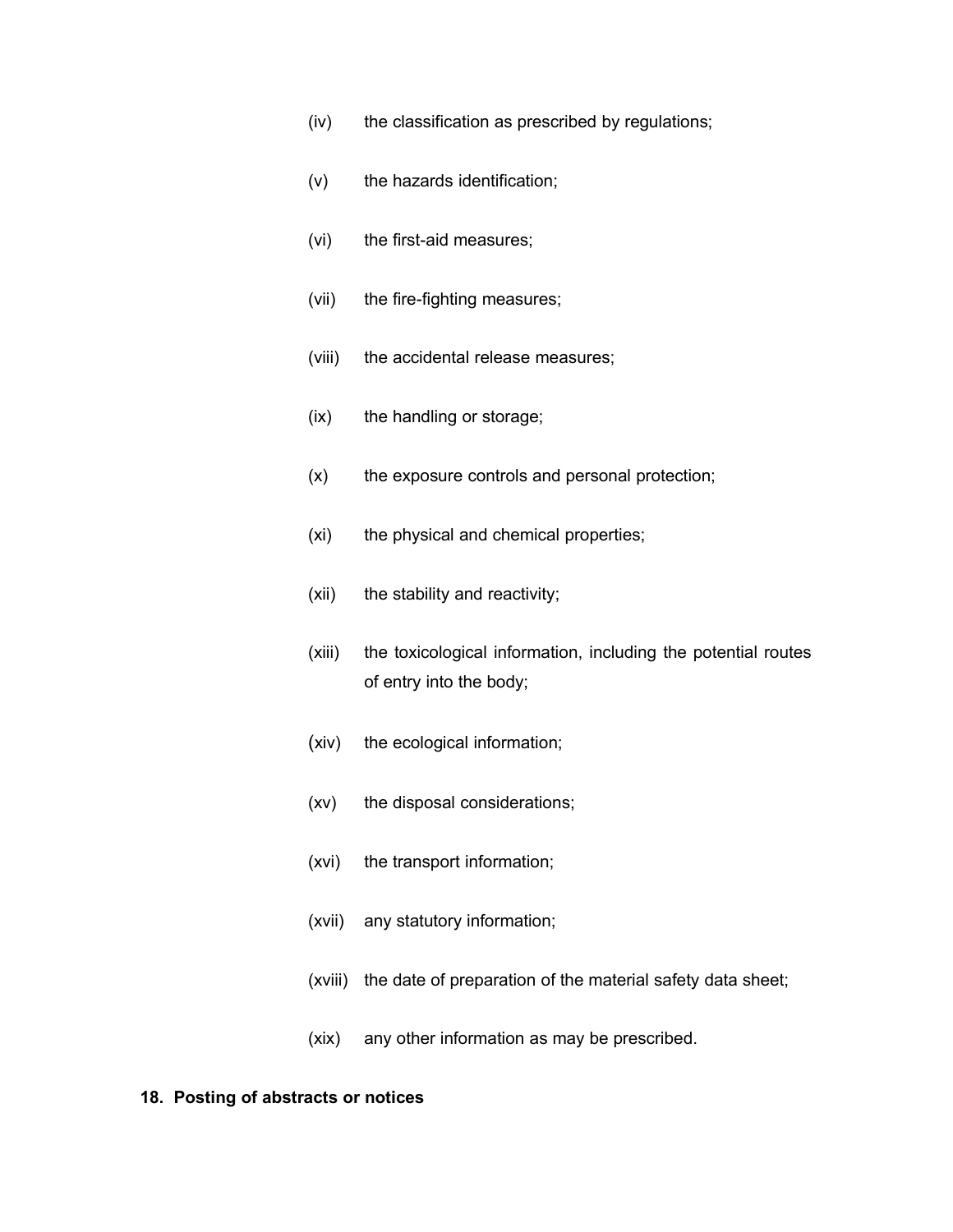- (1) Every abstract, notice or document required by this Act to be posted in any place of work shall be posted in such characters and in such position as to be conveniently read and understood by any employee.
- (2) Any person who pulls down, injures or defaces any abstract, notice or document posted in pursuance of this Act shall commit an offence.

## **19. Keeping of documents**

- (1) Every employer shall keep at the place of work or at a place conveniently accessible to the Permanent Secretary the following documents and records –
	- (a) every certificate issued in respect of the place of work by the Permanent Secretary under this Act;
	- (b) the particulars of every accident, dangerous occurrence or occupational disease that has occurred at the place of work of which notice is required to be sent to the Director, Occupational Safety and Health under this Act;
	- (c) all reports, registers, records and particulars required to be kept under this Act.
- (2) Any document or record referred to in subsection (1) shall be well preserved and made available for inspection by the Permanent Secretary for at least 5 years after the date of the document or the date of closure of the record as the case may be.
- (3) Notwithstanding subsection (2), the Permanent Secretary may direct an employer to preserve and make available for inspection, for a period of 30 years from the date of the last entry made in respect of every employee –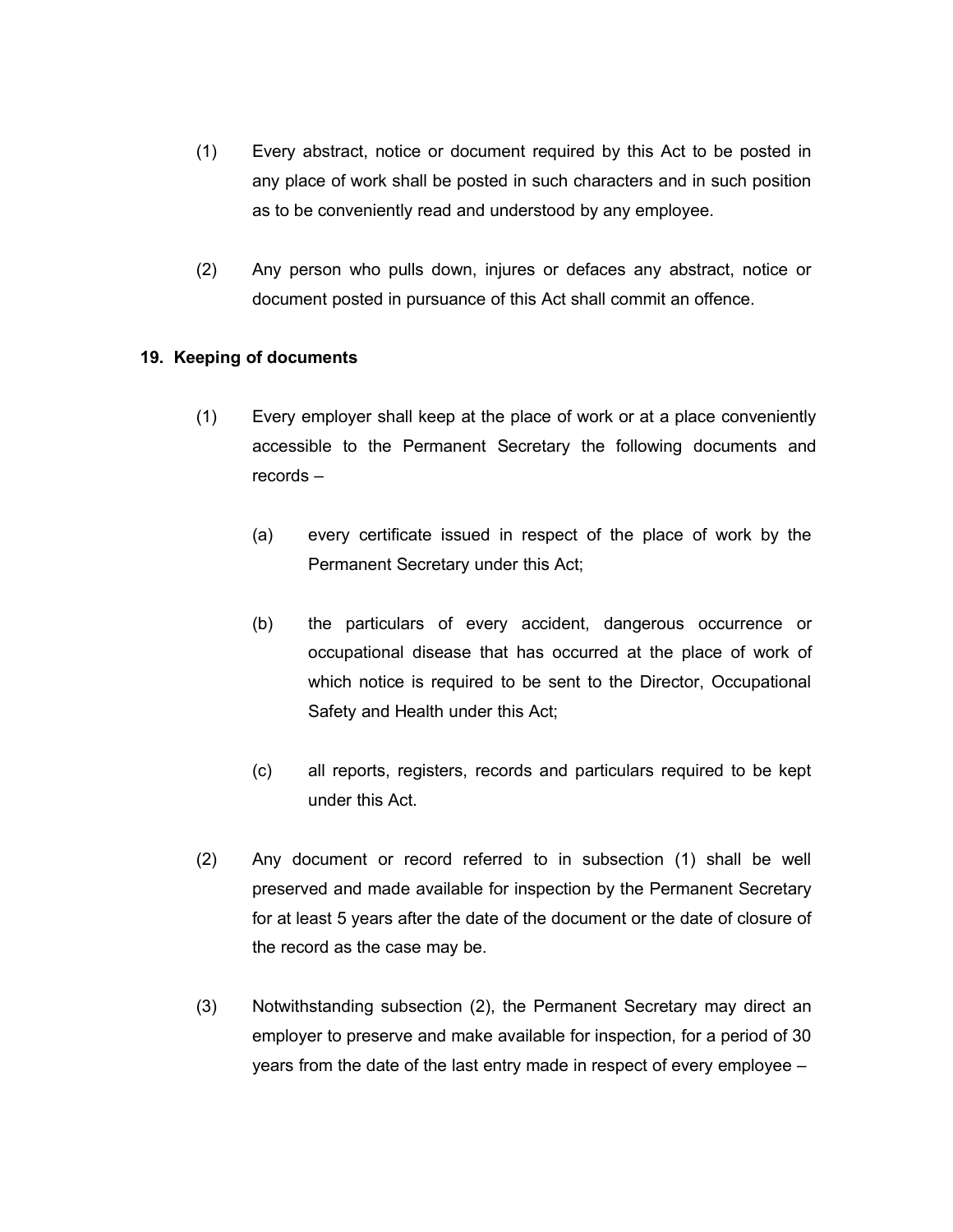- (a) a document containing particulars of any occupational disease specified in the Fourteenth Schedule;
- (b) a register kept under section 78(1).
- (4) An employer shall grant access to any document or record upon request made by a person who has an interest in the document or record.
- (5) An employer shall, with respect to any document or record specified in subsection (3), forward such document or record or both, to the Permanent Secretary, upon cessation of business, if such cessation occurs before the expiry of any period of 30 years from the date of the document or the date of closure of the record, as the case may be.

# **20. Duties of Safety and Health officers**

A registered Safety and Health Officer employed in compliance with section 30 shall

- 1(a) carry out regular occupational safety and health audits to identify risks to safety and health;
- 2

–

- (b) assess the need for preventive measures to safeguard the safety and health of employees and any other person not in the employment of the employer;
- (c) advise the employer in writing on practicable measures and appropriate techniques to be implemented to minimise any risk in any process in the undertaking of his employer ;
- (d) design and implement appropriate training programmes to meet the requirements of this Act and any other enactment dealing with occupational safety and health, and keep proper records thereof;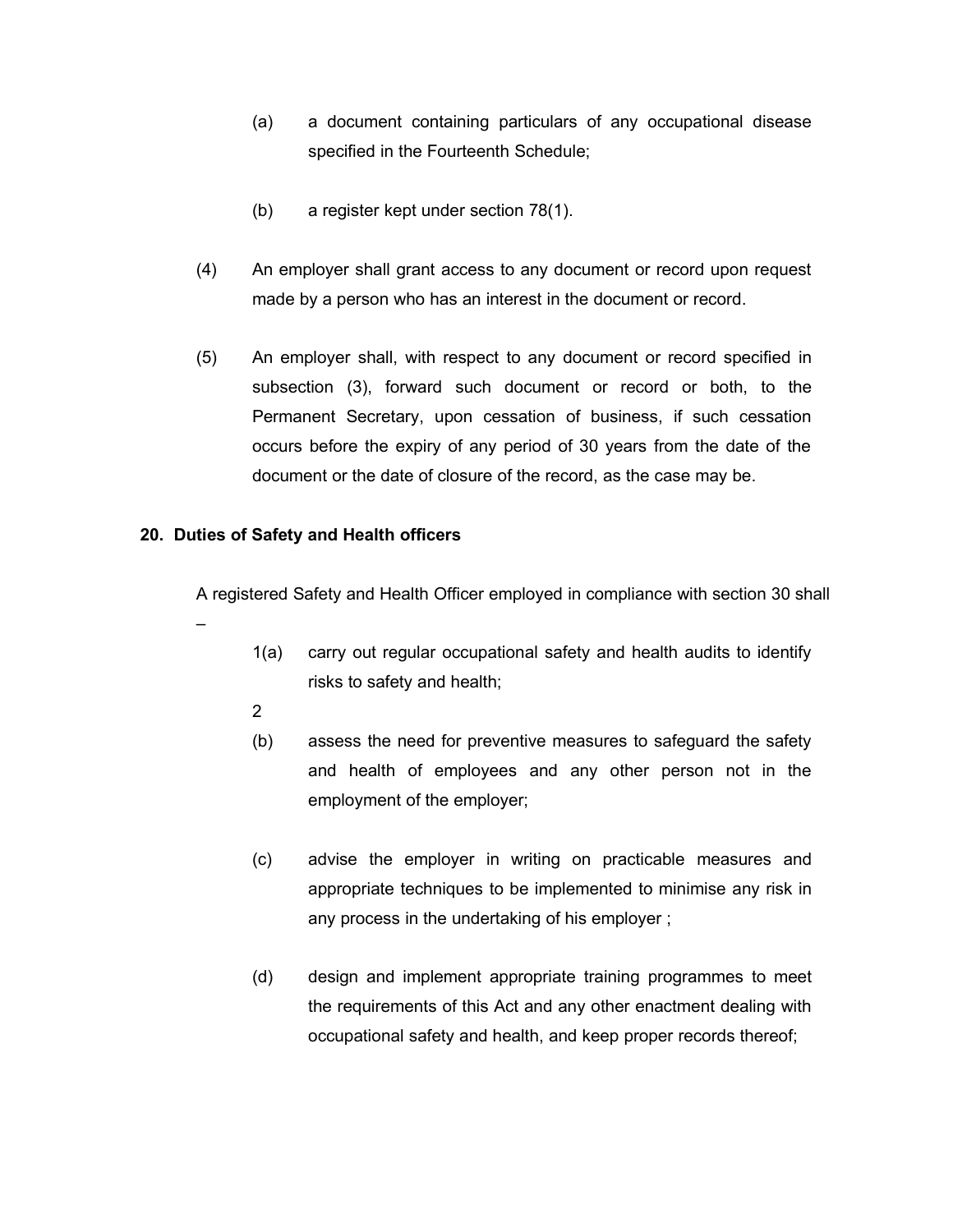- (e) review any measure, method, procedure or technique adopted to ensure occupational safety and health at intervals of not more than 2 years or at such intervals as the Permanent Secretary may direct in writing and keep proper records thereof;
- (f) recommend in writing to the employer appropriate occupational safety and health programmes, where the circumstances so justify;
- (g) develop effective communication systems on occupational safety and health between the employer and any employee;
- (h) inspect all places of work under his responsibility at least once every month and record his findings in the register provided by the employer;
- (i) exercise adequate supervision to ensure the effective implementation of arrangements made, and preventive measures taken, by the employer; and
- 4

3

- 0 (j) enquire into
	- (i) all complaints made by an employee;
	- (ii) occupational accidents and dangerous occurrences at any place of work and make a report thereon,

and recommend in writing any safety and health measures to be implemented by the employer.

#### **21. Establishment of Safety and Health Committees**

(1) Every employer of 50 or more employees shall establish a Safety and Health Committee.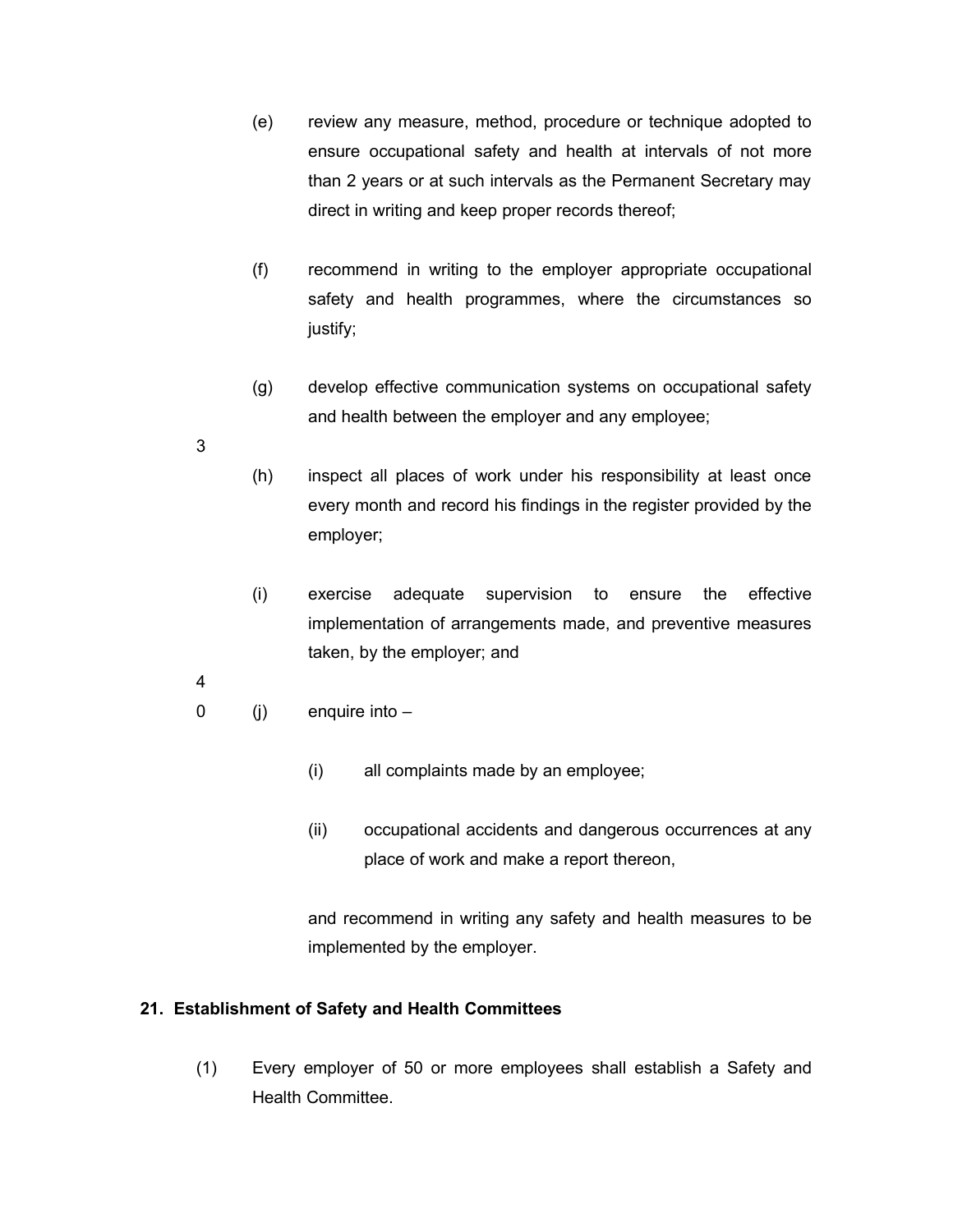- (2) The Permanent Secretary may require any employer of less than 50 employees to establish a Safety and Health Committee in compliance with the provisions of this section.
- (3) The Committee shall consist of
	- 1
	- 2(a) a Chairperson who shall be the employer, or a senior member of the management who is responsible for safety, health and welfare of employees at the place of work;
	- 3
	- 4(b) a Vice-Chairperson, designated by the employees in such manner as may be required by the employer;
	- 5(c) a secretary who shall, subject to subsections (5) and (6), be the registered Safety and Health Officer; and
	- (d) (i) 4 members, where the number of employees is 50 or more but less than 100; or
		- (ii) 8 members, where the number of employees is 100 or more,

to represent equally the employer and the employees.

- (4) No person shall be a representative of the employees on the Committee unless –
	- (a) he is an employee of an employer referred to in subsection (1); and
	- (b) he has been so appointed at a meeting where all the employees had been convened for the purpose of such appointment.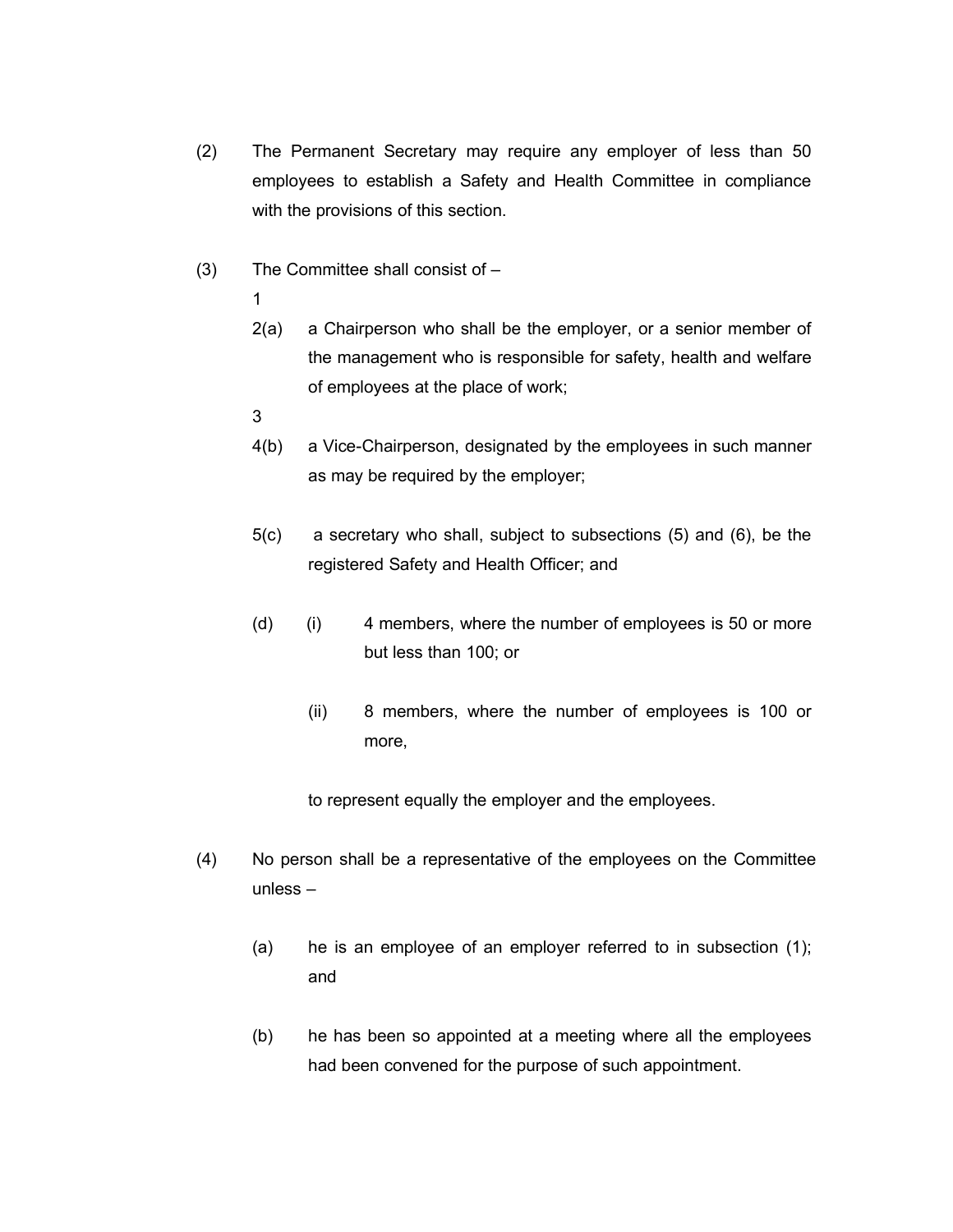- (5) Where the employer employs more than one registered Safety and Health Officer, he shall designate one of them to be the secretary of the committee.
- (6) Where the employer does not employ a registered Safety and Health Officer, he shall appoint one of his employees as the secretary of the Committee.

# **22. Functions of the Safety and Health Committee**

- (1) The functions of a Safety and Health Committee shall be to
	- (a) promote co-operation between the employer and the employees in achieving and maintaining safe and healthy working conditions;
	- (b) make proposals to the employer on matters regarding the safety, health and welfare of employees;
	- (c) seek specialist advice from any person, whether employed by the employer or not, on any matter related to safety, health and welfare of employees;
	- (d) make recommendations to the employer on training requirements and education programmes for particular employees or group of employees;
	- (e) discuss occupational accidents, dangerous occurrences and occupational diseases and make recommendations to the employer;
	- (f) do anything incidental or conducive to the performance of the functions of the committee.
- (2) The employer shall –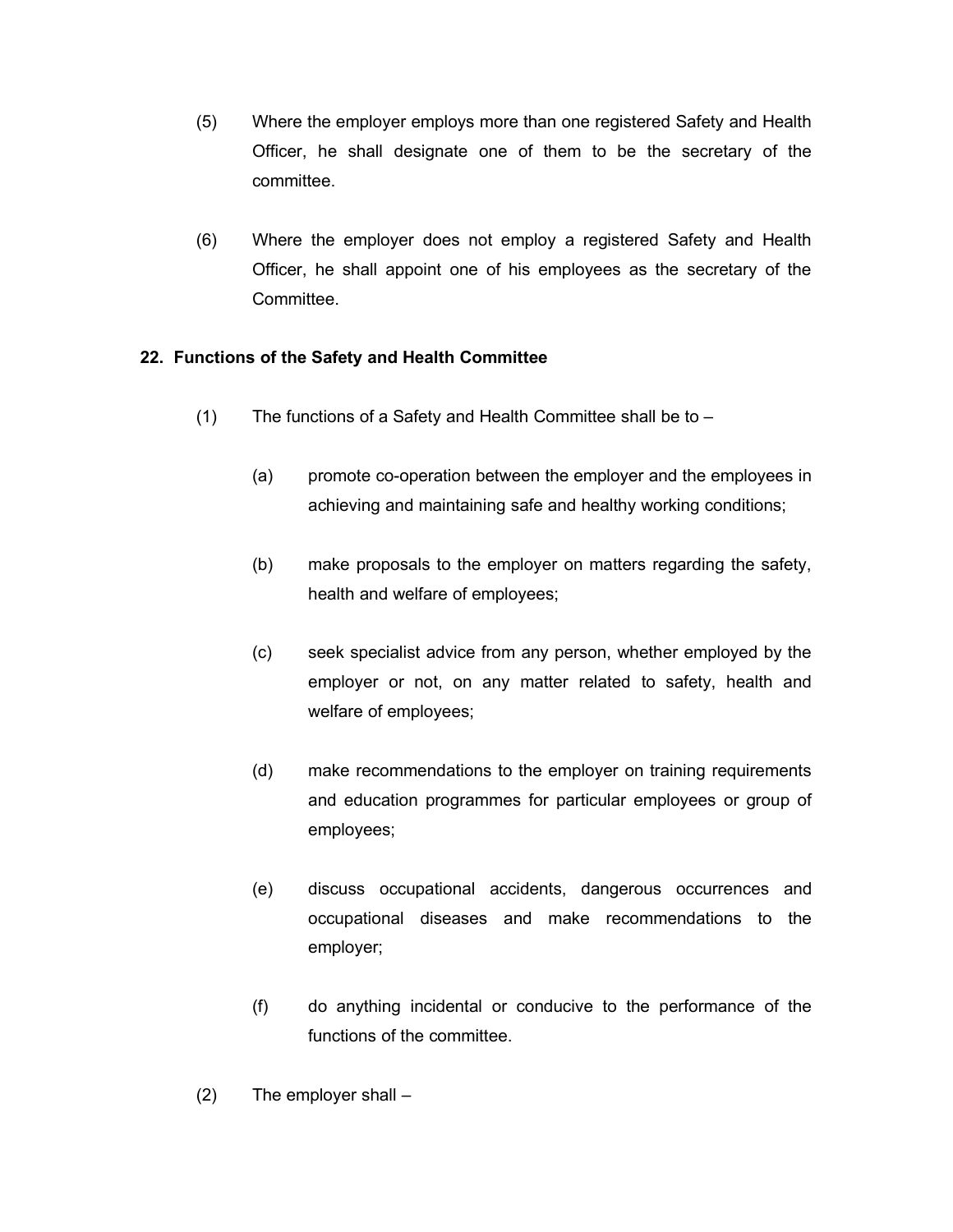- (a) provide the committee with such facilities and assistance, as are reasonably required for the purpose of carrying out its functions;
- (b) give representatives of employees on the committee relevant information to enable them examine factors affecting safety and health.

## **23. Meetings of Safety and Health Committees**

- (1) Every Safety and Health Committee meeting shall be held during normal working hours at least once every 2 months or at any earlier time at the request of any representative of the employer or the employees on that committee.
- (2) (a) Where the Safety and Health Committee holds a meeting for the purposes of subsection (1), it shall give notice thereof to the Permanent Secretary not less than 10 days before the meeting is scheduled to be held.
	- (b) The notice referred to in paragraph (a) shall
		- (i) be in writing; and
		- (ii) state the date, time and the place of the meeting.
	- (c) The Permanent Secretary, or any person deputed by him, may attend the meeting as observer.

1

- 2(3) The quorum of a meeting of the Safety and Health Committee shall be
	- (a) four, where the number of members is 6;
	- $\Omega$
	- (b) six, where the number of members is 10.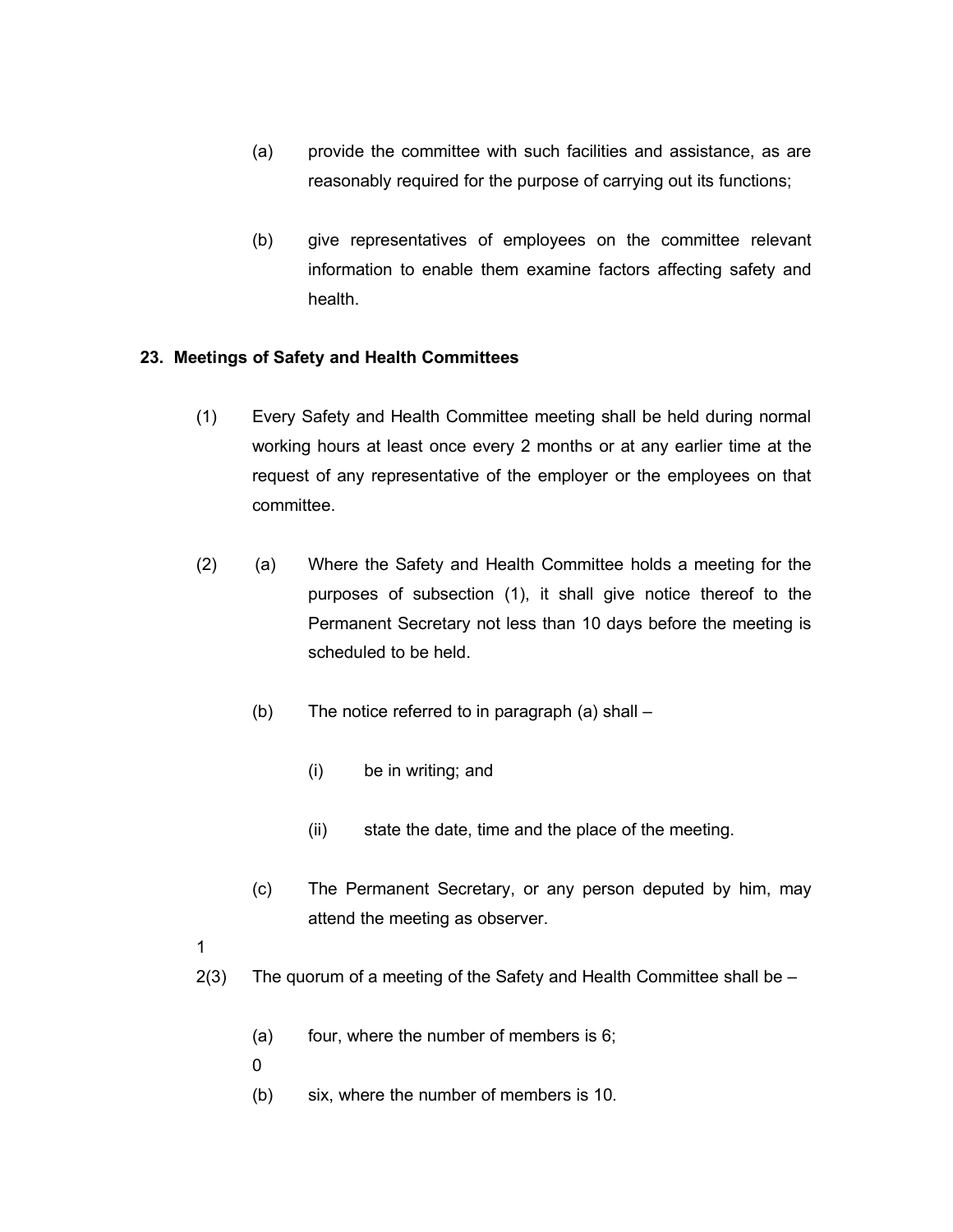- 1(4) At any meeting of the Safety and Health Committee, the person chairing the meeting shall have a casting vote.
- 2
- (5) A representative of employees on a Safety and Health Committee shall be entitled to reasonable time-off with pay for the purpose of exercising his functions as a member of that committee.
- (6) The employer shall forward a written record of proceedings of a Safety and Health Committee meeting signed by the Chairperson, one member of the committee representing the employees and the Secretary, to the Director, Occupational Safety and Health within 10 days of the meeting.
- 3
- 0 (7) No civil, criminal or disciplinary action shall lie against any person in respect of anything done in good faith under this Act as a member of the Safety and Health Committee.

## PART III

## **ADMINISTRATION**

## **24. Powers of Permanent Secretary**

- (1) The Permanent Secretary may, for the purposes of this Act
	- (a) enter freely and without previous notice at any hour of the day or night any place of work in order to make such inspection, examination and investigation as may be necessary to ascertain whether the provisions of this Act are complied with, other than premises used solely for residential purposes except with the permission of the occupier thereof;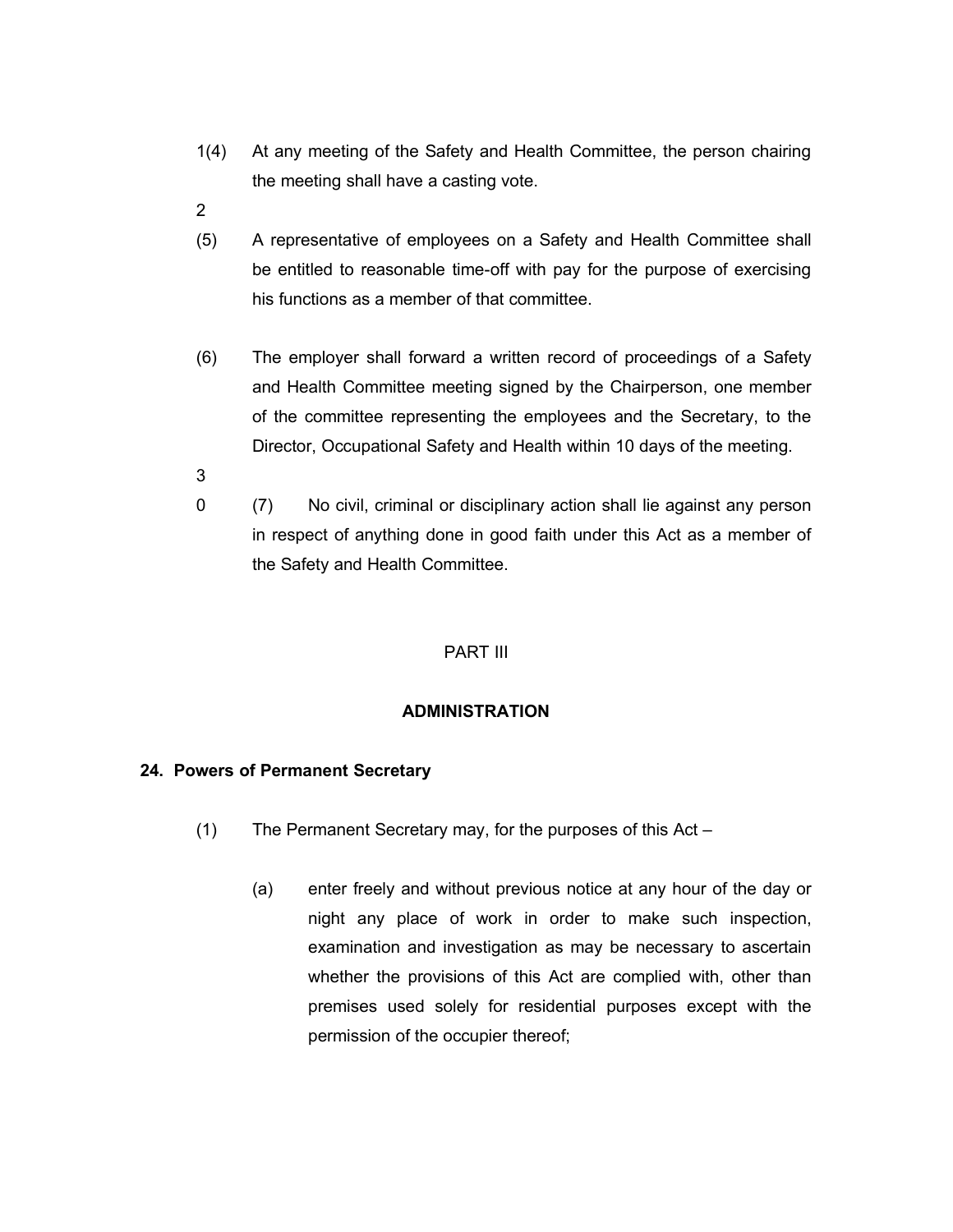- (b) enter freely and without previous notice by day any premises in which he has reasonable cause to believe that  $-$ 
	- (i) any person is employed; or
	- (ii) explosive, highly flammable or hazardous materials are stored for use at any place of work,

in order to make such inspection, examination and investigation as may be necessary to ascertain whether the provisions of this Act are complied with, other than premises used solely for residential purposes except with the permission of the occupier thereof;

- (c) enter at any hour of the day or night, any medical institution, with the consent of the head of that institution, where an injured employee is admitted in order to make such investigation as may be necessary;
- (d) enter, with the consent of the head of any undertaking, any building used as lodging accommodation for employees, in order to make such inspection or investigation as may be necessary.
- (2) Any consent requested by the Permanent Secretary under subsection 1(c) and (d) shall not be unreasonably withheld.
- (3) In the exercise of his powers under this section, the Permanent Secretary  $may -$ 
	- (a) require the production of any register, record, certificate, notice or document kept in pursuance of this Act, and any other book or document which it is necessary for him to see for the purposes of any examination or investigation under subsection (1)(a), (b), (c) and (d), and to inspect, examine and copy any of them;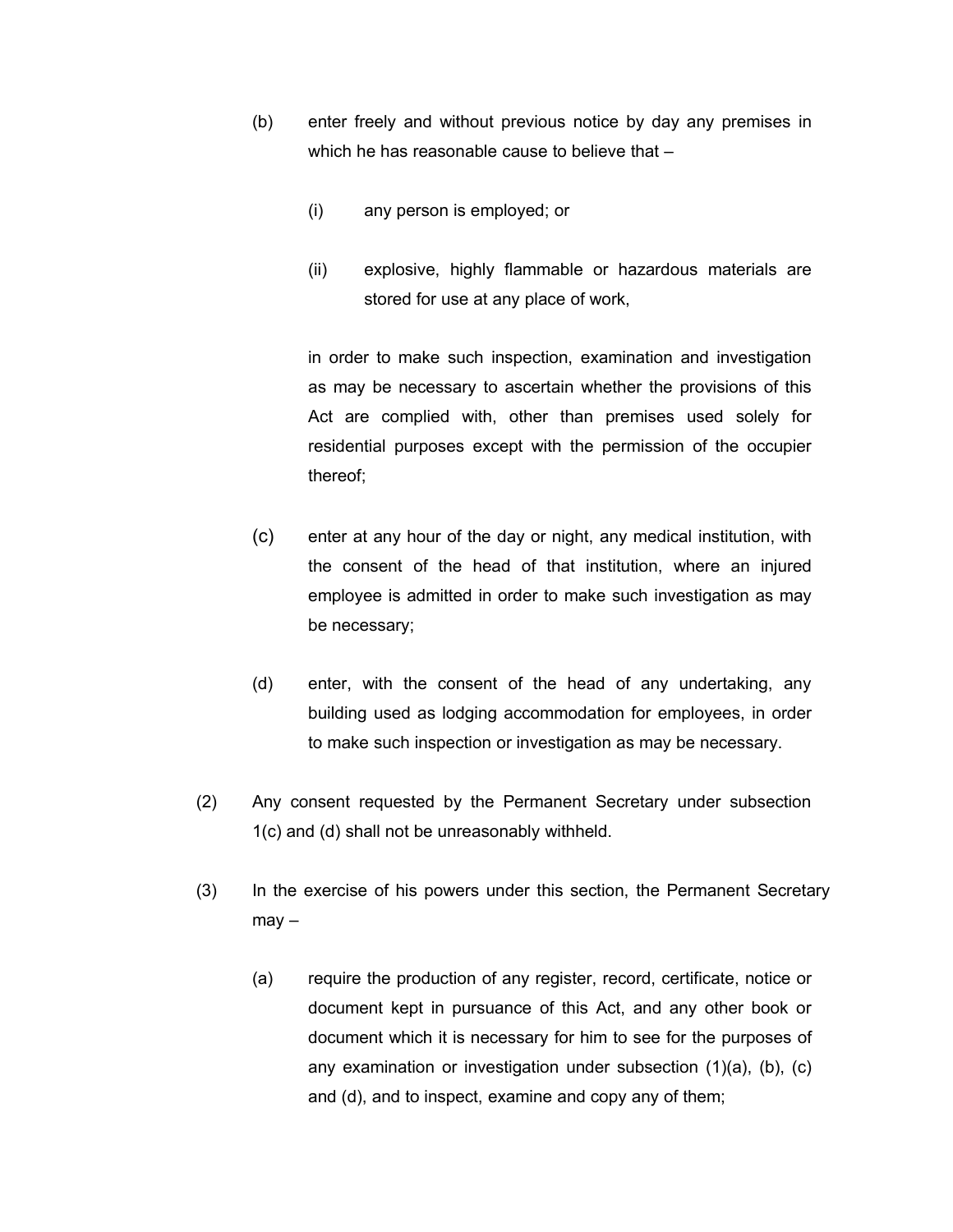- (b) require any person, whom he has reasonable cause to believe to be able to give any information relevant to any inspection, examination or investigation under subsection (1)(a), (b), (c) and (d), to answer relevant questions, alone or in the presence of any other person he may allow to be present and at such place as he thinks fit, and to sign a declaration of the truth of his answers;
- (c) require any person at a place of work to afford him such facilities and assistance with respect to any matters or things within that person's control or responsibilities as are necessary to enable him to exercise any of the powers conferred upon him by this section;
- (d) take such measurements and photographs and make such recordings as he considers necessary for the purpose of any inspection, examination or investigation under subsections (1)(a), (b), (c) and (d);
- (e) take and remove samples of any article or substance found at any place of work which he has power to enter, and of the atmosphere in or in the vicinity of such a place of work, subject to the employer being notified of any sample so taken;
- (f) in the case of any article or substance found in any premises which he has power to enter, being an article or substance which appears to him to have caused or to be likely to cause danger to safety or health, or kept or used in contravention of any provisions of this Act, cause it to be dismantled or subjected to any process or test, but not so as to damage or destroy it unless this is in the circumstances necessary for the purposes mentioned in subsections  $(1)(a)$ ,  $(b)$ ,  $(c)$  and  $(d)$ ;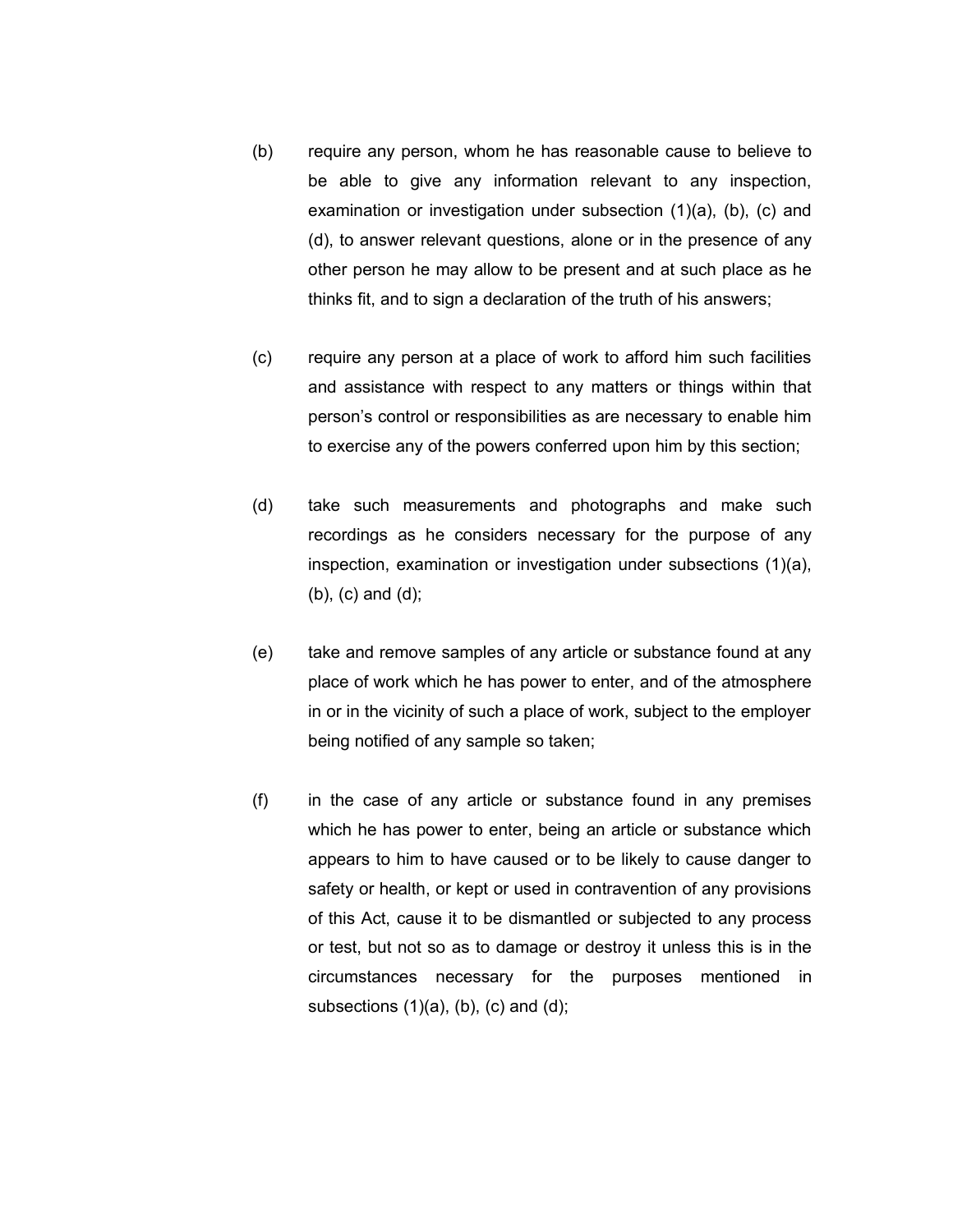- (g) in the case of any article or substance specified in paragraph (e), take possession of it and detain it for so long as is necessary for any of the following purposes –
	- (i) to examine it and do to it anything which he has power to do under that paragraph;
	- (ii) to ensure that it is not tampered with before his examination of it is completed; and
	- (iii) to ensure that it is available for use as evidence in any proceedings for an offence under this Act.
- (4) For the purposes of exercising his powers under this section, the Permanent Secretary may –
	- (a) be accompanied by a police officer if he has reasonable cause to apprehend any serious obstruction in the execution of his duty;
	- (b) be accompanied by any other person and take with him any equipment or material required for any purpose for which the power of entry is being exercised.
- (5) Where the Permanent Secretary is of the opinion that the safety, health or welfare of any employee living or working at a place of work is, or is likely, to be adversely affected, or the arrangements made for the residence or employment of any employee at a place of work are inadequate, he may, by written notice served on the employer, give such directions to the employer as he thinks fit.
- (6) Where the Permanent Secretary is of the opinion that the safety, health or welfare of any employee or guest employee living in a place, other than a place of work, is or is likely to be adversely affected and the arrangements made for the residence of any such employee are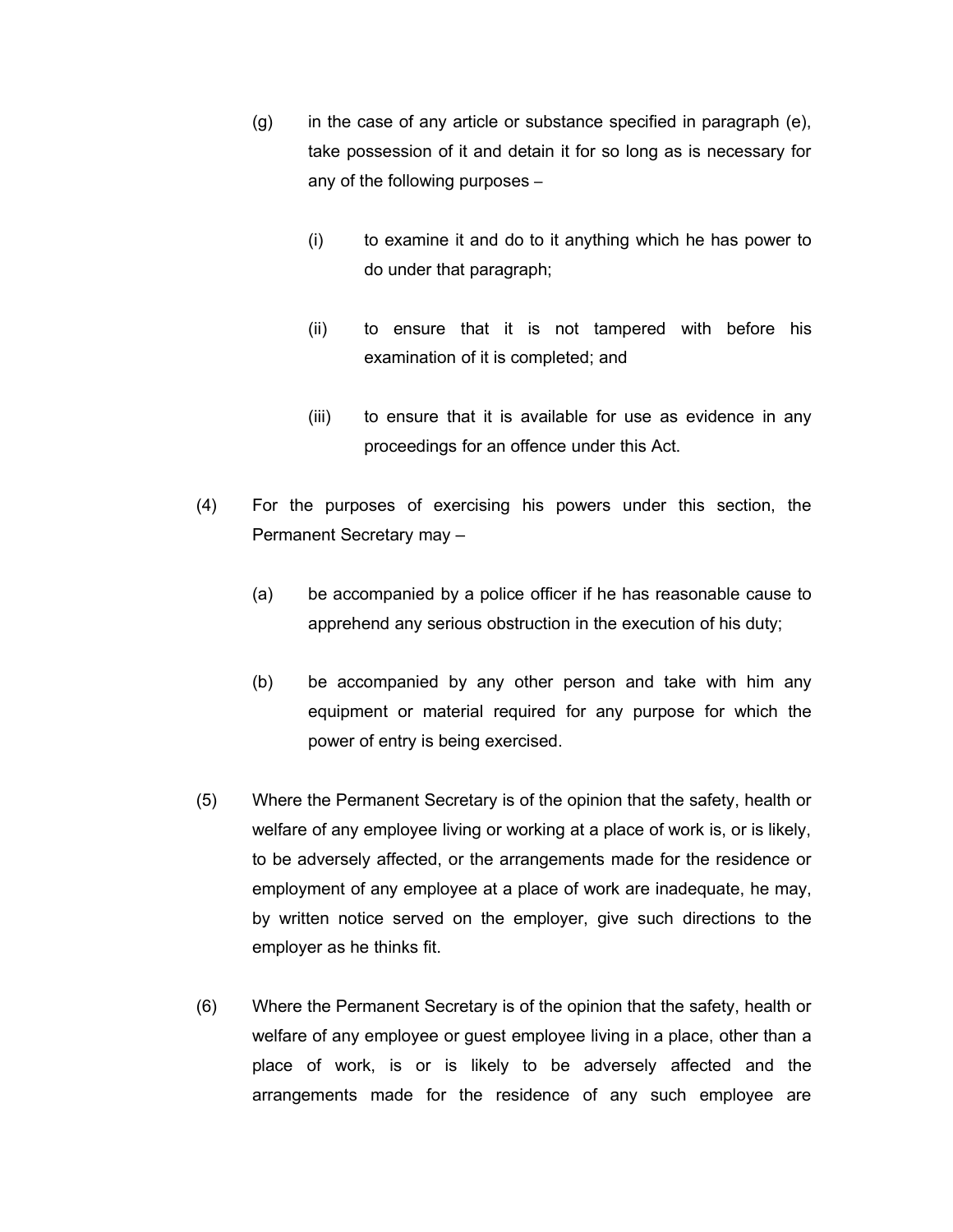inadequate, he may by written notice served on the employer, give such directions to the employer as he thinks fit.

#### **25. Power to summon**

- (1) The Permanent Secretary may summon in writing any person whom he has reasonable cause to believe to be able to give any information relevant to any inspection, examination or investigation, to attend at a time and place specified and to give such information or to produce any relevant document.
- (2) Any person summoned under subsection (1) who
	- (a) fails to attend at the time and place specified in the summons;
	- (b) refuses to answer satisfactorily any question put to him by the Permanent Secretary;
	- (c) gives any false or misleading information;
	- (d) refuses to produce a document required by the Permanent Secretary,

shall commit an offence.

# **26. Prosecution**

Without prejudice to the powers of the Director of Public Prosecutions, the Permanent Secretary or any officer deputed by him, may conduct a prosecution under this Act before any Court, other than the Supreme Court, and may in relation to such prosecution, appear before a Magistrate and swear an information.

# **27. Powers of Permanent Secretary to make prohibition orders**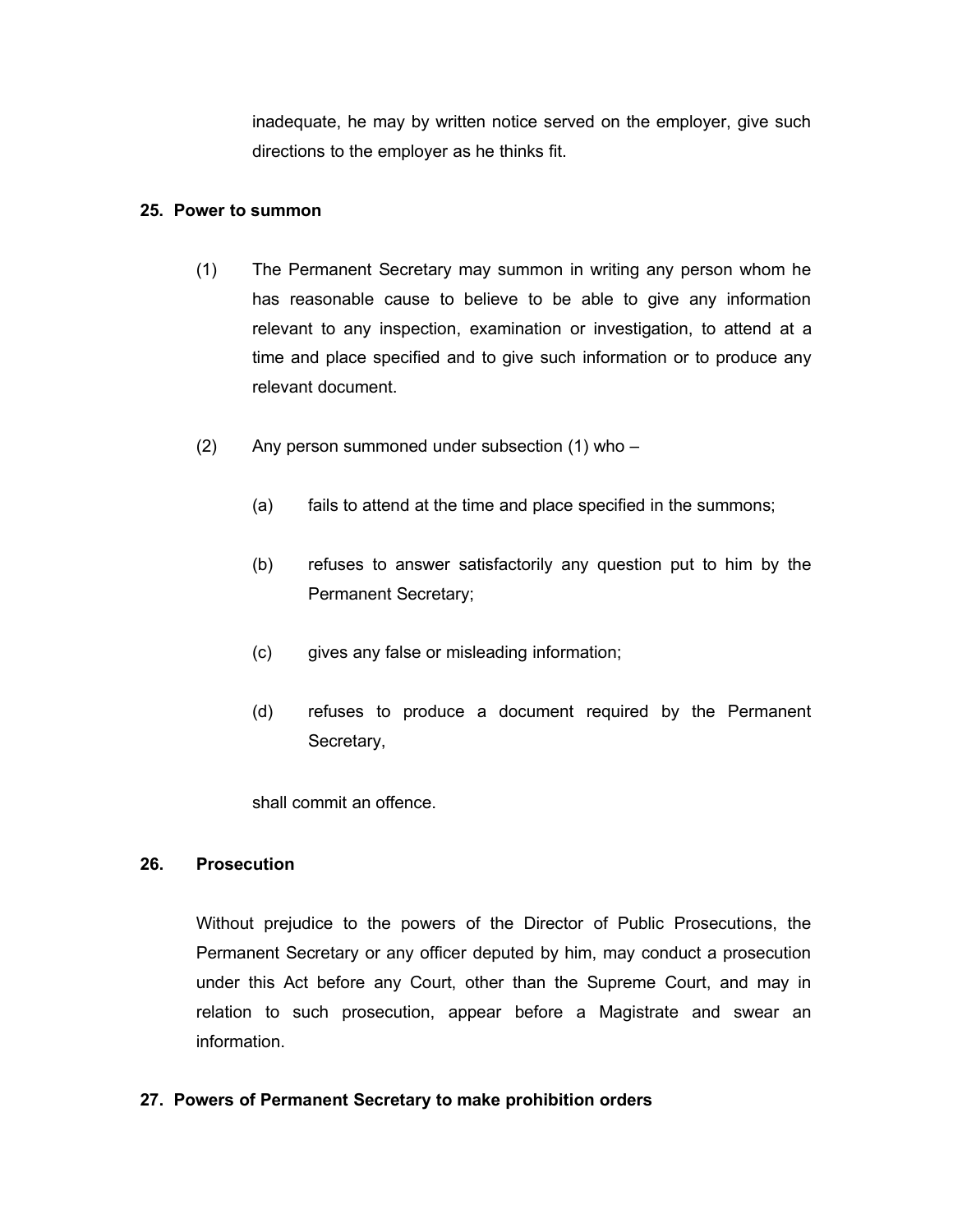- (1) Where, in the opinion of the Permanent Secretary, any place of work or any activity carried on therein or which are about to be carried on therein, involves a risk of serious bodily injury, he may make an order in the form and giving the particulars set out in the Second Schedule prohibiting the use of the place of work or the carrying on of the activities until the risk is removed to his satisfaction, and serve such order on the employer or his representative or the person in control of the place of work.
- $(2)$  (a) An order made under subsection  $(1)$  shall
	- (i) take immediate effect where the Permanent Secretary is of the opinion that the risk of serious bodily injury or danger is or, as the case may be, will be imminent; or
	- (ii) have effect as from such date as is specified in the order.
	- (b) Where an order made under subsection (1) is not to take immediate effect –
		- (i) the order may be withdrawn at any time before the date specified therein; or
		- (ii) the period specified may be extended by the Permanent Secretary where an appeal against the order is not pending.

#### **28. Advisory Council for Occupational Safety and Health**

(1) For the purpose of giving advice and assistance to the Minister in respect of matters affecting the safety, health and welfare of employees at their place of work or lodging accommodation, or any other persons whose safety, health and welfare may be affected by work activities, the Minister shall appoint an Advisory Council for Occupational Safety and Health.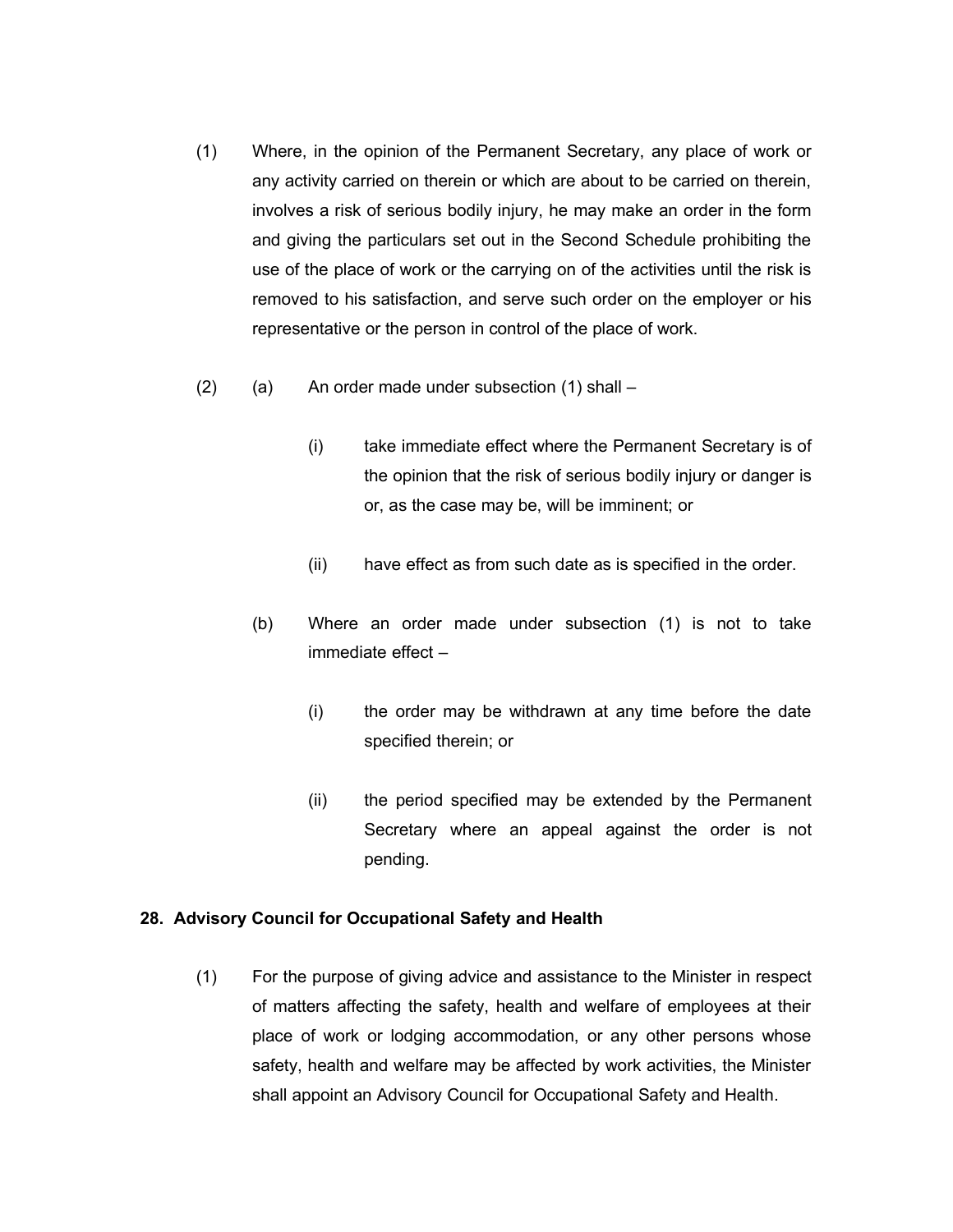- (2) The Council shall consist of
	- (a) a Chairperson who shall be the Director, Occupational Safety and Health or his representative ;
	- (b) 8 members representing the government;
	- (c) 8 members representing employers;
	- (d) 8 members representing employees;
	- (e) 2 members having wide experience in Occupational Safety and Health;
- (3) Nine members shall constitute the quorum, of whom at least 2 shall represent employees, 2 shall represent employers and 2 shall represent government.
- (4) The members of the Council shall be appointed by the Minister for such period and on such terms and conditions as the Minister may determine.
- (5) Before appointing any member specified in subsection (2)(c) and (d), the Minister shall consult employers' organisations and trade unions as he considers appropriate.
- (6) The appointment of every member of the Council shall be published in the Gazette.
- (7) The Council may set up committees of its members on such specific matters as it may consider appropriate.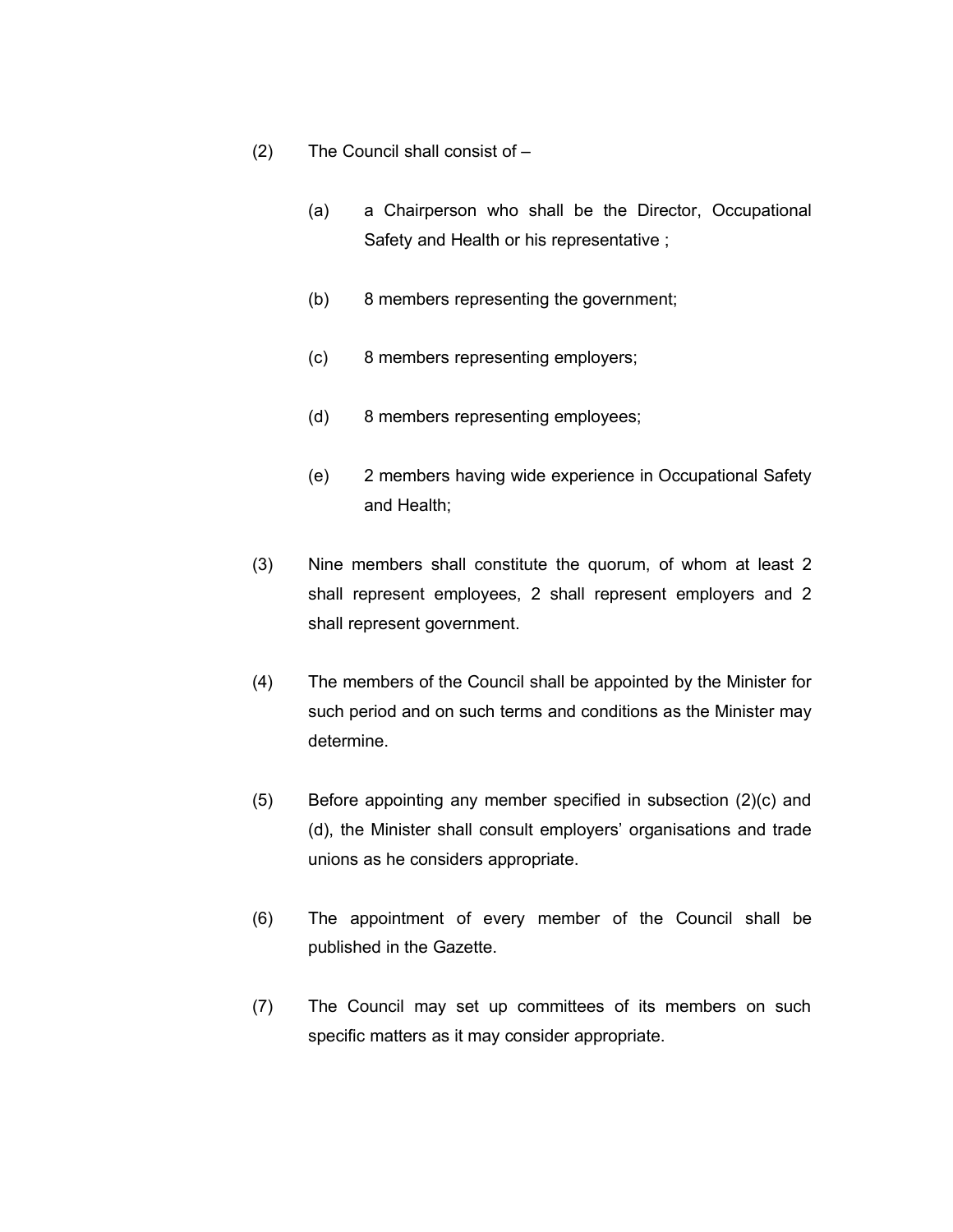- (8) The Council may invite any person with relevant knowledge or experience in the appropriate field to provide assistance as it may require, but such person shall have no right to vote.
- (9) The Council shall regulate its proceedings in such manner as it thinks fit and shall meet at least once every 2 months.

# **29. Registration and deregistration of Safety and Health officers**

- (1) No person shall practise as a Safety and Health Officer unless he is registered under this Act.
- (2) Any person who possesses the qualifications specified in Part I of the First Schedule and wishes to practise as a Safety and Health Officer for any employer shall –
	- (a) make an application in the form set out in the Sixteenth Schedule to the Permanent Secretary;
	- (b) furnish such documents and relevant information to the Permanent Secretary as he may require; and
	- (c) pay the prescribed fee.
- (3) On receipt of an application under subsection (2), the Permanent Secretary shall, after making such enquiry as he may deem necessary –
	- (a) register the Safety and Health Officer and issue a certificate of registration in respect of such employers as may be specified in the application; or
	- (b) refuse to register the applicant and specify the ground of refusal.
- (4) Where a Safety and Health Officer –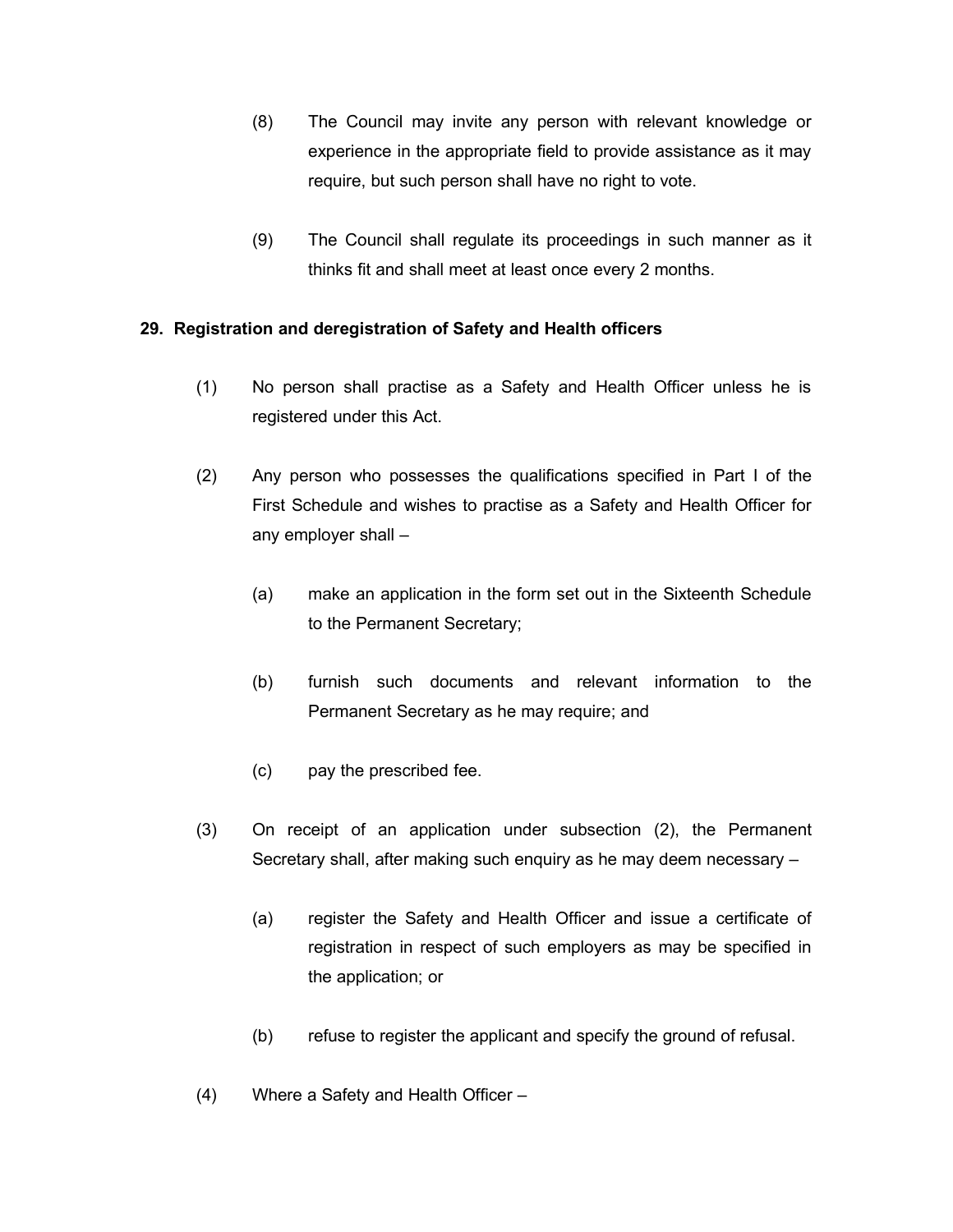- (a) ceases to work for any of the employers specified in his certificate of registration; or
- (b) is employed by an employer not specified in his certificate of registration,

he shall notify the Permanent Secretary of that fact within 14 days and apply for a new certificate of registration in conformity with subsection (2).

- (5) Following an application under subsection (4), a new certificate of registration shall be issued upon surrender of the previous certificate.
- (6) The Permanent Secretary shall keep and maintain a register of Safety and Health Officers.
- (7) (a) Any person who performs the duties of a Safety and Health Officer under this Act without a certificate of registration issued by the Permanent Secretary shall commit an offence.
	- (b) Any Safety and Health Officer who makes any entry in the register provided to him under section 20 by any employer, or any report, or record, which is false in any material particular, shall commit an offence.
- (8) Any Safety and Health Officer may be deregistered
	- (a) if he is found guilty of an offence under or related to this Act; or
	- (b) for gross incapacity, misconduct or impropriety in the fulfilment of his functions under this Act;
	- $(c)$  for contravention of section 30(8)(a) or giving false or misleading information in a record kept under section 30(8)(b).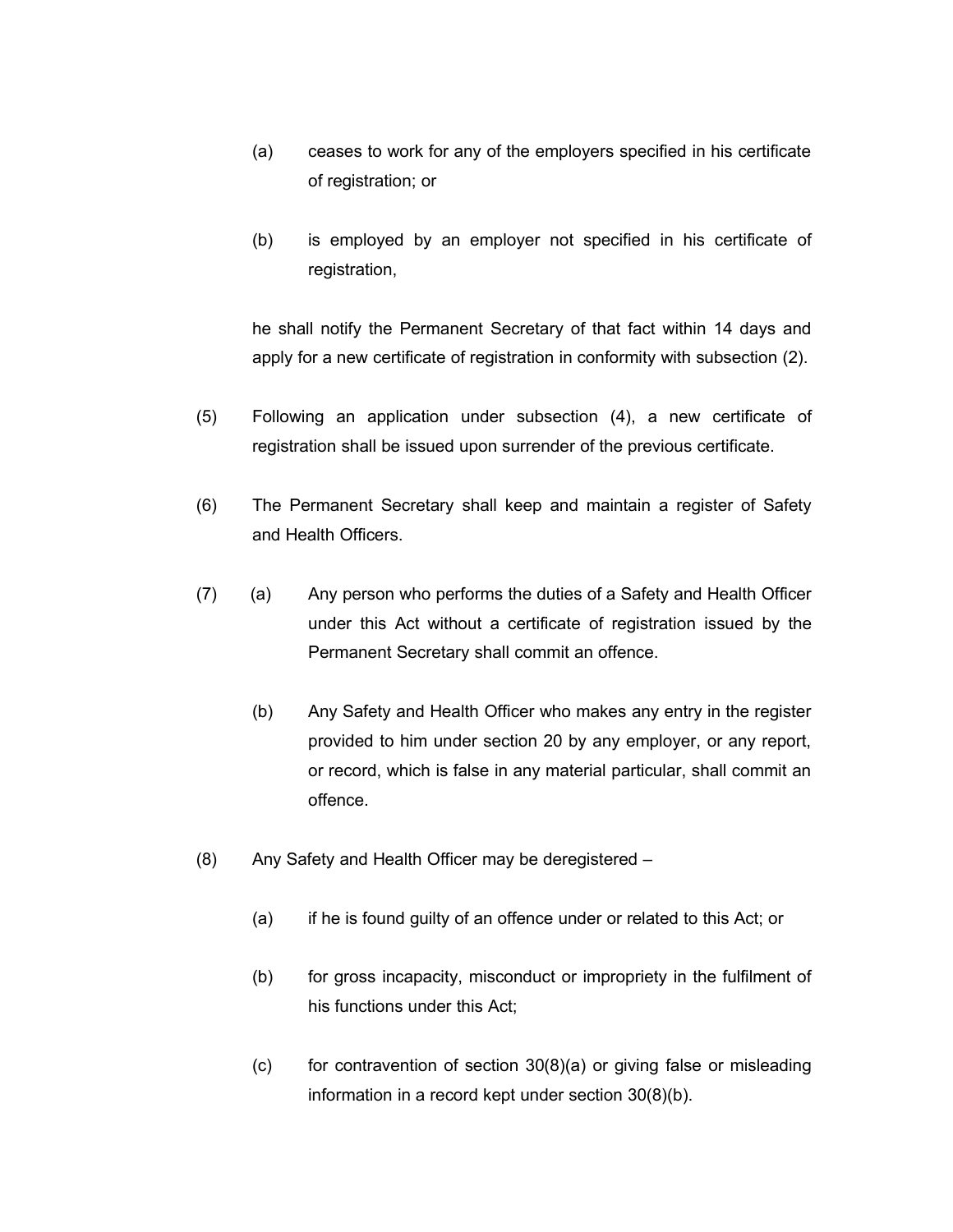#### **30. Employment of Safety and Health Officers**

- (1) Every employer of 100 or more, but less than 500 employees, at one or more places of work shall employ a Safety and Health Officer, whether on part-time or full time employment for the purpose of assisting him and any employee and of exercising general supervision regarding compliance with the provisions of this Act and generally to promote the safe conduct of work.
- (2) An employer having 500 or more, but not more than 2000, employees at one or more places of work shall employ at least one Safety and Health Officer on full-time employment to perform solely the duties of Safety and Health Officer.
- (3) An employer shall, for every additional 2000 employees or fraction thereof, employ one additional Safety and Health Officer on full-time or part-time employment as may be directed by the Permanent Secretary.
- (4) (a) No employer shall employ any of his full-time or part-time employee, other than a Safety and Health Officer, as Safety and Health Officer.
	- (b) No employer shall employ a person as Safety and Health Officer unless that person has been registered to practise as Safety and Health Officer at the employer's place of work.
- (5) The Permanent Secretary, after taking into account the nature of the process and risks present in places of work under control of an employer to whom subsections (2) and (3) apply, may exempt him in writing from compliance with the subsections.
- (6) Notwithstanding subsection (1), where the Permanent Secretary is of opinion that the safety, health or welfare of employees may be adversely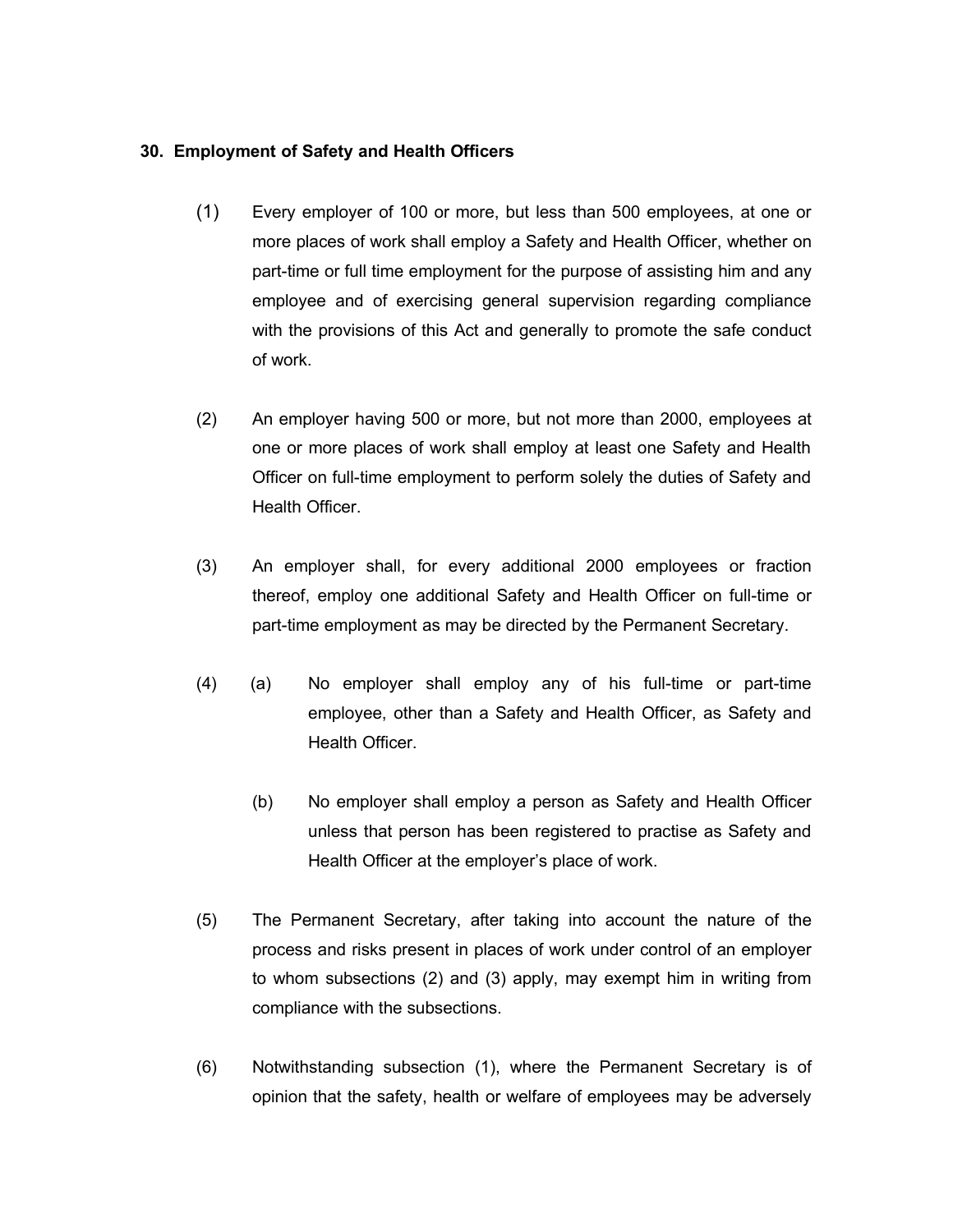affected by the nature of any work activity carried out, he may direct an employer having less than 100 employees to employ a Safety and Health Officer.

- (7) No Safety and Health Officer, employed on a part-time basis, shall be registered by the Permanent Secretary in respect of more than 4 employers of less than 500 employees each.
- (8) (a) Every Safety and Health Officer employed on a part-time basis shall work for each employer not less than 8 hours per week and submit to the Permanent Secretary a programme of work in respect of every place of work where he is engaged.
	- (b) The attendance of every Safety and Health Officer shall be documented by him in the record of attendances kept by every employer he works for.

# **31. Deregistration of Safety and Health Officers**

- (1) There shall be established on an ad hoc basis for the purposes of this Act a Deregistration of Safety and Health Officers Board.
- (2) The Board shall consist of
	- (a) a person, who is or has been a barrister of 10 years standing, as Chairperson;
	- (b) the Director, Occupational Safety and Health or his representative; and
	- (c) 3 other members who have experience in Occupational Safety, Health and Welfare of employees.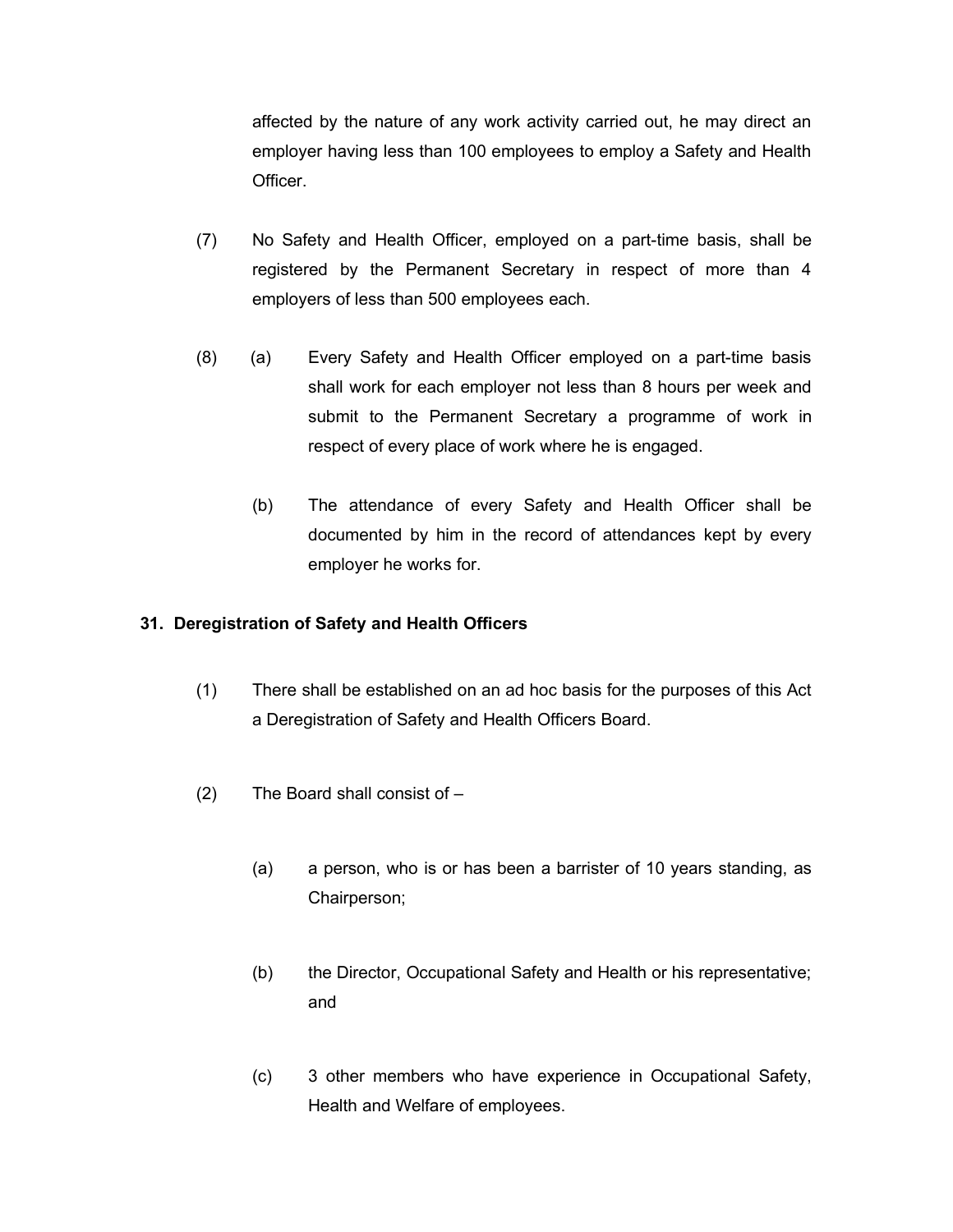- (3) The Chairperson and the members shall be appointed by the Minister.
- (4) The Chairperson and members of the Board shall be paid such fees as may be determined by the Minister.
- (5) The Chairperson and 2 other members shall constitute a quorum.
- (6) (a) Before making his decision to deregister a Safety and Health Officer or not, the Permanent Secretary shall refer the matter for inquiry by the Board.
	- (b) The Board shall conduct the inquiry referred to in paragraph (a) as expeditiously as possible and shall, after the close of the inquiry, forward to the Permanent Secretary, the evidence adduced at the inquiry and the findings of the Board.
	- (c) The Board shall complete any inquiry referred to it within 30 days of the date of referral to it.
- (7) The Board may
	- (a) make such orders for requiring the attendance of any person and the production of any document as it thinks fit; and
	- (b) take evidence on oath, and for that purpose administer oaths.
- (8) Any person whose attendance is required under subsection  $(7)$  who –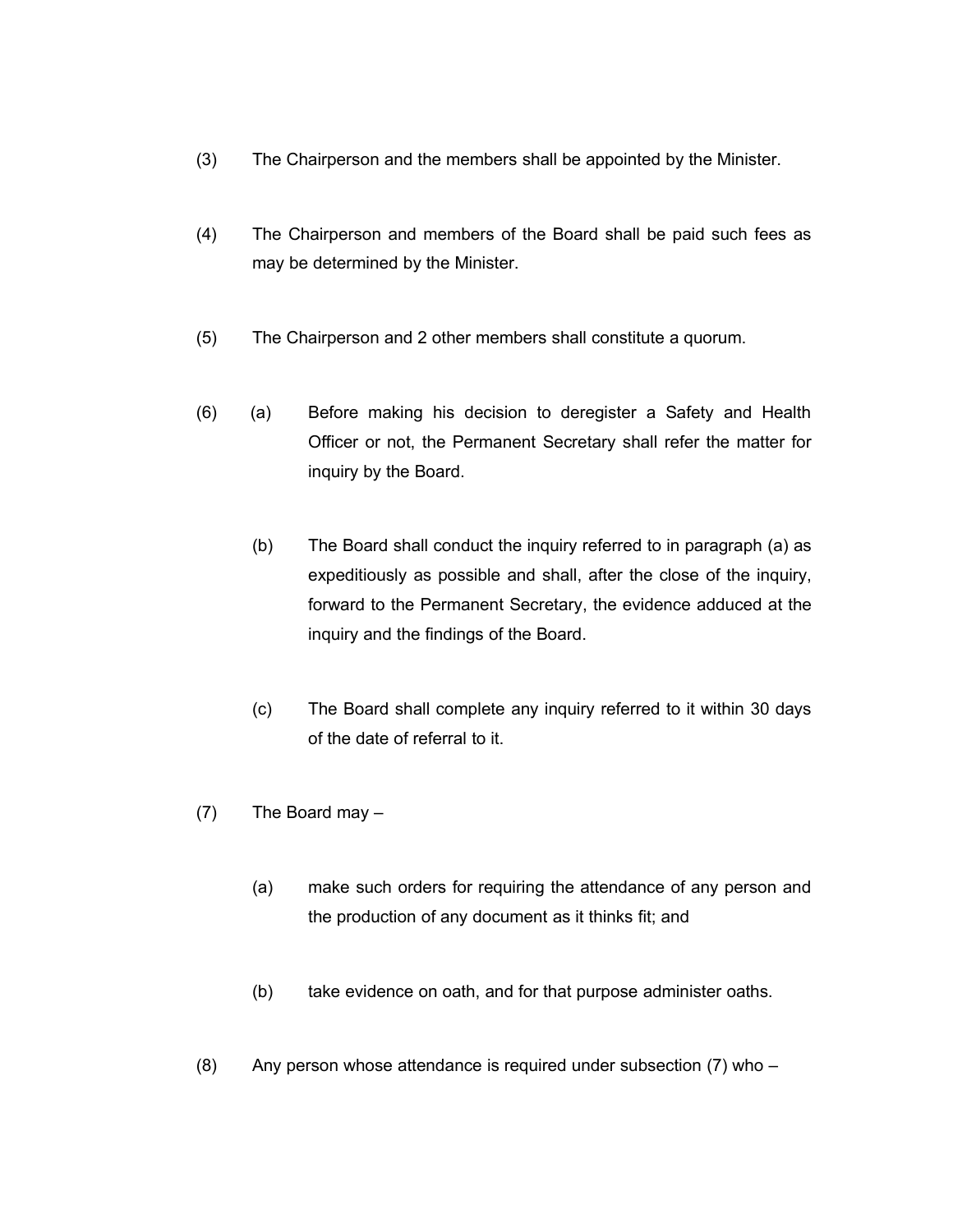- (a) fails to attend at the time and place specified in the order;
- (b) refuses to answer faithfully any question put to him by the Board;
- (c) gives any false or misleading information;
- (d) refuses to produce a document required by the Board,

shall commit an offence.

- (9) Subject to this section, the Board shall regulate its proceedings in such manner as it deems fit.
- (10) Upon receipt of the evidence and findings of the Board, the Permanent Secretary shall make his decision as to whether the Safety and Health Officer should be deregistered.
- (11) In relation to a registered Safety and Health Officer, who is a public officer, and in respect of whom the Public Service Commission has deemed it fit to delegate to the Board its powers of discipline under section 89(2) of the Constitution, the Board shall forward its report to the Public Service Commission for it to impose such punishment as it may be empowered to impose.
- (12) (a) Any person, who has been de-registered may, if he so wishes, reapply to practise as Safety and Health Officer in accordance with section 29.
	- (b) An application under paragraph (a) shall not be entertained unless a period of 6 months has elapsed from the date of de-registration.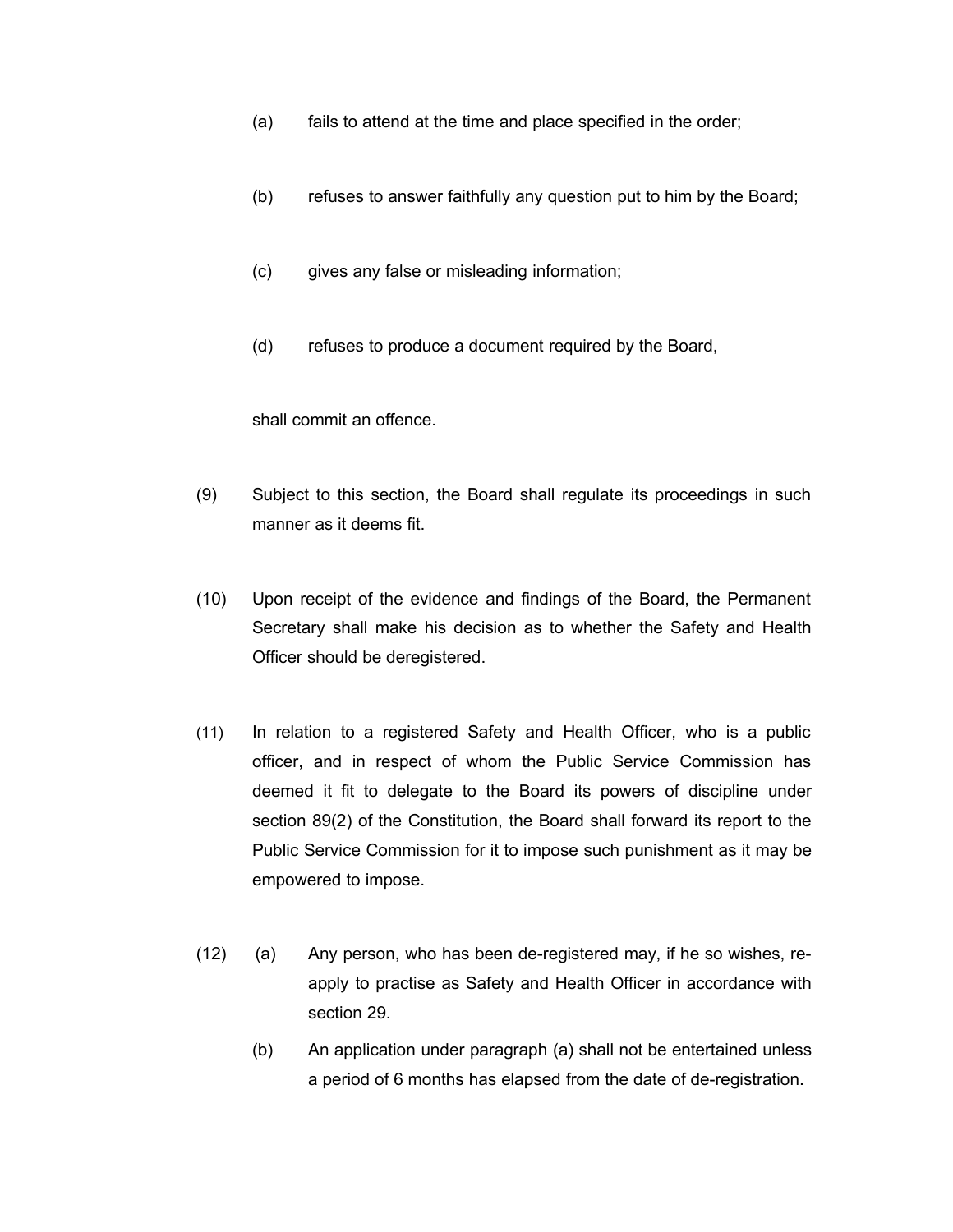(13) Any person who has been de-registered shall forthwith cease to practise as a registered Safety and Health Officer and surrender his certificate of registration.

#### **32. Boiler and Machinery Inspectors Board**

- (1) There shall be established a Board to be known as the Boiler and Machinery Inspectors Board.
- (2) The Board shall consist of
	- (a) a Chairperson who is a person having wide experience in the field of boiler and machinery inspection, or in a comparable field;
	- (b) two assessors who shall be Registered Professional Engineers with at least 5 years experience in the field of machinery inspection or boiler inspection; and
	- (c) The Director, Occupational Safety and Health or his representative.
- (3) The Chairperson and the assessors shall be appointed by the Minister.
- (4) Members of the Board shall be paid such fees as may be determined by the Minister.

#### **33. Registration of machinery and boiler inspectors**

- (1) The Permanent Secretary shall keep a register of boiler inspectors and machinery inspectors.
- (2) (a) A Registered Professional Engineer registered with the Council of Registered Professional Engineers having 4 years practical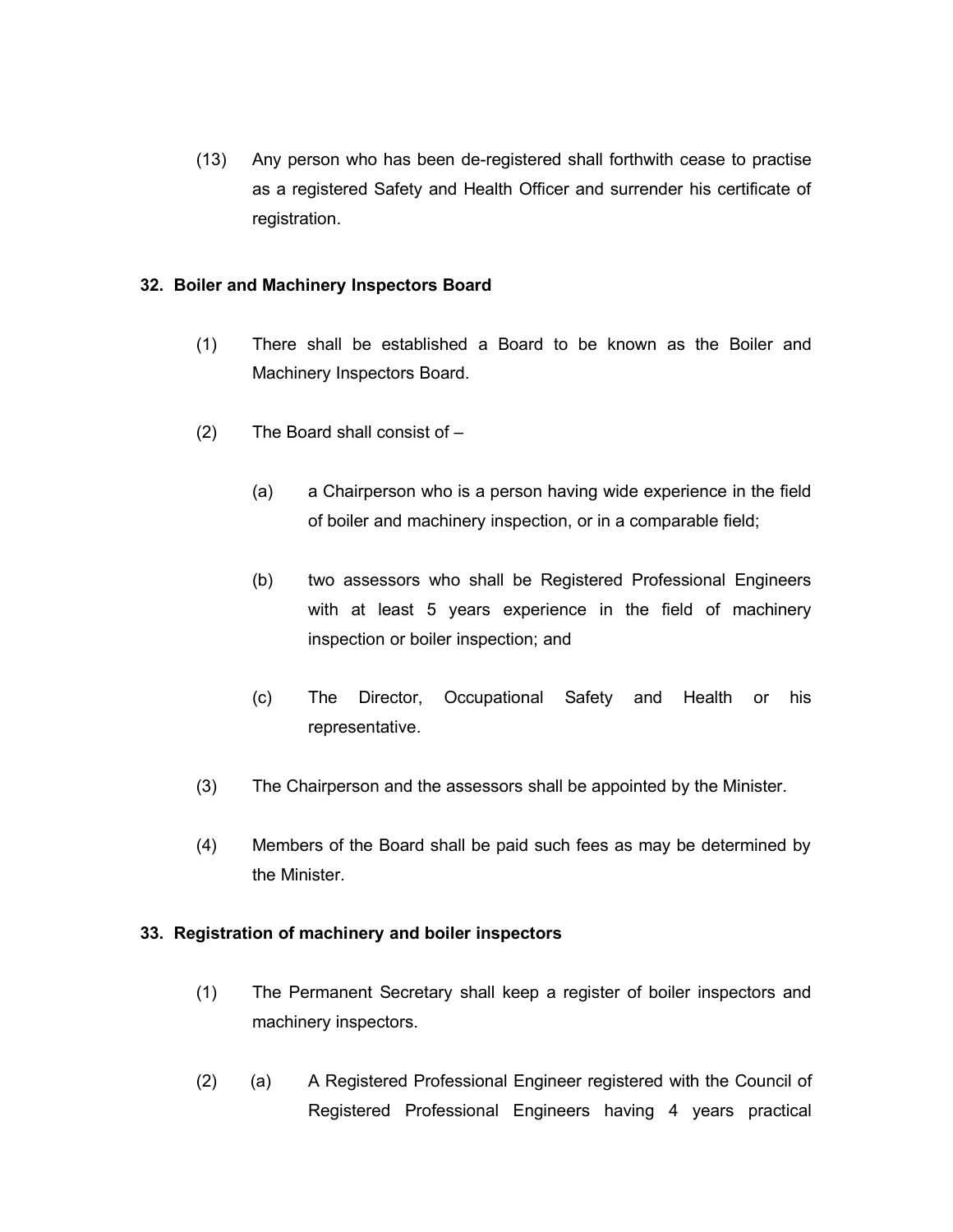experience and knowledge in the operation of steam boilers and steam receivers, may, on payment of the prescribed fee, apply for registration as a boiler inspector.

- (b) The Permanent Secretary shall refer an application made under paragraph (a) to the Boiler and Machinery Inspectors Board for an examination under paragraph (c).
- (c) The Board shall examine the applicant on his theoretical and practical knowledge of any matter relevant to the subject of steam boilers and steam receivers.
- (d) An examination under paragraph (c) may be partly in writing and partly oral.
- (3) An application under subsection (2) shall not be entertained where the applicant has, within the past 6 months, made an application which has been rejected by the Permanent Secretary.
- (4) The Permanent Secretary shall, on receipt of the report of examination made by the Board, take his decision whether to register the applicant or not.
- (5) Notwithstanding subsections (2), (3) and (4), where an engineer, recognised by a Classification Society to practise as a boiler inspector, applies, on payment of the prescribed fee, for registration as a boiler inspector, the Permanent Secretary may register the applicant as a boiler inspector if the applicant satisfies the Permanent Secretary that he has adequate knowledge of the provisions of this Act.
- (6) Any person who–
	- (a) is a Registered Professional Engineer –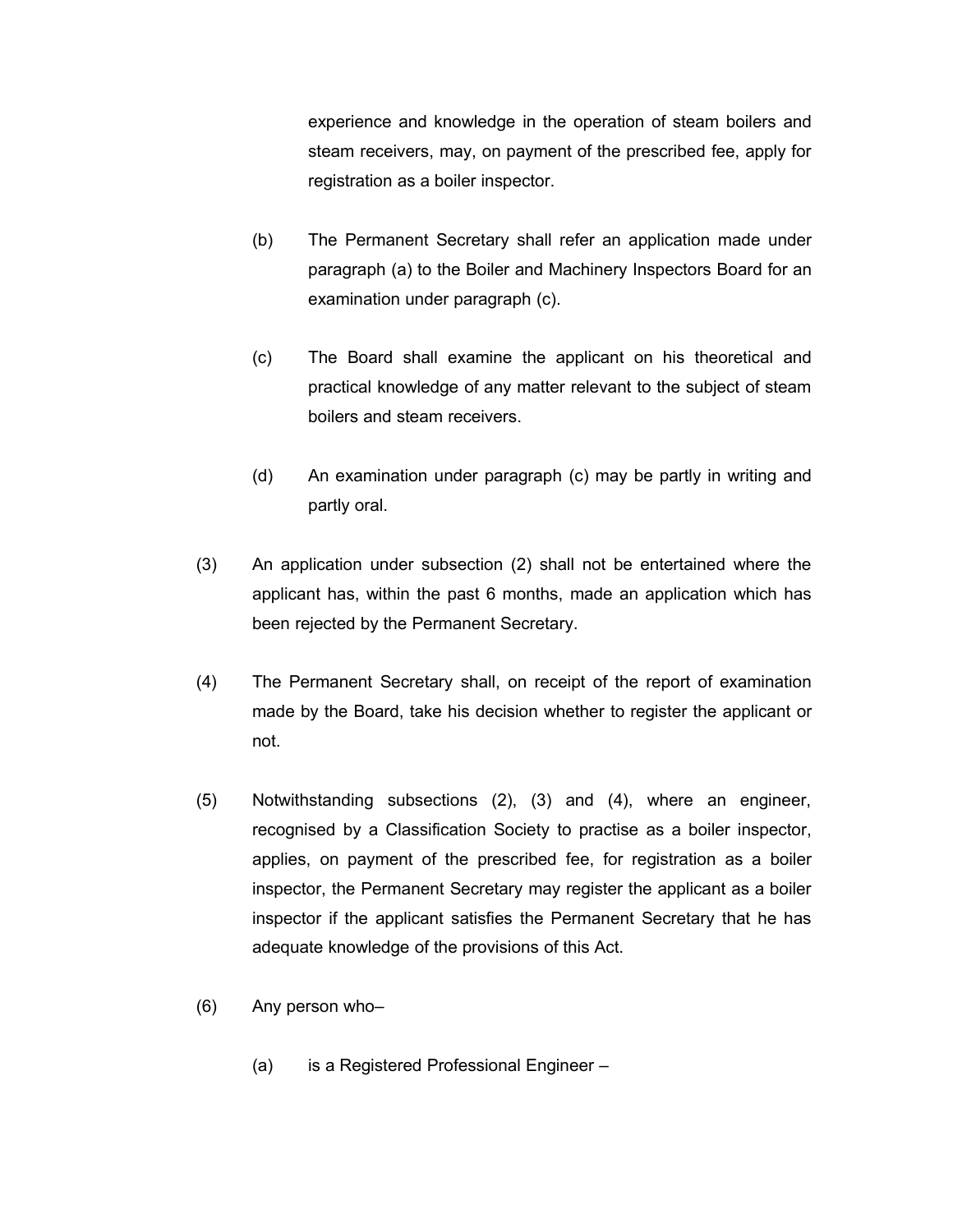- (i) registered with the Council of Registered Professional Engineers of Mauritius and who satisfies the Board that he has proper knowledge of, and at least four years practical experience of, the machinery specified in sections 51, 52, 53, 54, 59, 60 and 61; or
- (ii) already recognised by a Classification Society to practise as a machinery inspector; and
- (b) satisfies the Board that he has adequate knowledge of the provisions of this Act,

may be registered as a machinery inspector, subject to payment of the prescribed fee.

- (7) Any registration made under this section shall be notified in the Gazette.
- (8) The Permanent Secretary may remove from the register of boiler inspectors and machinery inspectors any person –
	- (a) found guilty of an offence under section 94(1)(h); or
	- (b) for gross incapacity, misconduct or impropriety in the practise of his profession.

# PART IV

# **HEALTH AND WELFARE (GENERAL PROVISIONS)**

# **34. Structure of building**

(1) Where an employee has to work in, or in the course of his work pass through, any part of a building, such part of the building shall be of sound construction and kept in a good state of repair.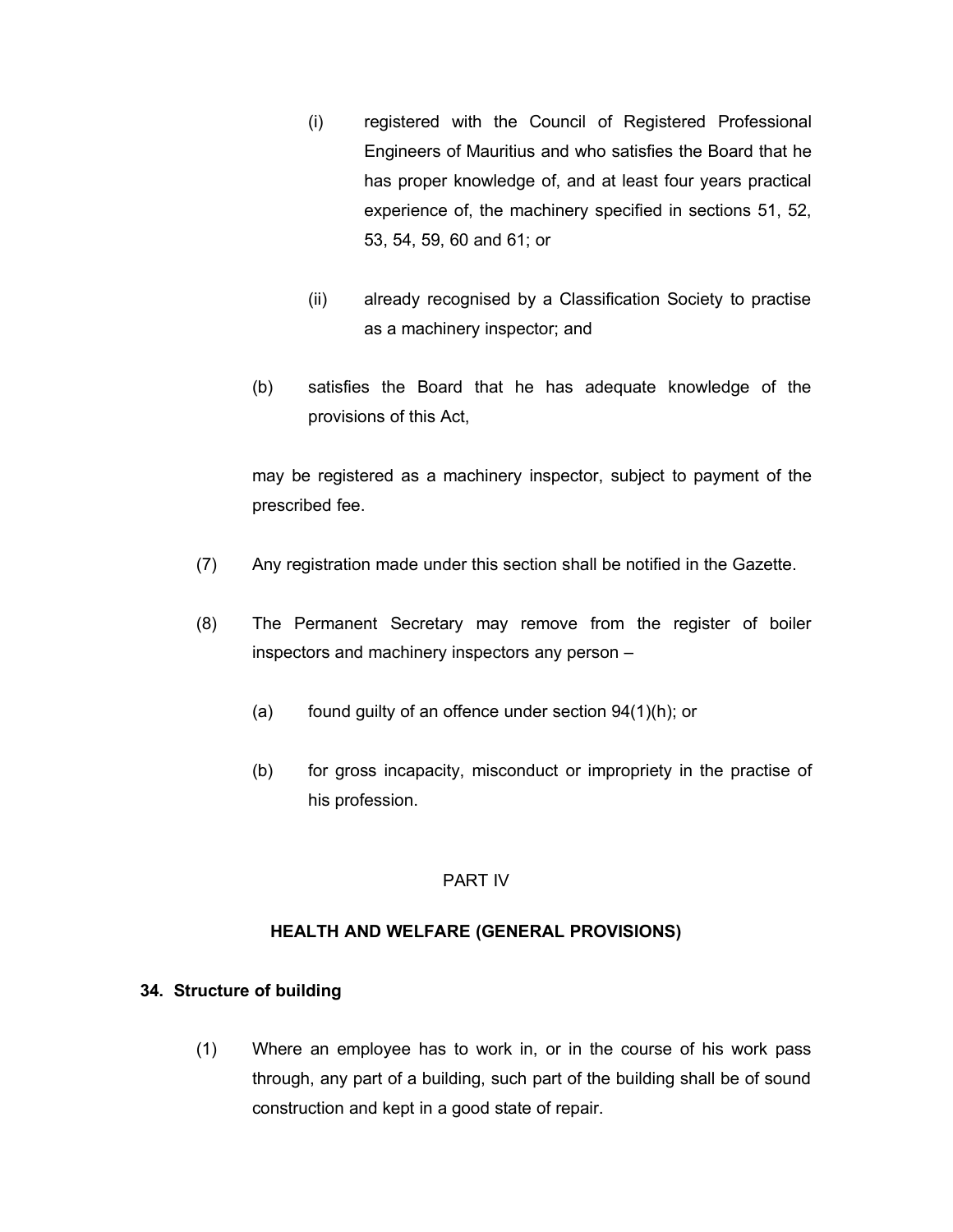- (2) Every building used as a place of work shall be so designed as to protect employees from the weather, have a watertight roof, and be free from any significant amount of dampness as is liable to affect the safety of the building or the health of the employees.
- (3) Where any process is carried on which renders the floor of a building liable to be wet to such an extent that the wetness is capable of being removed by drainage, effective means shall be provided and maintained for draining off any liquid from that floor.

#### **35. Cleanliness**

- (1) Every employer shall keep every place of work in a clean state and free from effluvia arising from any drain or sanitary convenience or any other nuisance.
- (2) Without prejudice to the generality of subsection (1), the employer shall cause –
	- (a) accumulation of dirt, refuse or trade waste to be removed daily from the floors and benches of workrooms and from the staircases and passages;
	- (b) the floor of every workroom to be cleaned at least once every week; and
	- (c) all inside walls and partitions and all ceilings, and all walls, sides and tops of passages and staircases to be kept clean, and unless they have a smooth impervious surface, to be properly painted or otherwise kept properly decorated.

#### **36. Overcrowding**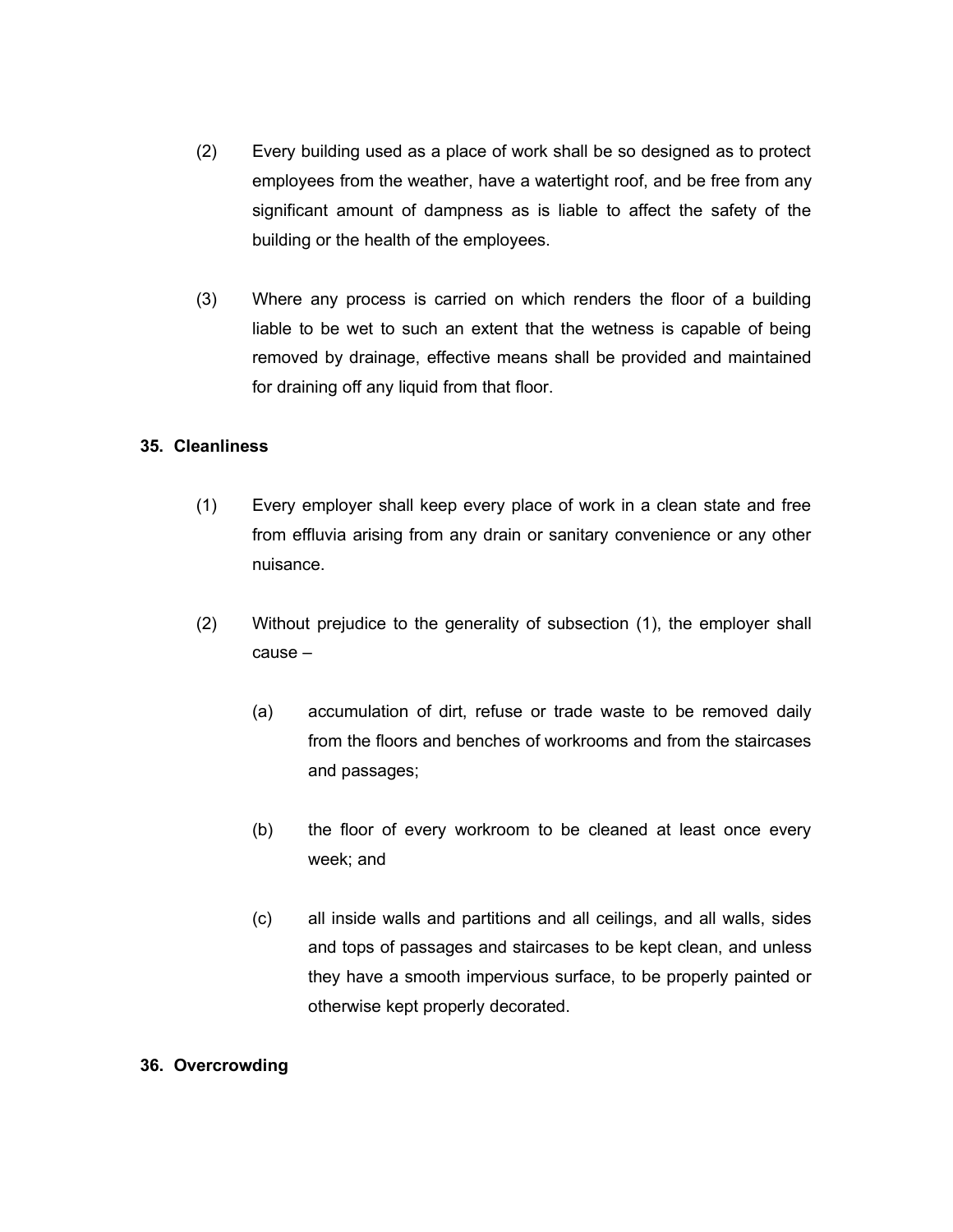- (1) A place of work shall not, while work is carried on therein, be so overcrowded as to cause risk of injury to the health of the employees.
- (2) Without prejudice to the generality of subsection (1) but subject to subsection (3), the number of employees at any one time in any workroom shall not be such that the space allowed for each employee is less than 11 cubic metres.
- (3) In calculating the space in any room for the purposes of subsection (2), any space above 3 metres from the floor level shall be disregarded.

#### **37. Ventilation and temperature**

- (1) Effective and suitable provision shall be made for securing and maintaining the adequate ventilation of every workroom by the circulation of fresh or artificially purified air of suitable temperature and relative humidity and for rendering harmless, so far as is practicable, all impurities generated in the course of any process or work carried on in the workroom as may be injurious to health.
- (2) Effective and suitable provision shall be made for securing and maintaining a comfortable temperature inside every workroom.

# **38. Lighting**

- (1) Effective provision shall be made for securing and maintaining sufficient and suitable lighting, whether natural or artificial, in every part of a place of work in which persons are working or passing.
- (2) All glazed windows and skylights used for the lighting of workrooms shall, so far as is practicable, be kept clean on both the inner and outer surfaces and free from obstruction, but this subsection shall not affect the whitewashing or shading of windows and skylights for the purpose of mitigating heat or glare.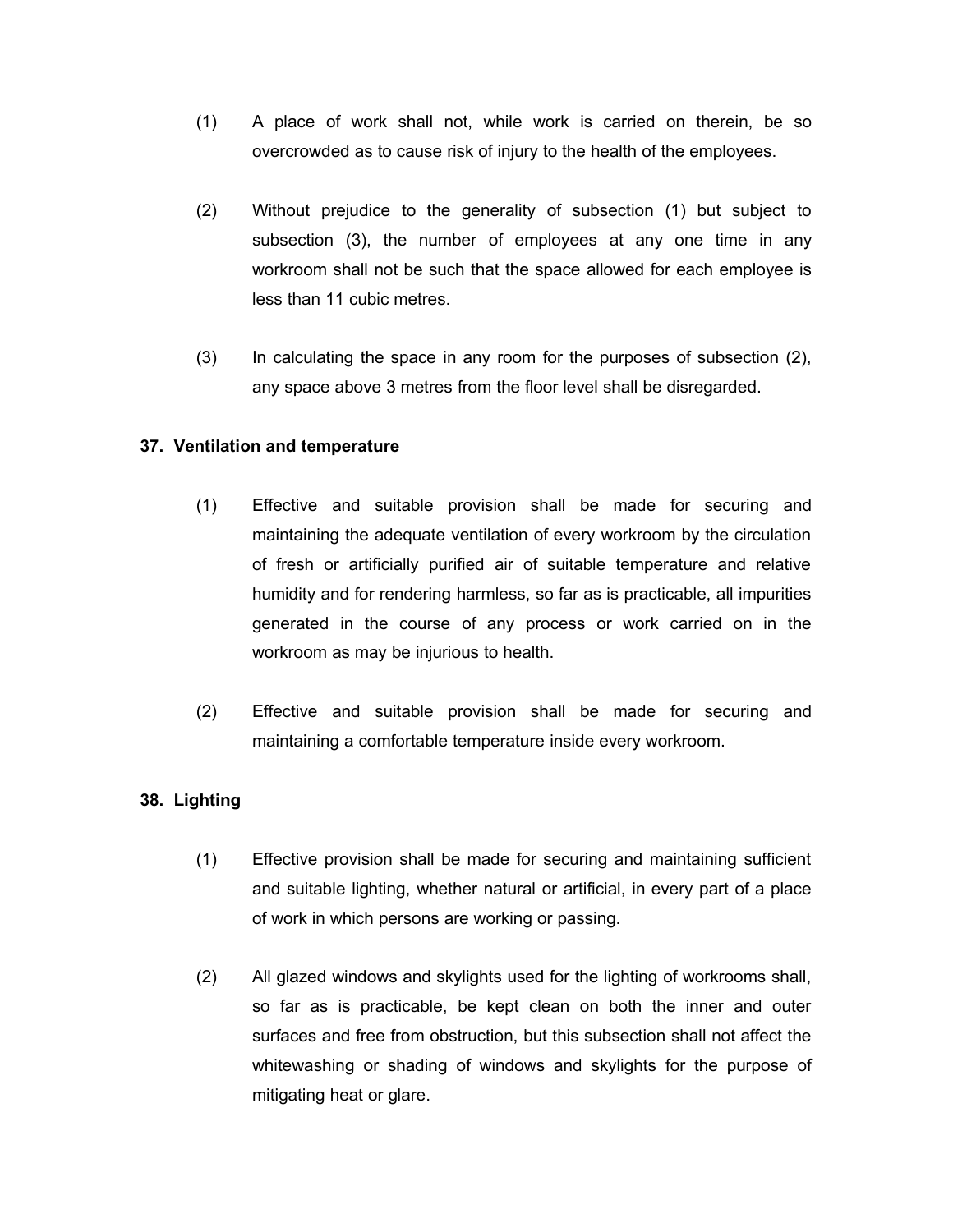#### **39. Sanitary conveniences**

- (1) In any building where work is carried on, sufficient and suitable sanitary conveniences for the employees shall be provided.
- (2) Where persons of both sexes are or are intended to be employed, there shall be provided for each sex –
	- (a) separate accommodation for the sanitary conveniences;
	- (b) separate approaches to the sanitary conveniences; and
	- (c) a notice conspicuously placed indicating the location of the sanitary conveniences.
- (3) Subsection (2) shall not apply to a workplace where only the members of the same family are employed.
- (4) Every sanitary convenience shall be sufficiently lighted and ventilated and shall not communicate with any workroom, restroom or mess except through an open or through an intervening ventilated space.
- (5) Every sanitary convenience, other than a urinal, shall be under cover, have a proper door and fastenings and be so partitioned off as to secure privacy.
- (6) Every urinal shall be so placed or so screened as not to be visible from other parts of the building where persons work or pass.
- (7) The sanitary conveniences shall be so arranged as to be conveniently accessible to the employees at all times while they are at the place of work.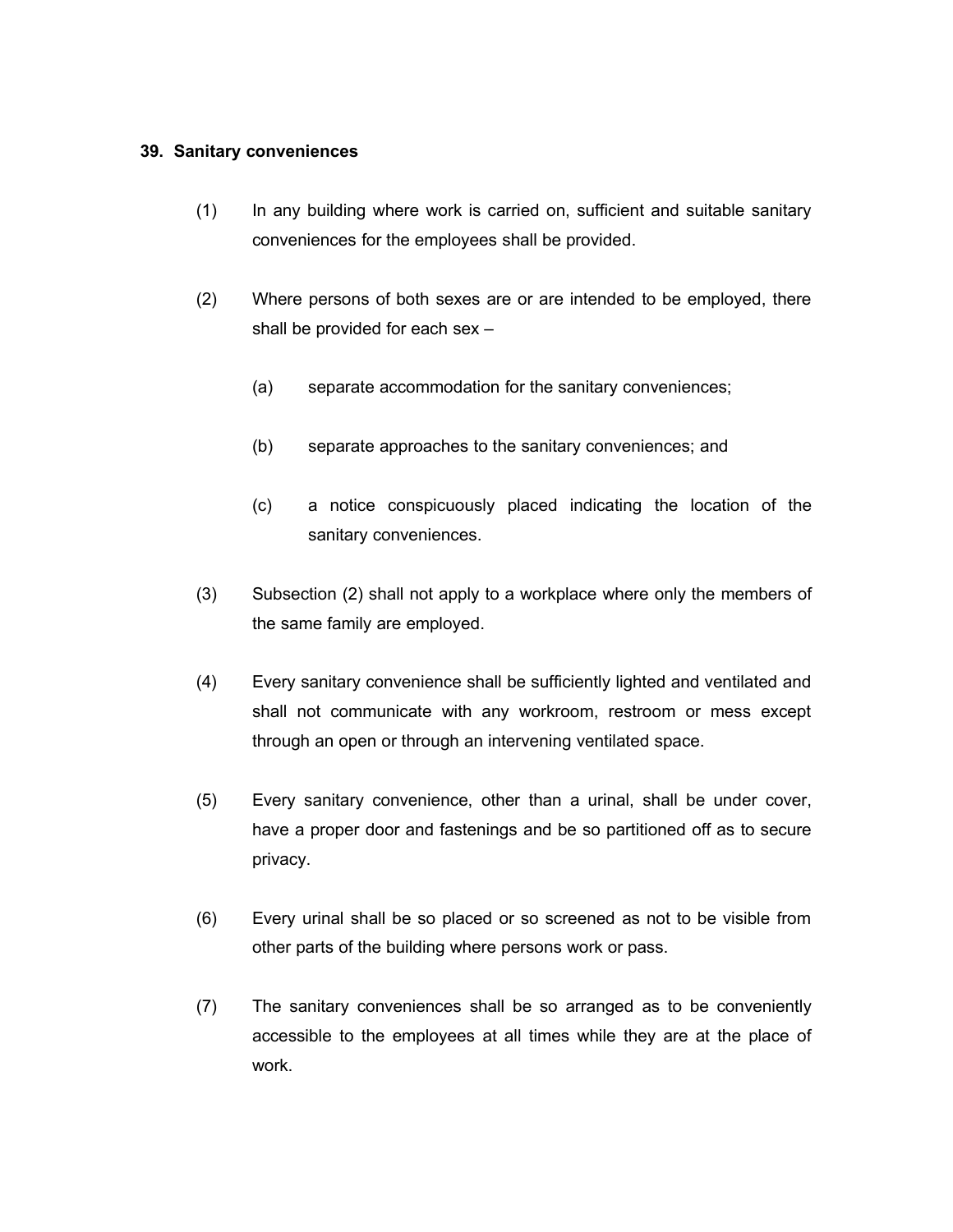- (8) Without prejudice to the generality of subsection (1)
	- (a) at least one sanitary convenience shall be provided for every 25 females;
	- (b) at least one sanitary convenience, not being a convenience suitable only as a urinal, shall be provided for every 25 males;
	- (c) where the number of males employed in a building exceeds 100 and enough urinal accommodation is also provided, it shall be sufficient if there is one sanitary convenience provided for every 25 males up to 100 and one for every 40 males above 100.
- (9) For the purposes of this section, any number of persons less than 25 or 40 shall be reckoned as 25 or 40 as the case may be.
- (10) All sanitary conveniences and urinals shall be maintained and kept clean at all times.

# **40. Supply of drinking water**

- (1) There shall be provided and maintained at suitable points conveniently accessible to all employees an adequate supply of wholesome drinking water.
- (2) Where the supply of drinking water is not a supply of running water, it shall be contained in suitable vessels and shall be renewed at least daily, and all practicable steps shall be taken to preserve the water and vessels from contamination at any time.
- (3) All containers or vessels containing harmful liquids which may be confused with drinking water or other beverages shall be clearly marked to indicate their contents or marked with a warning sign.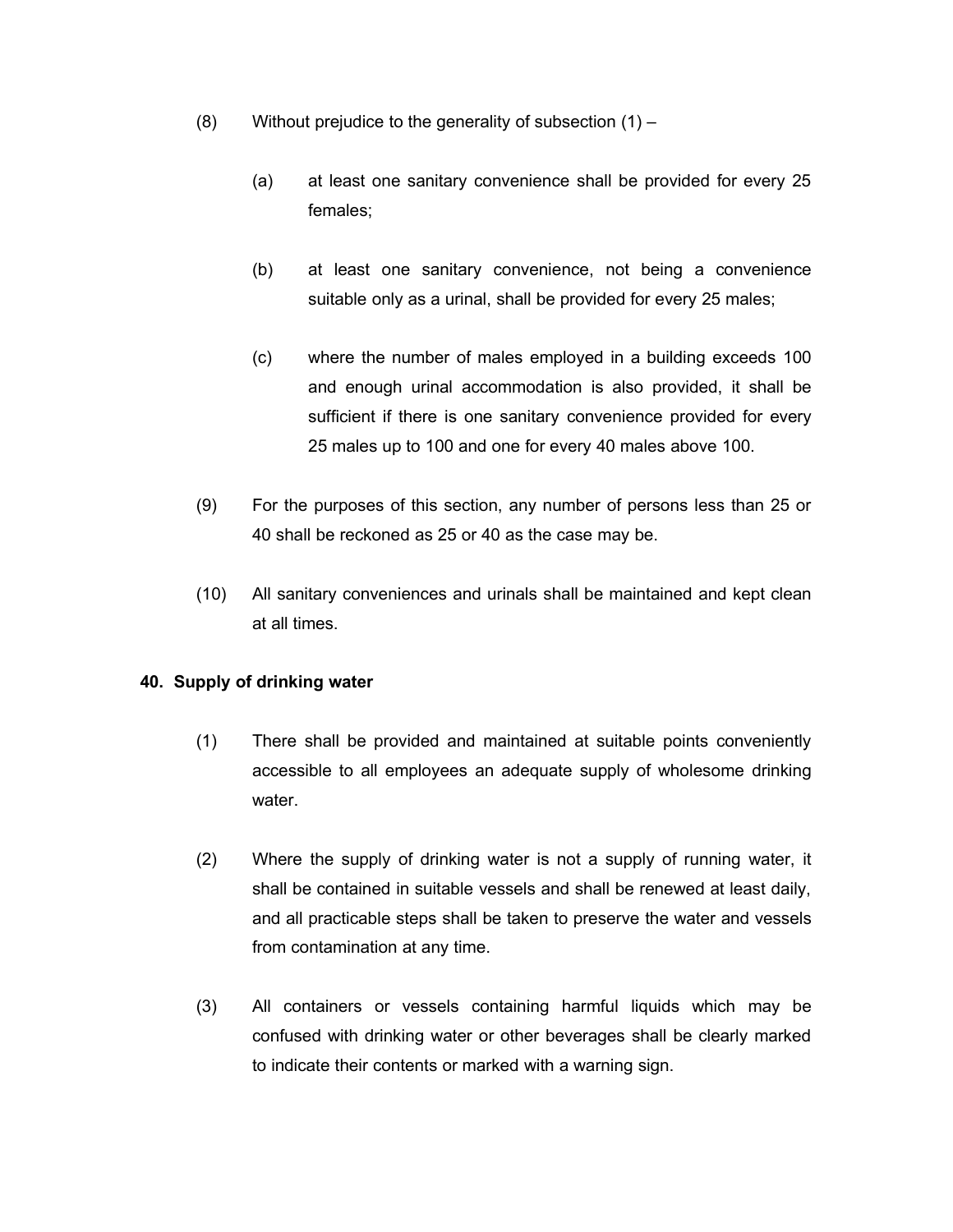#### **41. Washing facilities**

There shall be provided and maintained for the use of the employees adequate and suitable facilities for washing which shall include a supply of clean water, soap, clean towels or other suitable means of cleaning and drying, and the facilities shall be conveniently accessible and shall be kept in a clean and orderly condition.

# **42. Accommodation for clothing**

- (1) There shall be provided and maintained for the use of the employees adequate and suitable accommodation for clothing not worn during working hours.
- (2) Where the number of employees and the nature of their work so require, the Permanent Secretary may direct in writing that proper changing rooms, separate for each sex, be provided.

# **43. Seats**

- (1) Where any employee has in the course of his employment reasonable opportunity for sitting without detriment to his work, there shall be provided and maintained for his use suitable seats to enable him to take advantage of that opportunity.
- (2) Where a substantial proportion of any work can properly be done sitting, there shall be provided and maintained for each employee doing that work a seat of a design, construction and dimensions suitable for him and for the work, together with a backrest if practicable and a foot-rest on which he can readily and comfortably support his feet if he cannot do so without a footrest.

# **44. Facilities for the taking of meals**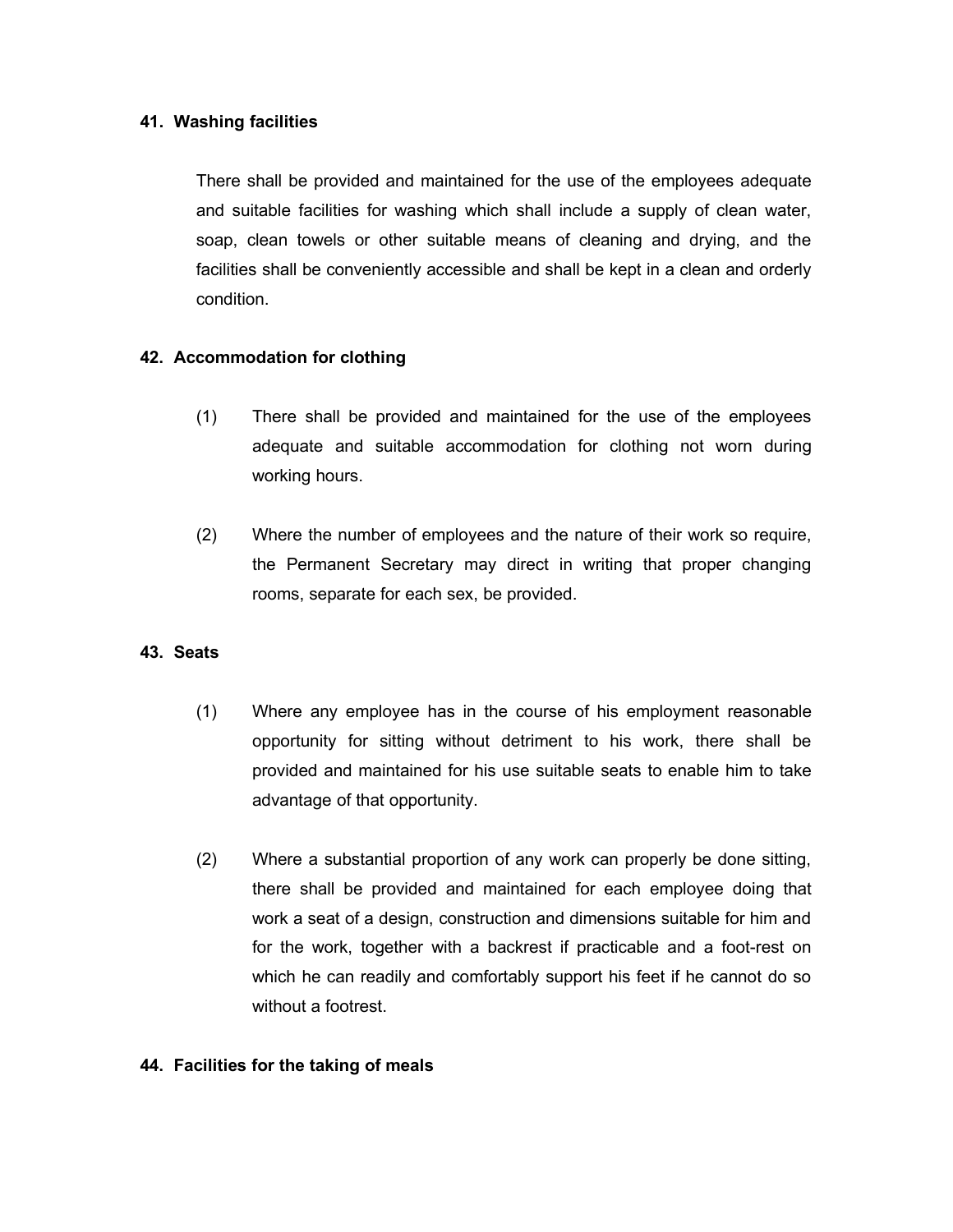- (1) Subject to subsection (2), every employer shall provide and maintain adequate facilities for the taking of meals, due regard being paid to the number of employees remaining on the premises during meal intervals, and the facilities shall be away from the habitual work position and shall include tables and chairs or benches with backrests.
- (2) Every employer of more than 25 employees shall provide and maintain a mess furnished with tables and chairs or benches with backrests, sufficient for the number of employees remaining on the premises during meal intervals.

# **45. Provisions for first-aid**

- (1) Every employer shall provide such equipment and facilities as are adequate and appropriate in the circumstances for enabling first-aid to be rendered to his employees if they are injured or become ill at work.
- (2) Every employer shall provide such number of suitable persons as is adequate and appropriate in the circumstances for rendering first-aid to his employees if they are injured or become ill at work.
- (3) For the purpose of this Act, the expression 'first-aid' shall mean
	- (a) in cases where a person will need help from a medical practitioner or nurse, treatment for the purpose of preserving life and minimising the consequences of injury and illness until such help is obtained; and
	- (b) treatment of minor injuries which would otherwise receive no treatment or which do not need treatment by a medical practitioner or nurse.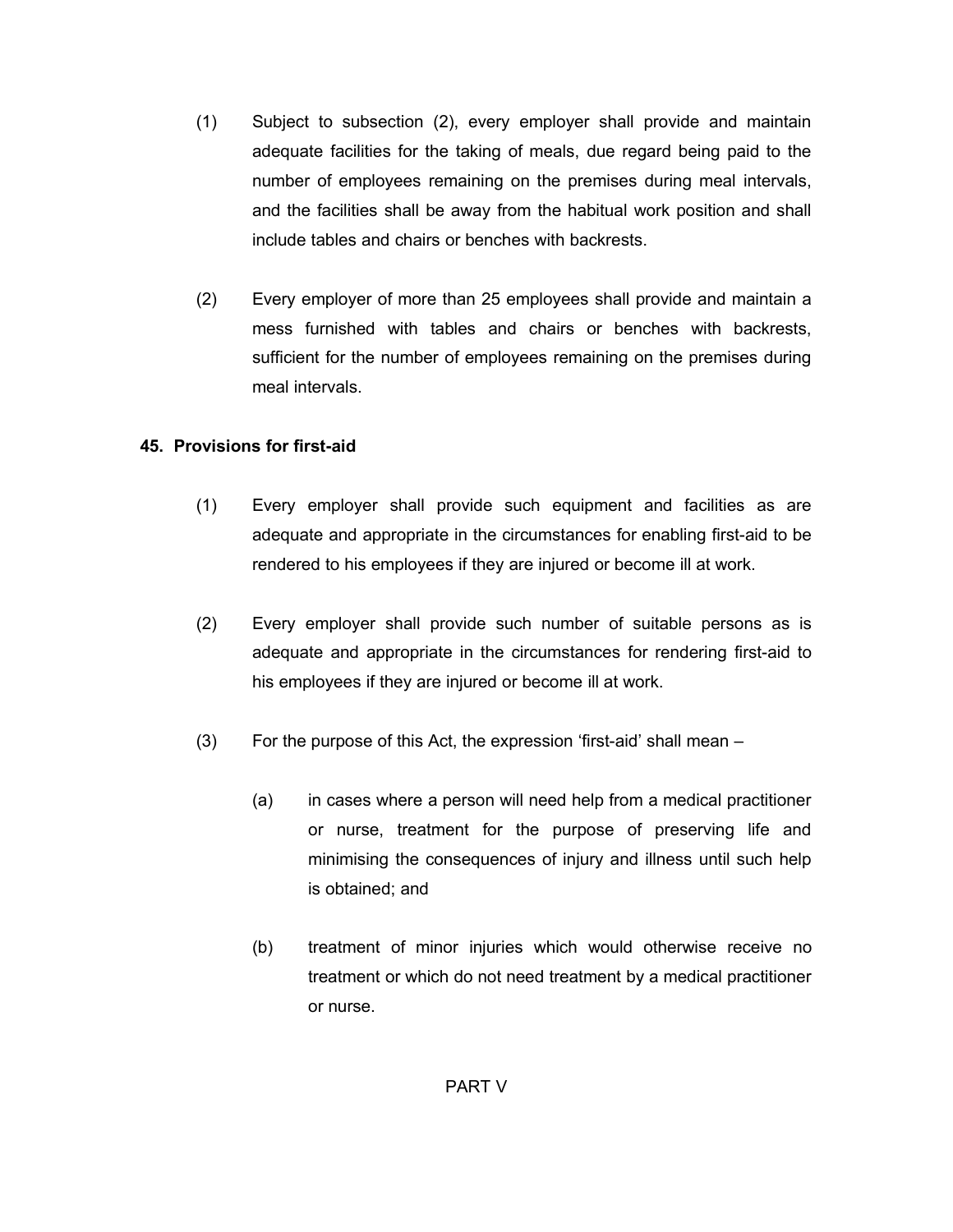# **SAFETY (MACHINERY)**

# **46. Training and supervision of young persons working at dangerous machines**

- (1) No young person shall work at any machine specified in the Third Schedule, unless he has been fully instructed as to the dangers arising in connection with the machine and the precautions to be observed, and–
	- (a) has received sufficient training in work at the machine; or
	- (b) is under adequate supervision by a person who has a thorough knowledge and experience of the machine.
- (2) No young person shall be required to clean any part of any machine where the cleaning thereof would expose him to risk of injury from any moving part of the machine.
- (3) Every employer shall keep a record of training given to employees in pursuance of this section.

# **47. Dangerous machinery**

- (1) Every dangerous part of every machinery shall be securely fenced unless it is in such a position or of such construction as to be as safe to every employee or person working on the premises as it would be if securely fenced.
- (2) Where any dangerous part of any machinery cannot by reason of the nature of the operation be securely fenced, the requirements of subsection (1) shall be deemed to have been complied with if a device is provided which automatically prevents the operator from coming into contact with that part.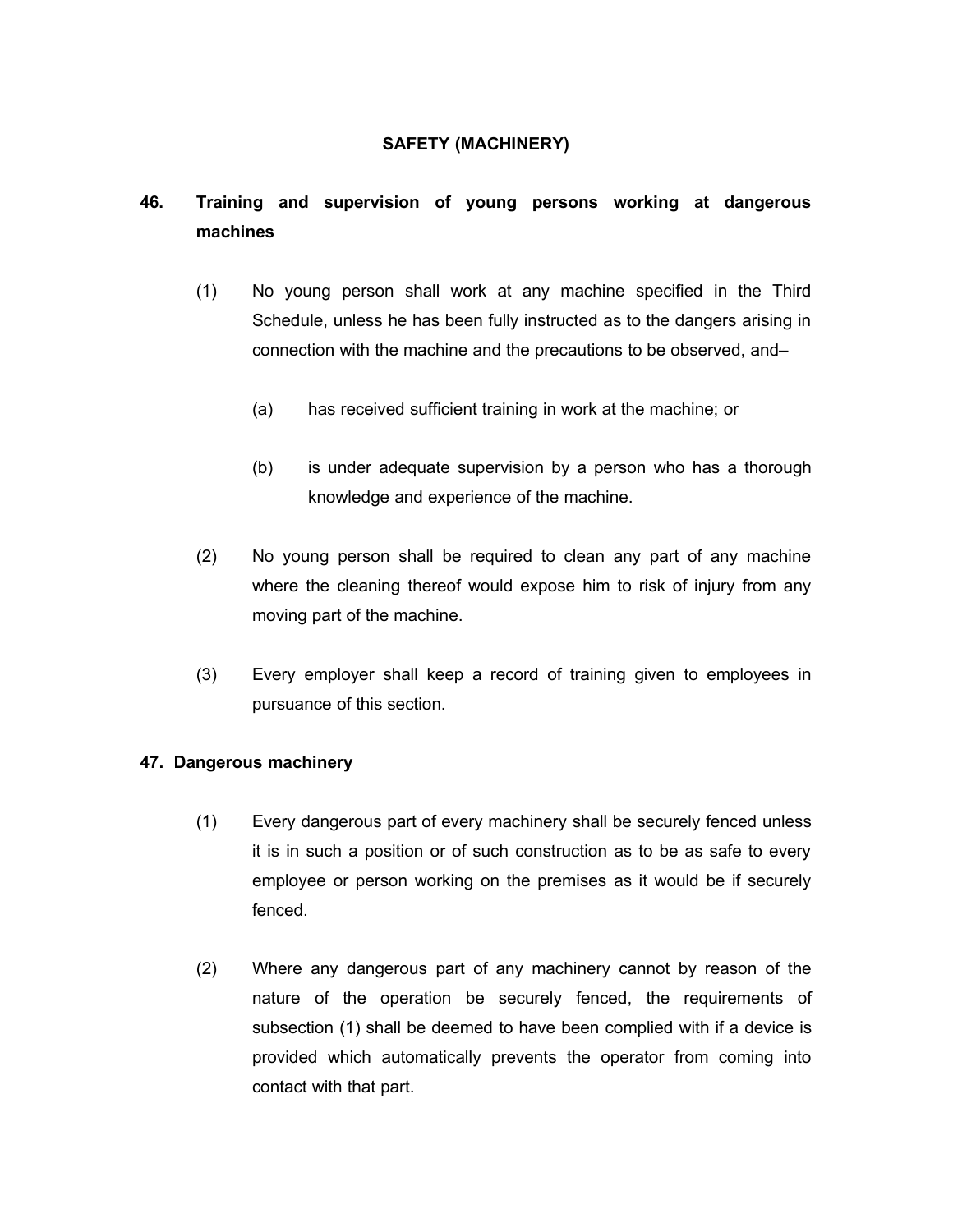- (3) Any material being worked upon, in or at a machine shall be securely fenced unless it is in such a position as to be as safe to every employee or person at the place of work as it would be if securely fenced.
- (4) Without prejudice to the generality of subsection (1), the provisions of this section shall apply to any part of machinery which is dangerous –
	- (a) by reason of the ejection of any part of the machinery or the material being worked upon; or
	- (b) by reason of its proximity to any fixed part of a structure or any fixed object.
- (5) Without prejudice to the generality of subsection (4) (b), no traversing part of any machine and no material carried thereon shall be allowed to approach within a distance of 500 millimetres of such fixed part of the structure or fixed object.
- (6) Sufficiently clear and unobstructed space shall be provided and maintained at every machine while it is in motion or use to enable the work to be carried on safely.

#### **48. Provisions as to unfenced machinery**

- (1) In determining whether any part of machinery is in such a position or of such construction as to be as safe to every employee or person at the place of work as it would be if securely fenced–
	- (a) no account shall be taken of any person carrying out, while that part of machinery is in motion, an examination thereof or any lubrication or adjustment shown by the examination to be immediately necessary, if the examination, lubrication or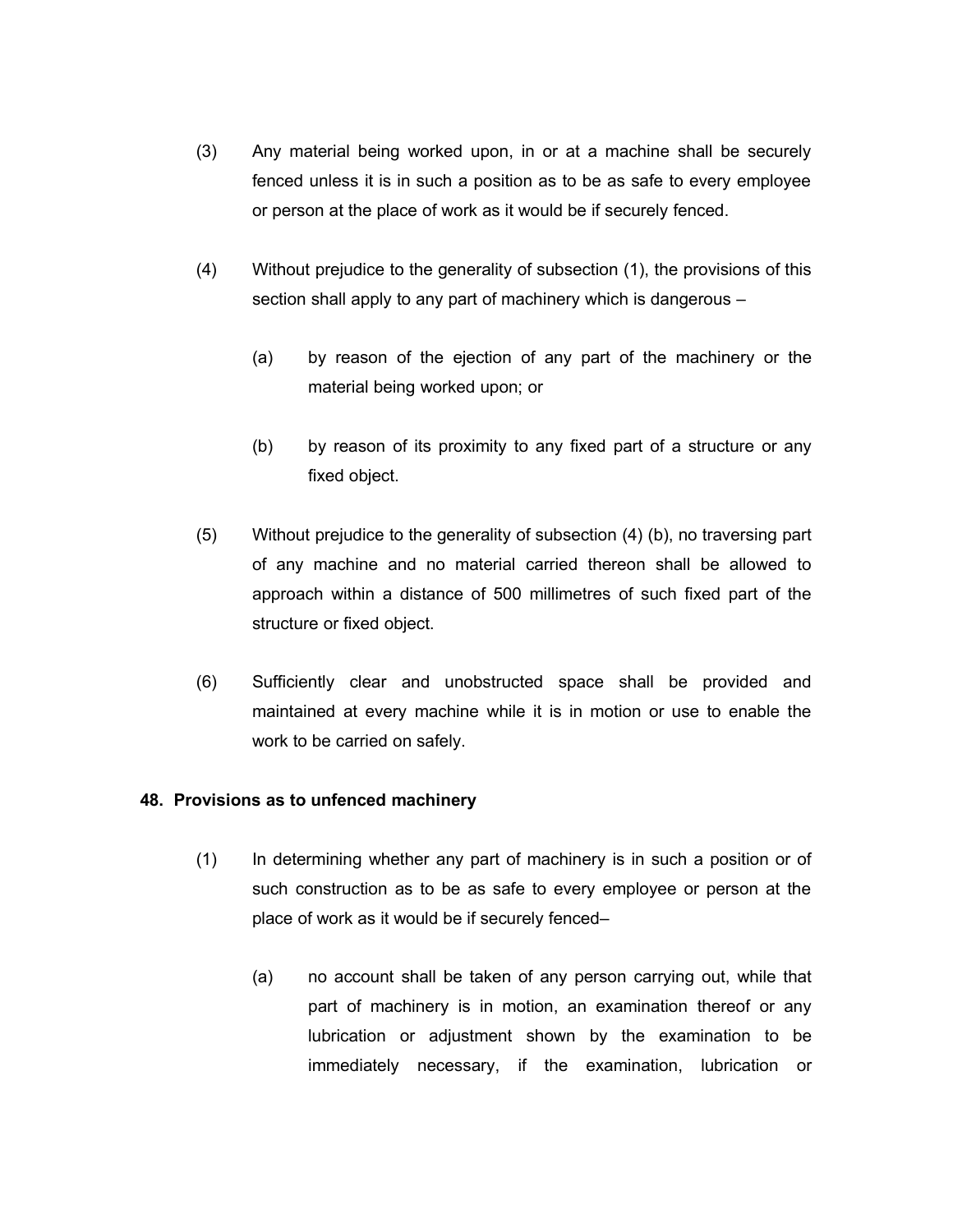adjustment can only be carried out while that part of machinery is in motion; and

- (b) in the case of any part of transmission machinery used in any process with respect to which the Permanent Secretary has declared, by certificate in writing, that he is satisfied that, owing to the continuous nature of such process, the stopping of that part would seriously interfere with the carrying on of the process, no account shall be taken of any person carrying out in the place of work, by such methods and in such circumstances and subject to such conditions as may be specified in the certificate, any such lubrication or any mounting or shifting of belts.
- (2) The provisions of this section shall apply only where the examination, lubrication or other operation is carried out by a competent person and in compliance with such direction as may be given by the Permanent Secretary.

#### **49. Construction and maintenance of fencing**

All fencing and other safeguards shall be of substantial construction and constantly maintained and kept in position while the parts required to be fenced or safeguarded are in motion or in use, except when any such parts are necessarily exposed for examination and for any lubrication or adjustment shown by such examination to be immediately necessary.

#### **50. Chains, ropes and lifting tackles**

- (1) This section shall apply to every chain, rope or lifting tackle used for the purpose of raising, lowering or suspending persons, goods or materials.
- (2) No chain, rope or lifting tackle shall be used unless it is of substantial construction, sound material, adequate strength and free from any defect.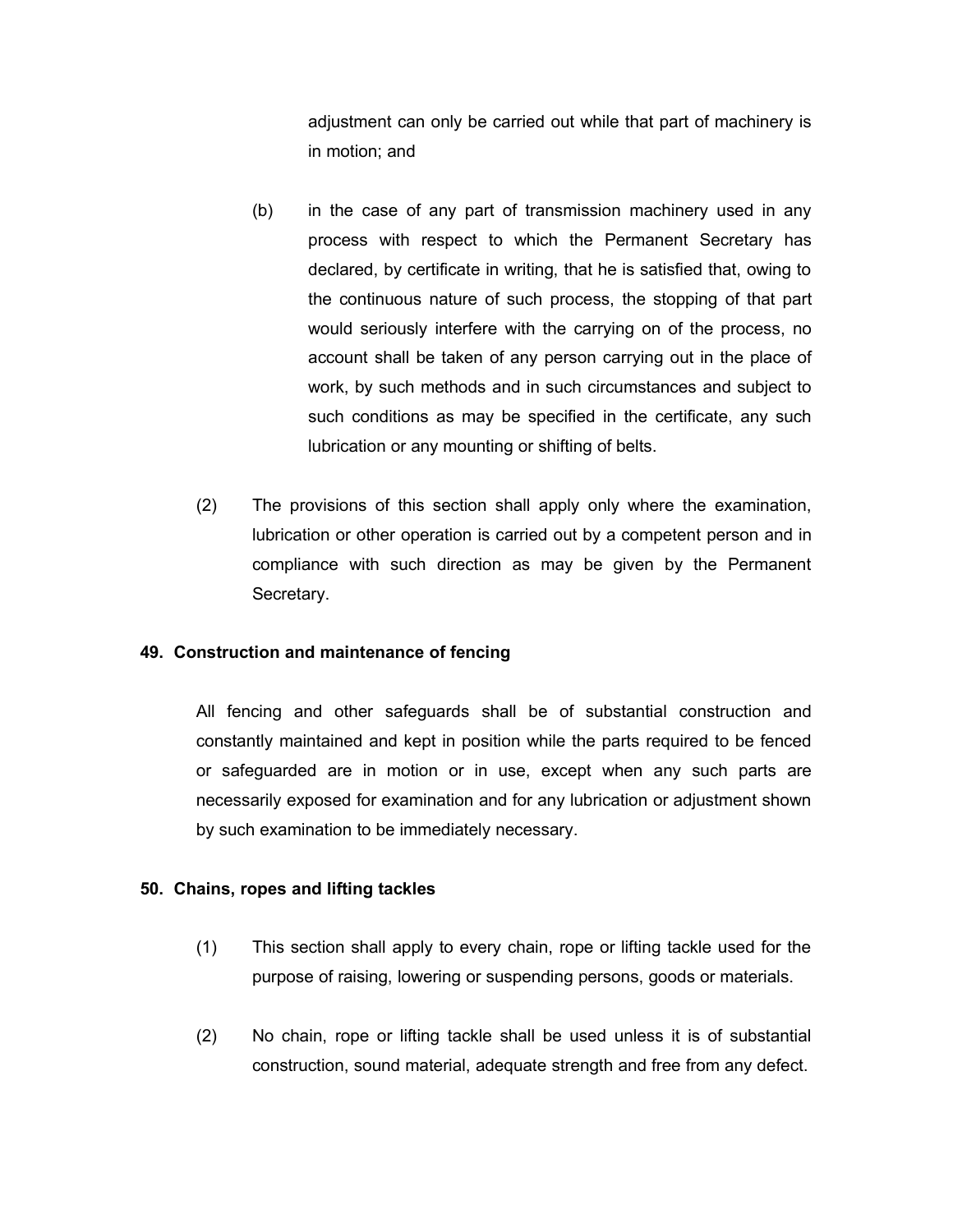- (3) No chain, rope other than fibre rope and fibre rope slings, or lifting tackle shall be taken into use for the first time in any place of work unless it has been tested and examined by a competent person, and a report of such test and examination, specifying the safe working load and signed by the competent person is obtained and kept available for inspection.
- (4) Every chain, rope or lifting tackle in use shall be thoroughly examined by a competent person at least once every 12 months.
- (5) No chain, rope or lifting tackle shall be used for raising, lowering or suspending any load exceeding the safe working load specified by the manufacturer, except by a competent person for testing purposes.
- (6) Every chain, rope or lifting tackle shall bear a distinguishing mark or number sufficient to identify it.
- (7) A register containing a record of the examination under subsection (4) shall be kept by the employer in respect of all such chains, ropes or lifting tackles.

# **51. Cranes and other lifting machines**

- (1) All parts and working gear, whether fixed or movable, including the anchoring and fixing appliances, of every crane or other lifting machine shall  $-$ 
	- (a) be of good construction, sound material, adequate strength and free from patent defect, and shall be properly maintained; and
	- (b) be thoroughly examined by a registered machinery inspector at least once every 12 months.
- (2) The owner of every crane or other lifting machine shall, within 28 days of the completion of the examination referred to in subsection (1), send the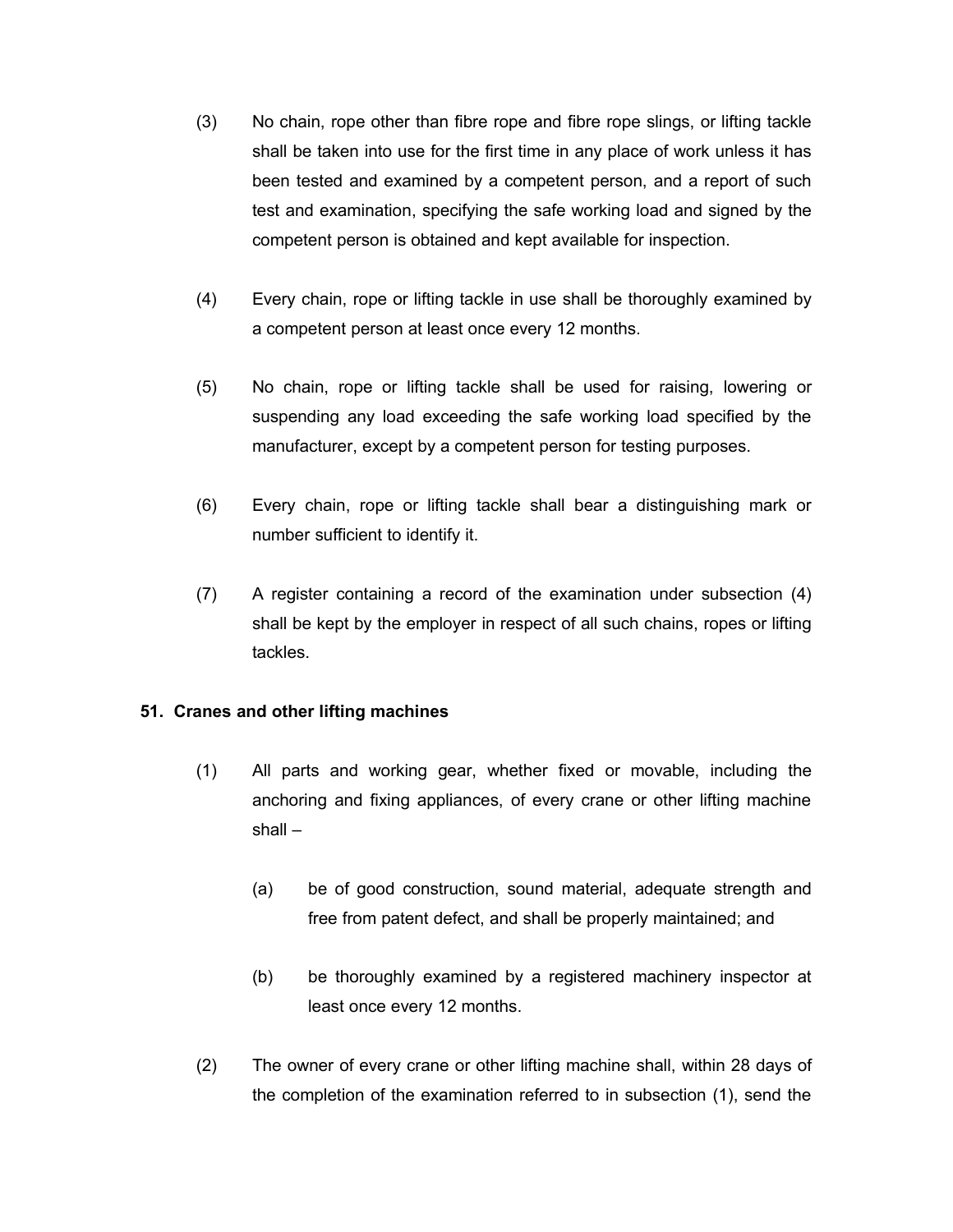original report of the result of every such examination in the form set out in the Fourth Schedule to the Director, Occupational Safety and Health.

- (3) Every crane or other lifting machine shall be plainly marked with its safe working load or loads and a distinctive number or other means of identification, except that in the case of a jib crane so constructed that the safe working load may be varied by the raising or lowering of the jib, there shall be attached thereto so as to be clearly visible to the driver a table indicating the safe working loads at corresponding inclinations of the jib or corresponding radii of the load or alternatively an automatic indicator of safe working loads.
- (4) No lifting machine shall, except for the purpose of a test, be loaded beyond its safe working load as specified in subsection (3).
- (5) All parts and working gear, whether fixed or movable, including the anchoring and fixing appliances, of every lifting machine shall be inspected at least once every week by a competent person and a report of the result of every such inspection, signed by the person carrying out the inspection, shall be made forthwith in a register provided by the employer and kept available for inspection.
- (6) No person under 18 years of age shall be employed to operate any lifting machine driven by mechanical power or to give signals to the operator of any such machine.
- (7) (a) A lifting machine shall not be operated except by a person trained and competent to operate that machine but it shall be permissible for such machine to be operated by a person who is under the direct supervision of a competent person for the purpose of training or instruction.
	- (b) Signals should only be given by competent persons duly authorised by the employer to give signals.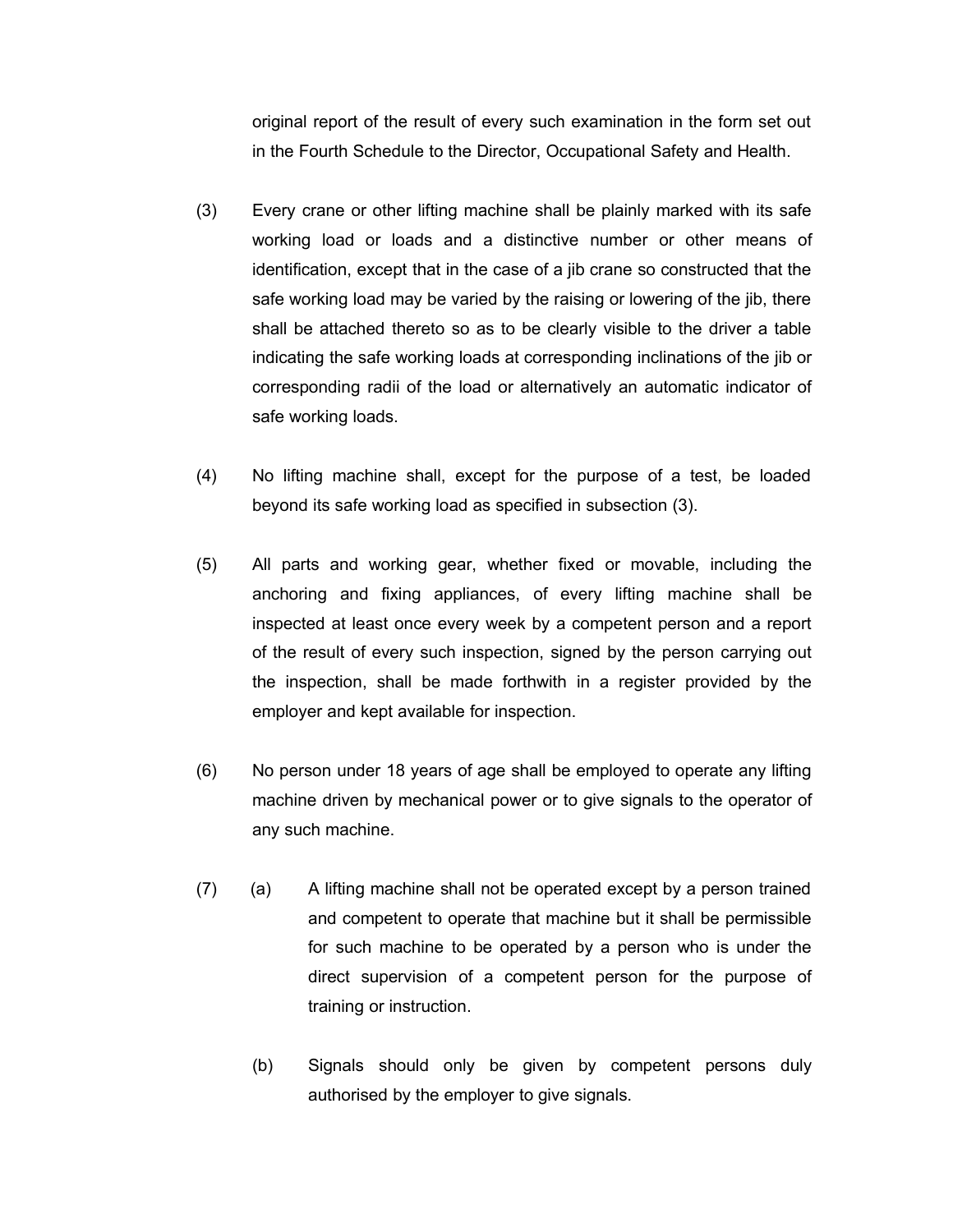- (8) Every crane and winch shall be provided with a readily accessible and efficient brake or other safety device which will prevent the fall of the load when suspended and by which the load can be effectively controlled while being lowered and every hand winch shall be fitted with an efficient pawl capable of sustaining the safe working load.
- (9) All rails on which a travelling crane moves and every track on which the carriage of any other lifting machine moves shall be of proper size and adequate strength and have an even running surface, and any such rail or track shall be properly laid, adequately supported or suspended and properly maintained.
- (10) Where any person is employed or working on or near the wheel track of an overhead travelling crane in any place where he would be liable to be struck by the crane, effective measures shall be taken by warning the operator of the crane or otherwise to ensure that the crane does not approach within 6 metres of that place.
- (11) Where any person is employed or working otherwise than specified in subsection (10) but in a place above floor level where he would be liable to be struck by an overhead travelling crane, or by any load carried by such a crane, effective measures shall be taken to warn him of the approach of the crane, unless his work is so connected with or dependent on the movements of the crane as to make a warning unnecessary.

#### **52. Vehicle lifts**

- (1) All parts and working gear, whether fixed or movable, including the anchoring and fixing appliances, of every vehicle lift shall be –
	- (a) of substantial construction, sound material, adequate strength and free from patent defect, and shall be properly maintained; and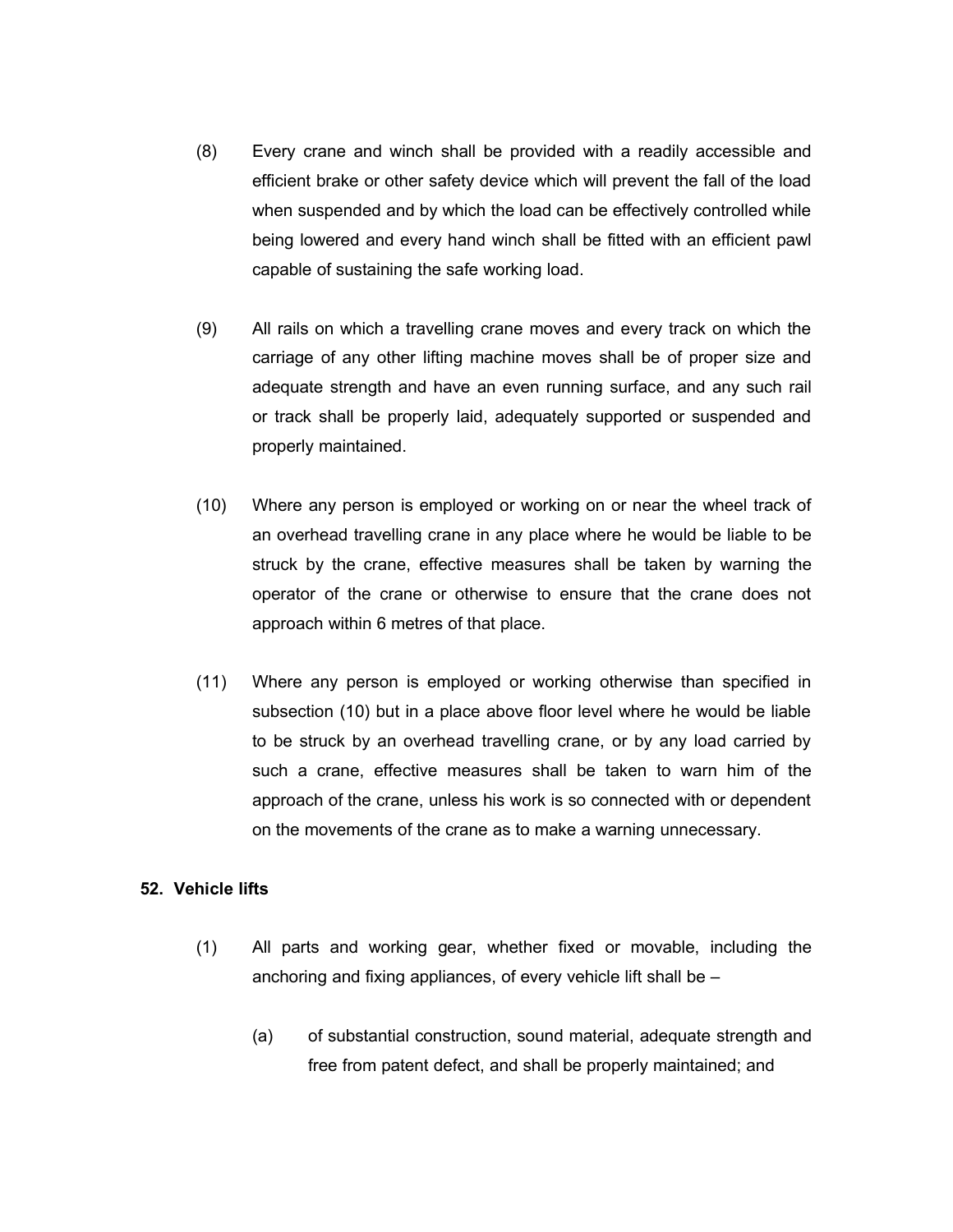- (b) thoroughly examined by a registered machinery inspector at least once every 6 months.
- (2) The original report of the result of every such examination in the form set out in the Seventeenth Schedule shall be sent by the owner to the Director, Occupational Safety and Health within 28 days of the completion of the examination.
- (3) Every vehicle lift shall be conspicuously marked with its maximum working load and no vehicle lift shall, except for the purpose of a test, be loaded beyond the maximum working load.
- (4) All parts and working gear, whether fixed or movable, including the anchoring and fixing appliances, of every vehicle lift shall be inspected at least once every week by a competent person and a report of the result of every such inspection, signed by the person carrying out the inspection, shall be made forthwith in a register provided by the employer and kept available for inspection.
- (5) No person under 18 years of age shall be employed to operate any vehicle lift.
- (6) A vehicle lift shall be operated by a competent person but it shall be permissible for such vehicle lift to be operated by another person who is under the direct supervision of a competent person for the purpose of training or instruction.
- (7) Every employer making use of a vehicle lift shall ensure that
	- (a) it is positioned in such a manner that any of its moving parts is not less than 600 millimetres from the nearest fixed structure;
	- (b) appropriate measures have been taken to prevent bodily injury when the lift descends to its lowest level;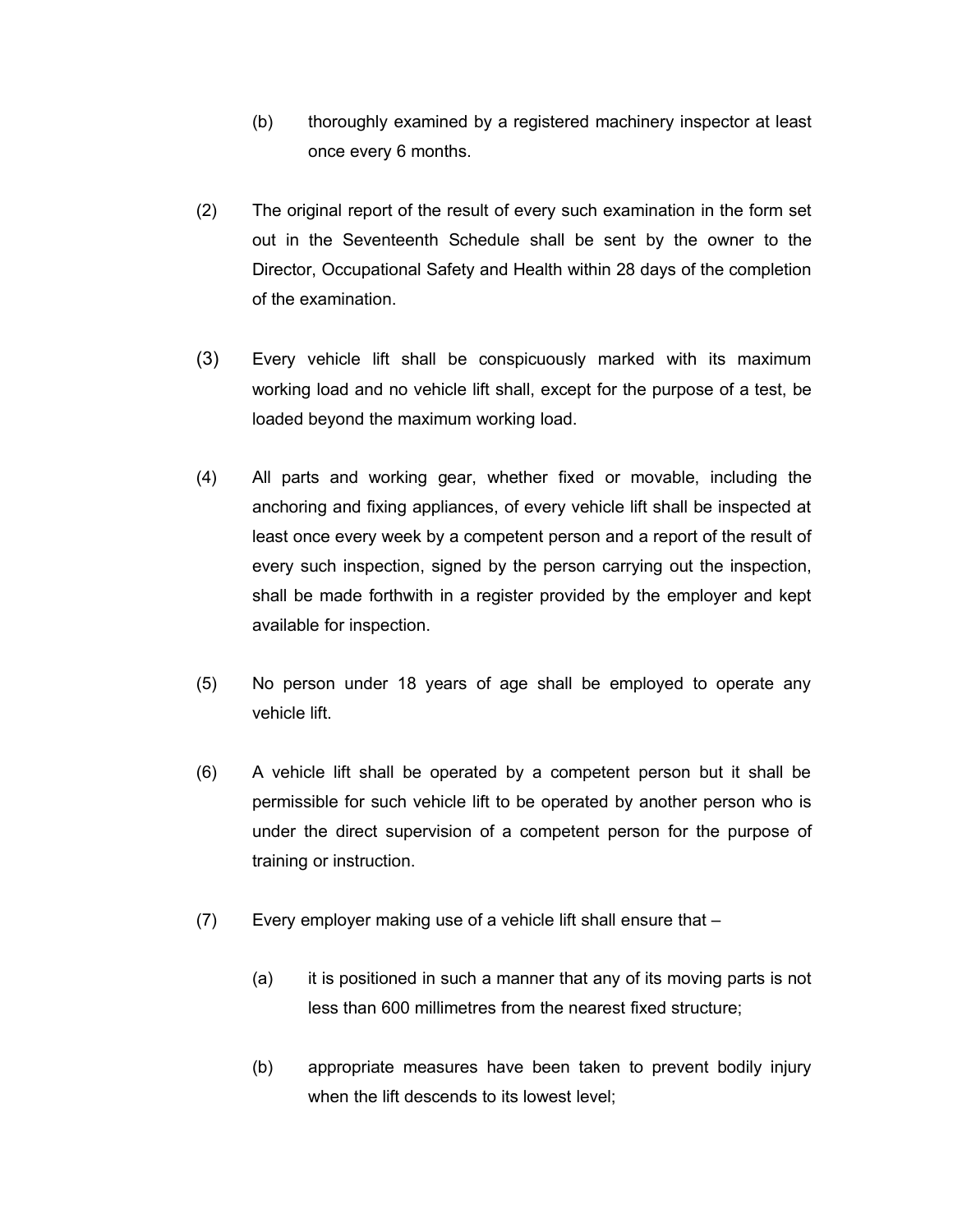- (c) approaches to the lift does not exceed 20 degrees from the horizontal, where applicable;
- (d) every vehicle lift is provided with a readily accessible and efficient safety device to prevent the fall of the vehicle when raised;
- (e) efficient automatic devices are provided and maintained on every vehicle lift to prevent its platform from overrunning.

# **53. Hoists and lifts**

- (1) Every hoist or lift shall be of good mechanical construction, sound material and adequate strength, and shall be properly maintained.
- (2) Every hoist or lift shall be thoroughly examined by a registered machinery inspector at least once every 6 months, and an original report of the result of such examination in the form set out in the Fifth Schedule, shall be sent by the owner to the Director, Occupational Safety and Health within 28 days of the completion of the examination.
- (3) Every hoistway or liftway shall be efficiently protected by a substantial enclosure fitted with gates so as to prevent, when the gates are shut, any person falling down the way or coming into contact with any moving part of the hoist or lift.
- (4) Any such gate shall be fitted with an efficient interlocking or other device so as to secure that the gate cannot be opened except when the cage or platform is at the landing and that the cage or platform cannot be moved away from the landing until the gate is closed.
- (5) Every hoist or lift and every enclosure shall be so constructed as to prevent any part of any person or any goods carried in the hoist or lift being trapped between any part of the hoist or lift and any fixed structure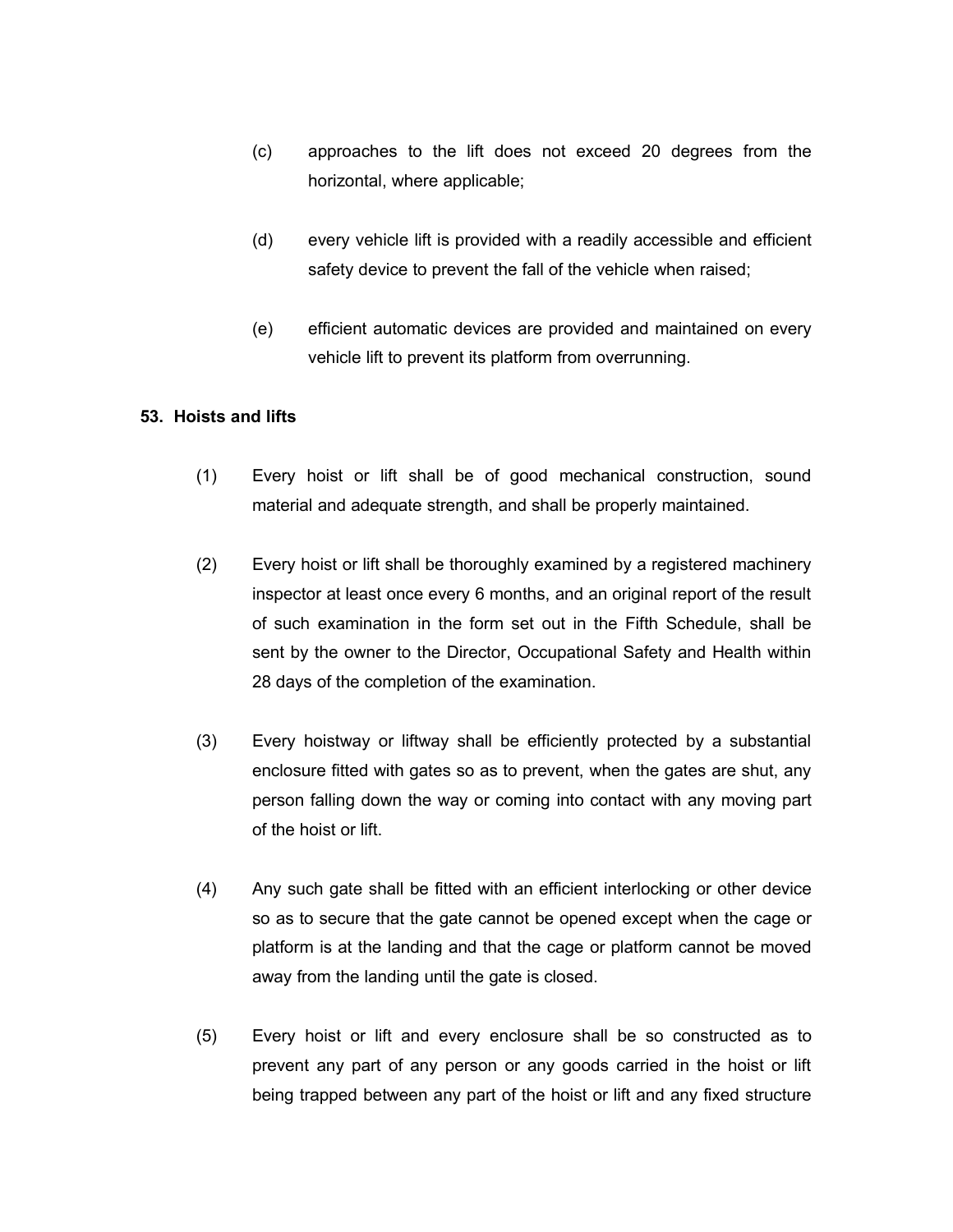or between the counter-balance weight and any other moving part of the hoist or lift.

- (6) There shall be marked conspicuously on every hoist or lift the maximum working load which it can safely carry and no load greater than that load shall be carried on any hoist or lift.
- (7) The following additional requirements shall apply to hoists or lifts used for carrying persons, whether together with goods or otherwise–
	- (a) efficient automatic devices shall be provided and maintained to prevent the cage or platform from overrunning;
	- (b) every cage shall, on each side from which access is afforded to a landing, be fitted with a gate, and in connection with any such gate efficient devices shall be provided to secure that, when persons or goods are in the cage, the cage cannot be raised or lowered unless the gate is closed and will come to rest when the gate is opened;
	- (c) the maximum number of persons or amount of load that can safely be carried shall be marked conspicuously;
	- (d) where the platform or cage is suspended by rope or chain, there shall be at least two ropes or chains separately connected with the platform or cage, each rope or chain and its attachments being capable of carrying the whole weight of the platform or cage and its maximum working load, and efficient devices shall be provided and maintained which will support the platform or cage with its maximum working load in the event of a breakage or failure of the ropes or chains or any of their attachments.
- (8) The owner or an employer making use of a lift shall cause a notice relating to the examination of the lift in the form set out in the Eighteenth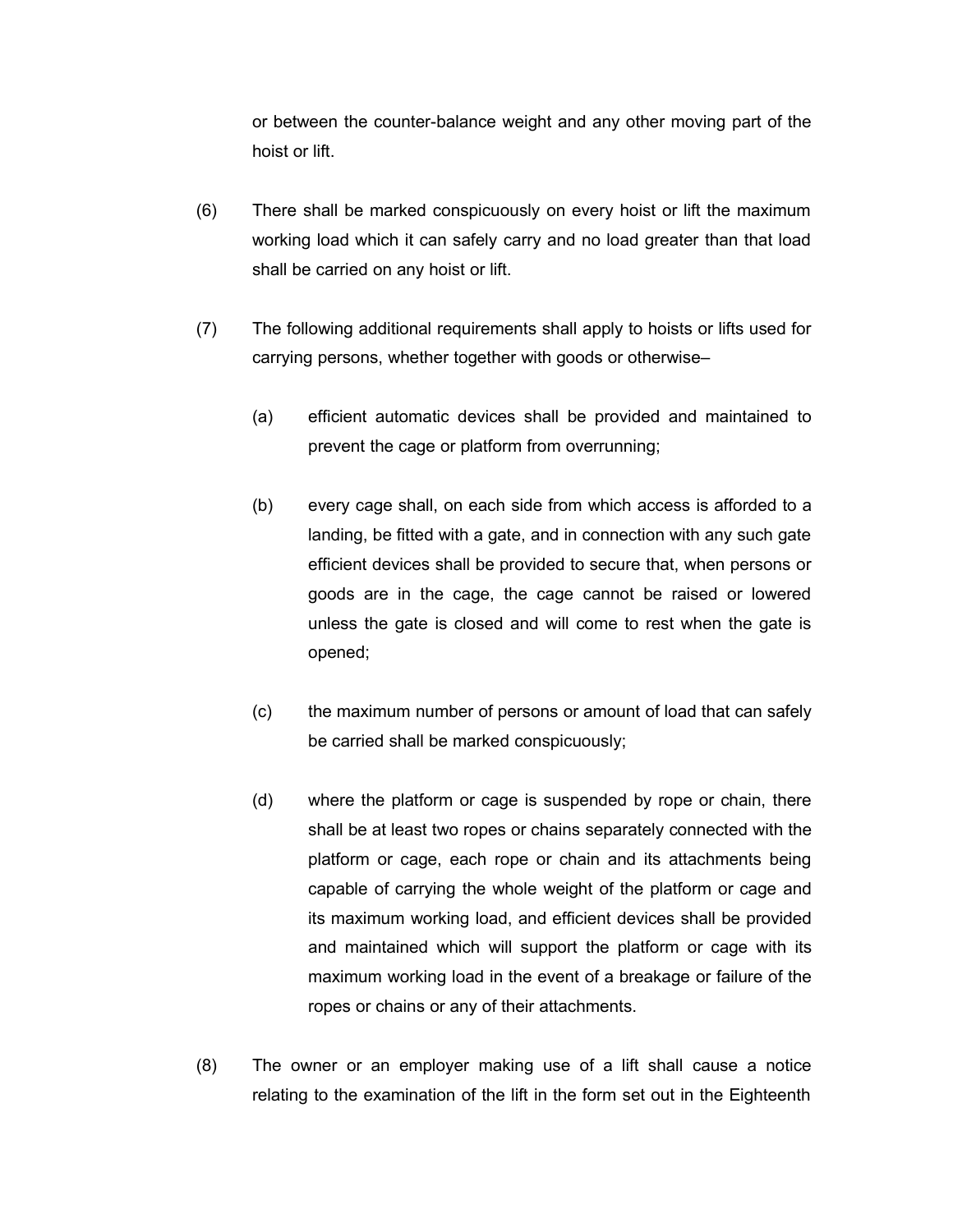Schedule to be affixed inside the cage or near the cage station in such a manner as not to be easily removed or tampered with by any person.

#### **54. Escalators**

- (1) All parts and working gear, including the anchoring and fixing appliances, of every escalator shall –
	- (a) be of substantial construction, sound material, adequate strength and free from patent defect, and shall be properly maintained; and
	- (b) be thoroughly examined by a registered machinery inspector at least once every 6 months.
- (2) The original report of the result of every such examination in the form set out in the Nineteenth Schedule shall be sent by the owner to the Director, Occupational Safety and Health within 28 days of the examination.
- (3) Every escalator shall be provided with at least 2 readily accessible emergency stop controls.

#### **55. Steam boilers – registration and conditions of use**

- (1) Where a steam boiler is installed at a place of work or is transferred from one place of work to another or from one owner to another, the installation or transfer shall be forthwith notified to the Permanent Secretary by the owner or the new owner, as the case may be, for the purposes of registration or of a new registration, as the case may be.
- (2) The Permanent Secretary shall duly register the steam boiler, after making such investigations as he thinks fit and imposing such conditions as are appropriate and issue a number in respect of each steam boiler so registered, subject to the payment of the prescribed fee.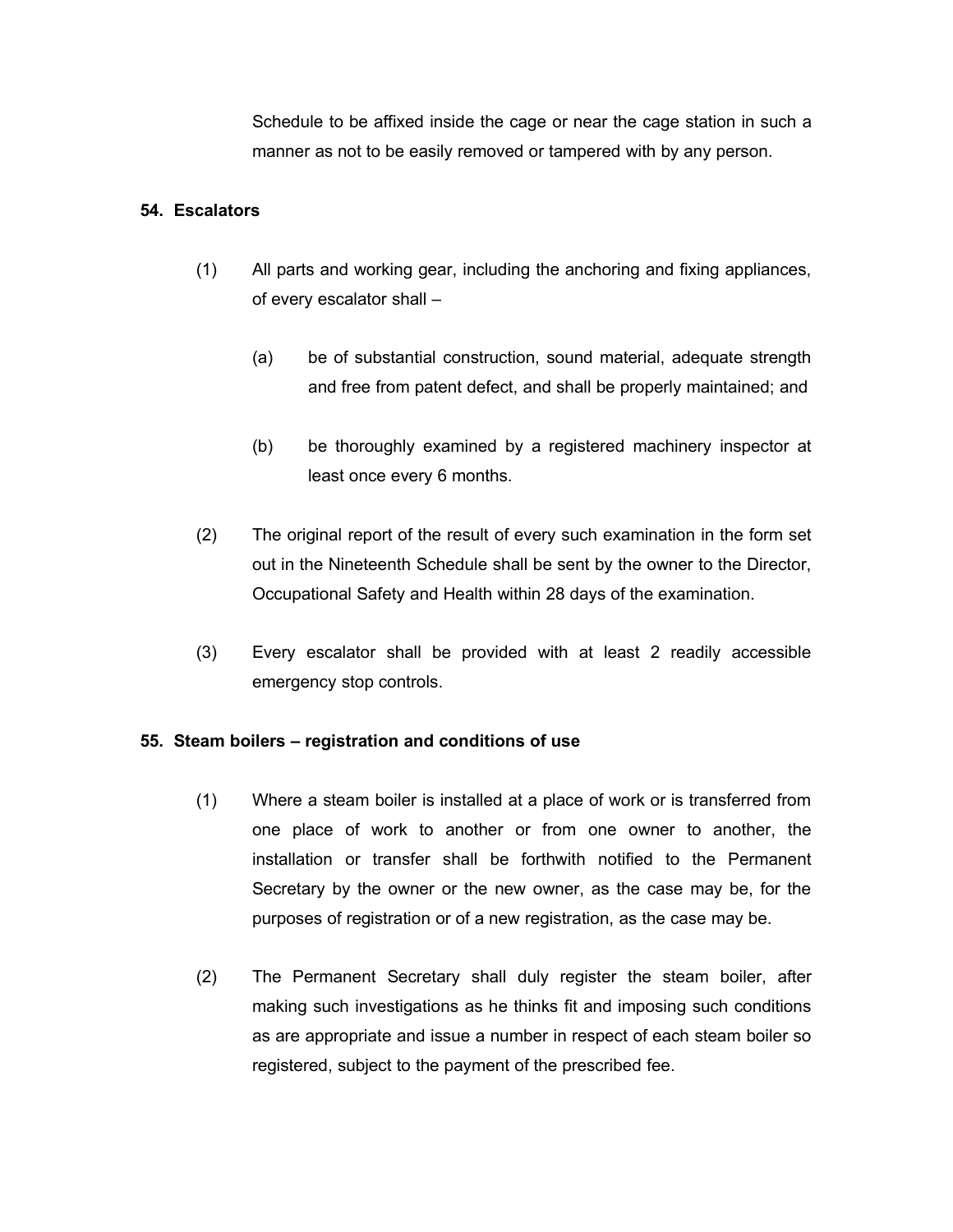- (3) The owner of the steam boiler shall forthwith cause the registration number to be affixed on the steam boiler in such manner as to be conspicuous and immediately ascertainable on examination.
- (4) No person shall use or permit a steam boiler to be used at any place of work–
	- 1
	- 2(a) unless it has been registered by the Permanent Secretary in accordance with this Act;
	- 3
	- 4(b) in the case of any steam boiler which has been permanently transferred from one locality to another, or from one owner to another, until the transfer has been reported to the Permanent Secretary in accordance with this Act;
	- 5
	- 6(c) unless a registered boiler inspector has in accordance with this Act authorised the use of the steam boiler for the time being;
	- 7
	- 8(d) at a pressure higher than the maximum permissible working pressure authorised by a registered boiler inspector in respect of the steam boiler;
	- $\mathbf{Q}$
	- 10(e) where the report of any examination under this Act specifies conditions for securing the safe working of a steam boiler, except in accordance with those conditions; and
	- 11
	- 12(f) in contravention of this Act.
- (5) An authorisation to use a steam boiler shall cease to be in force
	- (a) on the expiry of the period for which a registered boiler inspector has authorised its use;
	- (b) where an accident occurs to the steam boiler;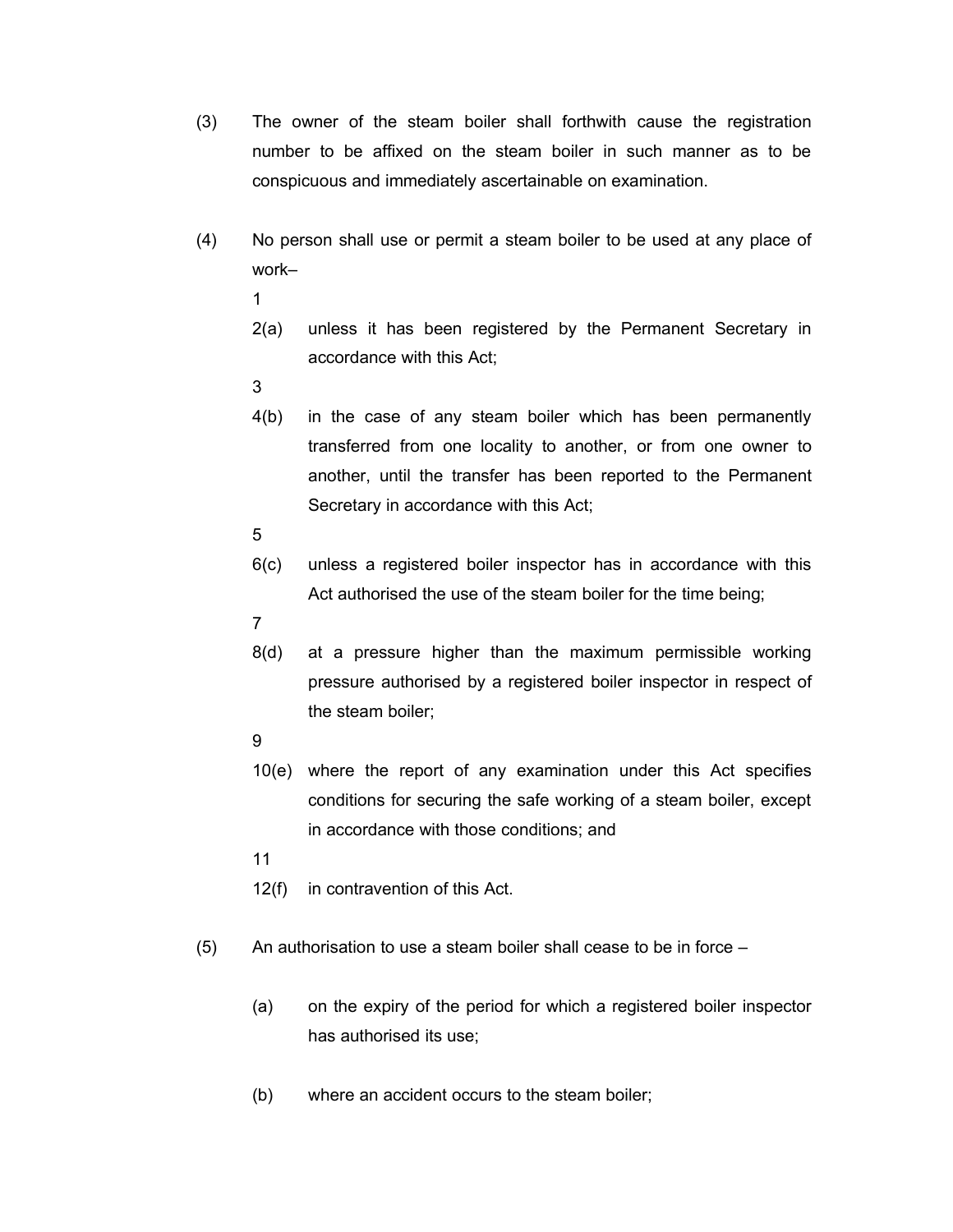- (c) where the steam boiler, being a stationary boiler, is moved;
- (d) where any structural alteration, addition, renewal or extensive repair is made in or to the steam boiler; or
- (e) on the communication to the owner of the steam boiler of a decision of the Permanent Secretary to cause the boiler to be reexamined under the provisions of section 57(8).
- (6) In this section, 'accident' means an explosion of a steam boiler or of any steam pipe attached to it, or any damage to the boiler or steam pipe likely to weaken its strength so as to render it liable to explode.

#### **56. Steam boilers – attachments and construction**

- (1) Every part of every steam boiler shall be of good construction, sound material, adequate strength and free from patent defect and shall conform to the specifications of the Mauritius Standards Bureau, if any.
- (2) Subject to subsection (4), every steam boiler, whether separate or one of a range shall –
	- (a) have attached to it the devices specified in subsection (3);
	- (b) be provided with means for attaching a test pressure gauge; and
	- (c) unless externally fired, be provided with a suitable fusible plug or an efficient low-water alarm device or both where reasonably practicable.
- (3) The devices referred to in subsection  $(2)$  (a) are  $-$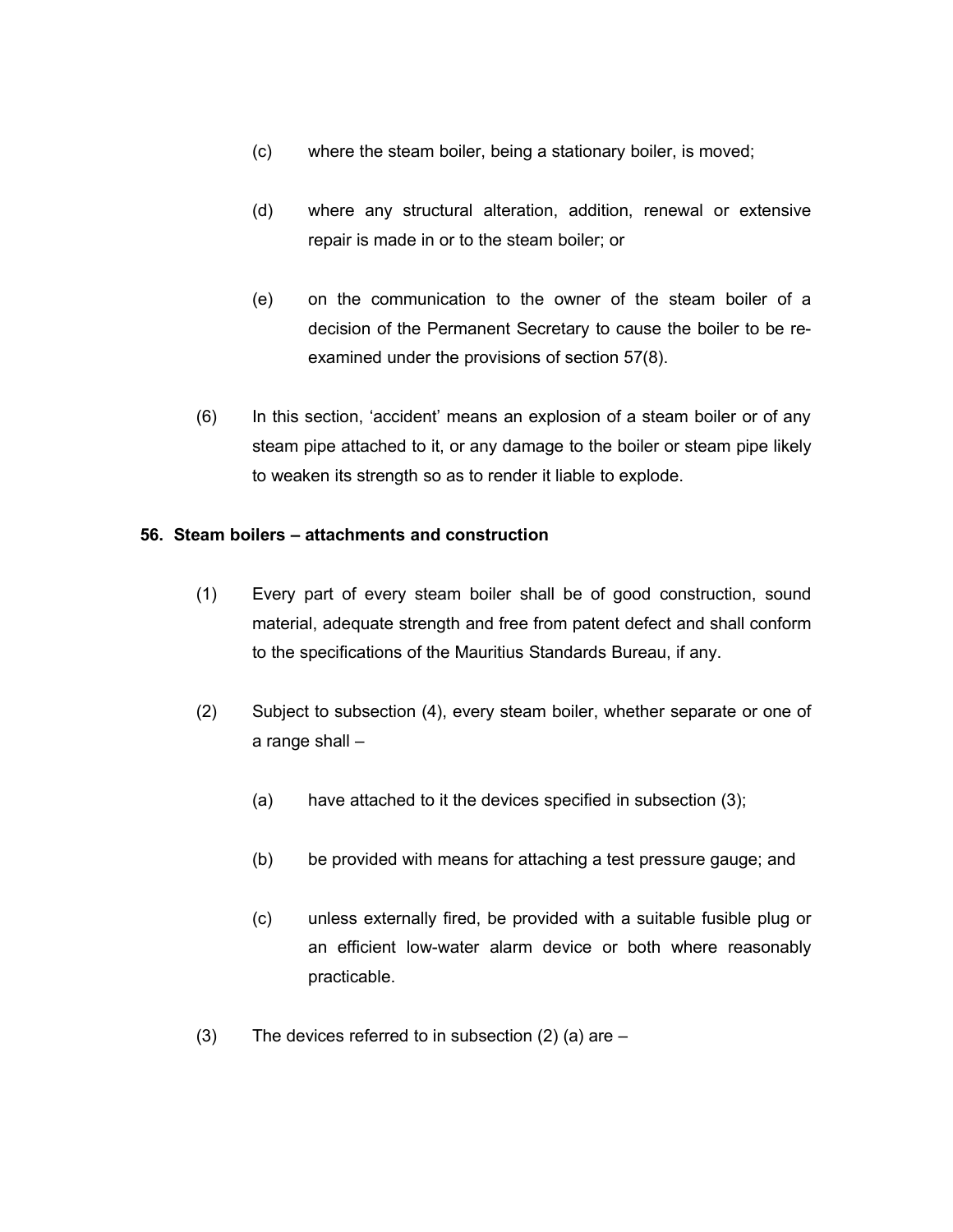- (a) a suitable safety valve, separate from and incapable of being isolated by any stop-valve, which shall be so adjusted as to prevent the boiler being worked at a pressure greater than the maximum permissible working pressure and shall be fixed directly to, or as close as practicable to the boiler;
- (b) a suitable stop-valve connecting the boiler to the steam pipe;
- (c) a correct steam pressure gauge connected to the steam space and easily visible, which shall indicate the pressure of steam in the boiler and have marked on the face of the gauge in a distinctive colour the maximum permissible working pressure;
- (d) at least one water gauge of transparent material to show the water level in the boiler, and if the gauge is of the glass tubular type and the working pressure of the boiler normally exceeds 275 kilopascals fitted with an efficient guard which does not obstruct the reading of the gauge.
- (4) (a) Subsection (3) (b) shall not apply to economisers.
	- (b) Subsections (2) (b) and (c) and (3) (c) and (d) shall not apply to economisers and super heaters.
- (5) A lever-valve shall not be deemed a suitable safety valve unless the weight is secured on the lever in the correct position.

# **57. Steam boilers – maintenance, examination and use**

- (1) Every steam boiler and all its fittings and attachments shall be properly maintained.
- (2) No steam boiler shall be operated except by or under the constant control or supervision of a competent person.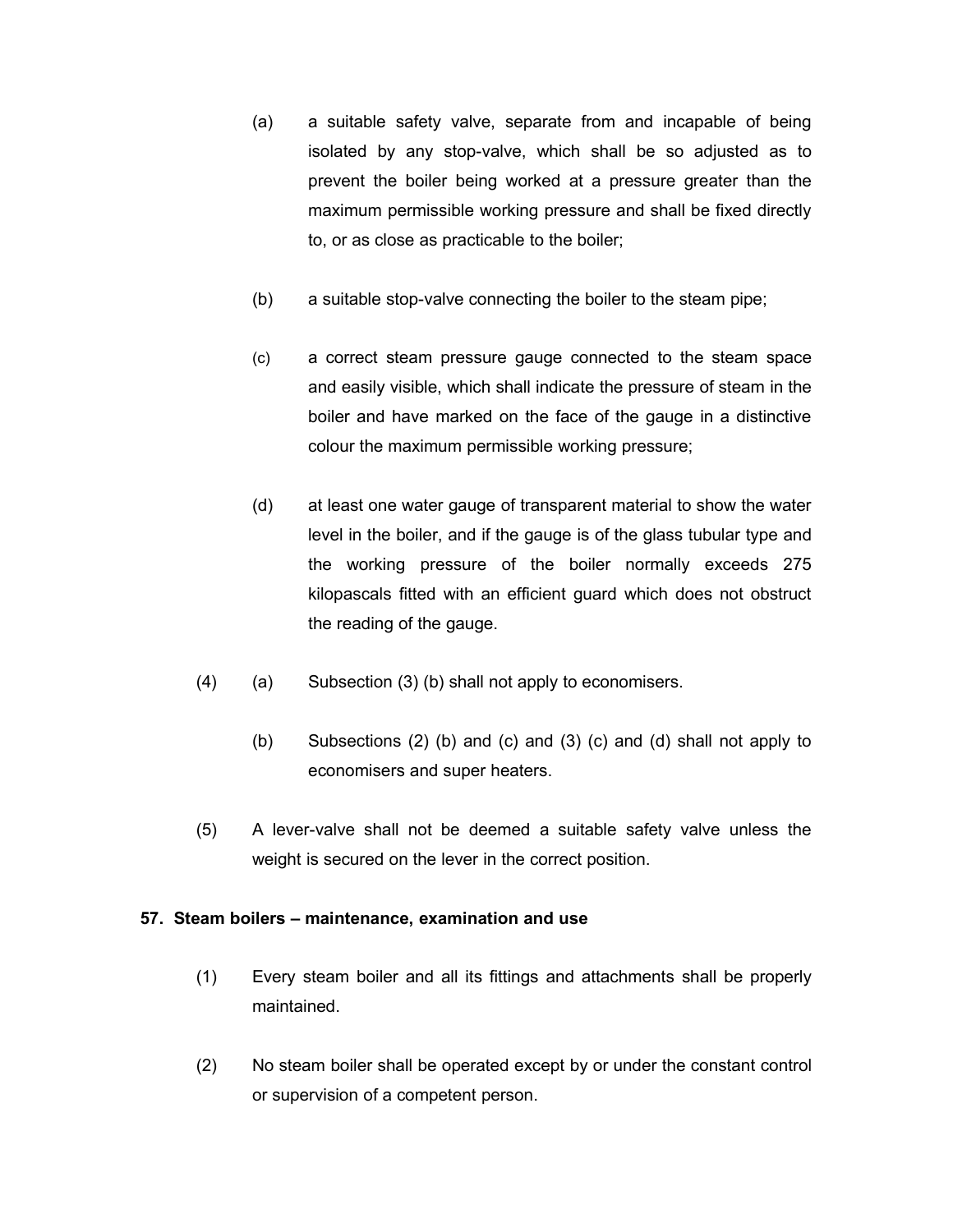- (3) No person shall enter or be in any steam boiler which is one of a range of two or more steam boilers unless –
	- (a) all inlets through which steam or hot water might otherwise enter the boiler from any other part of the range are disconnected from that part; or
	- (b) all valves or taps controlling such entry are closed and securely locked, and, where the boiler has a blow-off pipe in common with one or more other boilers or delivering into a common blow-off vessel or sump, the blow-off valve or tap on each such boiler is so constructed that it can only be opened by a key which cannot be removed until the valve or tap is closed and is the only key in use for that set of blow-off valves or taps.
- (4) No work shall be permitted in any boiler-furnace or boiler-flue until it has been sufficiently cooled by ventilation or otherwise to make work safe for any person who is required to work therein.
- (5) Every steam boiler and all its fittings and attachments shall be thoroughly examined by a registered boiler inspector at least once every 12 months.
- (6) An examination under subsection (5) shall consist, in the first place, of an examination of the boiler when it is cold and the interior and the exterior have been suitably prepared, and secondly, except in the case of an economiser or superheater, of an examination when it is under normal steam pressure; the examination under steam pressure shall be made as soon as possible after the examination of the boiler when cold, and the registered boiler inspector shall ensure that the safety valve is so adjusted as to prevent the boiler being worked at a pressure greater than the maximum permissible working pressure.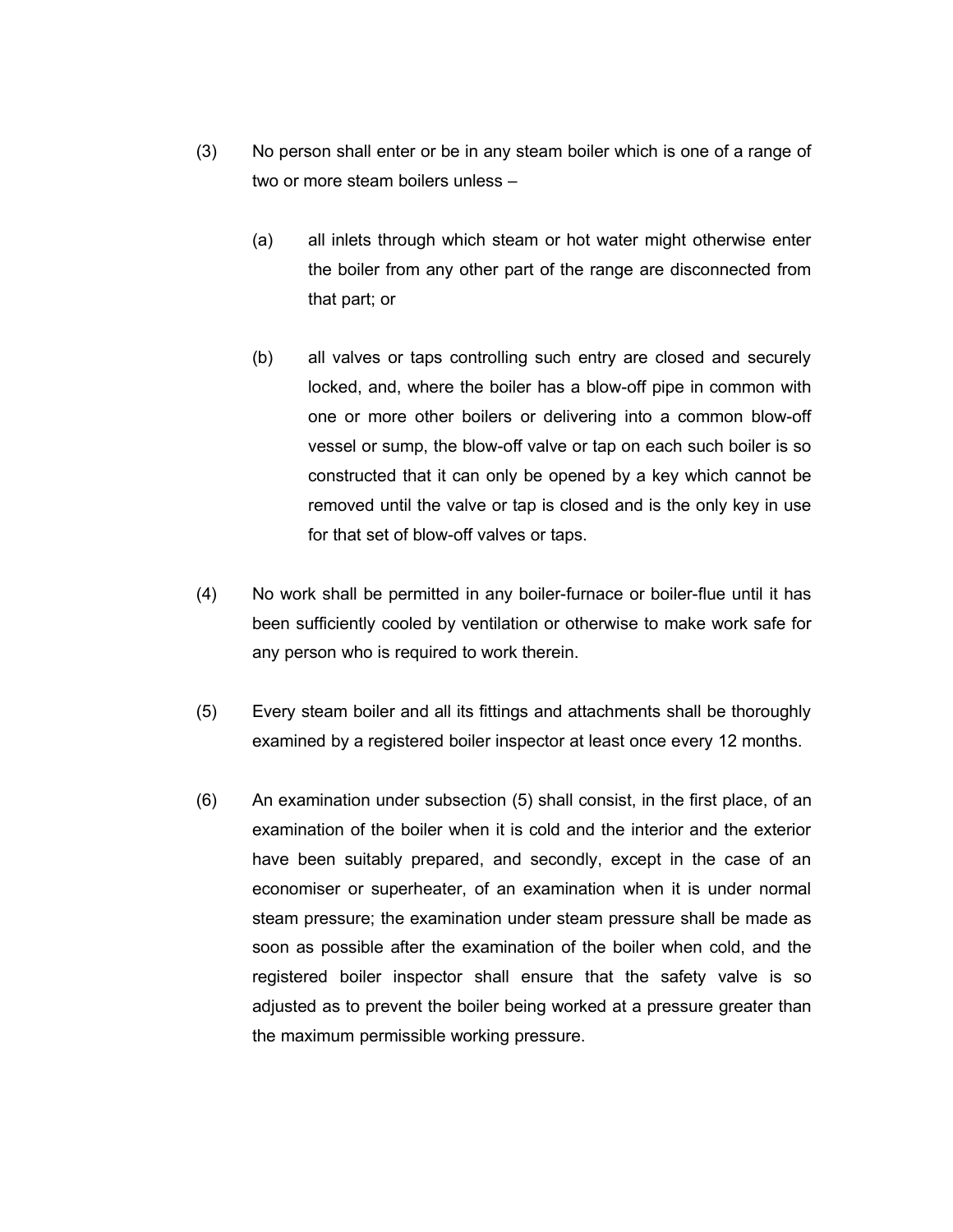- (7) The original report of the result of every such examination, in the form set out in the Sixth Schedule, shall be sent by the owner to the Director, Occupational Safety and Health within 28 days of the completion of the examination.
- (8) (a) Where the Permanent Secretary is not satisfied as to the thoroughness of an examination of a steam boiler by a registered boiler inspector, he may require the boiler to be re-examined by a competent person nominated by him and the employer shall give the necessary facilities for the re-examination.
	- (b) The cost of such re-examination shall be met by the employer.
- (9) Where as a result of a re-examination it appears that the report of the previous examination was inadequate or inaccurate in any material particular, the report shall be implemented as that of a boiler inspector.

#### **58. Steam receivers and steam containers**

- (1) Every steam receiver and every part thereof and all its fittings shall be of good construction, sound material, adequate strength and free from patent defect, and shall be properly maintained.
- (2) Every steam receiver, not so constructed and maintained as to withstand with safety the maximum permissible working pressure of the boiler or the maximum pressure which can be obtained in the pipe connecting the receiver with any source of supply, shall be fitted with–
	- (a) a suitable reducing valve or other suitable automatic appliance to prevent the safe working pressure of the receiver being exceeded;
	- (b) a suitable safety valve so adjusted as to permit the steam to escape as soon as the safe working pressure is exceeded, or a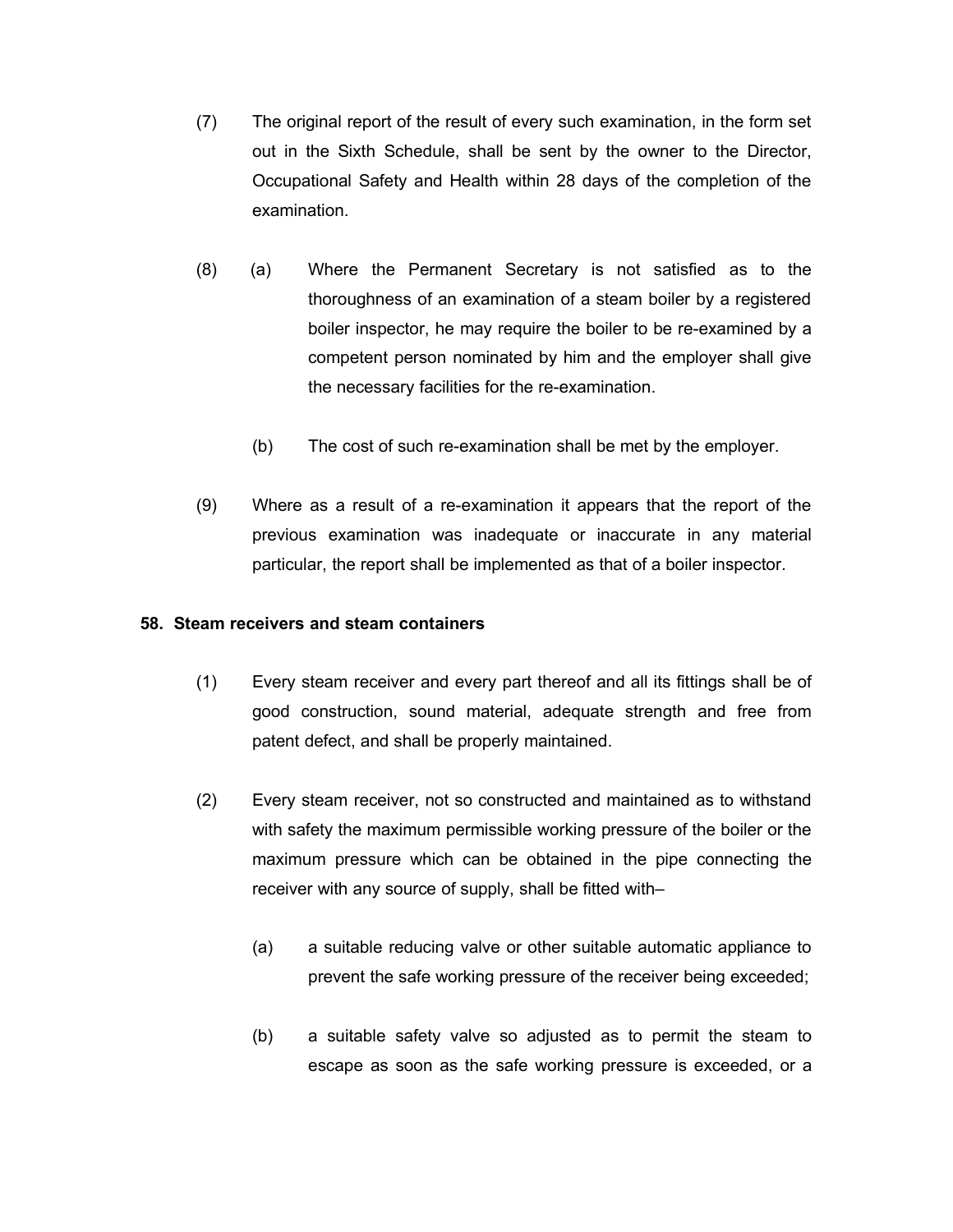suitable appliance for cutting off automatically the steam supply as soon as the safe working pressure is exceeded;

- (c) a correct steam pressure gauge, which shall indicate the pressure of steam in the receiver;
- (d) a suitable stop-valve; and
- (e) except where only one steam receiver is in use, a plate bearing a distinctive number which shall be easily visible.
- (3) The safety valve and pressure gauge specified in subsection (2) shall be fitted either on the steam receiver or on the supply pipe between the receiver and the reducing valve or other appliance to prevent the safe working pressure being exceeded.
- (4) For the purpose of subsection (2) other than paragraph (e) thereof, any set of receivers supplied with steam through a single pipe and forming part of a single machine may be treated as one receiver, and for the purpose of the said subsection, except paragraphs (d) and (e) thereof, any other set of receivers supplied with steam through a single pipe may be treated as one receiver but this subsection shall not apply to any such set of receivers unless the reducing valve or other appliance to prevent the safe working pressure being exceeded is fitted on the said single pipe.
- (5) Every steam receiver and all its fittings shall be properly examined by a registered boiler inspector, so far as the construction of the receiver permits, at least once every 24 months.
- (6) The original report of the result of every such examination in the form set out in the Seventh Schedule shall be sent by the owner to the Director, Occupational Safety and Health within 28 days of the completion of the examination.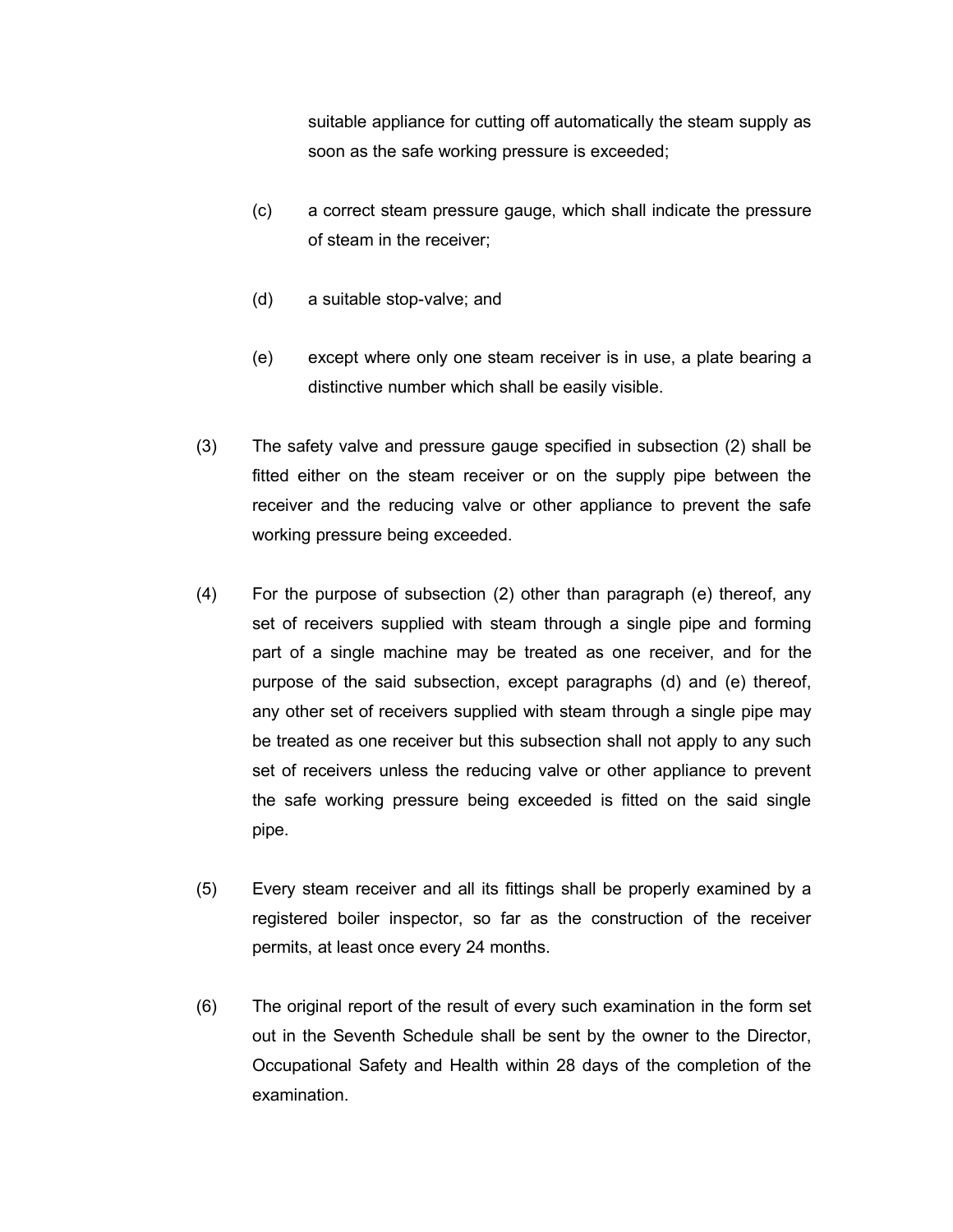(7) Every steam container shall be so maintained as to secure that the outlet is at all times kept open and free from obstruction.

## **59. Air receivers**

- (1) Every air receiver and every part thereof and all its fittings shall be of good construction, sound material, adequate strength and free from patent defect, and shall be properly maintained.
- (2) Every air receiver shall–
	- (a) have marked upon it, so as to be clearly visible, the safe working pressure;
	- (b) in the case of a receiver connected with an air compressing plant, either be so constructed as to withstand with safety the maximum pressure which can be obtained in the compressor, or be fitted with a suitable reducing valve or other suitable appliance to prevent the safe working pressure of the receiver being exceeded;
	- (c) be fitted with a suitable safety valve so adjusted as to permit the air to escape as soon as the safe working pressure is exceeded;
	- (d) be fitted with an accurate pressure gauge indicating the pressure in the receiver and have marked on the face of the gauge in a distinctive colour the safe working pressure.
	- (e) be fitted with a suitable appliance for draining the receiver other than a vessel specified in paragraphs (b) and (d) in the definition of "air receiver";
	- (f) be provided with a suitable manhole, hand hole or other means which will allow the interior to be thoroughly cleaned; and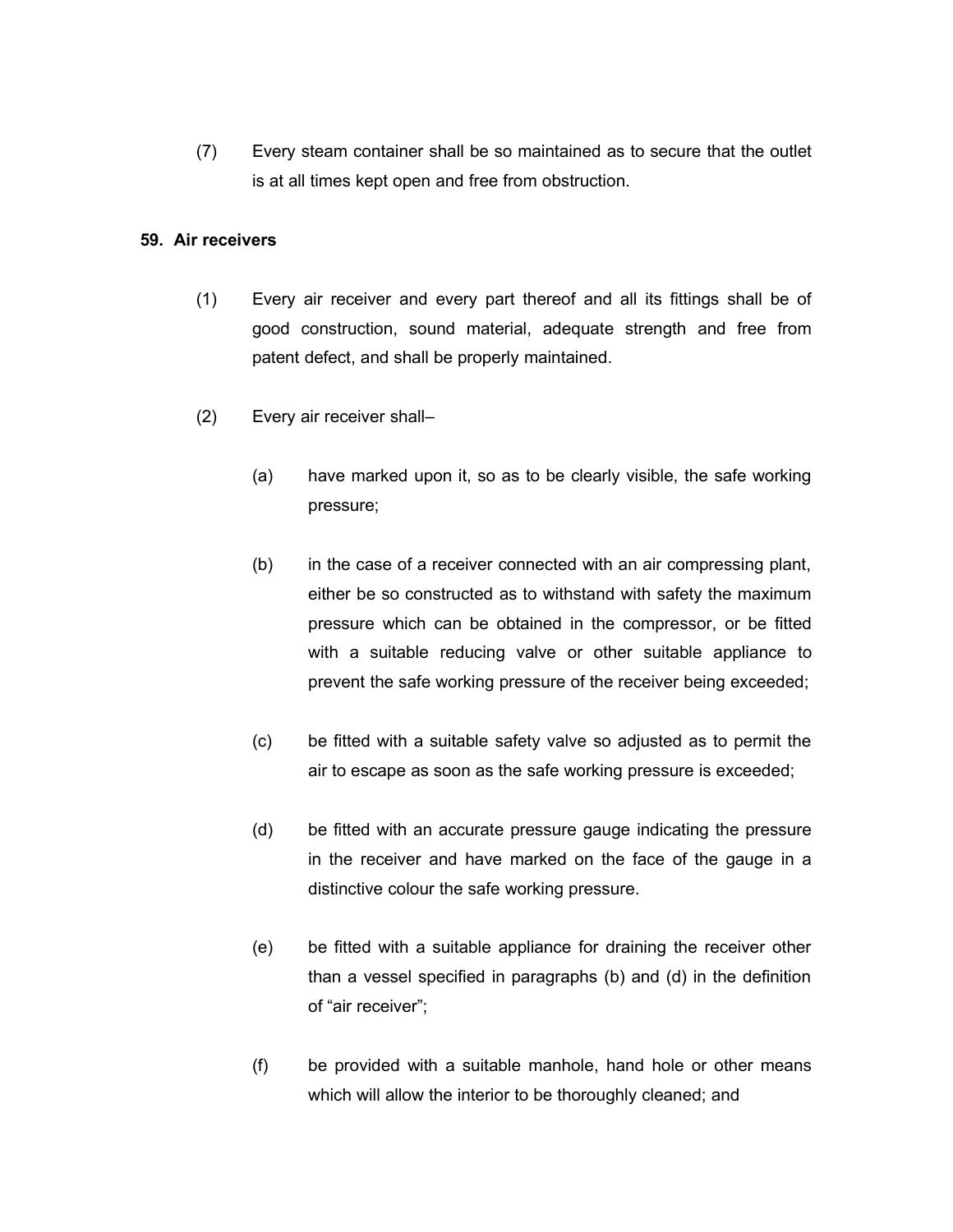- (g) where there is more than one receiver in use in the place of work, bear a distinguishing mark which shall be easily visible.
- (3) For the purpose of subsection (2), relating to safety valves and pressure gauges, any set of air receivers supplied with air through a single pipe may be treated as one receiver but in the case where a suitable reducing valve or other suitable appliance to prevent the safe working pressure being exceeded is required to be fitted, this subsection shall not apply unless the valve or appliance is fitted on the said single pipe.
- (4) Every air receiver shall be thoroughly cleaned and examined at least once every 12 months except that in the case of a receiver of solid drawn construction if it is so constructed that the internal surface cannot be thoroughly examined, a suitable hydraulic test of the receiver shall be carried out in lieu of internal examination at least once every 24 months.
- (5) Every examination and test specified in subsection (4) shall be carried out by a registered machinery inspector and the original report of the result of every such examination and test in the form set out in the Eighth Schedule shall be sent by the owner to the Director, Occupational Safety and Health within 28 days of the completion of the examination.

#### **60. Refrigeration plants**

- (1) Every refrigeration plant capable of being entered by an employee shall
	- (a) have all control valves situated outside the cold storage room; and
	- (b) have all doors of the cold storage room capable of being opened easily and quickly from the inside and outside.
- (2) Every refrigeration plant which has a positive displacement compressor shall be provided with–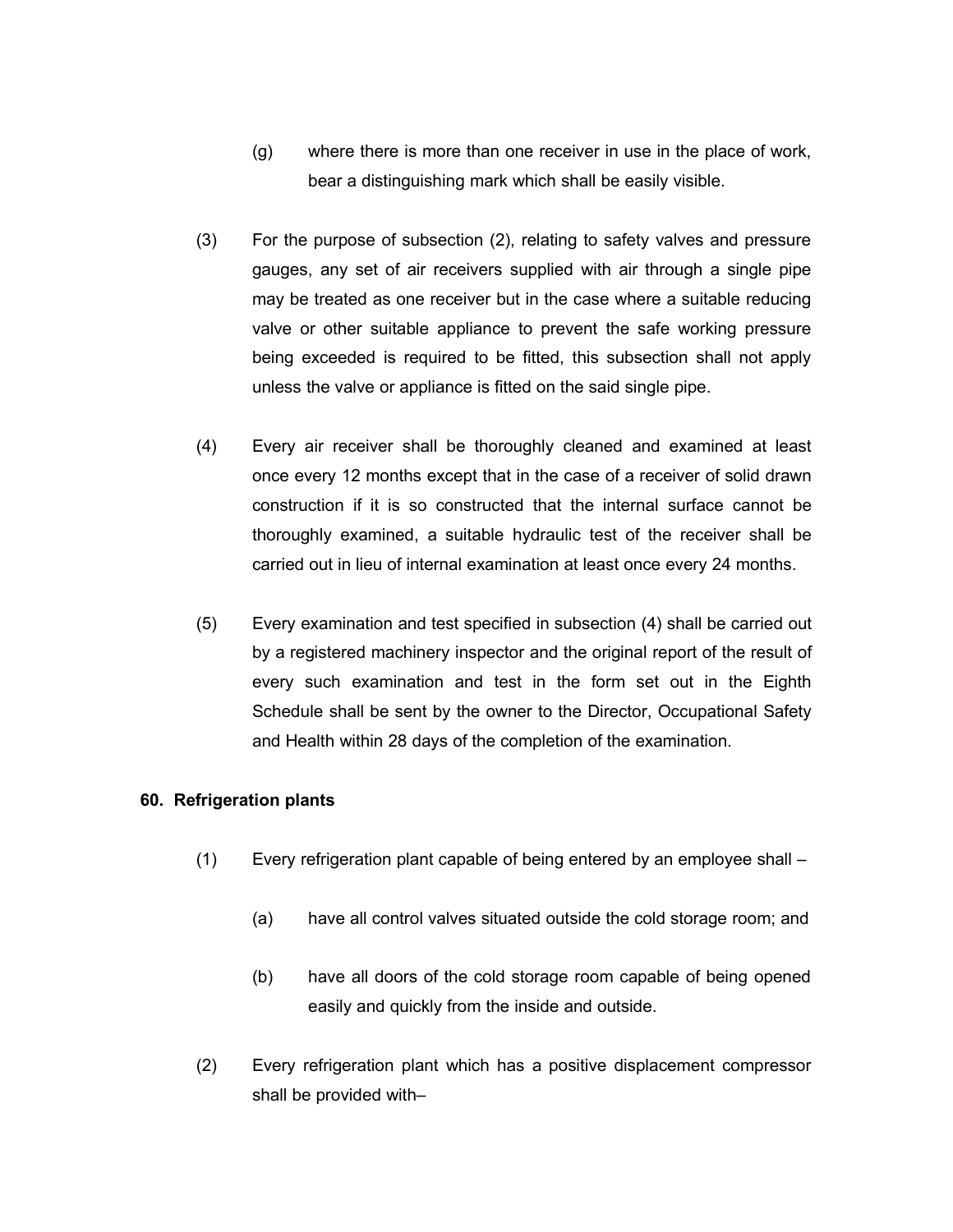- (a) an automatic pressure relief device for that compressor; and
- (b) a suitable pressure gauge to indicate the discharge pressure from such plant.
- (3) Every owner of a refrigeration plant specified in subsection (1) shall cause a registered machinery inspector to examine, test and certify at least once every 12 months the entire plant together with all its components and auxiliary parts.
- (4) The owner shall send the original report of the result of every such examination to the Director, Occupational Safety and Health in the form set out in the Twentieth Schedule within 28 days of the completion of the examination.

# **61. Special provisions**

- (1) No steam boiler, steam receiver, air receiver, lifting machine, hoist, lift refrigeration plant, escalator or vehicle lift shall be taken into use for the first time in any place of work unless it has been examined and favourably reported on by a registered boiler inspector or registered machinery inspector, as the case may be.
- (2) An original report of the result of an examination under subsection (1) in the form set out in the appropriate Schedule, where applicable, shall be sent by the owner to the Director, Occupational Safety and Health within 28 days of the completion of the examination.
- (3) Where a report under subsection (1) specifies conditions for securing the safe working of the equipment, that equipment shall not be used except in accordance with the conditions so specified.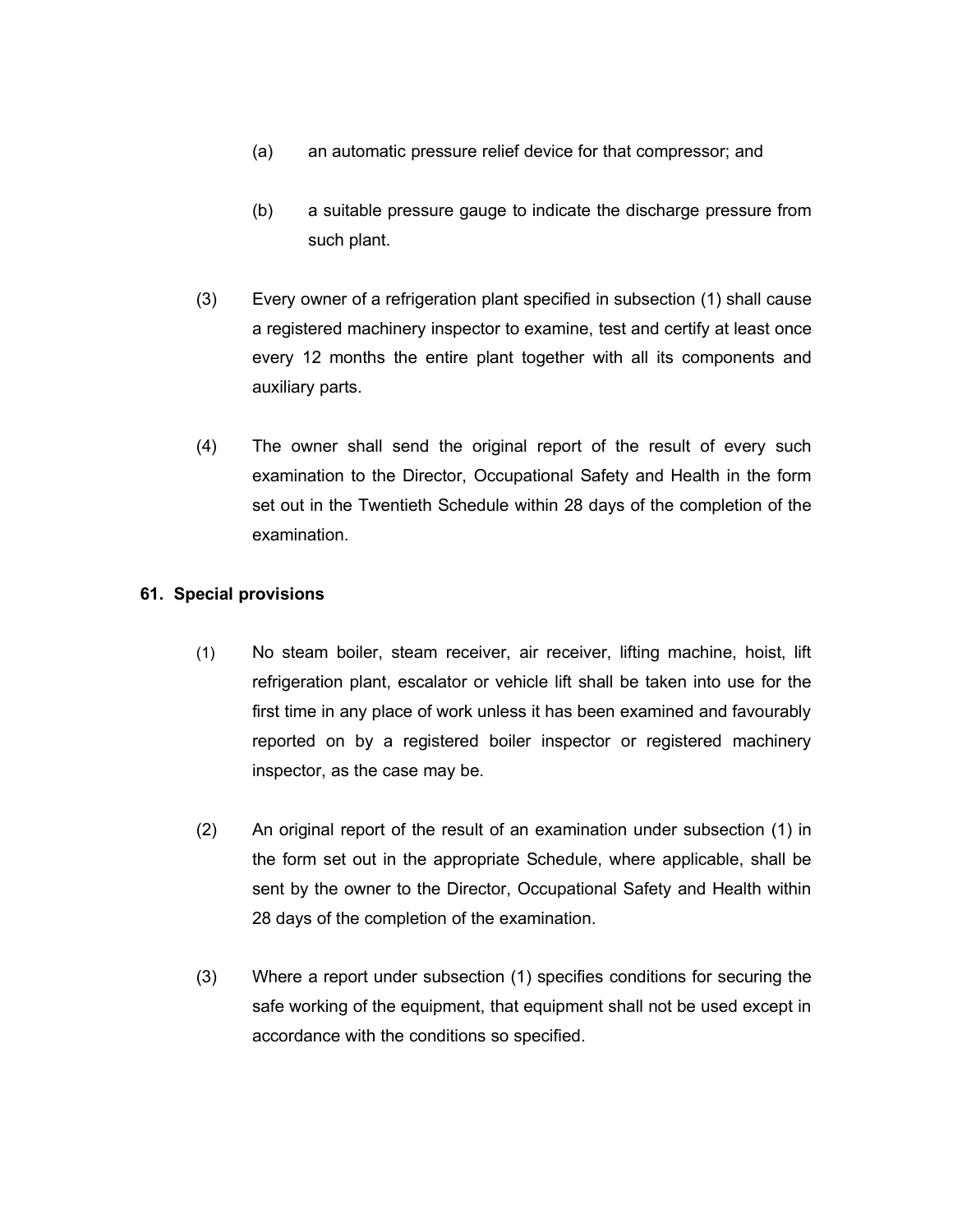- (4) Movable cranes transferred from one place to another should be examined by a registered machinery inspector before putting it into use.
- (5) The original report of the result of an examination under subsection (4) in the form set out in the Fourth Schedule shall be sent by the owner to the Director, Occupational Safety and Health within 28 days of the completion of the examination.

# **62. Duty of inspector to inform employer**

It shall be the duty of any registered machinery inspector or registered boiler inspector to inform, in writing, the employer, or self-employed person, or owner as the case may be, of any equipment immediately after the completion of any examination under this Act, that such equipment is unsuitable for use if the nature of any defect is likely to adversely affect the continued safe use of that equipment.

## **63. Abrasive wheels**

- $(1)$  Every abrasive wheel shall be  $-$ 
	- (a) suitable for the work for which it is used and be properly mounted;
	- (b) provided with a guard
		- (i) of such design and construction as to contain, so far as is reasonably practicable, every part of the abrasive wheel in the event of any fracture of the wheel;
		- (ii) which encloses the whole of the abrasive wheel except such part thereof as is necessarily exposed for the purpose of any work being done at the abrasive wheel, and maintained in position whenever the abrasive wheel is in motion;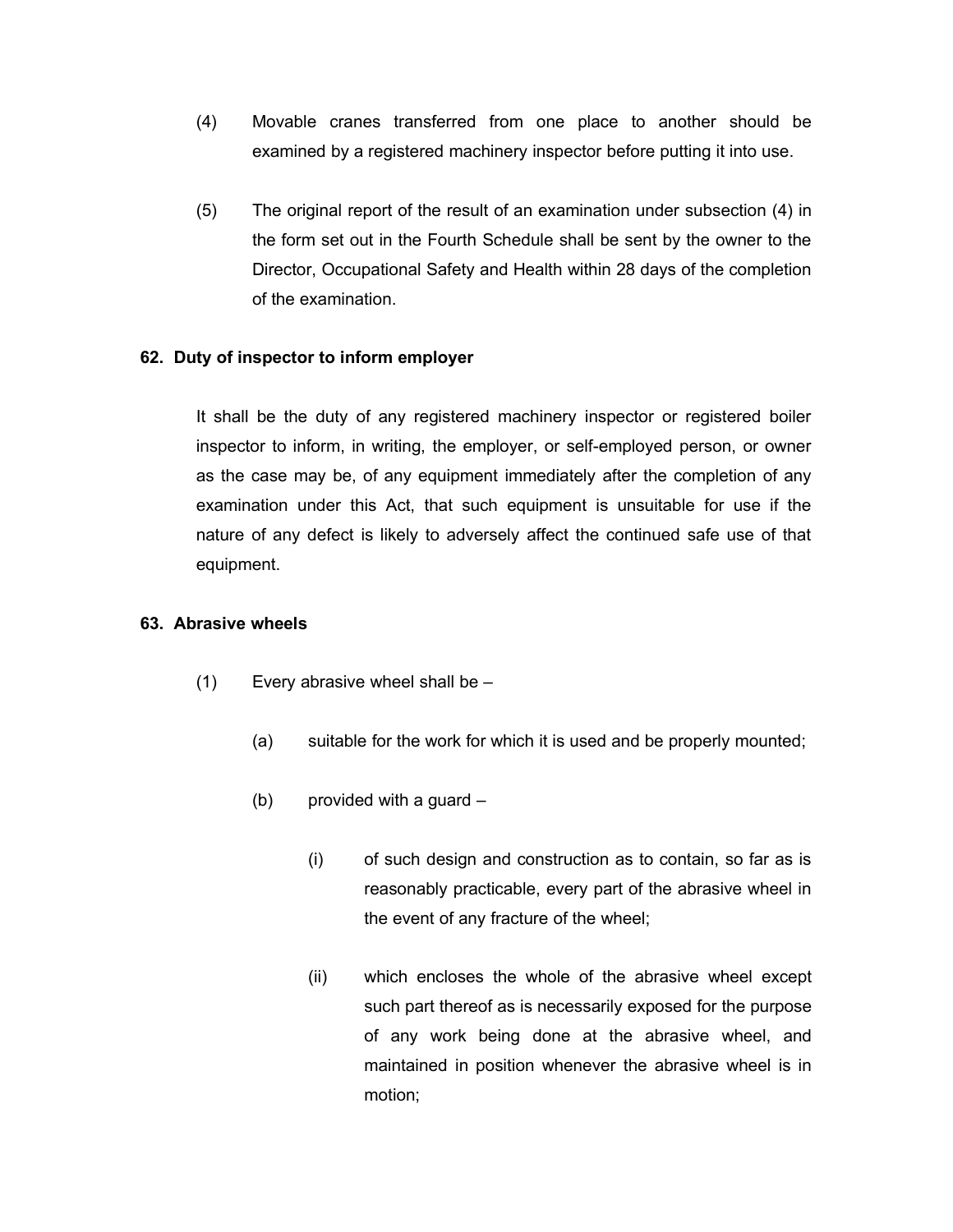- (iii) which is secured against accidental displacement;
- (c) (i) marked with its maximum permissible speed in revolutions per minute where its diameter is more than 50 millimetres; and
	- (ii) operated at a speed which shall not exceed its maximum permissible speed; and
- (d) provided where necessary with suitable protection flanges of sufficient diameter.
- (2) Where at any abrasive wheel there is a rest for supporting a workpiece, the rest shall at all times while the wheel is in motion be–
	- (a) properly secured;
	- (b) adjusted so as to be as close as practicable to the exposed part of the abrasive wheel; and
	- (c) of substantial construction and properly maintained.
- (3) No person shall mount an abrasive wheel unless he is competent to carry out such work.
- (4) In this section "abrasive wheel" means a wheel, cylinder, disc or cone made of any material which –
	- (a) contains abrasive particles held together by mineral, metallic or organic bond whether natural or artificial; and
	- (b) is power-driven and intended for use in any grinding, cutting or similar operation.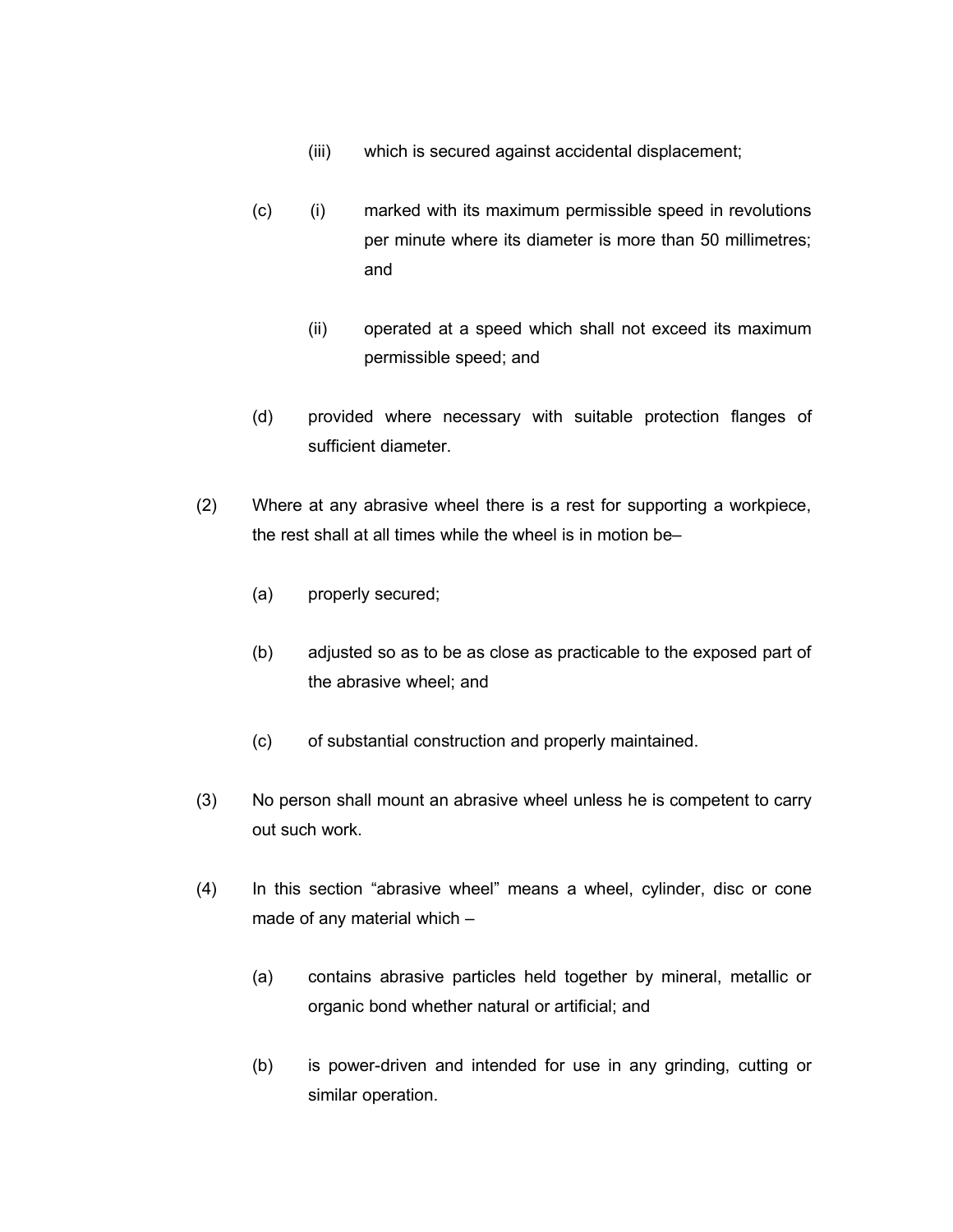#### PART VI

#### **SAFETY (GENERAL PROVISIONS)**

#### **64. Safe means of access and safe place of employment**

- (1) There shall, so far as is reasonably practicable, be provided and maintained safe means of access to every place at which any person has at any time to work, and every such place shall, so far as is reasonably practicable, be made and kept safe for any person working there.
- (2) Where any person is to work at a place from which he will be liable to fall a distance more than 2 metres, then unless the place is one which affords secure foothold and, where necessary, secure handhold, means shall be provided, so far as is reasonably practicable, by fencing or otherwise, for ensuring his safety.
- (3) All floors, steps, stairs, passages and gangways shall be of sound construction and properly maintained and shall be kept free from any obstruction and from any substance likely to cause persons to slip.
- (4) For every staircase in a building, a substantial handrail shall be provided and maintained which, if the staircase has an open side, shall be on that side, and if the staircase has two open sides, shall be on both sides.
- (5) Any open side of a staircase shall also be fenced by the provision and maintenance of a lower rail or other effective means.
- (6) All openings in floors shall be effectively fenced except in so far as the nature of the work renders such fencing impracticable.
- (7) Every opening in a wall used for raising or lowering goods or materials whether by mechanical power or otherwise, shall be effectively fenced,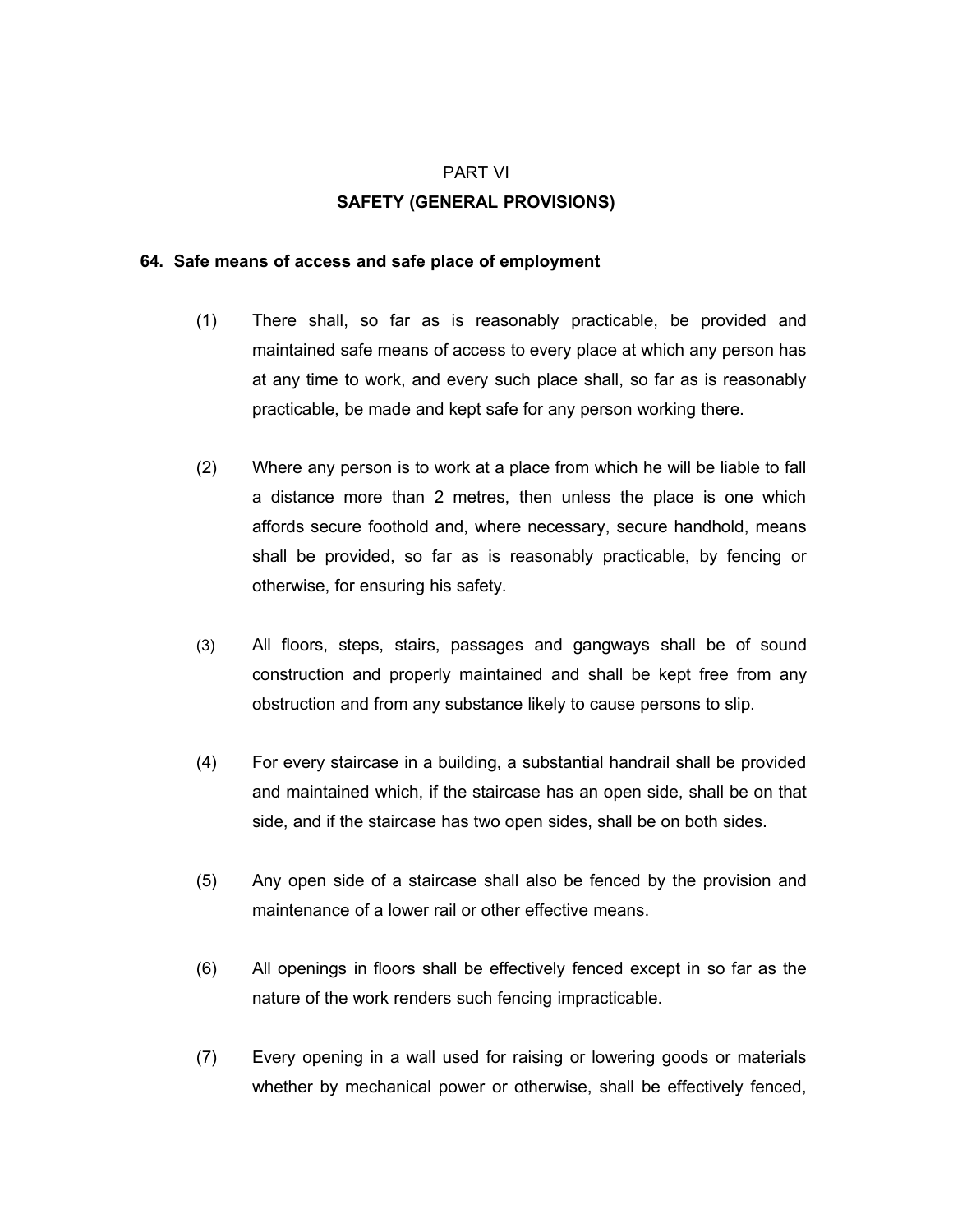and shall be provided with a secure handhold on each side of the opening and the fencing shall be properly maintained and shall, except when the raising or lowering of goods or materials is being carried on at the opening, be kept in position.

#### **65. Storage**

- (1) All goods, articles and substances shall be stored or stacked
	- (a) in such manner as will ensure their stability and prevent any fall or collapse;
	- (b) in such manner as not to interfere with the adequate distribution of natural or artificial light, the proper operation of machines or other equipment, the unobstructed use of passageways or traffic lanes, and the efficient functioning of sprinkler systems and the use of other fire extinguishing equipment;
	- (c) on firm foundations not liable to settle and in such manner as not to overload any floor;
	- (d) in such a position and in such a manner as not to cause danger to the employees or to other persons who may be affected thereby.
- (2) No goods, articles or substances shall be stored or stacked against a wall or partition unless the wall or partition is of sufficient strength to withstand any pressure caused thereby.
- (3) All practicable steps shall be taken by covering, fencing or other means to prevent an employee from falling into any fixed vessel, sump or pit, the edge of which is less than one metre above the adjoining ground or platform and which contains a substance likely to be prejudicial to his safety or injurious to his health.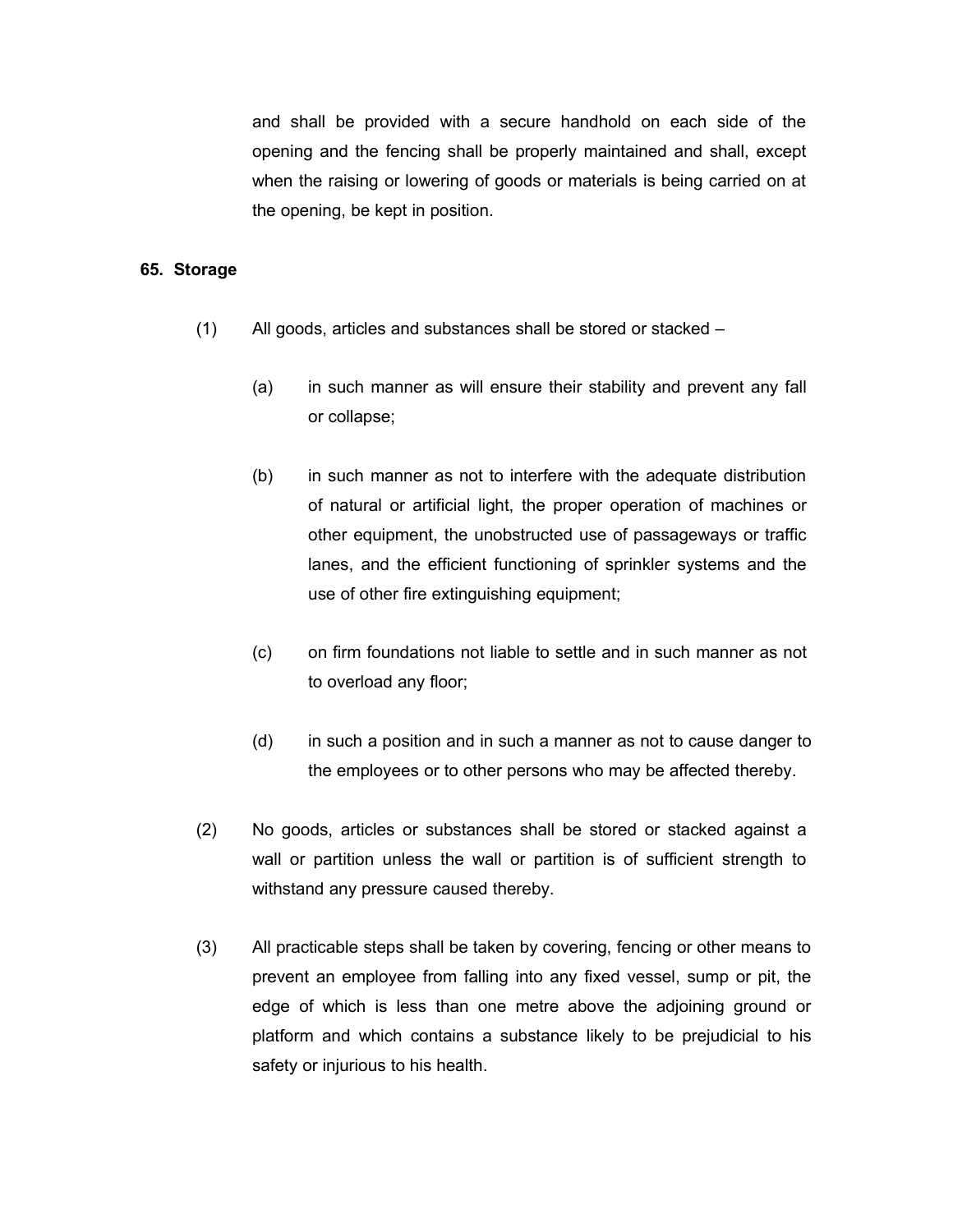(4) The Permanent Secretary may by order in writing exempt from the requirements of subsection (3) any class or description of vessel, sump or pit where he is satisfied that the requirements are unnecessary or inappropriate.

## **66. Ladders**

- (1) Every ladder shall be of good construction, sound material, adequate strength and suitable for the purpose for which it is used and shall be properly maintained.
- (2) No ladder shall be used unless
	- (a) it is securely fixed in a position to prevent it from slipping or falling, except that when this is impracticable a person shall be stationed at the base of the ladder to prevent it from slipping or falling;
	- (b) it stands on a firm and level footing except in the case of a suspended ladder;
	- (c) it is secured where necessary to prevent undue swaying or sagging;
	- (d) it is equally and properly supported on each stile or side;
	- (e) in the absence of adequate handhold, it extends at least one metre above the place of landing or the highest rung to be reached by the feet of the person using the ladder, or if this is impracticable, to the greatest practicable height; and
	- (f) there is sufficient space at each rung to provide adequate foothold.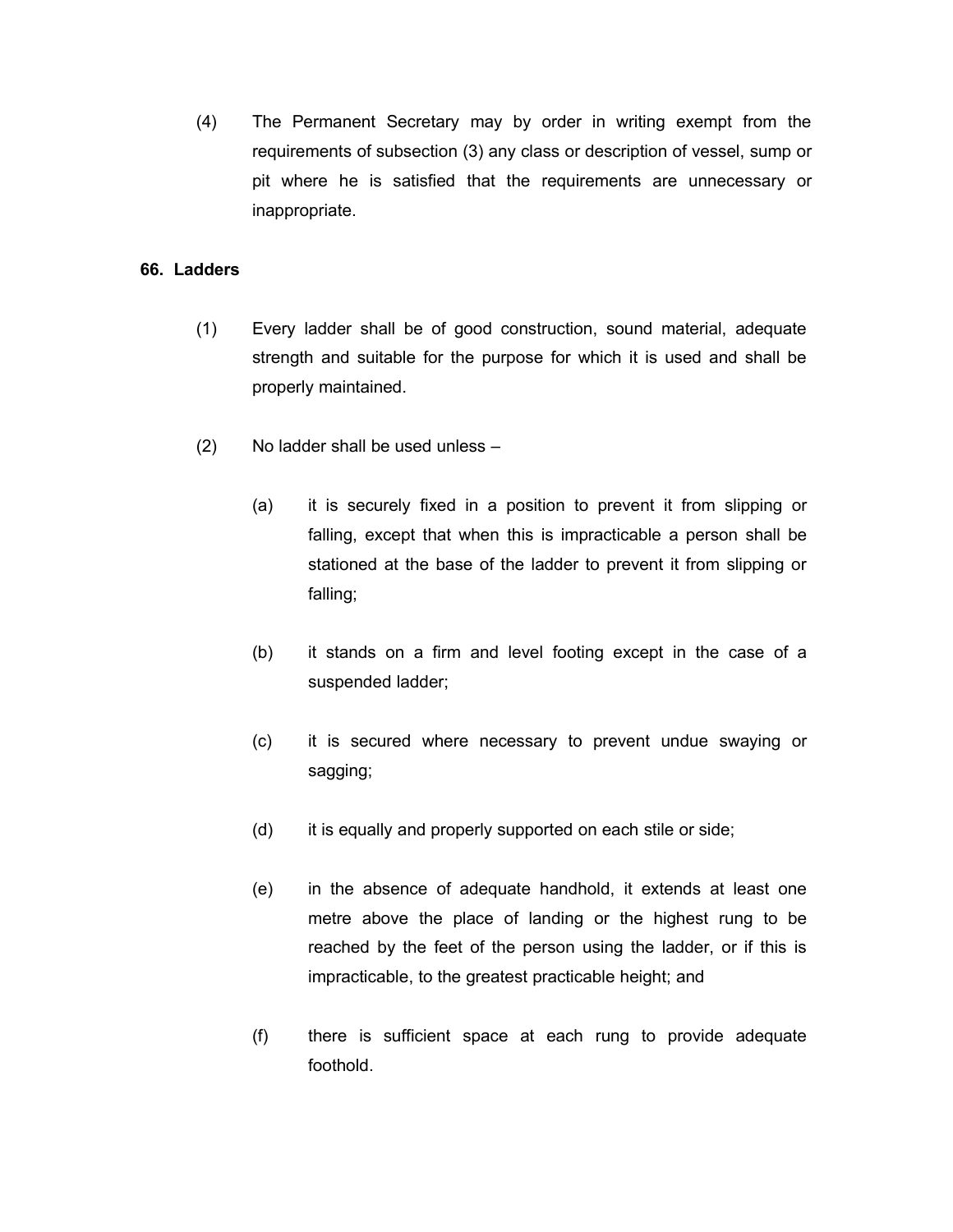(3) Subsection (2) shall not apply to any folding step-ladder, provided that it has a level and firm footing and is used in the fully open position with any spreaders locked.

## **67. Substances hazardous to health**

- (1) No substance prohibited under regulations made by the Minister shall be handled, stored or used in any place of work.
- (2) Every employee who may during the course of his work handle or use any substance hazardous to health shall be fully informed and instructed as to the risks associated with the substance and the necessary precautionary measures to be observed for protection against such risks.
- (3) Every employer shall ensure that the exposure of any employee to a substance hazardous to health is either prevented, or where this is not reasonably practicable, adequately controlled.
- (4) The prevention or adequate control of exposure to a substance hazardous to health, except a biological agent, shall as far as possible be secured by measures other than the provision of personal protective equipment.
- (5) Where the measures taken in accordance with subsection (4), do not prevent or provide adequate control of exposure to substances hazardous to health of employees, the employer shall in addition to taking those measures, provide the employees with suitable and appropriate personal protective equipment and clothing that shall adequately prevent their exposure to substances hazardous to health.
- (6) Every employer who provides any control measure, personal protective equipment and clothing shall take all reasonable steps to ensure that it is effectively used or applied, as the case may be, and is properly maintained.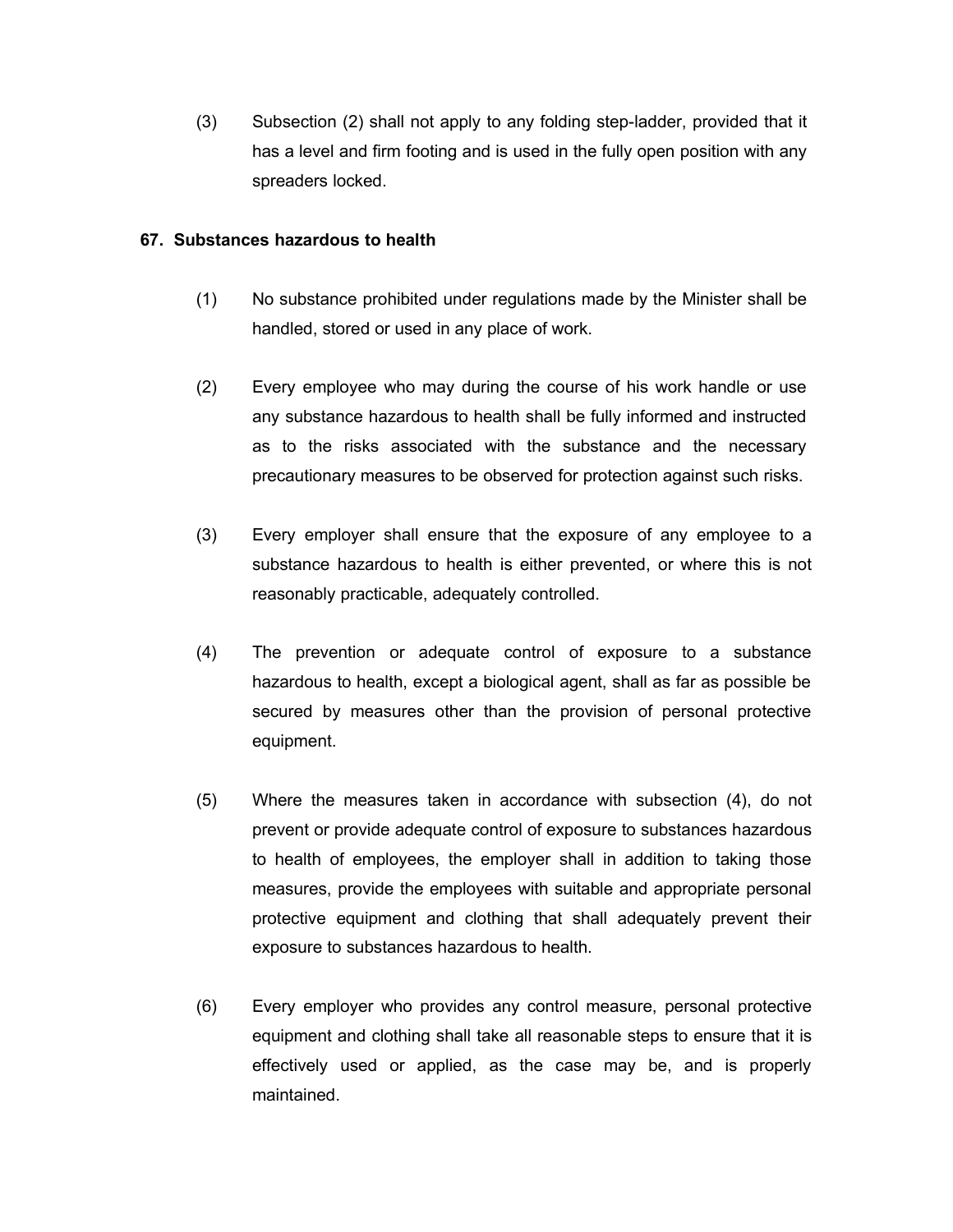- (7) Where engineering controls are provided to prevent the exposure of employees to substances hazardous to health, the employer shall ensure that thorough examinations and tests of the engineering controls are carried out by a competent person –
	- (a) in the case of local exhaust ventilation plant, at least once in every period of 12 months; or
	- (b) in any other case at suitable intervals.
- (8) In the case of engineering controls, the employer shall keep a record of the examinations, tests and any repairs carried out as a result of the examination and tests.
- (9) Where in any room any substance hazardous to health which may contaminate food or drink is stored, handled or used, no employee shall be permitted to partake of food or drink in that room, and no food or drink shall be kept in or conveyed through that room at any time.

# **68. Other chemicals**

- (1) All containers of chemicals shall be marked so as to indicate the identity of the chemicals.
- (2) Chemicals which are explosive, flammable or having oxidising properties shall in addition be labelled in a way easily understandable to employees, so as to provide essential information regarding their nature, the hazards they represent and the safety precautions to be observed.

# **69. Precautions with regard to explosive or flammable dust, gas, vapour or substance**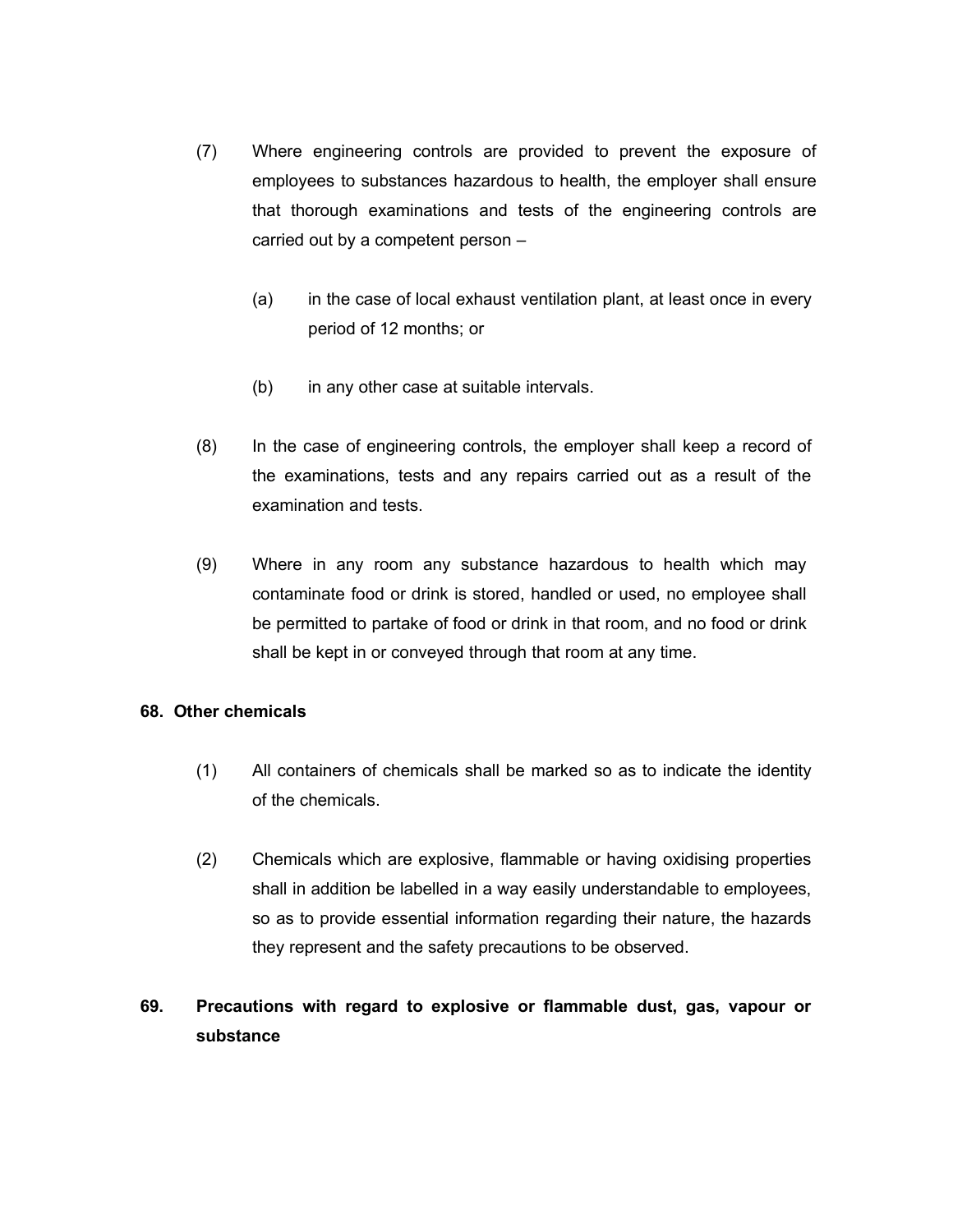- (1) Where, in connection with any process giving rise to dust, gas or vapour, there may escape dust, gas or vapour of such a character and to such an extent as to be liable to explode on ignition, all practicable steps shall be taken to prevent such an explosion by enclosure of the plant used in the process, and by removal or prevention of accumulation of the dust, gas or vapour that may escape in spite of the enclosure, and by exclusion or effective enclosure of possible source of ignition.
- (2) Where there is stored or there is present in any plant any dust, gas or vapour of such a character and to such an extent as to be liable to explode on ignition, all practicable steps shall be taken to restrict the spread and effects of such an explosion by the provision, in connection with the plant, of chokes, baffles and vents or other equally effective appliances or measures, unless the plant is so constructed as to withstand the pressure likely to be produced by any such explosion.
- (3) Where any part of a plant contains any explosive or flammable gas or vapour under pressure greater than atmospheric pressure, that part shall not be opened, except in accordance with the following provisions –
	- (a) before the fastening of any joint of any pipe connected with the part of the plant or the fastening of the cover of any opening into the part is loosened, any flow of the gas or vapour into the part or into such pipe shall be effectively stopped by a stop-valve or otherwise;
	- (b) before any such fastening is removed, all practicable steps shall be taken to reduce the pressure of the gas or vapour in the pipe or part of the plant to atmospheric pressure, and where any such fastening has been loosened or removed, no explosive or flammable gas or vapour shall be allowed to enter the pipe or part of the plant until the fastening has been secured or securely replaced, as the case may be.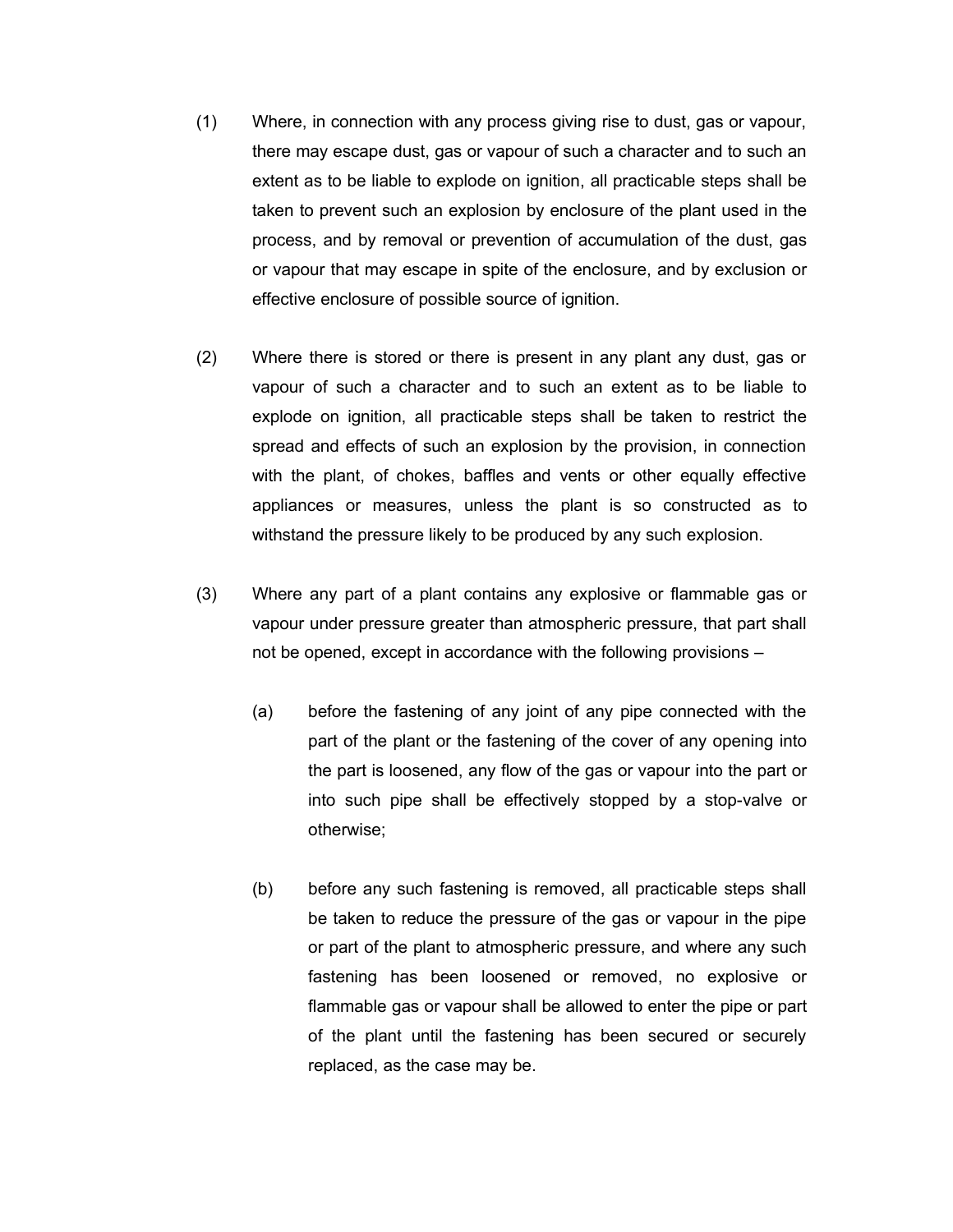- (4) No plant, tank or vessel which contains or has contained any explosive or flammable substance shall be subjected to–
	- (a) any welding, brazing or soldering operation;
	- (b) any cutting operation which involves the application of heat; or
	- (c) any operation involving the application of heat for the purpose of taking apart or removing the plant, tank or vessel or any part of it, until all practicable steps have been taken to remove the substance and any fumes arising from it, or to render them nonexplosive or non-flammable, and where any plant, tank or vessel has been subjected to any such operation, no explosive or flammable substance shall be allowed to enter the plant, tank or vessel until the metal has cooled sufficiently to prevent any risk of igniting the substance.
- (5) No plant, tank or vessel which contains or has contained a substance which, when heated may give rise to a toxic gas, fume or vapour, shall be so heated unless all practicable steps have been taken to remove such substance.

# **70. Dangerous fumes and lack of oxygen**

- (1) The provisions of subsections (2) to (7) of this section shall have effect where work has to be done inside any vessel, tank, pit or similar confined space in which dangerous fumes are liable to be present to such an extent as to involve risk of persons being overcome thereby.
- (2) The confined space shall, unless there is other adequate means of egress, be provided with a manhole, which may be rectangular, oval or circular in shape, and shall be not less than 450 millimetres long and 400 millimetres wide or (if circular) not less than 450 millimetres in diameter, or in the case of tank wagons and other mobile plant, not less than 400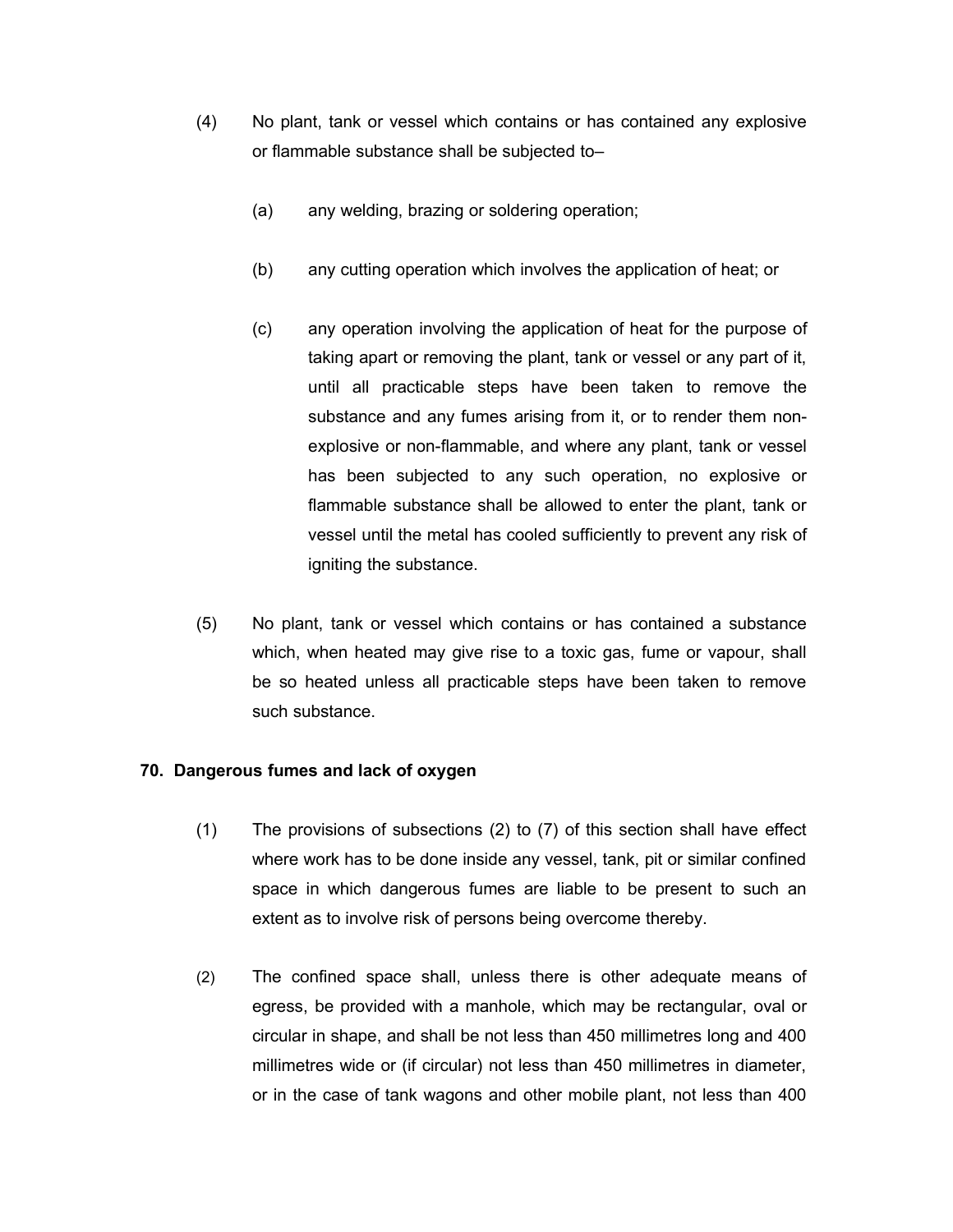millimetres long and 350 millimetres wide or (if circular) not less than 400 millimetres in diameter.

- (3) Subject to subsection (4), no person shall enter or remain in, and no person shall require, instruct or direct any person to enter or remain in, the confined space for any purpose unless the person entering or remaining in the confined space is wearing a suitable breathing apparatus (which shall not include a respirator) and has been authorised to enter by a competent person, and, where practicable, is wearing a belt with a rope securely attached and a person keeping watch outside and capable of pulling him out, is holding the free end of the rope.
- (4) Where the confined space has been certified by a competent person as being, for a specified period, safe for entry without breathing apparatus and the period so specified has not expired, subsection (3) shall not apply, but no person shall enter or remain in the space unless he has been warned when that period will expire.
- (5) A confined space shall not be certified under subsection (4) unless
	- (a) effective steps have been taken to prevent any ingress of dangerous fumes;
	- (b) any sludge or other deposit liable to give off dangerous fumes has been removed and the space contains no other material liable to give off dangerous fumes in significant quantities; and
	- (c) the space has been adequately ventilated and tested for dangerous fumes and has a supply of air adequate for breathing.
- (6) There shall be provided and kept readily available a sufficient supply of suitable breathing apparatus, belts and ropes, and of suitable reviving apparatus and oxygen, and the apparatus, belts and ropes shall be properly maintained and shall be thoroughly examined, at least once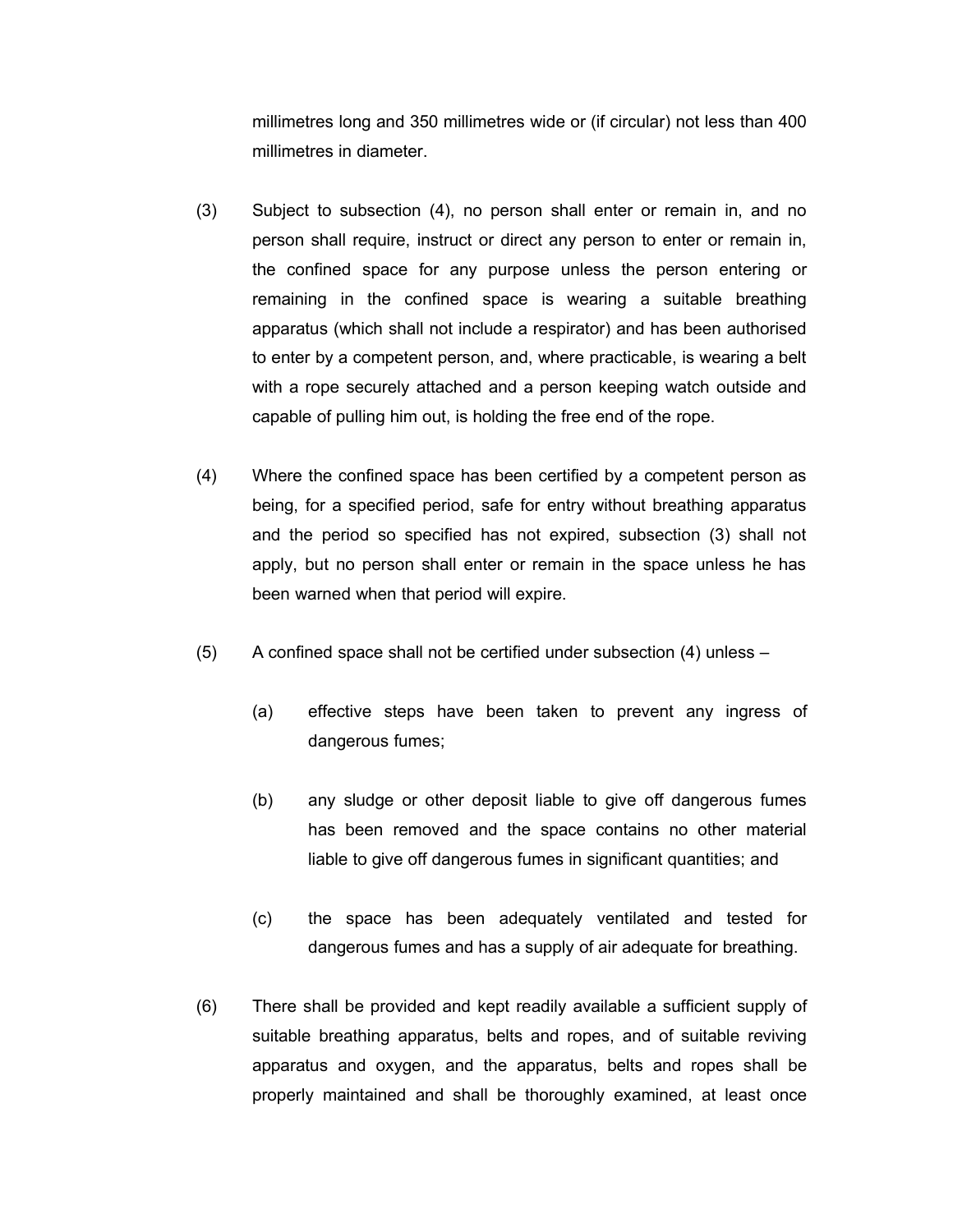every 3 months by a competent person who shall make a report on every such examination, which shall be kept available for inspection.

- (7) A sufficient number of employees shall be trained and given practice in the use of the apparatus specified in subsection (6) and in a method of restoring breathing.
- (8) No person shall enter or remain in any confined space in which the proportion of oxygen in the air is liable to have been substantially reduced unless–
	- (a) he is wearing a suitable breathing apparatus; or
	- (b) the space has been and remains adequately ventilated and a competent person has tested and certified it as safe for entry without breathing apparatus.

# **71. Corrosive substances**

- (1) Where corrosive substances are used and there is a danger of an employee being splashed with such substances, there shall be provided for use, in case of emergency, by such employee, conveniently situated and marked suitable facilities for –
	- (a) drenching himself with water or any other appropriate substance; and
	- (b) flushing the eyes.
- (2) The location of the facilities specified in subsection (1) shall be made known to every employee.

# **72. Gas plants**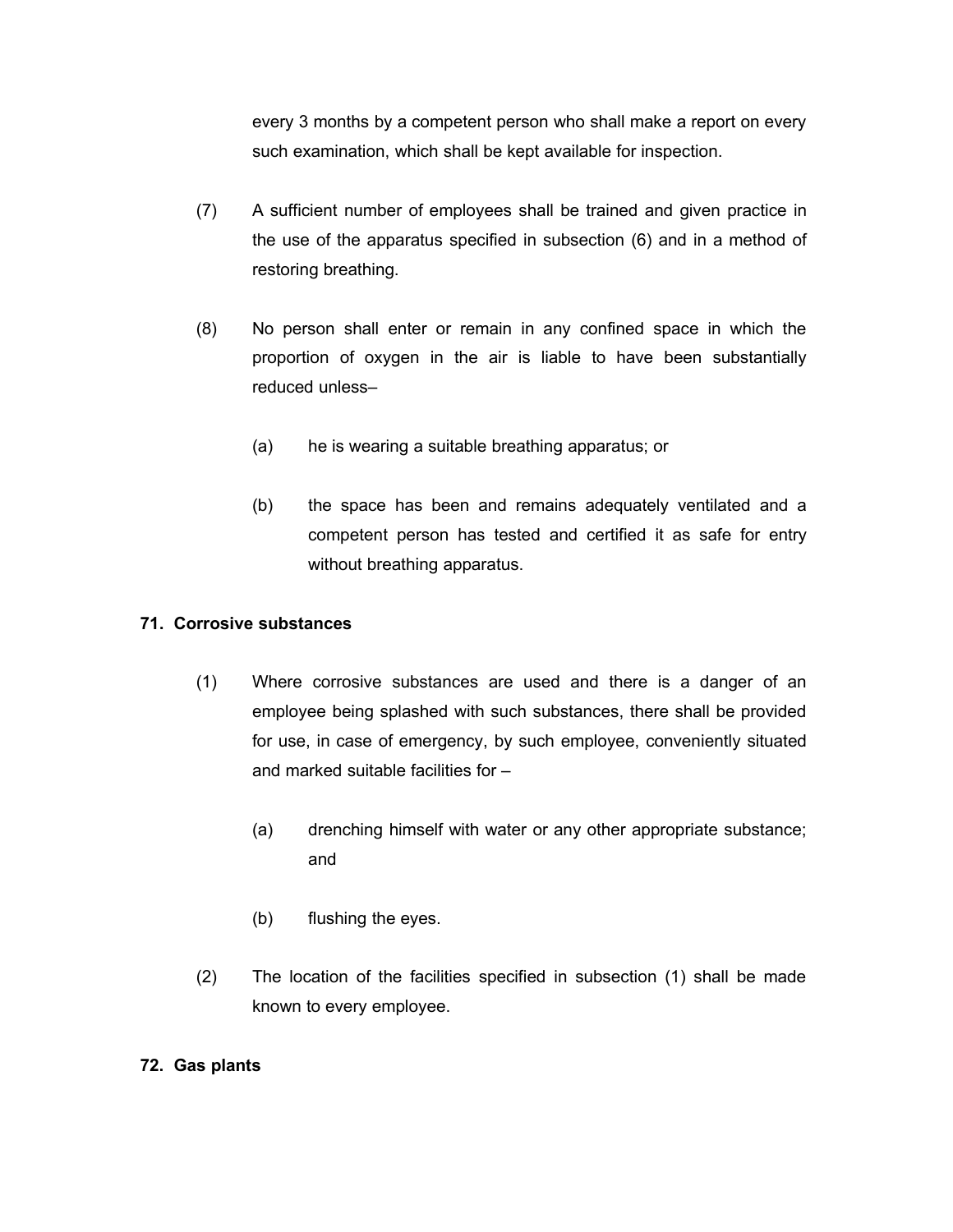- (1) All gas plants, which shall include any plant, apparatus or machine used for the manufacture or storage of gas, and any pipes or appliances used in carrying such gas to the place where it is to be used, shall be of good construction, sound material, adequate strength and free from patent defect, and shall be properly maintained.
- (2) No gas filling shall be allowed except under the direct supervision of a competent person.
- (3) No gas cylinder for corrosive gases shall be filled unless it has been examined or tested by a competent person at least once every 2 years and no gas cylinder for other gases shall be filled unless it has been examined or tested by a competent person at least once every 5 years and the result of such examination or test shall be kept available for inspection.
- (4) In this section "gas" includes any gaseous substance whether in its gaseous or liquid state.

# **73. Electrical installations**

All electrical apparatuses and conductors, including machines, equipment and fittings, shall be sufficient in size and power for the work for which they are used, and shall be so constructed, installed, protected, worked and maintained as to prevent danger.

# **74. Prevention of fire**

(1) In every building there shall be provided and maintained, so as to be readily accessible, means of extinguishing fire, which shall be adequate and suitable having regard to the circumstances of the premises and the process, as required by the Fire Services.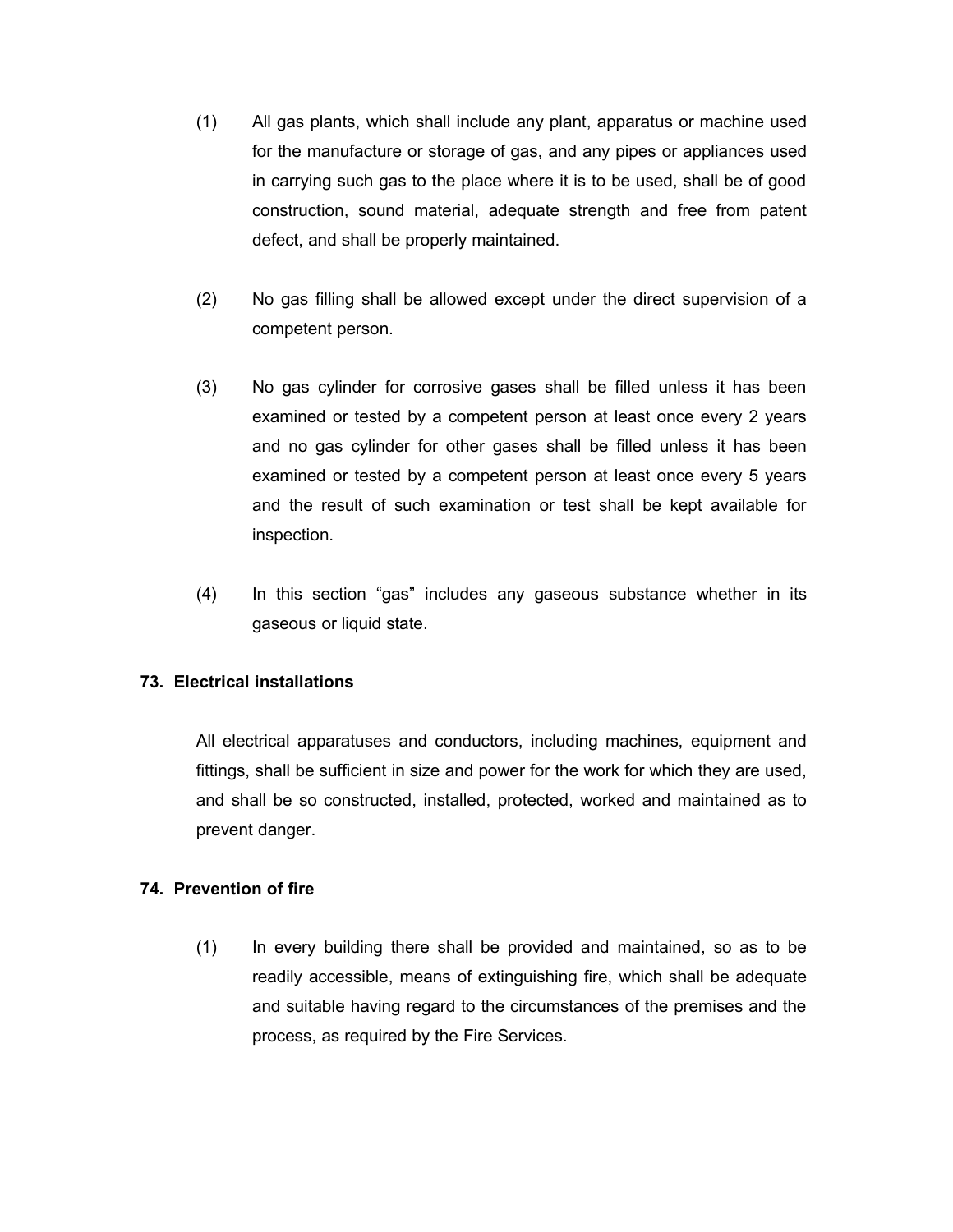(2) In every place of work, a sufficient number of employees shall be trained in the proper use of the means of extinguishing fire specified in subsection (1).

# **75. Safety provisions in case of fire**

- (1) Every building shall be provided with such means of escape in case of fire for the employees as may reasonably be required by the Fire Services in the circumstances of each case.
- (2) Notwithstanding subsection (1), there shall be provided at least two separate means of escape in different directions in case of fire from each floor of every such building, except in premises used as office, shops, factories and any other place of work where –
	- (a) the travel distance does not exceed 18 metres in the case of an office and 12 metres in other cases;
	- (b) there is a protected escape route of at least 1.1 metres wide;
	- (c) the height of the building does not exceed 9 metres; and
	- (d) the total number of persons expected to be in the building at any one time does not exceed 60.
- (3) A spiral staircase or a vertical ladder shall not be deemed to satisfy the requirements of a means of escape.
- (4) All means of escape as aforesaid shall be properly maintained and kept free from obstruction.
- (5) All doors affording means of emergency exit from a building shall, except in the case of sliding doors, be constructed to open outwards.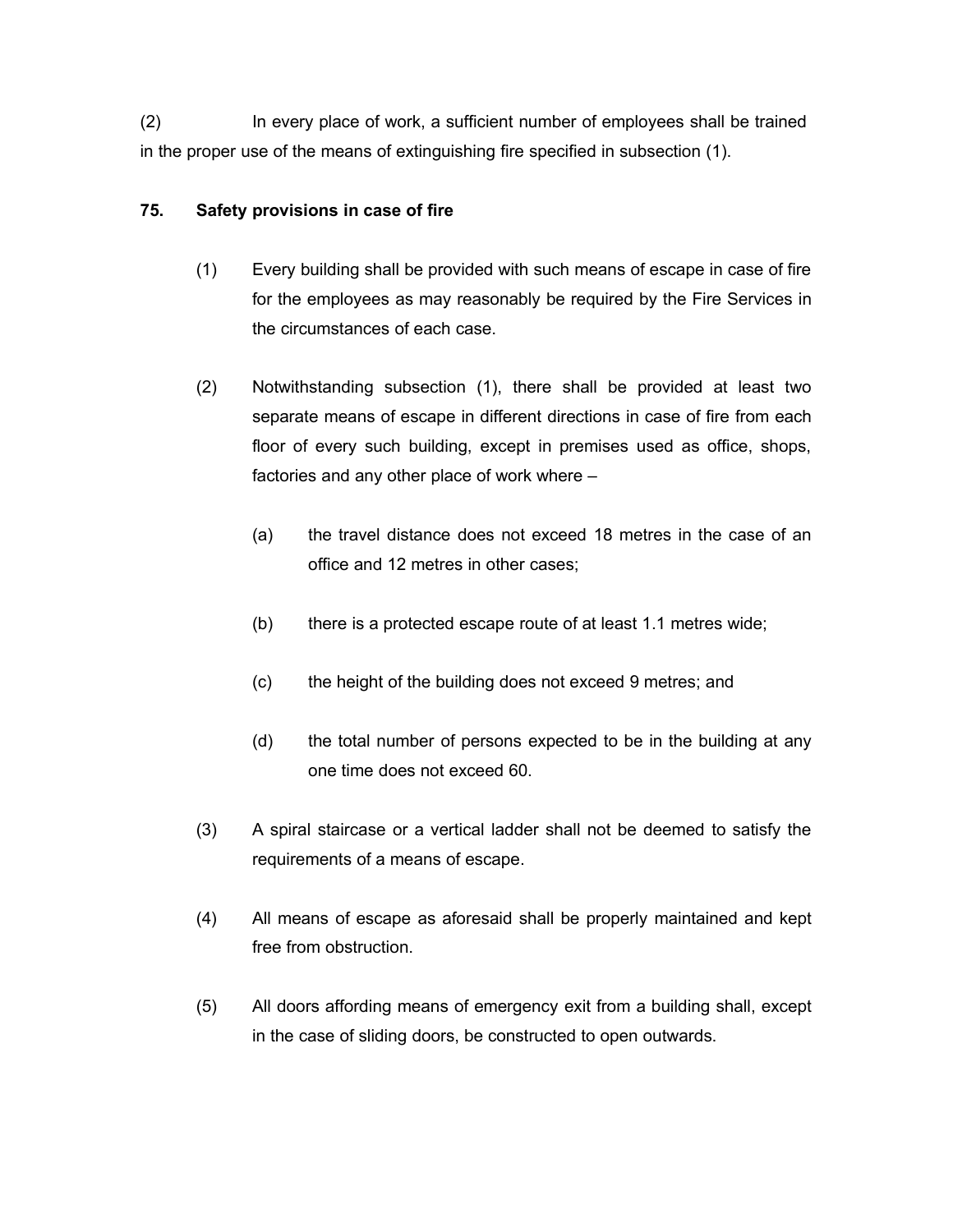- (6) (a) In every building the employer shall take effective steps to ensure that all employees are familiar with the means of escape and with the procedures to be followed in case of fire.
	- (b) Where a ramp may be required by the Fire Services it shall have an easy gradient and in no case shall be steeper than a ratio of 1:12, and hand rails and non-slip surfaces shall be provided on the ramp.
	- (c) Notwithstanding paragraph (a), every employer shall carry out a fire drill at least once a year in all places of work requiring a fire certificate under section 76, according to an established fire and emergency plan approved by the Fire Services, and record of the drill kept.
- (7) While any person is within a building, any door which affords a means of emergency exit for such a person from the building or from any enclosure in which the building is situated, shall not be locked or fastened in such manner that it cannot be easily and immediately opened from the inside.
- (8) The contents of any room shall be so arranged or disposed that there is a free passageway for all persons in that room to a means of escape in case of fire.
- (9) Every window, door or other exit affording means of escape in case of fire or giving access thereto, other than the means of exit in ordinary use, shall be distinctively and conspicuously marked by a white pictogram of minimum size 100 mm high on a board with green background.
- (10) (a) In every building in which more than 60 persons are expected to be present at any time or in which highly flammable materials are stored, handled or used, there shall be provided and maintained, as may be deemed reasonable by the Fire Services, effective devices for giving warning in case of fire, which shall be clearly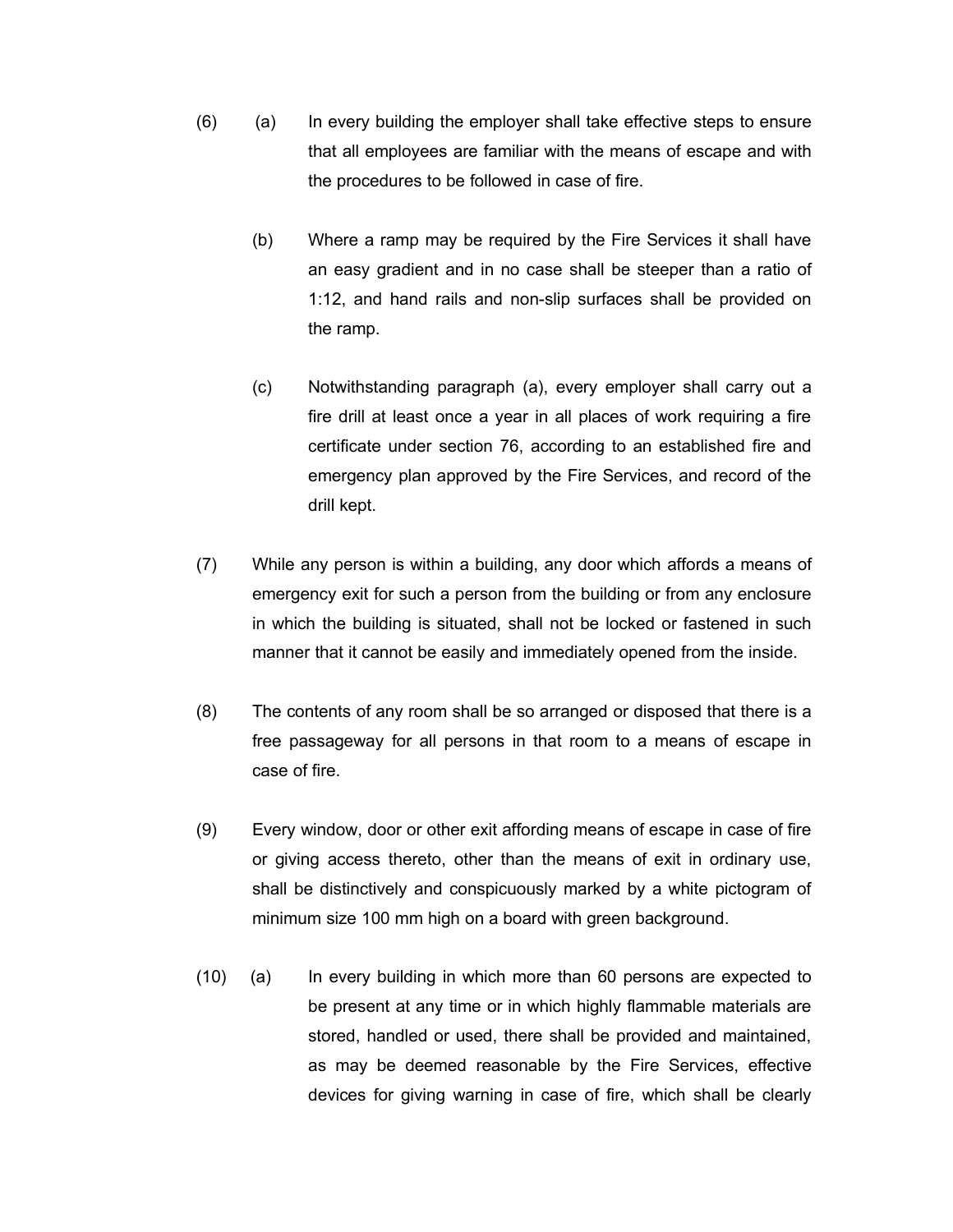audible or visible throughout the building and capable of being operated without exposing any person to undue risk.

- (b) In premises where persons with impaired vision and hearing are working, there shall be provided an effective means of giving warning in case of fire, as specified by the Fire Services.
- (c) Any device specified in paragraphs (a) and (b) shall be tested by a competent person at least once a month to ensure their continued operation, and a record of such test shall be kept by the owner of the building.
- (11) (a) An emergency lighting system shall be provided in every escape route where the Fire Services so require.
	- (b) Secondary power supply shall be provided to the emergency lighting system and fire alarm system as back up to the normal system in case of mains power failure.

# **76. Fire certificate**

- (1) A fire certificate issued by the Fire Services shall be required in respect of every place of work –
	- (a) where more than
		- (i) 20 persons are expected to be present at any one time; or
		- (ii) 10 persons are expected to be present at any one time elsewhere than on the ground floor;
	- (b) where explosives are used or stored and which require a licence under the Explosives Act;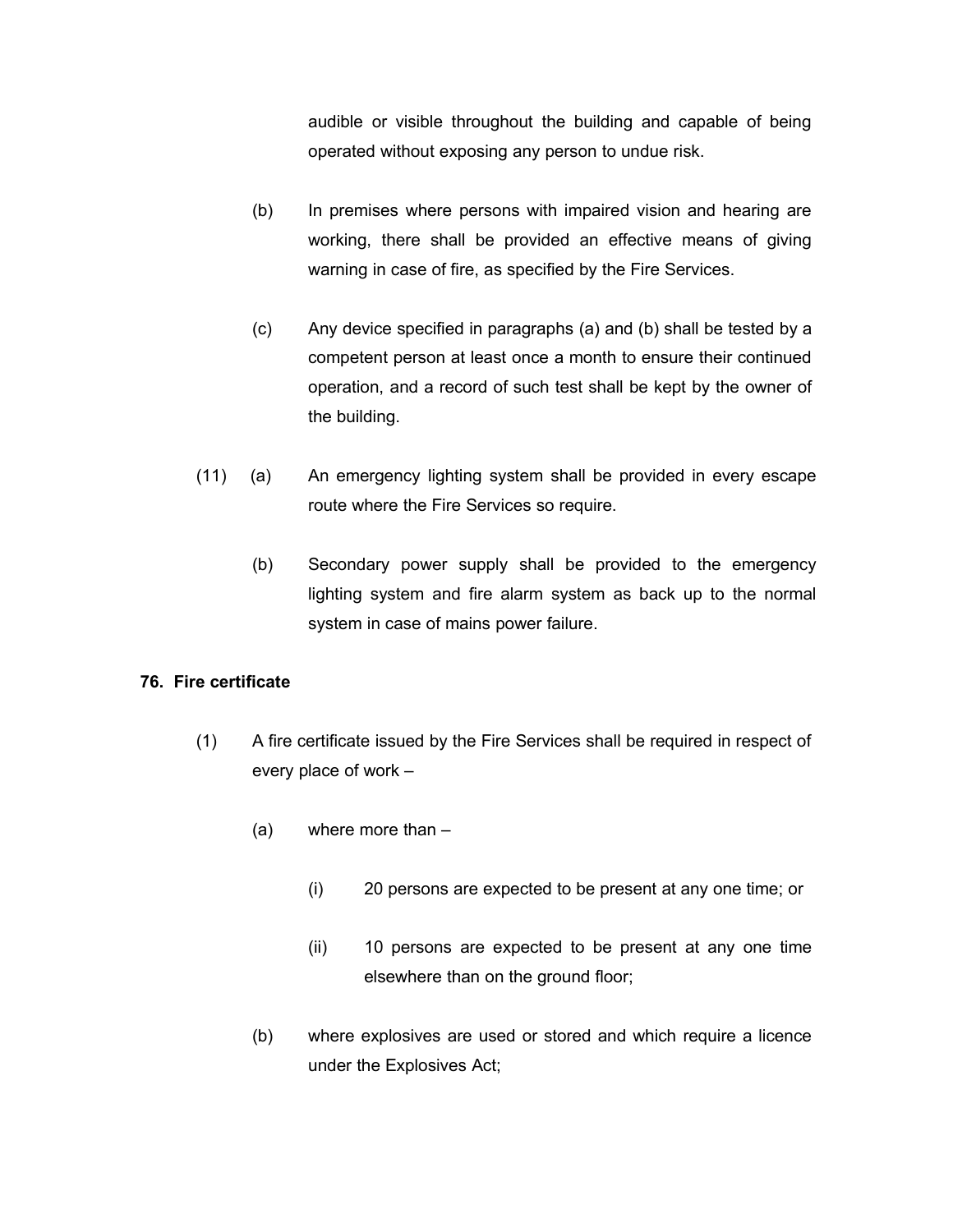- (c) where highly flammable liquid or material is used or stored and which require a certificate of registration issued under the Inflammable Liquid and Substances Act.
- (2) (a) Where in a building the number of persons expected to be present at any one time in the premises exceeds the number specified in paragraph (1)(a), the owner shall apply for a fire certificate.
	- (b) Before applying for a certificate, the owner shall comply with the requirements of the Twenty-First Schedule.
- (3) No person shall require, or permit, an employee to work in any place of work in respect of which a fire certificate is required unless such certificate is in force and the conditions attached to it are complied with.
- (4) (a) Every person who uses or proposes to use any place of work specified in subsection (2) or intends to construct a building to be used as such place of work shall –
	- (i) make a written application to the Fire Services for a fire certificate; and
	- (ii) furnish to the Fire Services such drawing, plan, document or other information as the Fire Services may require.
	- (b) On receipt of an application under paragraph (a) the Fire Services may, after making such enquiries as it deems necessary, issue a fire certificate on payment of a prescribed fee and subject to such conditions as it thinks fit to impose, or refuse to grant such certificate stating the reason for doing so.
	- (c) Any person aggrieved by a refusal of the Fire Services to grant a certificate under paragraph (b) may, within 14 days of such refusal being communicated to him, appeal to the Court.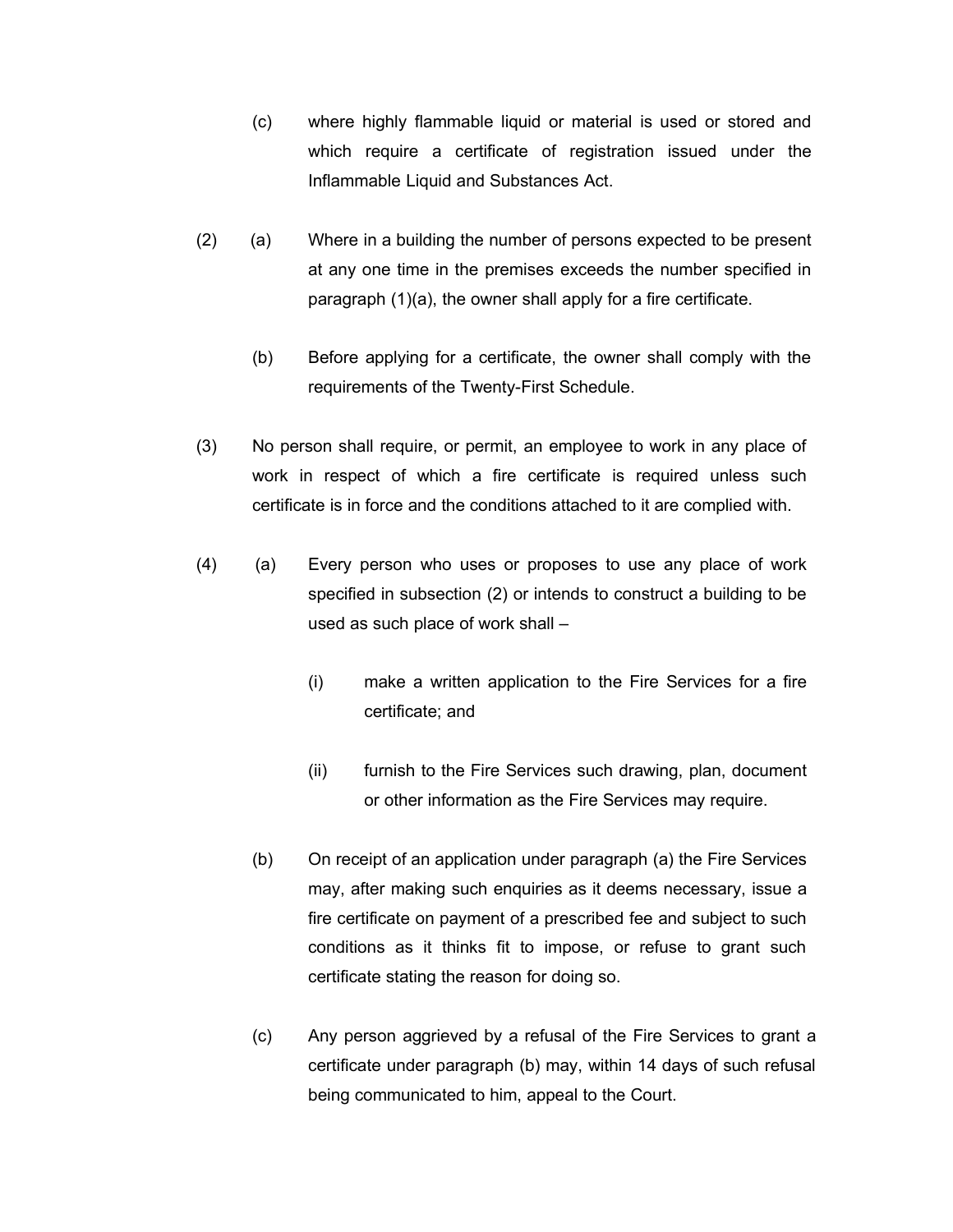- (5) Every fire certificate issued in respect of any place of work or any intended place of work shall specify–
	- (a) the name of the applicant;
	- (b) the address of the premises;
	- (c) the intended use of the premises which the certificate covers;
	- (d) the means of escape in case of fire which are provided;
	- (e) the means (other than means of fighting fire) which are or should be provided for securing that the means of escape in case of fire can be safely and effectively used at all material times;
	- (f) the type, number and location of the means which are or should be provided (whether in the premises or elsewhere) for fighting fire;
	- (g) the type and location of the means which are or should be provided for giving warning in case of fire; and
	- (h) particulars as to any explosive or highly flammable material which may be stored or used in the premises, and may, where appropriate, do so by means of or by reference to a plan or photograph.
- (6) The conditions specified in subsection  $(4)$  (b) may include those
	- (a) for securing that the means of escape in case of fire which are provided are properly maintained and kept free from obstruction;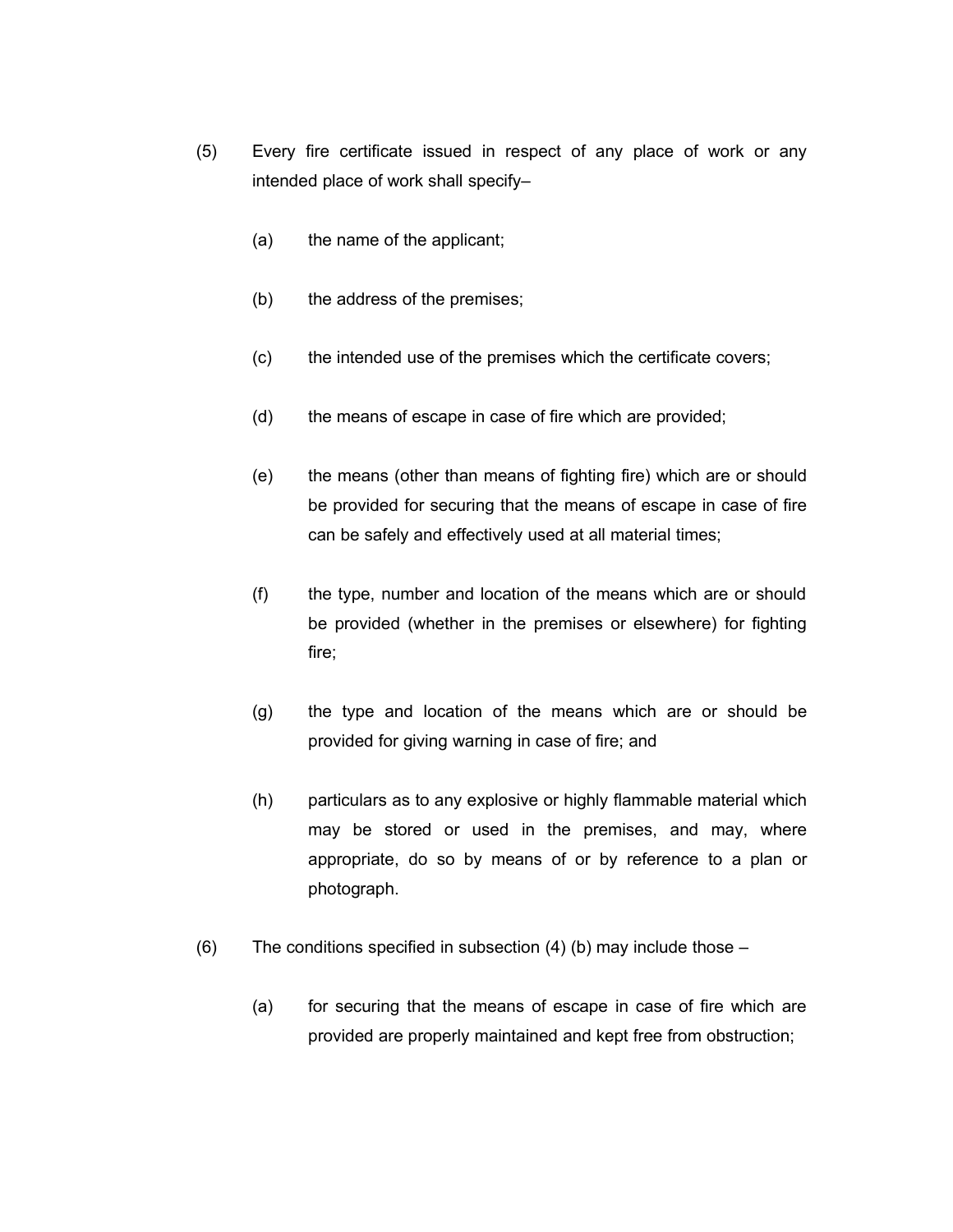- (b) for securing that the means specified in subsection  $(5)$  (e) to  $(g)$ are properly maintained;
- $(c)$  for securing that the means specified in subsection  $(5)$  (f) and  $(g)$ are tested and examined at regular intervals and that records are kept of such tests and examinations;
- (d) for securing that persons at work on the premises receive appropriate instruction and training in measures to be taken in case of fire, and that records of such instruction and training are kept;
- (e) for limiting the number of persons who may be on the premises at any one time;
- (f) for limiting the quantity and disposition of any substance or article which may be kept on the premises at any one time; and
- (g) in respect of other precautions to be taken in relation to risks to persons in case of fire.
- (7) The Fire Services may revoke a fire certificate where the holder thereof fails to comply with any condition imposed in the certificate.
- (8) (a) Where any occupier proposes to make any material extension or material structural alteration to the premises or to increase materially the number of persons employed in the premises or in any part specified in the certificate or to begin to store or use explosive or highly flammable material or materially to increase the extent of such storage or use, he shall, before doing so, notify the Fire Services in writing and furnish such drawing, plan, document or other information that may be required.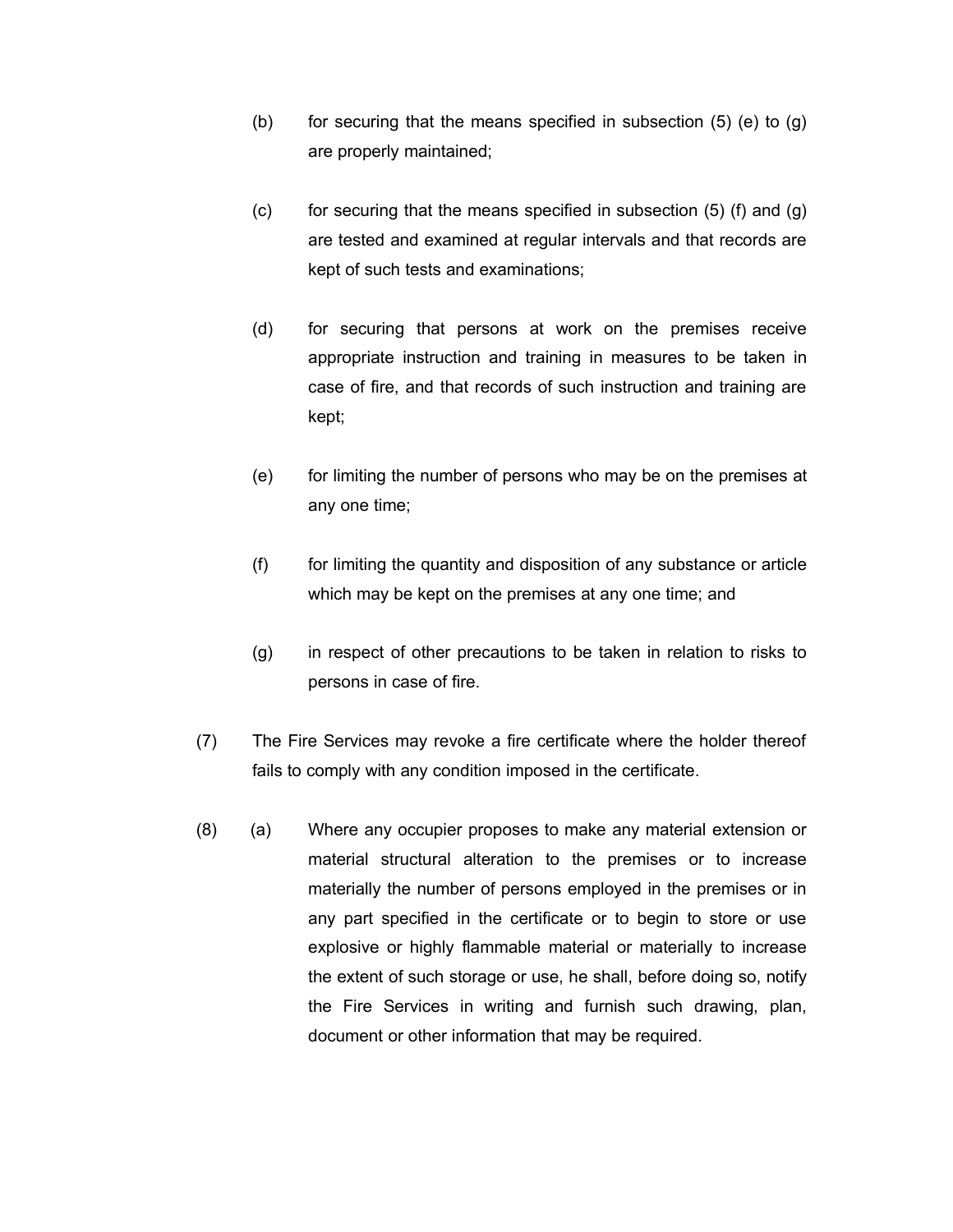- (b) Where the Fire Services is of opinion that the carrying out of a proposal specified in paragraph (a) would result in any of the matters specified in subsection (5)(d) to (h) becoming inadequate in relation to any use of the premises covered by the fire certificate, it may by notice in writing require the occupier to make such alteration within such period as may be specified in the notice.
- (c) The occupier shall, within the period specified in the notice, carry out the alteration required to the satisfaction of the Fire Services, which may amend the certificate or issue a new one.
- (d) Where the alteration is not carried out to the satisfaction of the Fire Services, it may, without prejudice to other proceedings being taken, revoke the certificate.
- (9) The Fire Services shall forward a copy of every fire certificate issued under this section, including the conditions attached thereto, to the Permanent Secretary and shall notify him of the revocation of a certificate or amendment thereto.
- (10) Where a fire certificate is in force in respect of any place of work, the Fire Services may cause any part of the premises where it is situated, to be inspected at any reasonable time for the purpose of ascertaining whether there has been a change of conditions by reason of which any of the matters specified in subsection (5)(d) to (h) have become inadequate in relation to any use of the premises covered by the certificate.
- (11) The Fire Services may, for the purpose of carrying out its duties or exercising its powers or doing anything incidental thereto under this section, enter any place of work specified in subsection (1).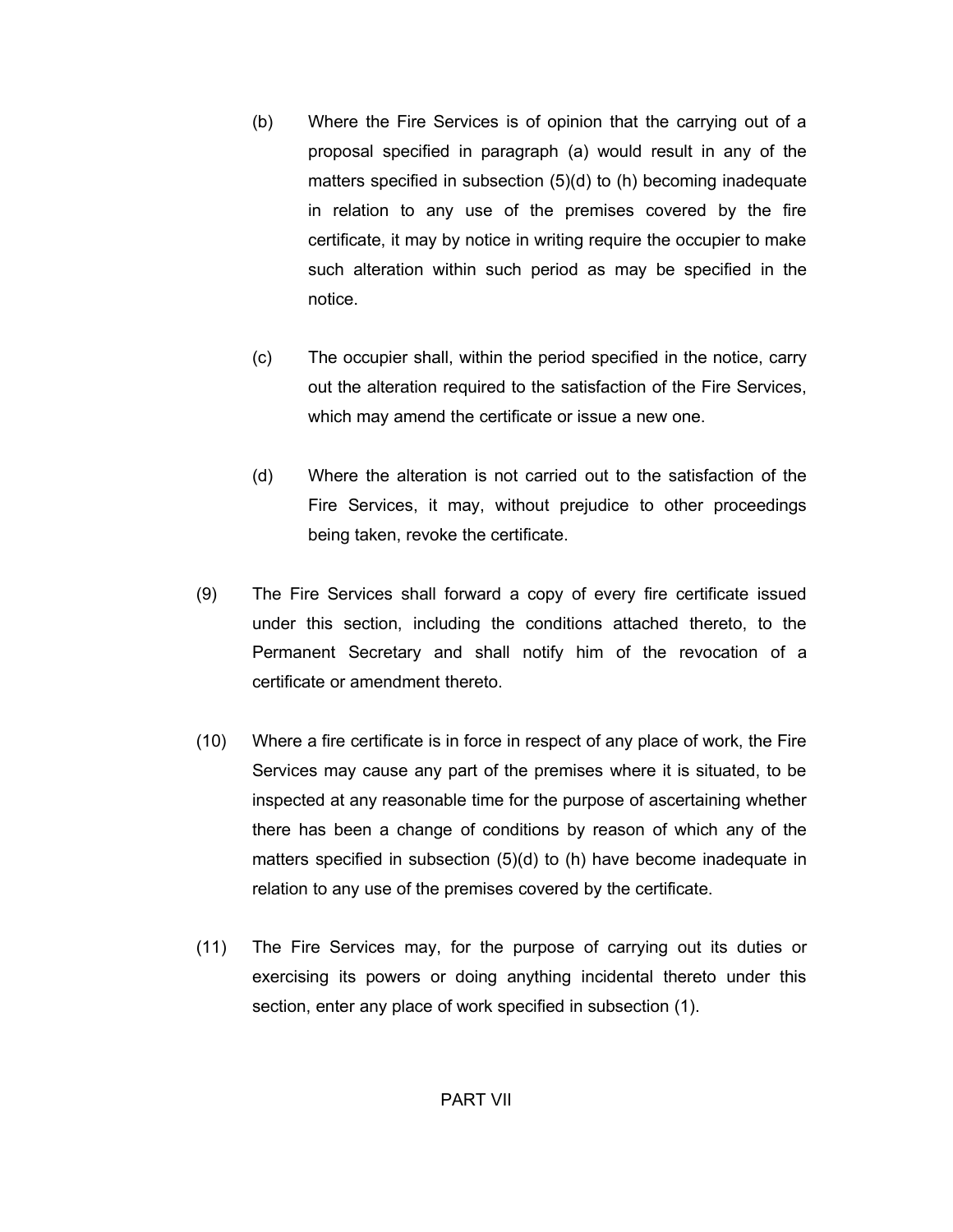# **SAFETY AND HEALTH (SPECIAL PROVISIONS)**

#### **77. Health surveillance**

- (1) Every employer shall ensure that an employee who is exposed, or liable to be exposed, to a substance hazardous to health be placed under suitable health surveillance, including medical surveillance, where –
	- (a) the exposure to that substance is such that an identifiable occupational disease, as mentioned in the Fourteenth Schedule, or an adverse effect may be related to the exposure;
	- (b) there is reasonable cause to believe that the disease or adverse effect may occur under his prevailing working conditions; or
	- (c) a medical practitioner has advised such surveillance.
- (2) Where an employee is exposed to a substance specified in the Ninth Schedule, the employer shall arrange for medical surveillance, free of charge, at intervals of not less than once every 6 months or at shorter intervals as the medical practitioner may advise or as the Permanent Secretary may direct.
- (3) Where a medical practitioner has certified that an employee, subject to health surveillance in accordance with this section, should not be exposed to a substance hazardous to health, the employer shall not permit that employee to be exposed to that substance, except in accordance with conditions, if any, specified by the medical practitioner.

## **78. Record of health surveillance**

(1) The employer shall keep a health record for every employee who is subject to health surveillance in accordance with section 77.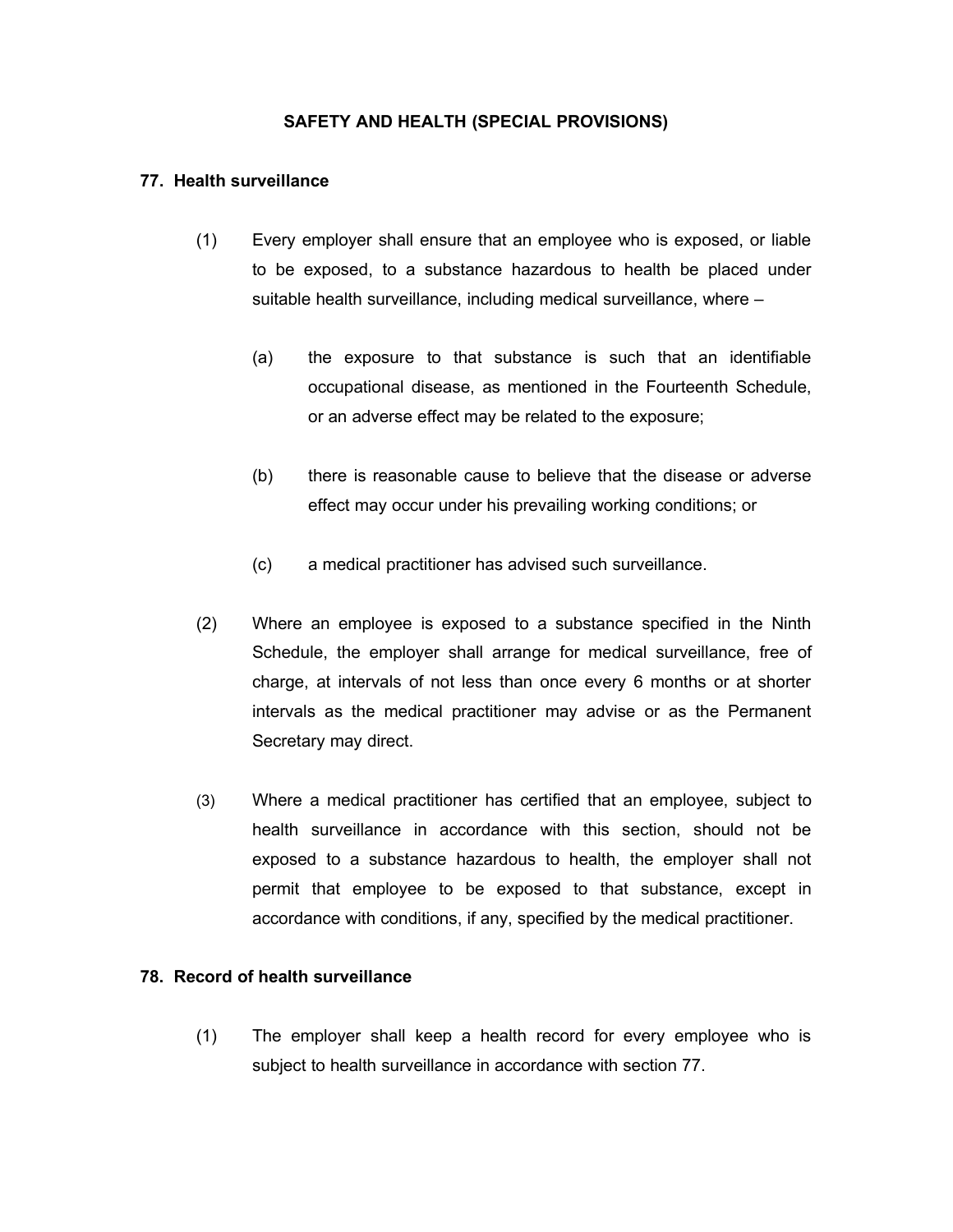- (2) Medical personal data shall be kept confidential in accordance with generally accepted principles of medical ethics.
- (3) The health record mentioned in subsection (1) shall contain the following –
	- (a) surname;
	- (b) forename;
	- (c) sex;
	- (d) date of birth;
	- (e) residential address;
	- (f) date of commencement of present employment;
	- (g) a historical record of jobs involving exposure to substances requiring health surveillance in the employment;
	- (h) conclusions of all other health surveillance procedures including dates and names of persons who have carried out the health surveillance; and
	- (i) such other particulars as may be prescribed.
- (4) The conclusions referred to in subsection (3) (h) shall be expressed in terms of the employee's fitness to work but shall not contain confidential clinical data.

# **79. Radiation**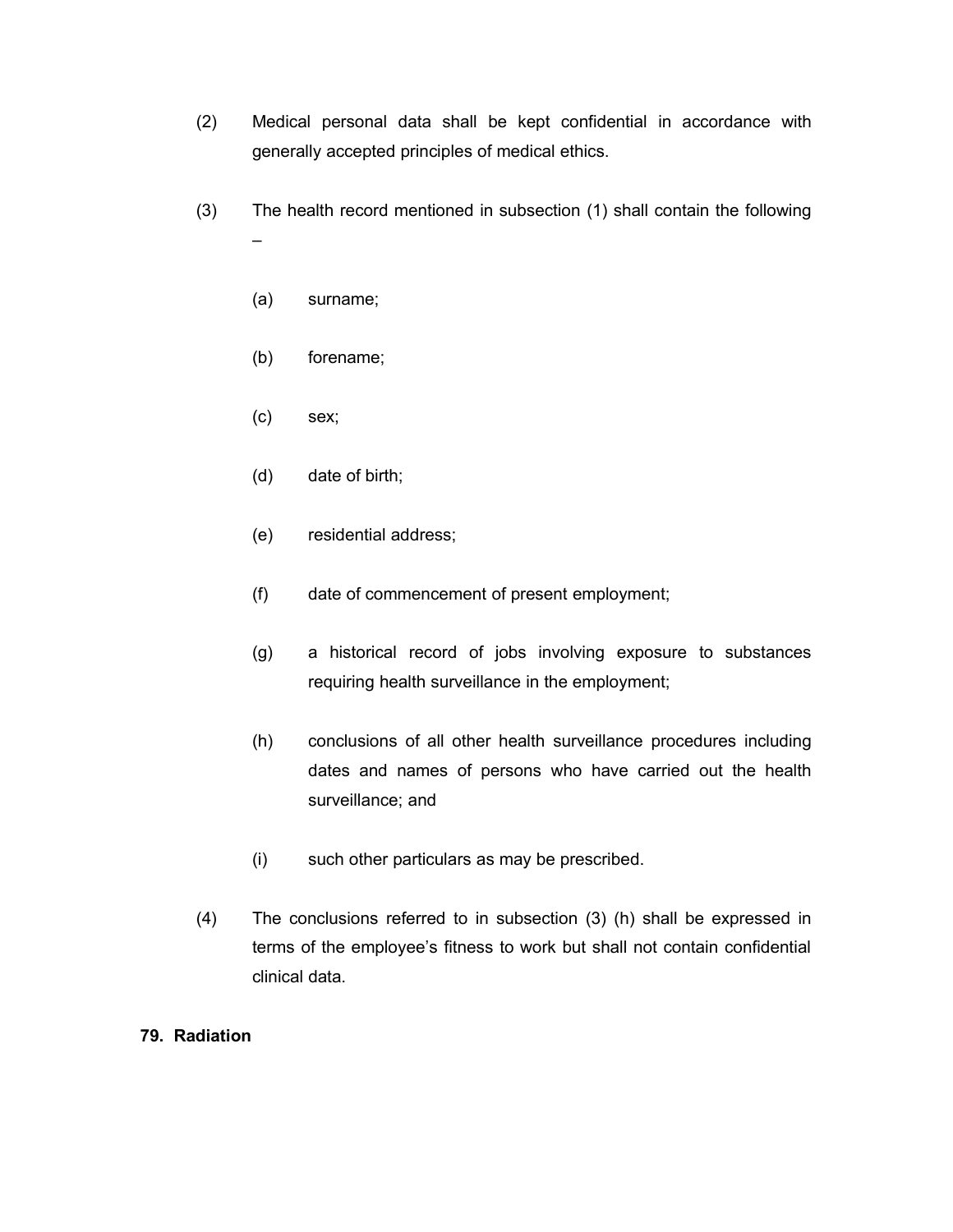- (1) Effective measures shall be taken, so far as is practicable, to restrict the extent to which employees may be exposed to radiation in the course of their employment.
- (2) No employer shall allow an employee to be exposed to radiation to a greater extent than is necessary for the purposes of his work.
- (3) All sources of radiation shall, so far as is reasonably practicable, be adequately shielded.
- (4) Every employee liable to be exposed to radiation shall be provided with appropriate instructions concerning the hazards involved and the precautions to be observed.
- (5) The employer shall do all that is practicable to prevent the inhalation or ingestion by an employee of any radioactive substance and to prevent the contamination of the body or of the clothing of an employee by any radioactive substance.
- (6) Every employer shall cause every employee exposed to radiation to be medically examined free of charge at intervals of not more than 6 months or at such intervals as a medical practitioner may advise or as the Permanent Secretary may direct in writing.

# **80. Non-ionising radiation**

(1) Where in any place of work persons are employed in any process involving exposure to ultra-violet, infra-red and any other non-ionising radiation which may constitute a danger to their health, effective means shall, so far as is reasonably practicable, be provided for the reduction of such non-ionising radiation within the place of work.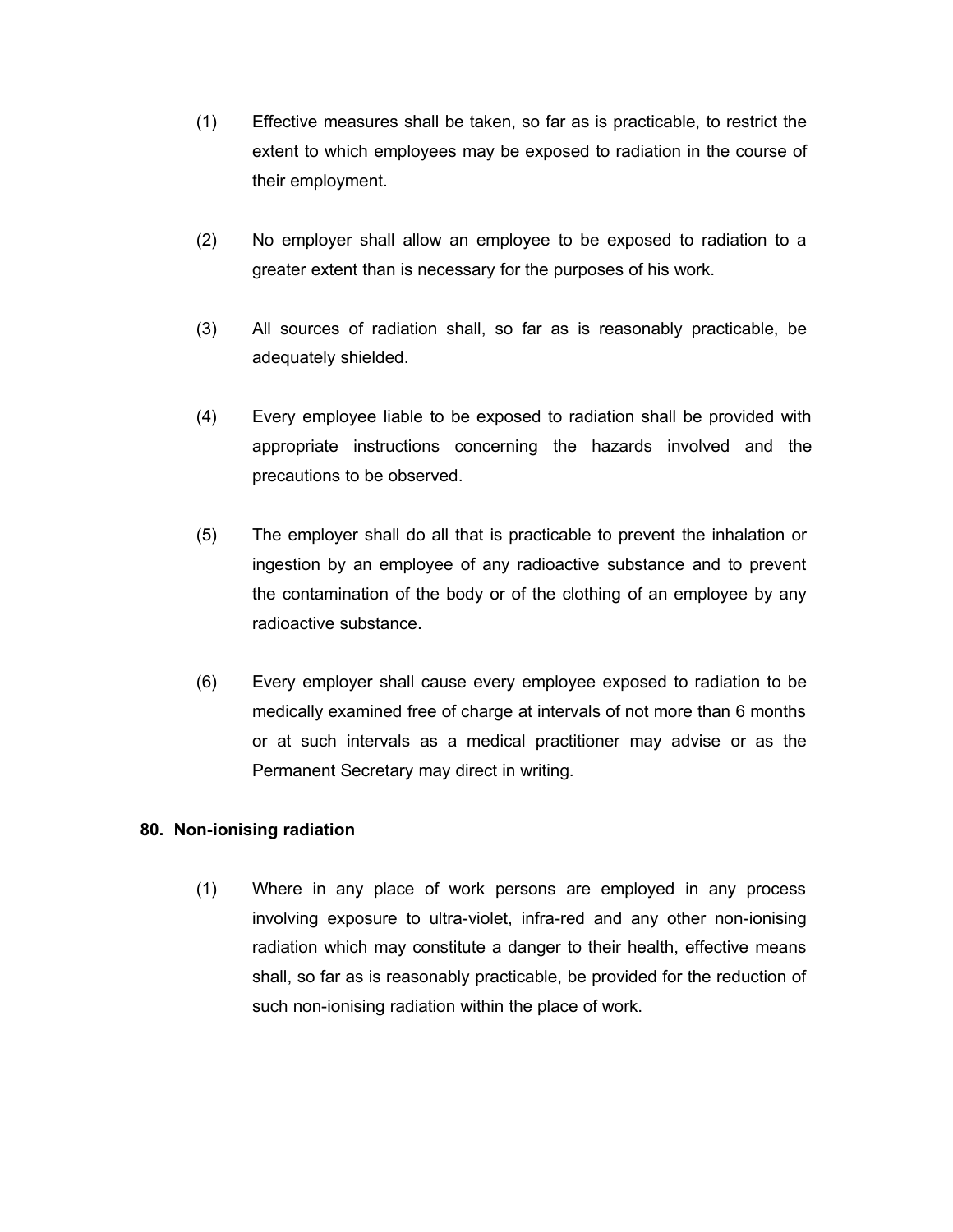- (2) Any employee liable to be exposed to non-ionising radiation shall be provided with appropriate instructions concerning the hazards involved and the precautions to be observed.
- (3) This section and section 79 shall be without prejudice to the application of the Radiation Protection Act 2003.

# **81. Reduction of noise and vibration**

Where in any place of work persons are employed in any process involving exposure to noise or vibration which may constitute a danger to their health, effective means shall be provided for the reduction of such noise or vibration within the place of work.

# **82. Personal protective equipment and clothing**

- (1) Where any process carried out at a place of work is likely to cause bodily injury and such bodily injury cannot be prevented by other means, every person employed in that process and liable to such bodily injury, shall be provided with such suitable and appropriate personal protective equipment and clothing as will protect him from risk of injury.
- (2) An employer shall, in order to ensure compliance with subsection (1)
	- (a) take account of ergonomic requirements and the state of health of the person who is required to wear the personal protective equipment;
	- (b) ensure that the personal protective equipment is capable to fit the wearer correctly;
	- (c) ensure that any risk to which a person is exposed is effectively prevented or adequately controlled.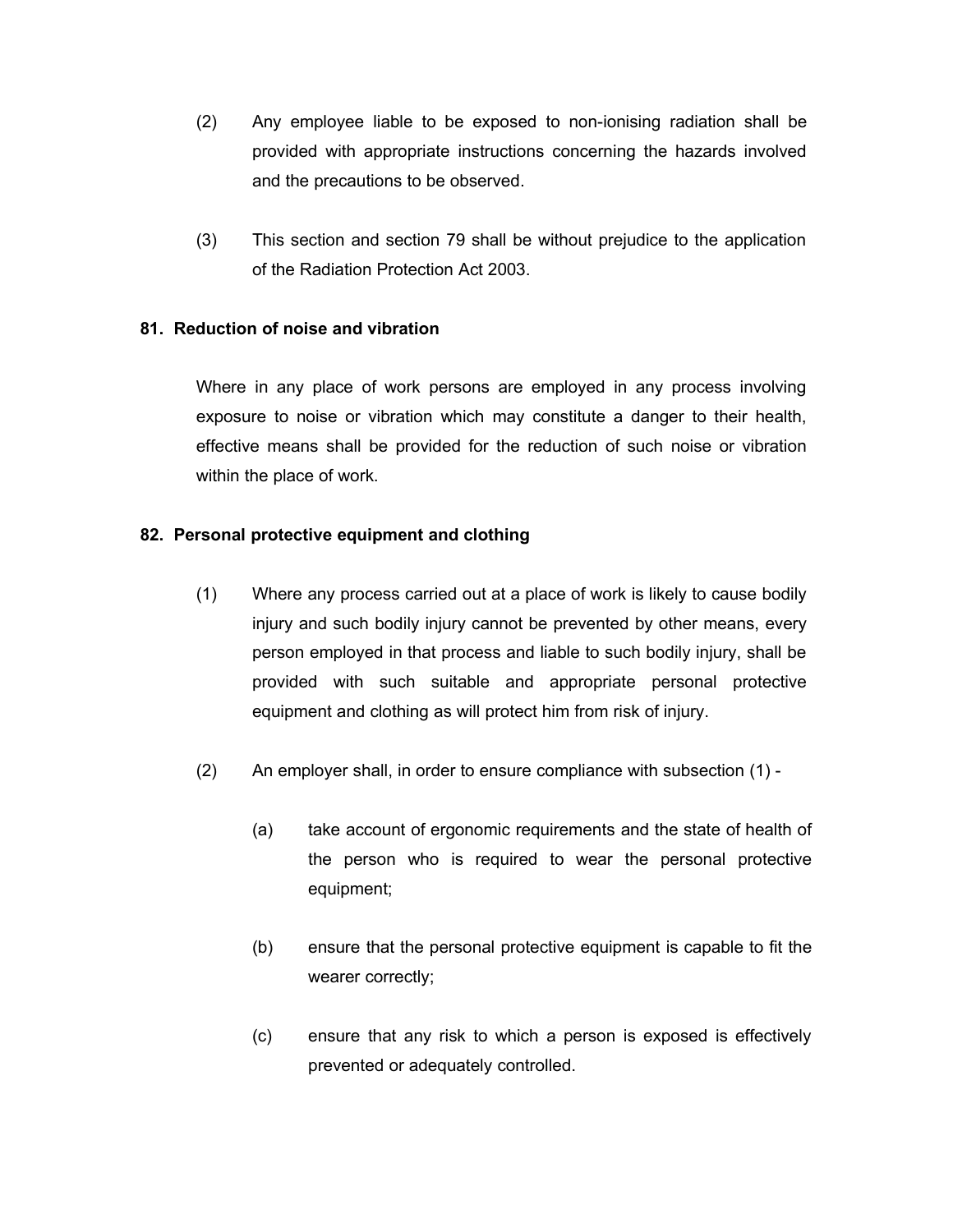- (3) (a) Every employer shall maintain or replace when required, any personal protective equipment provided to any person at work.
	- (b) Every employer shall, where justified by the circumstances, cause any personal protective equipment to be thoroughly washed, cleaned and decontaminated before being put into use.
- (4) An employer shall provide appropriate accommodation for keeping personal protective equipment when it is not being used.

# **83. Protection of eyes in certain processes**

- (1) In the case of any of the processes specified in the Tenth Schedule or any other process which involves a special risk of injury to the eyes from particles or fragments thrown off in the course of the process, an eye protector or shield as appropriate shall be provided to protect the eyes of the employees engaged in the process.
- (2) Where, in any place of work, electric arc welding is carried on in such a manner as to involve risk of employees (other than those engaged in the welding process) being exposed to the electric arc flash, effective provision shall be made, by screening or otherwise, to prevent such exposure.
- (3) Every eye protector or shield provided under subsection (1) shall be suitable both for the work for which it is intended to be used and for the person using it and shall be for the personal and exclusive use of the person using it.

# **84. Manual handling operations**

(1) Every employer shall-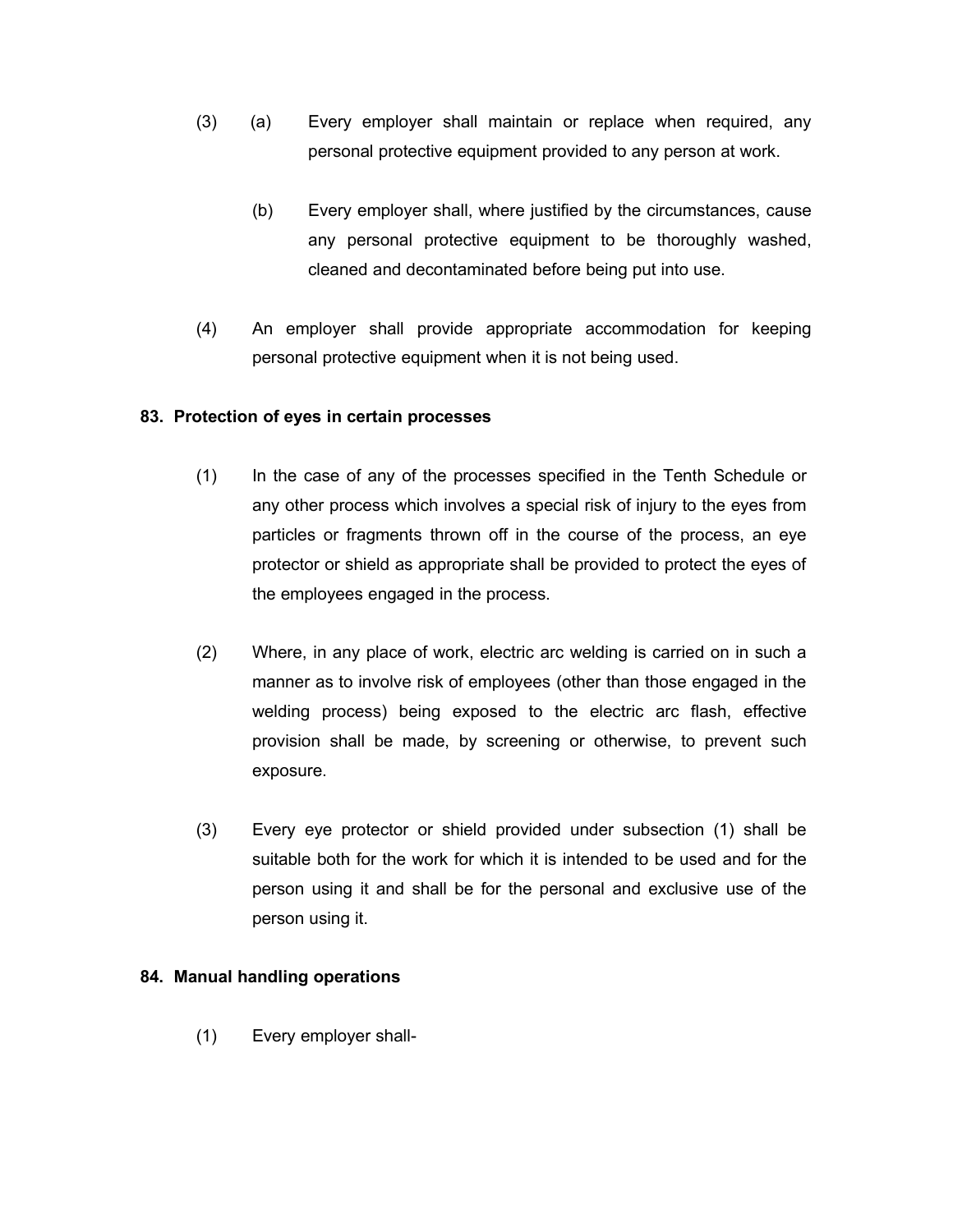- (a) so far as is reasonably practicable, avoid the need for his employees to undertake any manual handling operations at work which involve a risk of bodily injury;
- (b) where it is not reasonably practicable to avoid the need for his employees to undertake any manual handling operations at work which involve a risk of bodily injury-
	- (i) take appropriate steps to reduce the risk of bodily injury to those employees arising out of their undertaking any such manual handling operations to the lowest level reasonably practicable;
	- (ii) take appropriate steps to provide any of those employees who are undertaking such manual handling operations with general indications and precise information on the weight and nature of each load to be handled; and
	- (iii) provide sufficient training in the safe techniques or methods of manual lifting and handling to any employee who is required in the normal course of his work regularly to lift, carry or move loads exceeding 18 kilograms for any employee.
- (2) In complying with subsection 1(b)(i) above, the employer shall take such measures as may be practicable in relation to the task, the load, the working environment and individual capability of an employee.
- $(3)$  In this section  $-$ 
	- (a) "manual handling operations" means any transporting or supporting of a load, including the lifting, putting down,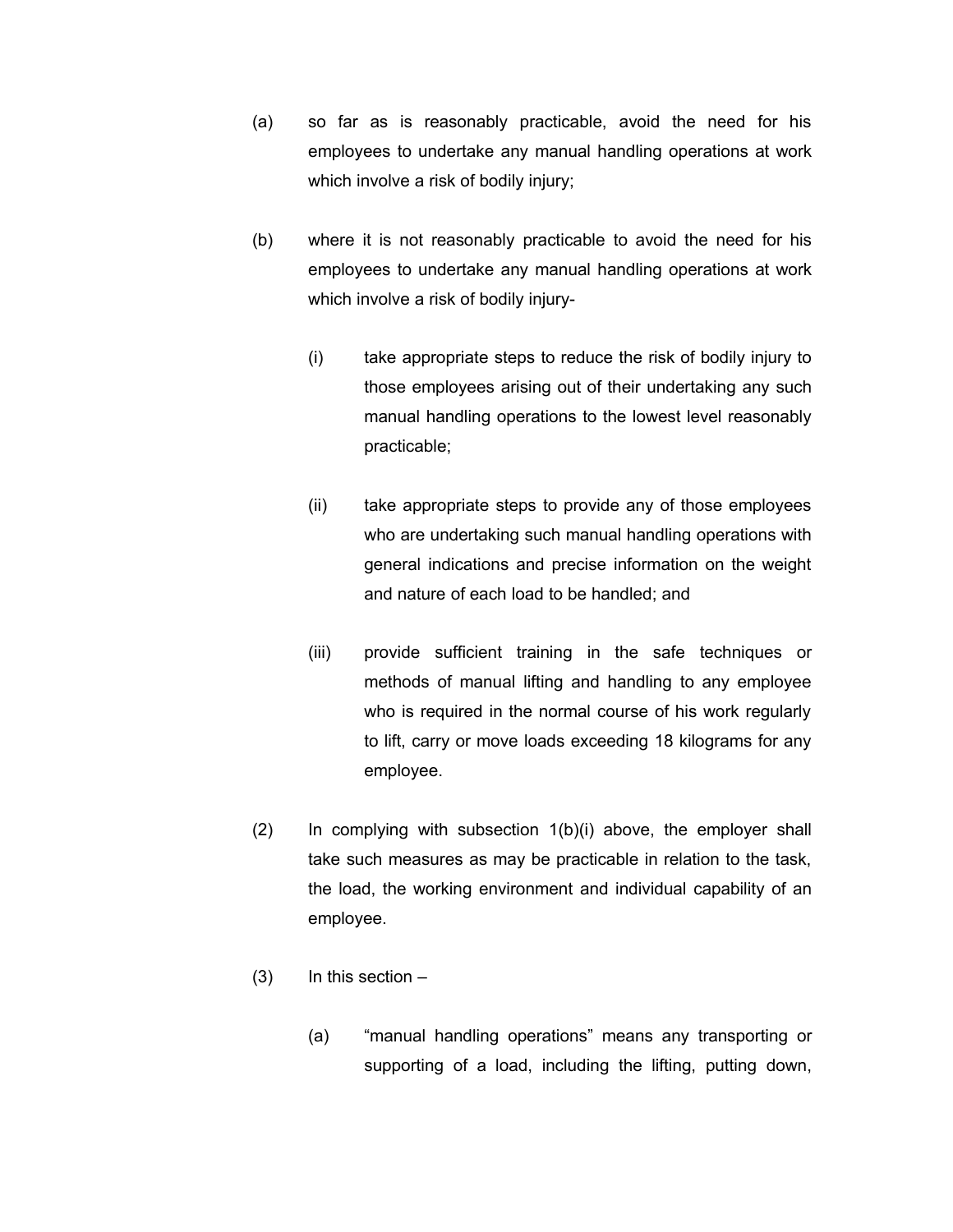pushing, pulling, carrying or moving thereof by hand or by bodily force;

(b) "load" includes any person or animal;

## **85. Notification of occupational accidents and dangerous occurrences**

- (1) Where any employee, as a result of an accident arising out of or in connection with his work, dies or suffers any of the injuries or conditions specified in the Eleventh Schedule, or where there happens a dangerous occurrence specified in the Twelfth Schedule, the employer shall –
	- (a) forthwith notify the Director, Occupational Safety and Health by the quickest practicable means; and
	- (b) within 7 days send a report thereof to the Director, Occupational Safety and Health in the form set out in the Thirteenth Schedule.
- (2) The employer shall keep a record of all accidents and dangerous occurrences required to be reported under subsection (1).

# **86. Notification of occupational diseases**

- (1) Where a medical practitioner suspects or finds that any person is suffering from any occupational disease specified in the Fourteenth Schedule, he shall notify in writing the employer of that person and the Director, Occupational Safety and Health.
- (2) Upon receipt of a notification under subsection (1), the employer shall forthwith notify the Director, Occupational Safety and Health in writing of the occupational disease which has or is suspected to have occurred together with the name, address and place of work of the person concerned, and shall keep a record of such notification.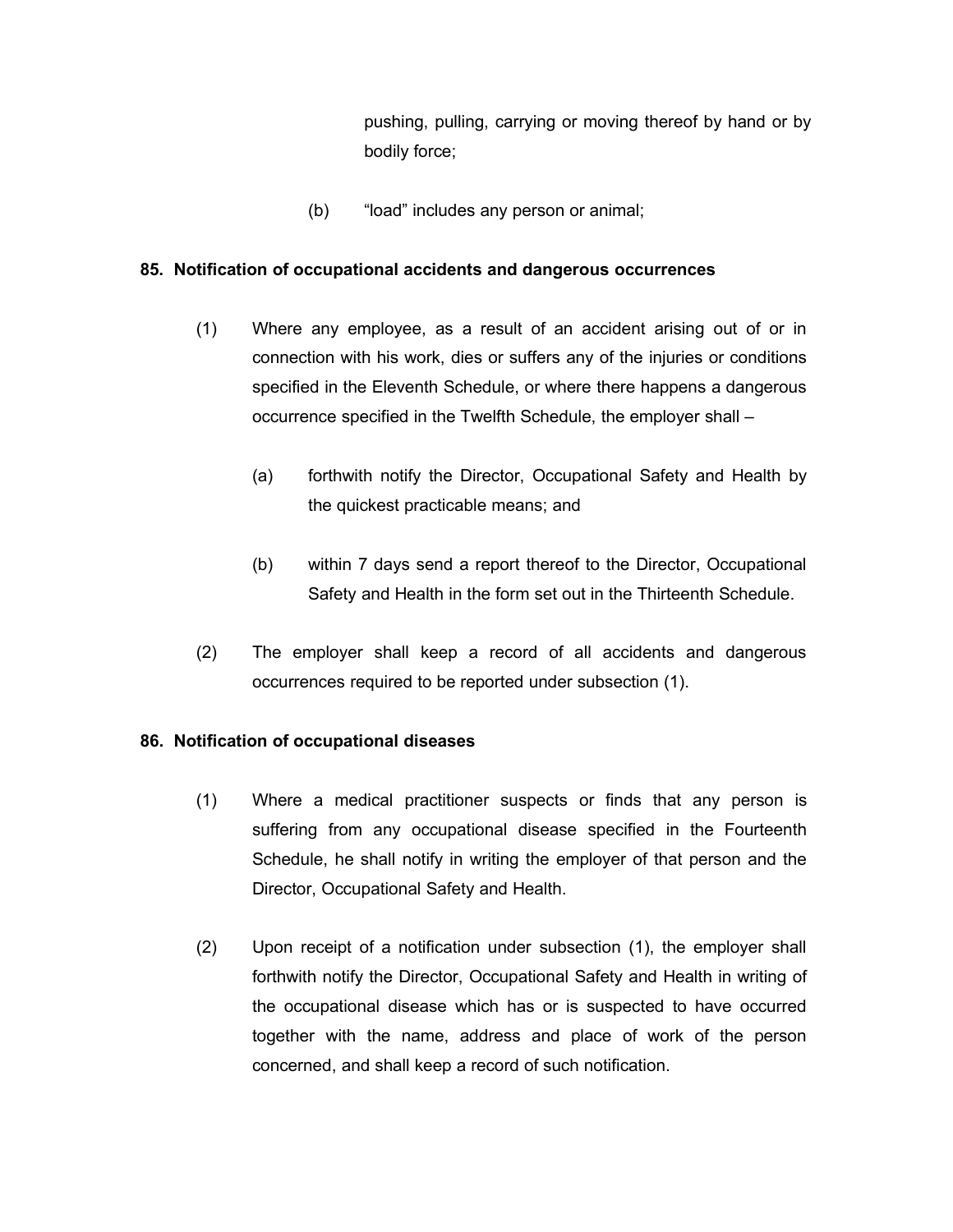# PART VIII **REGISTRATION OF FACTORIES**

# **87. Factory building permit**

- (1) Every person who intends to construct a factory or a building appurtenant to a factory shall, at least 30 days before commencing construction, apply in writing to the Permanent Secretary for a factory building permit and submit to the Permanent Secretary proper site and location plans together with detailed drawings showing elevation, sections and plans of each floor of the factory or building, drawn to scale, with proposed layouts of machinery intended to be placed therein, and the welfare facilities to be provided for the employees.
- (2) On receipt of an application under subsection (1), the Permanent Secretary shall, after making such enquiries as he thinks fit, by written notice–
	- (a) grant the permit on payment of the prescribed fee and subject to such conditions as he thinks fit; or
	- (b) refuse to grant the permit and specify the ground of his refusal.
- (3) Every person who constructs a factory or a building appurtenant to a factory without a factory building permit issued under subsection (2) shall commit an offence.

# **88. Registration of factories**

- (1) No person shall operate a factory unless it is registered under this Act.
- (2) The Permanent Secretary shall keep a register of factories.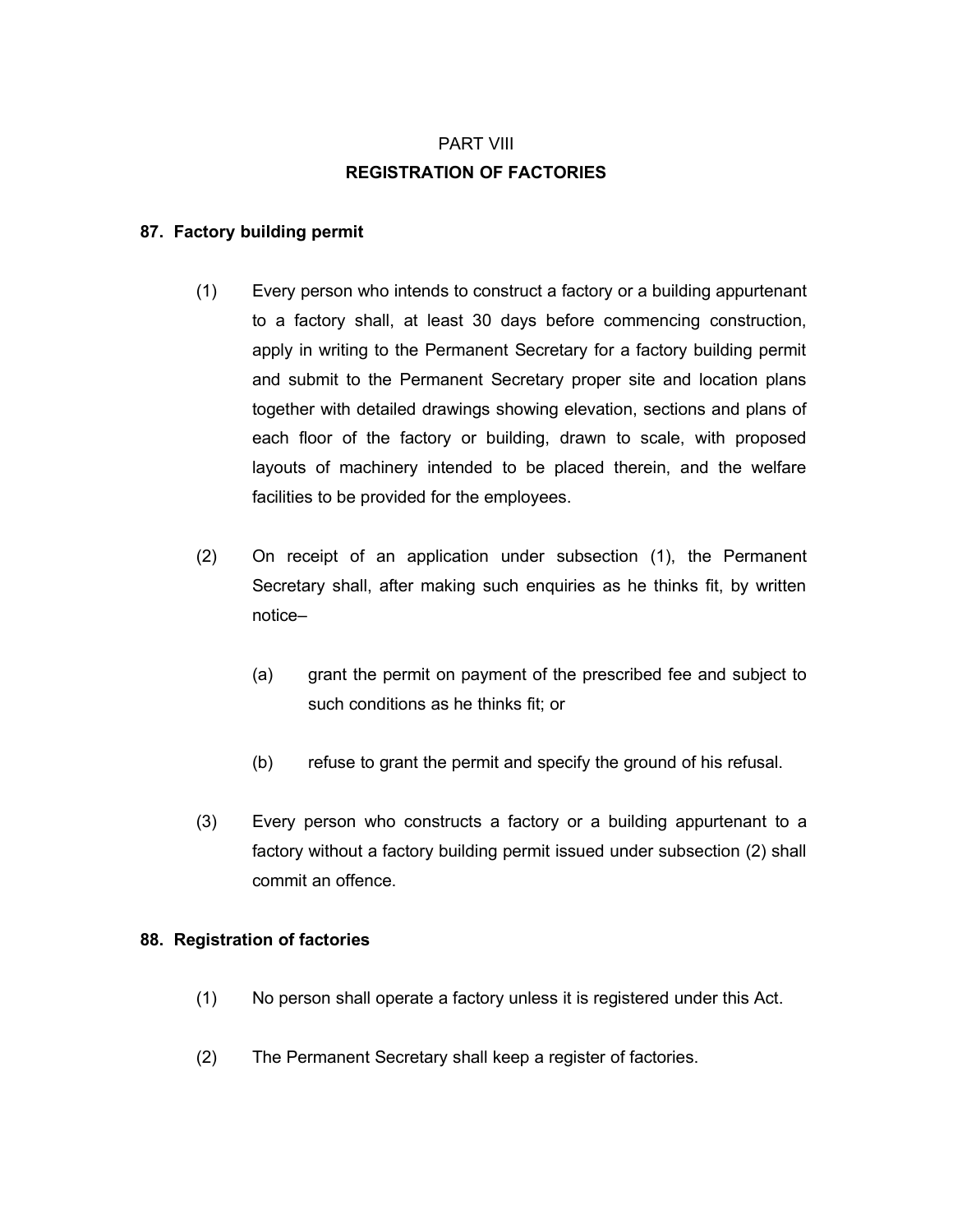- (3) An application for the registration of a factory shall be in the form set out in the Fifteenth Schedule and shall, not less than 30 days before the operation of the factory, be submitted to the Permanent Secretary together with a layout plan of the factory and any other particulars as the Permanent Secretary may require.
- (4) Any person who wishes to renew a certificate of registration of a factory shall apply to the Permanent Secretary for the renewal not later than 30 days before the expiry of the certificate, in the form set out in the Fifteenth Schedule.
- (5) On receipt of an application under subsection (3) or (4), the Permanent Secretary shall, after making such enquiries as he thinks fit–
	- (a) register the factory and issue a certificate of registration to the applicant or renew the certificate of registration, as the case may be, on payment of the prescribed fee and subject to such conditions as he thinks fit to impose; or
	- (b) refuse to register the factory or to renew the certificate of registration and specify the ground of refusal.
- (6) Where an application for renewal of a certificate of registration is received outside the time limit specified in subsection (4), a surcharge of 50 per cent of the prescribed fee shall be payable.
- (7) A certificate of registration issued or renewed under subsection (5) shall be valid for a period not exceeding 12 months.
- (8) The employer shall cause the last issued certificate of registration to be at all times exhibited in a conspicuous place in the factory in respect of which such certificate is issued.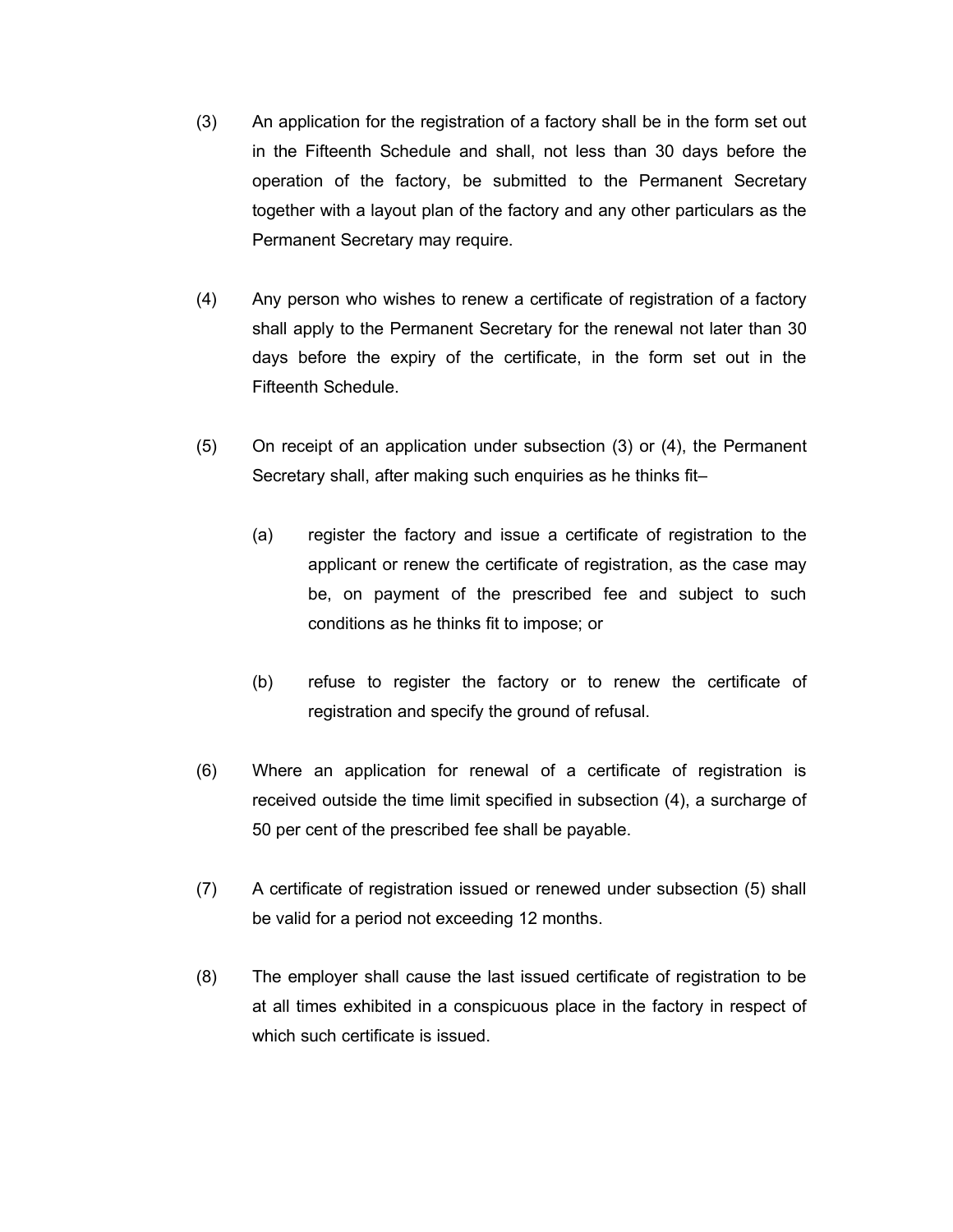(9) Any person who occupies or uses any premises as an unregistered factory shall commit an offence.

## **89. Cancellation of registration**

- (1) Where the Permanent Secretary is satisfied that a registered factory has ceased to operate or a certificate of registration has been obtained by fraud or misrepresentation, he may cancel the registration of the factory.
- (2) Where the Permanent Secretary is satisfied that there has been a contravention of any condition subject to which a certificate of registration has been issued in respect of any factory, he may, by giving to the employer not less than 30 days' notice in writing to comply with the condition, cancel the certificate where the condition is not complied with.

# **90. Right of appeal**

Any person who is aggrieved by any decision of the Permanent Secretary under section 27, 87, 88 or 89, may, within 21 days of the notification of the decision, appeal against the decision to the Court.

# **91. Meaning of factory**

- (1) For the purposes of this Act, "factory"
	- (a) means any premises with machinery, on which, or within the precincts of which, persons are employed in the making, altering, repairing, cleaning, breaking up or adapting for sale of any article for the purpose of gain and over which the employer has the right of access or control; and
	- (b) includes the following premises where persons are employed to perform manual labour –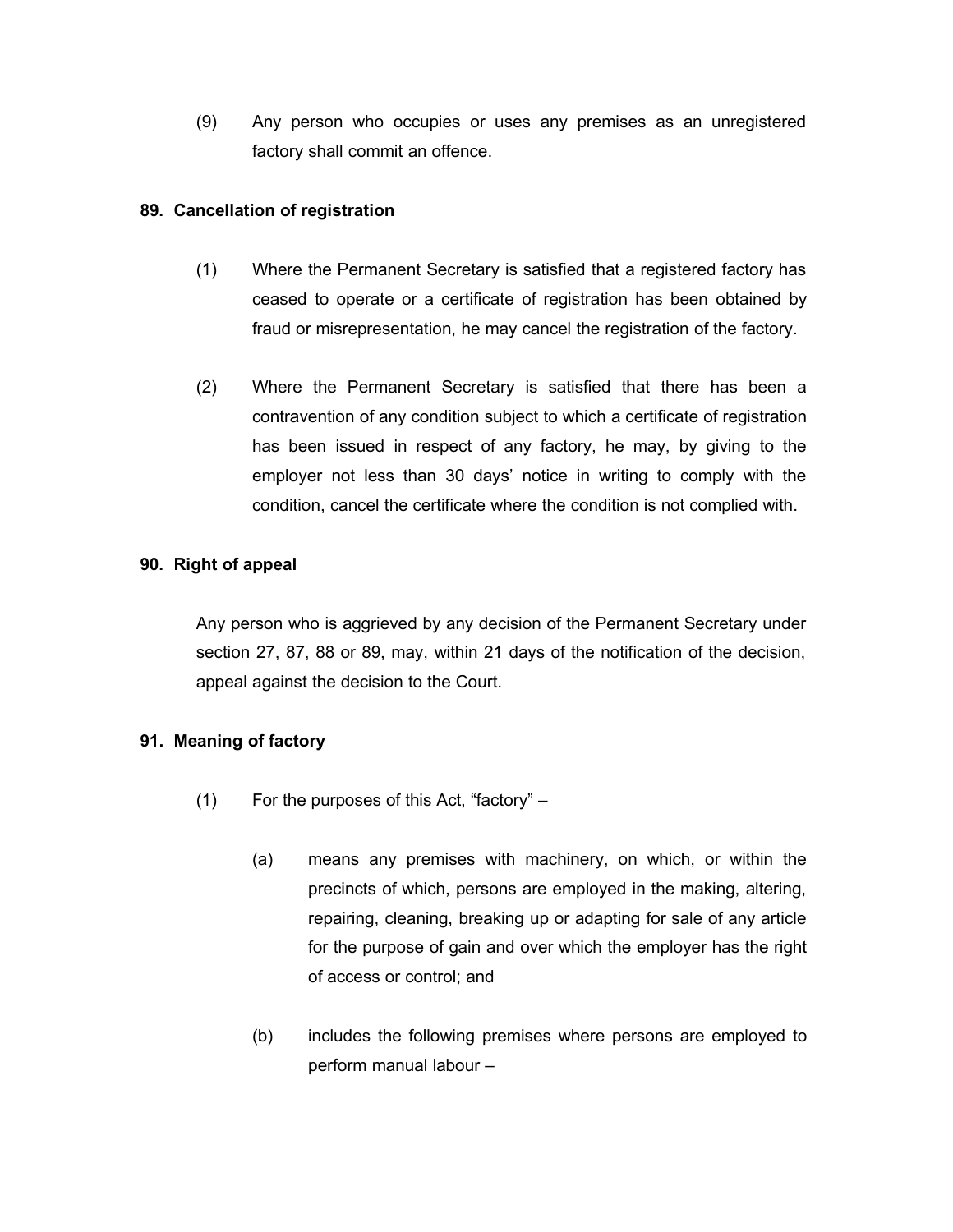- (i) any yard or dry dock (including the precincts thereof) in which ships or vessels are constructed, reconstructed, repaired, refitted, finished or broken up;
- (ii) any laundry or kitchen carried on as ancillary to another business or as an incidental to the purposes of any public institution;

(iii) any premises in which the construction, reconstruction or repair of aircraft, vehicles or other plant for use for transport purposes is carried on as ancillary to a transport undertaking or other industrial or commercial undertaking;

(iv) any premises in which printing by letter press, lithography, photogravure, film development process or other similar process, or bookbinding is carried on by way of trade or for purposes of gain or as an incidental to another business so carried on;

- (v) any premises in which articles are made or prepared as an incidental to the carrying on of construction works, not being premises in which such works are being carried on;
- (vi) any premises where saline water is processed for extraction of salt;
- (vii) any premises in which persons are employed in or in connection with the generating of electrical energy for supply by way of trade;
- (viii) any cold storage room;
- (ix) any premises where tobacco leaf is cured or otherwise made ready for manufacture or is manufactured into tobacco in any form;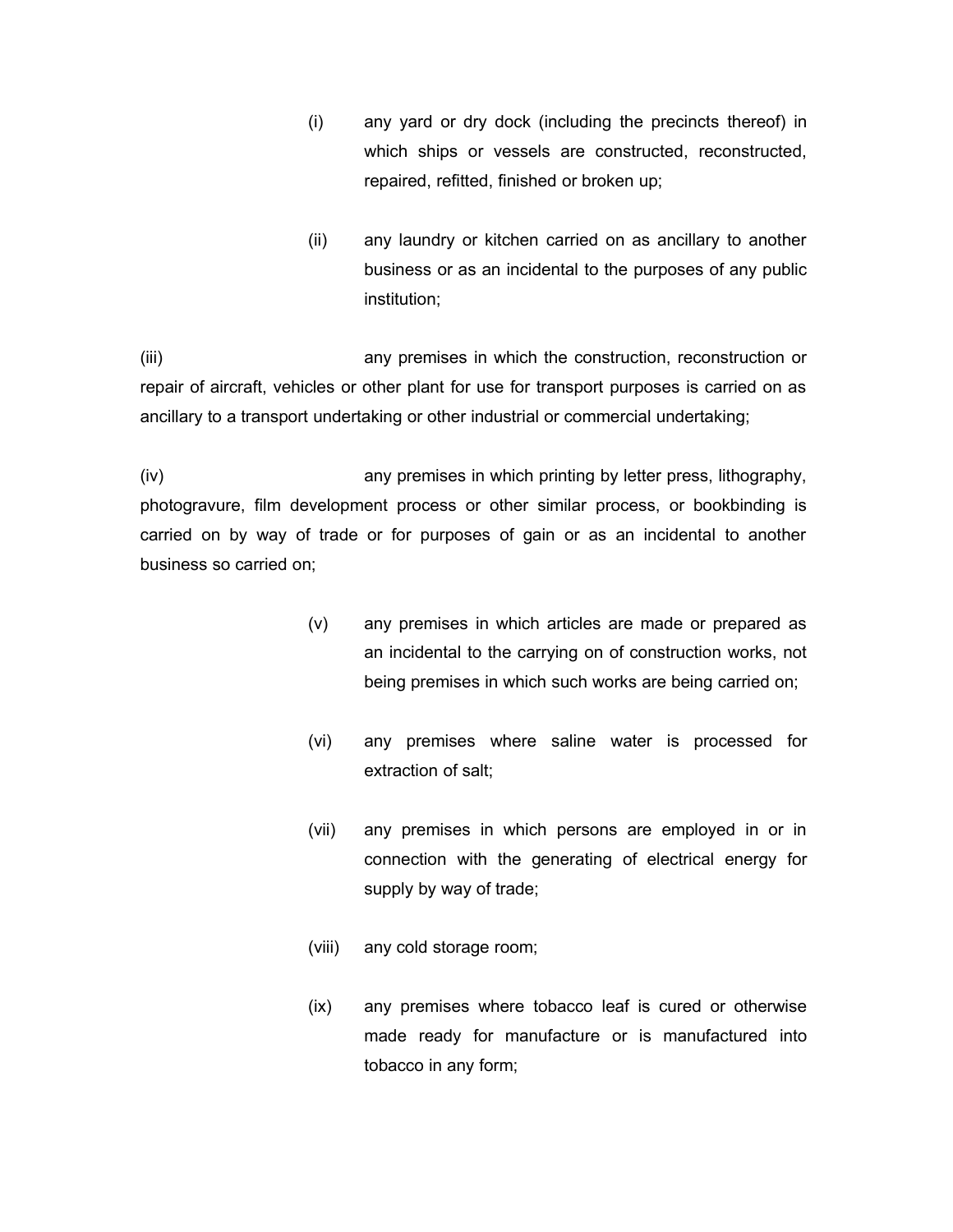- (x) any limekiln where limestone is burnt to make lime;
- (xi) any premises where bread, biscuits or confectionery are baked and foodstuffs are prepared by way of trade for purposes of gain;
- (xii) any premises used for the storage and sale of petroleum and other flammable products;
- (xiii) premises where the slaughtering of cattle, sheep, swine, goats, horses, stags, asses or mules or any other animals is done;
- (xiv) premises used for the breeding of fowls where the number of fowls is more than 100;
- (xv) any premises in which the business of sorting any articles is carried on as a preliminary to the work carried on in any factory or incidentally to the purposes of any factory;
- (xvi) any premises in which the business of washing or filling bottles or containers or packing articles is carried on incidentally to the purposes of any factory;
- (xvii) any premises in which the business of hooking, plaiting, lapping, making-up or packing of yarn or cloth is carried on;
- (xviii) any premises in which the making, adaptation or repair of dresses, scenery or properties is carried on incidentally to the production, exhibition or presentation by way of trade or for purposes of gain of cinematograph films or theatrical performances, not being a stage or dressing-room of a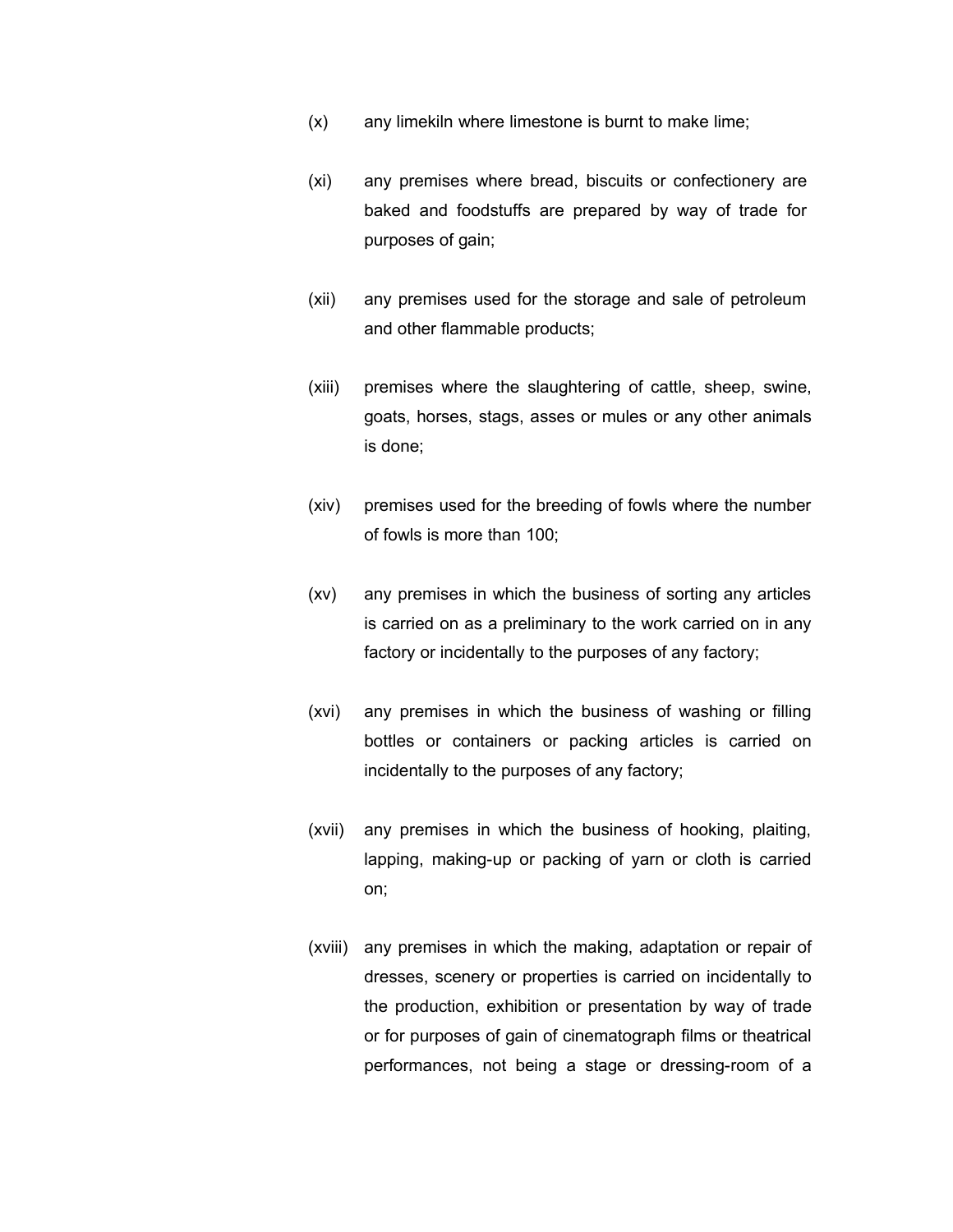theatre in which only occasional adaptations or repairs are made;

- (xix) any premises in which the business of making or mending nets is carried on incidentally to the fishing industry;
- (xx) any premises in which mechanical power is used in connection with the making or repair of articles of metal or wood incidentally to any business carried on by way of trade or for purposes of gain;
- (xxi) any premises in which the production of cinematograph films is carried on by way of trade or for purposes of gain;
- (xxii) any premises used for the storage of gas in a gasholder having a storage capacity of not less than 100 metre cube.
- (2) Where a place situate within the close, curtilage, or precincts forming a factory is solely used for some purpose other than the processes carried on in the factory, that place shall not be deemed to form part of the factory for the purposes of this Act, but shall, if otherwise it would be a factory, be deemed to be a separate factory.
- (3) Any premises belonging to or in the occupation of the State or any municipal or other public authority shall not be deemed not to be a factory, and building operations or works of engineering construction undertaken by or on behalf of the State or any such authority shall not be excluded from the application of this Act, by reason only that the work carried on thereat is not carried on by way of trade or for purposes of gain except that the State or municipal or other public authority shall not be liable to pay any fee for the registration of a factory.
- (4) Premises shall not be excluded from the definition of a factory by reason only that they are open air premises.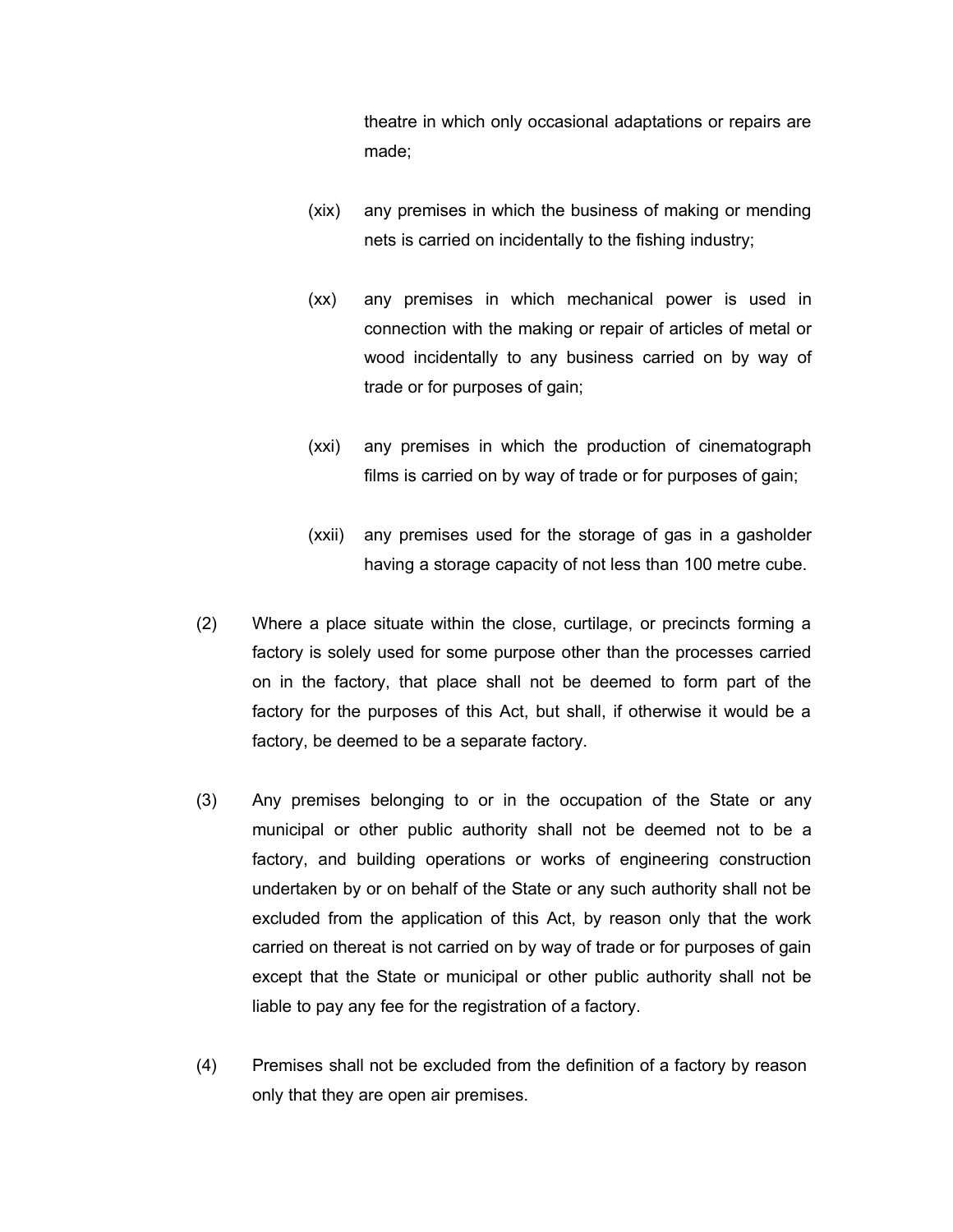# PART IX **OFFENCES, PENALTIES AND LEGAL PROCEEDINGS**

#### **92. Power of Court to make order**

- (1) Where the Court is satisfied, on complaint by the Permanent Secretary or an officer delegated by him or an employee, that any premises which are or are intended to be used as a place of work are in such condition or are so constructed or situated that any process or work carried on therein, or intended to be carried on therein, cannot be so carried on with due regard to the safety, health and welfare of the employees, the Court may by order prohibit the use thereof for the purpose of that process or work, and in the case of premises which are intended for use as a place of work, the Court may make such an order if satisfied on complaint by the Permanent Secretary that the process or work cannot be carried on therein without contravention of this Act, and any such order may be revoked or varied on the application of the employer or owner of the premises.
- (2) Where the Court is satisfied, on complaint by the Permanent Secretary or an officer delegated by him or an employee, or otherwise that the carrying on of any process or work may involve any risk of bodily injury, the Court may by order prohibit such process or work either indefinitely or until such steps have been taken as may be specified in that order, to enable the process or work to be carried on with due regard to the safety, health and welfare of the employees, and any such order may be revoked or varied on the application of the employer or owner of the premises.
- (3) On an application for the revocation or variation of an order under subsection (1) or (2), the Permanent Secretary or an officer delegated by him shall be entitled to be heard if the order was made on a complaint by him.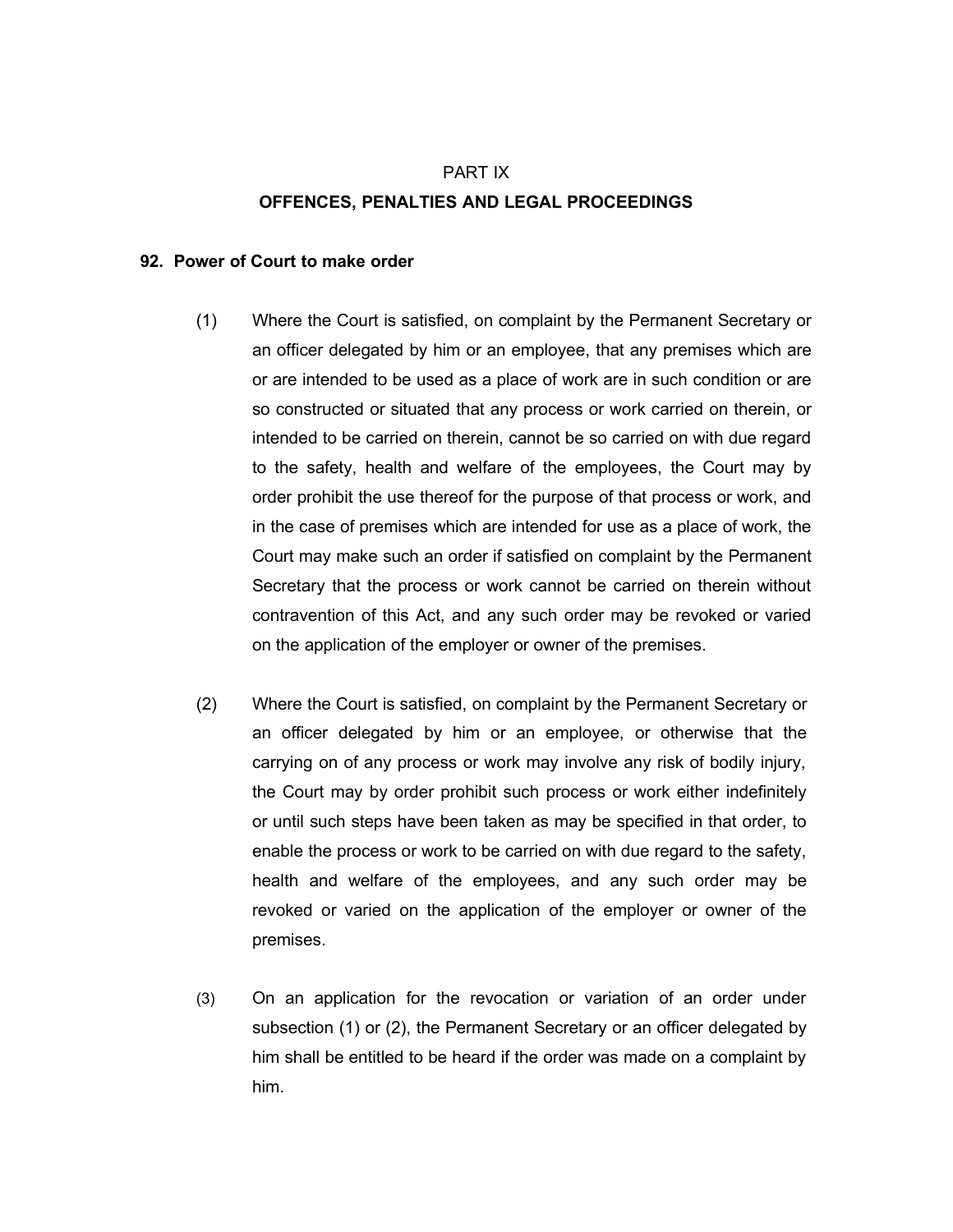#### **93. Officer not to reveal trade secrets**

No officer shall, otherwise than in the performance of his duties, reveal any manufacturing or commercial secret which may at any time come to his knowledge in the course of his duties.

#### **94. Offences**

- (1) Any person who–
	- (a) intentionally delays or obstructs the Permanent Secretary in the exercise of his powers or duties under this Act;
	- (b) prevents or attempts to prevent any other person from appearing before the Permanent Secretary or from answering any question to which the Permanent Secretary may require an answer;
	- (c) knowingly or recklessly makes a false statement
		- $(i)$  in purported compliance with a requirement to furnish any information imposed by or under this Act; or
		- (ii) for the purpose of obtaining the issue to himself or another person of a document under this Act;
	- (d) intentionally makes a false entry in any register, book, notice or other document required to be kept, served or given under this Act, or, with intent to deceive, makes use of any such entry which he knows to be false;
	- (e) with intent to deceive, forges or uses a document issued or authorised to be issued under this Act or makes or has in his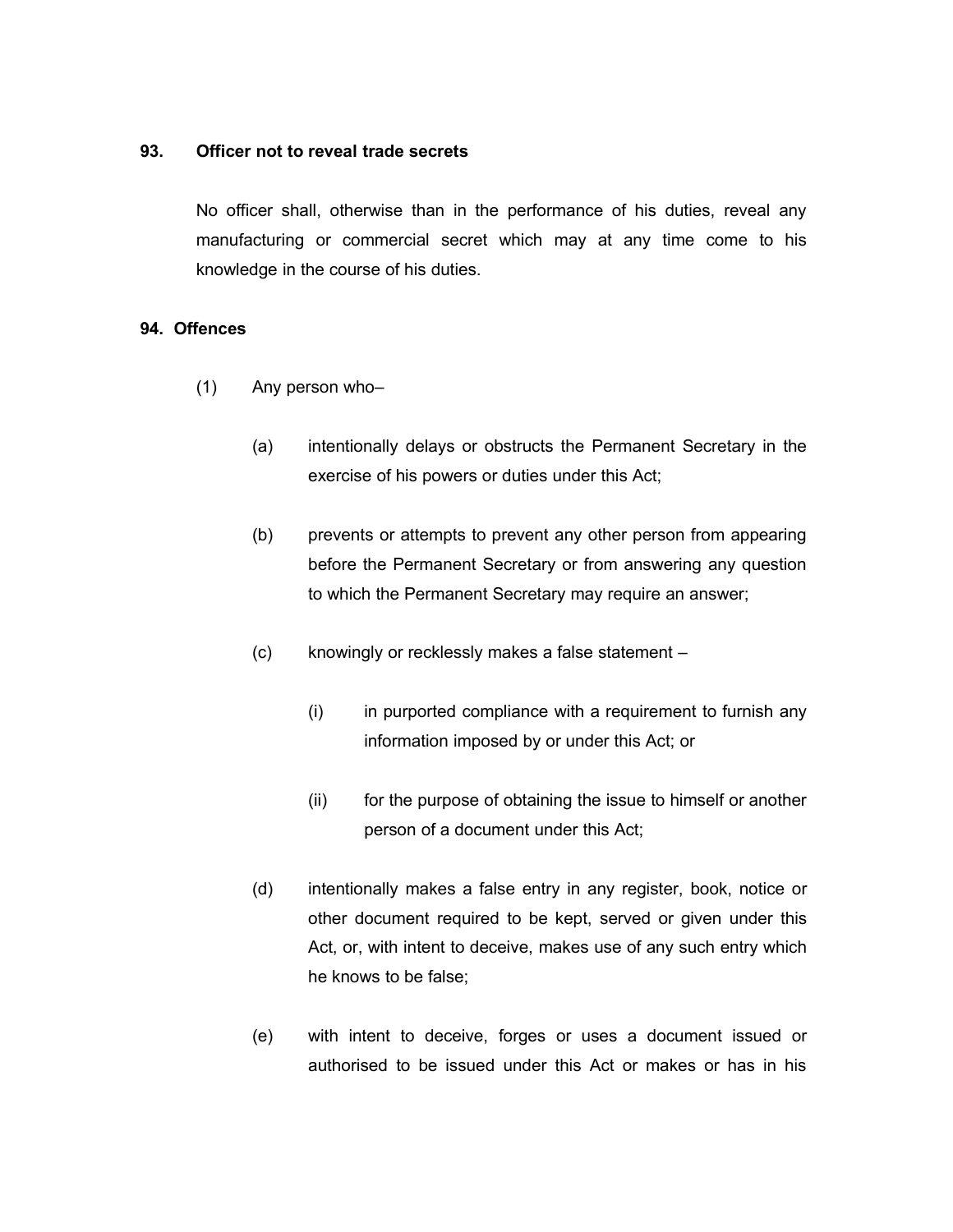possession a document so closely resembling any such document as to be calculated to deceive;

- (f) falsely pretends to be an officer;
- (g) obstructs any person in the exercise of his powers or duties under this Act;
- (h) is required to make an examination of a steam boiler, a steam receiver or a machinery fails to make a thorough examination, or makes a report which is false, deficient or misleading in a material particular;
- (i) contravenes
	- (i) an order made by the Court;
	- (ii) a condition of a permit or certificate issued under this Act;
	- (iii) a condition of an authority issued or approval given under this Act;
	- (iv) a requirement or prohibition imposed by a prohibition order;
	- (v) a requirement imposed or a specification, order or direction given by the Permanent Secretary under this Act; and
	- (vi) any other provision of this Act,

shall commit an offence.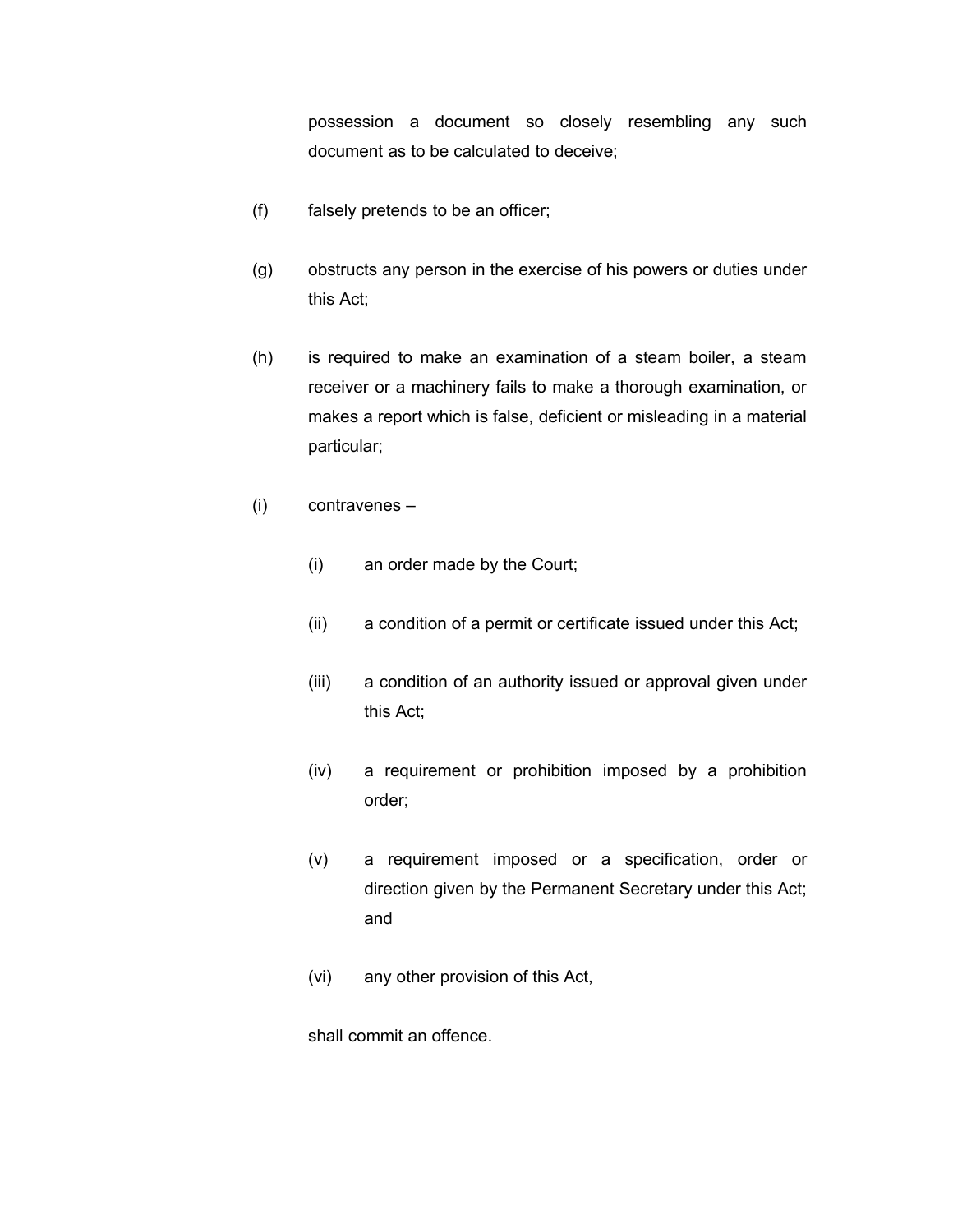- (2) An employer who levies, or permits to be levied on any employee any charge in respect of anything done or provided under this Act, shall commit an offence.
- (3) Any person who commits an offence shall be liable
	- (a) in respect of an offence committed by him as an employee, to a fine not exceeding 5,000 rupees; and
	- (b) in any other case, to a fine not exceeding 75,000 rupees and to imprisonment for a term not exceeding one year.
- (4) (a) The Court may, on the conviction of any person, where it thinks appropriate, in addition to inflicting a fine, make an order directing that person to comply with this Act within such time as may be fixed in the order.
	- (b) Where after the expiry of the time as originally specified or enlarged by subsequent order, the order is not complied with, that person shall be liable to a fine not exceeding 100 rupees for each day on which the non-compliance continues.
- (5) Without prejudice to the provisions of any other enactment, no prosecution shall be entered before the Court against an employee for any offence under this Act, except by the Director of Public Prosecutions or a person deputed by him.
- (6) Nothing in this Act shall authorise criminal proceedings to be instituted against the State.

### **95. Parts of buildings, plants, or equipment let off**

(1) Where a part of a building is let off as a place of work, or a plant or equipment is leased, the owner of the building or plant, or equipment, as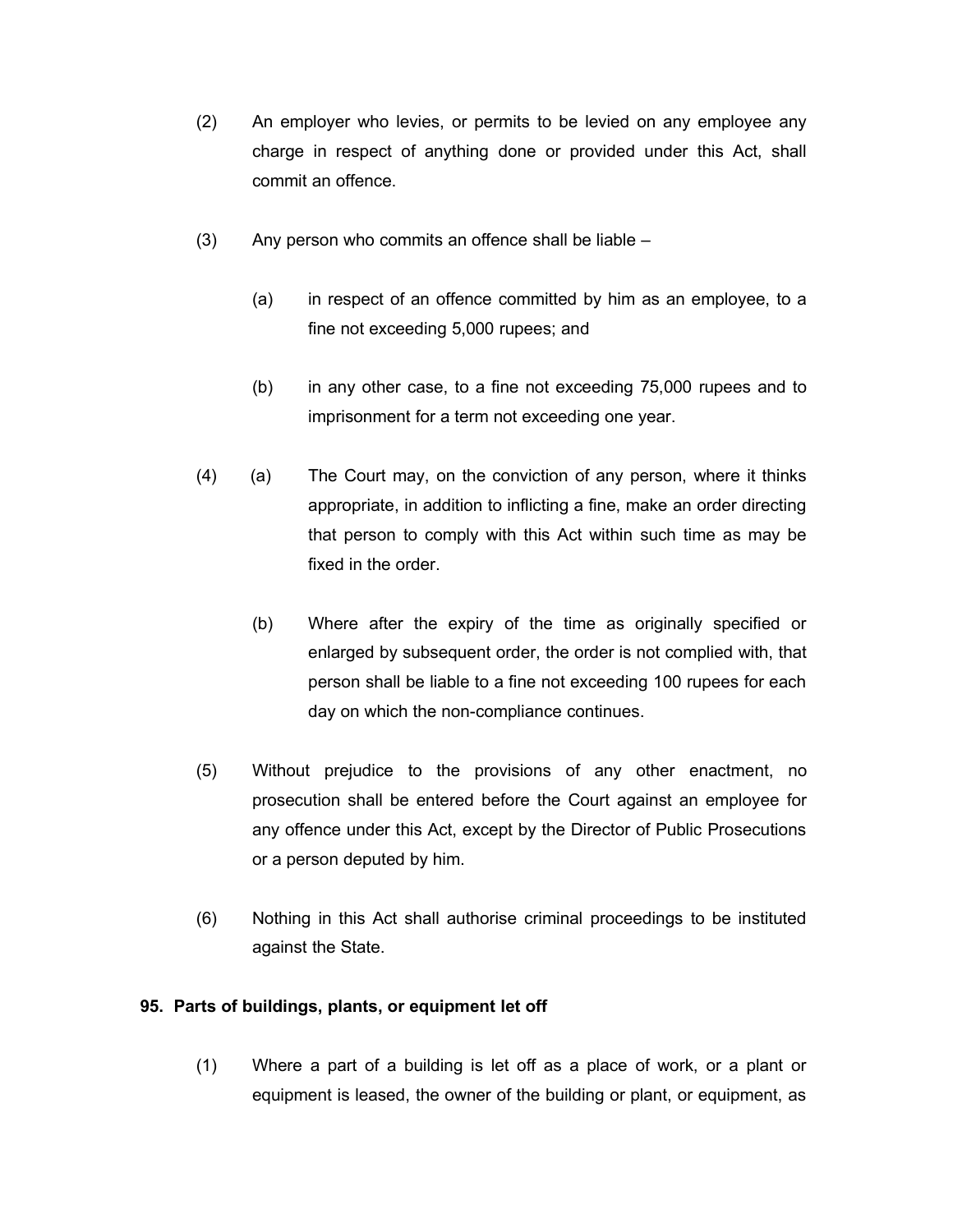the case may be, shall be responsible for any contravention of section 34, 35, 38, 39, 40, 64, 73 or 75, only in so far as these provisions relate to matters within his control.

(2) Where sanitary conveniences, washing facilities, facilities for the taking of meals or mess are used in common by several tenants, the owner of the building shall be responsible for their cleanliness and maintenance.

#### **96. Special provisions as to evidence**

- (1) Subject to subsection (2), where a person is found in a place of work at any time at which work is going on or the machinery is in motion, he shall, unless the contrary is proved, be deemed for the purposes of this Act to have been employed in the place of work.
- (2) Subsection (1) shall not apply to a place of work in which the only persons employed therein are members of the same family.
- (3) Where any entry is required by this Act to be made in a register by the employer or on his behalf, the register shall be admissible as evidence of the facts therein stated, and the fact that any entry so required with respect to the observance of any provision of this Act has not been made, shall be admissible as evidence that provision has not been observed.
- (4) No answer given by a person in pursuance of a requirement imposed under section 24(3)(b) shall be admissible in evidence against that person or the spouse of that person in any proceedings under this Act.
- (5) For the purposes of this Act, the expression "members of the same family" shall mean the occupier's –
	- (a) spouse;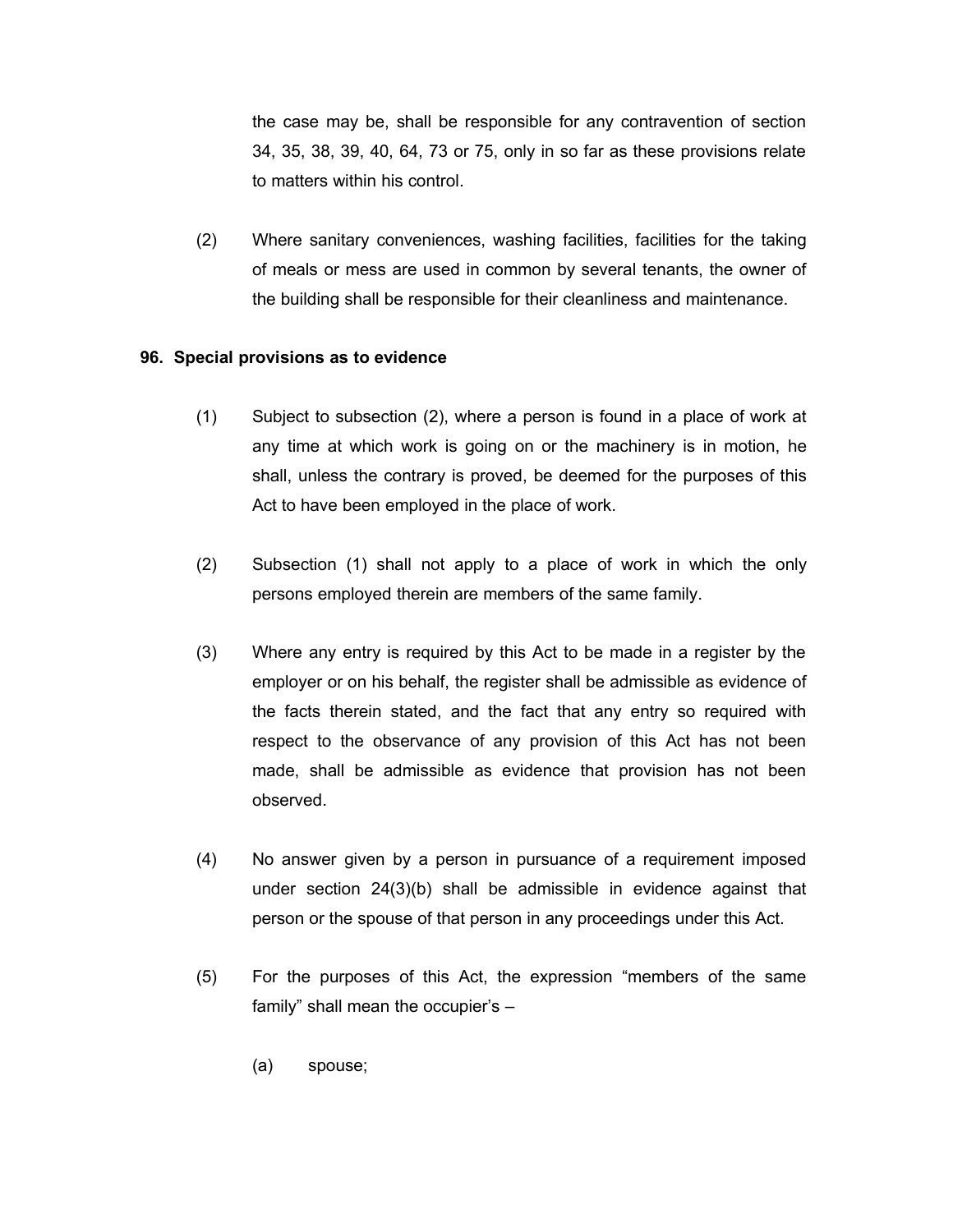- (b) child;
- (c) father or mother;
- (d) brother or sister; or
- (e) any other relative;

where such person is wholly or partially maintained by, and dwells in the house of the occupier.

(6) In any proceedings for an offence under any provision of this Act consisting of a failure to comply with a duty or requirement to do something so far as is practicable or so far as is reasonably practicable, or to use practicable means or to take practicable steps to do something, it shall be for the accused to prove that it was not practicable or not reasonably practicable to do more than was in fact done to satisfy the duty or requirement, or that there was no better practicable means or step than was in fact used or taken to satisfy the duty or requirement, as the case may be.

### **97. Power of Court to modify agreements**

Where by reason of an agreement between the owner and the occupier of the premises, the whole or any part of which has been let off as a place of work, the owner or occupier is prevented from carrying out any structural or other alterations in the premises which are necessary to enable him to comply with the provisions of this Act or in order to conform with any standard of requirement imposed by or under this Act, he may apply to the Court which, after hearing the parties and any witnesses whom they desire to call, may make such order setting aside or modifying the terms of the agreement or apportioning expenses of the alterations as it considers just and equitable in the circumstances of the case.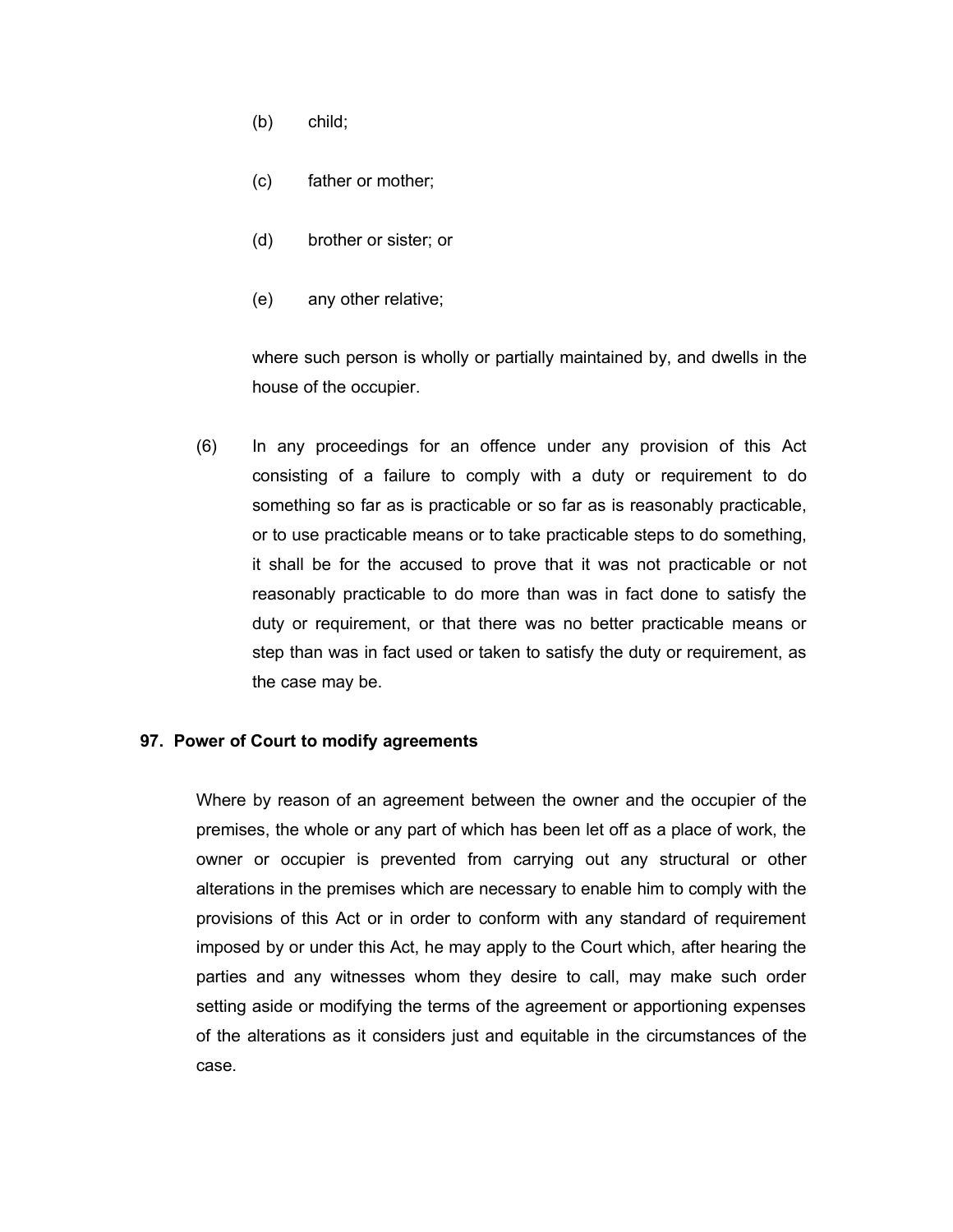#### **98. Power to direct formal investigation**

- (1) The Minister may, where he considers it expedient to do so, direct a formal investigation to be held into any accident or dangerous occurrence at any place of work.
- (2) The Minister may appoint such competent person to carry out the investigation, and on such terms and conditions as he may determine.
- (3) Every person appointed under subsection (2) shall have for the purposes of the investigation all the powers of the Permanent Secretary under section 24.

## PART X **MISCELLANEOUS**

#### **99. Publications**

In any proceedings under this Act, any document, booklet or other publication purporting to be published by or under the authority of any organisation, institute or association whose standards have been prescribed under section 4 shall, unless the contrary is proved, be deemed to have been published by the said organisation, institute or association and the matters appearing on or in such document, booklet or publication shall be admissible in evidence.

#### **100. Regulations**

- (1) The Minister may make such regulations as he thinks fit for the purposes of this Act and any such regulations may provide for the issue of permits and the taking of fees.
- (2) The Minister may by regulations amend any Schedule to this Act.
- (3) Where it appears to the Minister –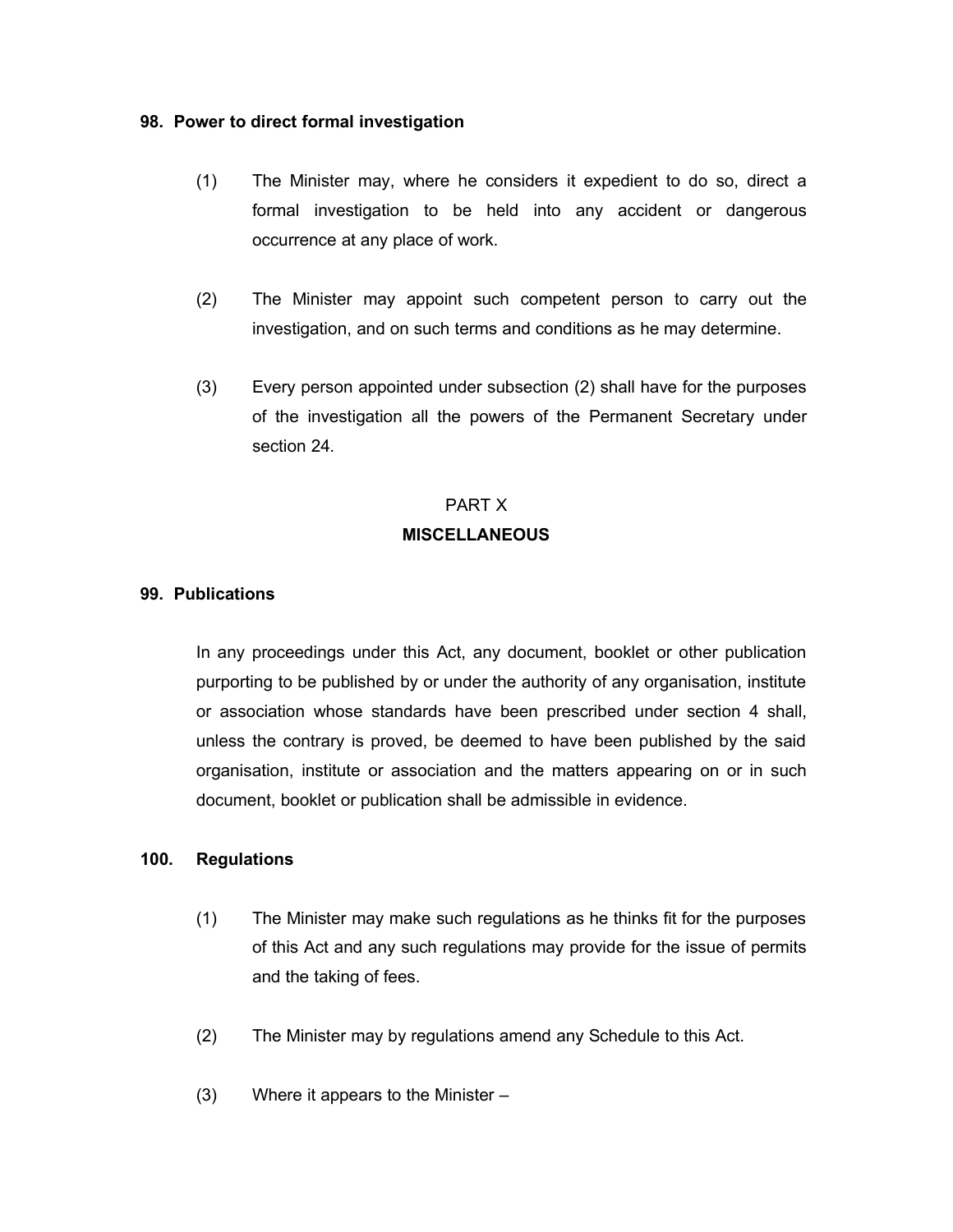- (a) that in any place of work  $-$ 
	- (i) cases of illness have occurred which he has reason to believe may be due to the nature of a process or other conditions of work; or
	- (ii) by reason of changes in any process or in the substances used in any process, or by reason of the introduction of any new process or new substance for use in a process, there may be risk of bodily injury to persons employed in that process; or
	- (iii) young persons are or are about to be employed in work which may cause bodily injury; or
- (b) that there may be risk of bodily injury to persons employed in any place of work –
	- (i) from any substance or material or plant brought to the place of work to be used or handled therein; or
	- (ii) from any change in the conditions of work or other conditions in the place of work, he may make regulations requiring such reasonable arrangements to be made for the medical supervision, including first-aid treatment and medical treatment of a preventive character and medical examinations of the persons, or any class of the persons, employed in that place of work or class or description of places of work as may be specified in the regulations.
- (4) Where the Minister is satisfied that the provisions of section 47 cannot be complied with, he may, by regulations, exempt certain classes of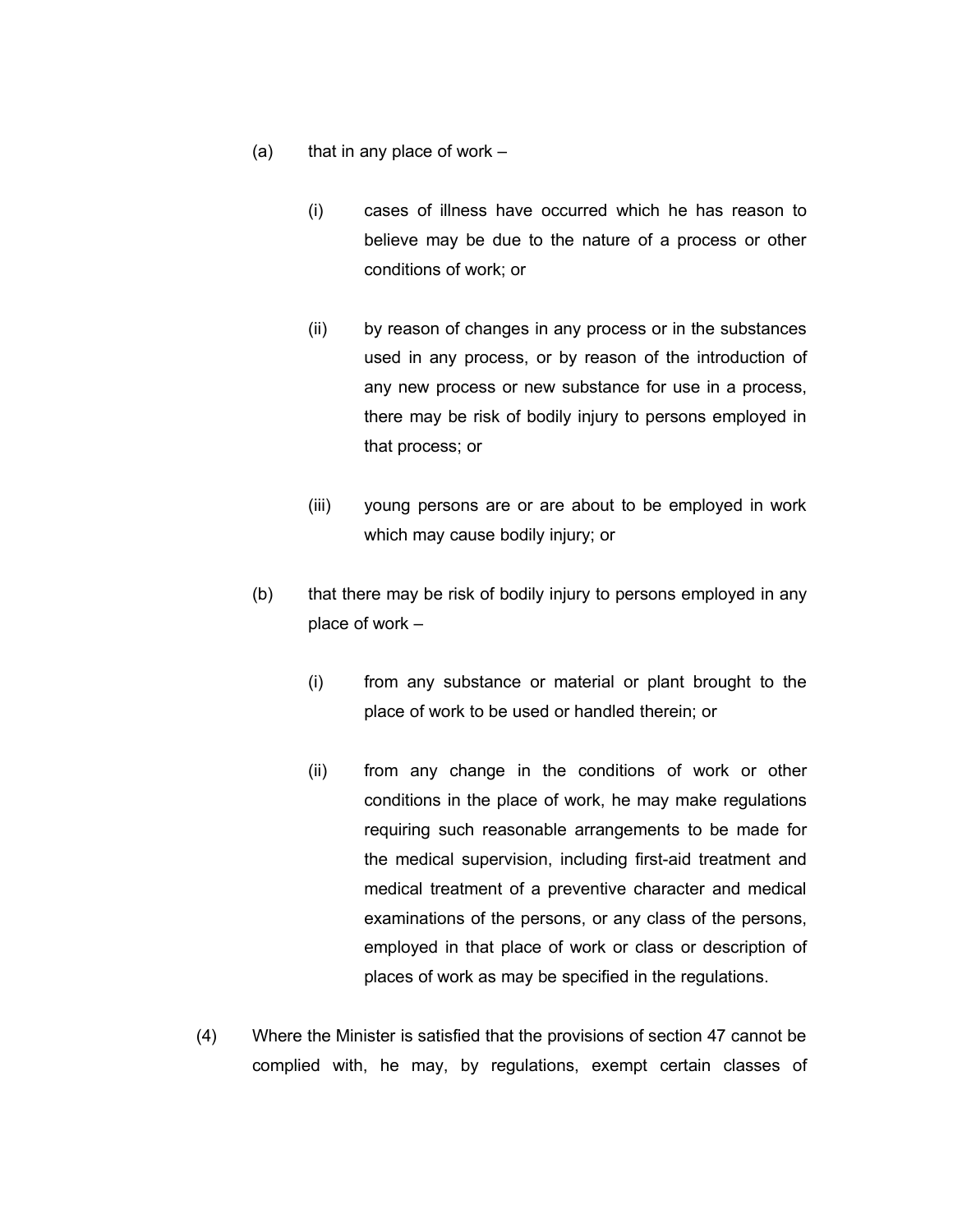machinery or any part of such machinery, from the provisions of that section.

(5) The Minister may make regulations for the purposes of regulating lodging accommodation and other facilities provided by an employer, whether or not as a term of his contract of employment with his employees, and whether or not the employees are citizens or residents of Mauritius, or are guest employees.

#### **101. Protection of officers**

No civil or criminal action shall lie against any officer or any other person in respect of anything done or ordered to be done in good faith under this Act.

#### **102.Exemption**

The State shall be exempt from payment of any fee, charge or levy in respect of any application, issue of a certificate, permit or other authorisation under this Act.

#### **103.Repeal**

The Occupational Safety, Health and Welfare Act is repealed.

#### **104.Consequential amendments**

- (1) The First Schedule to the Industrial Court Act is amended by deleting the words "Occupational Safety, Health and Welfare Act 1988" and replacing them by the words "Occupational Safety and Health Act 2005".
- (2) The Occupational Safety, Health and Welfare (First-Aid) Regulations 1989 are amended in regulation 2, in the definition of "first-aider", by deleting the words "Permanent Secretary" and replacing them by the words "Mauritius Qualifications Authority".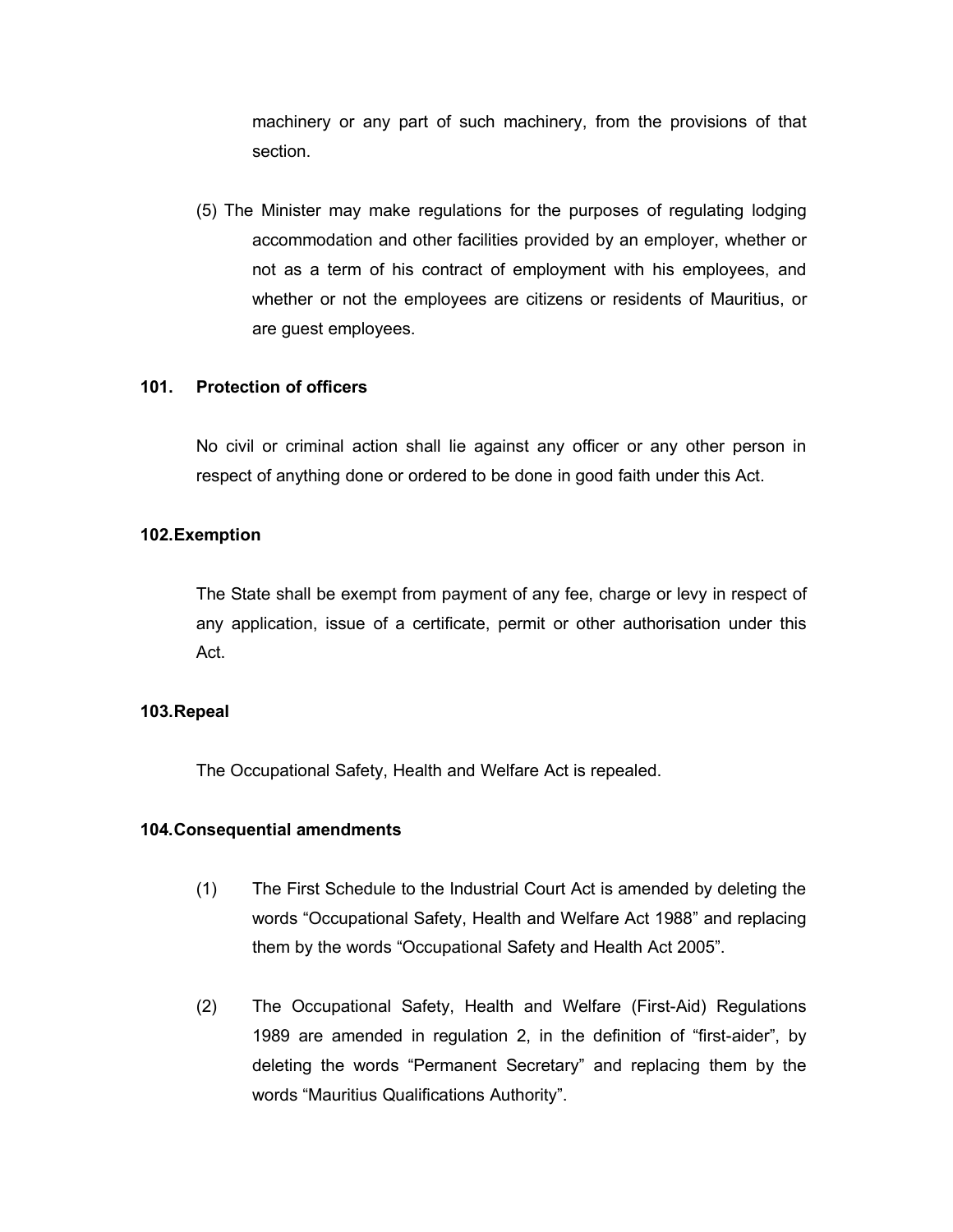#### **105.Transitional provisions**

- (1) Notwithstanding section 10, every employer shall, within 30 days of the coming into operation of this Act, make a risk assessment in accordance with that section, in respect of his undertaking.
- (2) Section 17(3) shall apply to any manufacturer, importer or supplier of substances referred to in that subsection after 3 months of the coming into operation of this Act.
- (3) Any application, complaint, inspection, investigation made or initiated under the repealed enactment, and pending at the date of coming into operation of this Act, shall be deemed to have been made or initiated under this Act and action shall be taken thereon in accordance with the provisions of this Act, subject to such additional requirements of this Act being complied with.
- (4) The Advisory Council for Occupational Safety, Health and Welfare appointed under the repealed enactment shall, notwithstanding the appointment of the Advisory Council for Occupational Safety and Health under section 28, continue in existence for a period not exceeding 6 months as if this Act has not been enacted only for the purpose of completing any matter referred to it by the Minister for the purposes of advice and assistance.
- (5) (a) Every person who, on the date of the coming into operation of this Act, holds or obtains within one year of that date, any of the qualifications specified in Part II of the First Schedule may apply for registration under this Act, notwithstanding the fact that he does not possess the qualifications specified in Part I of the First Schedule as required under section 29(2).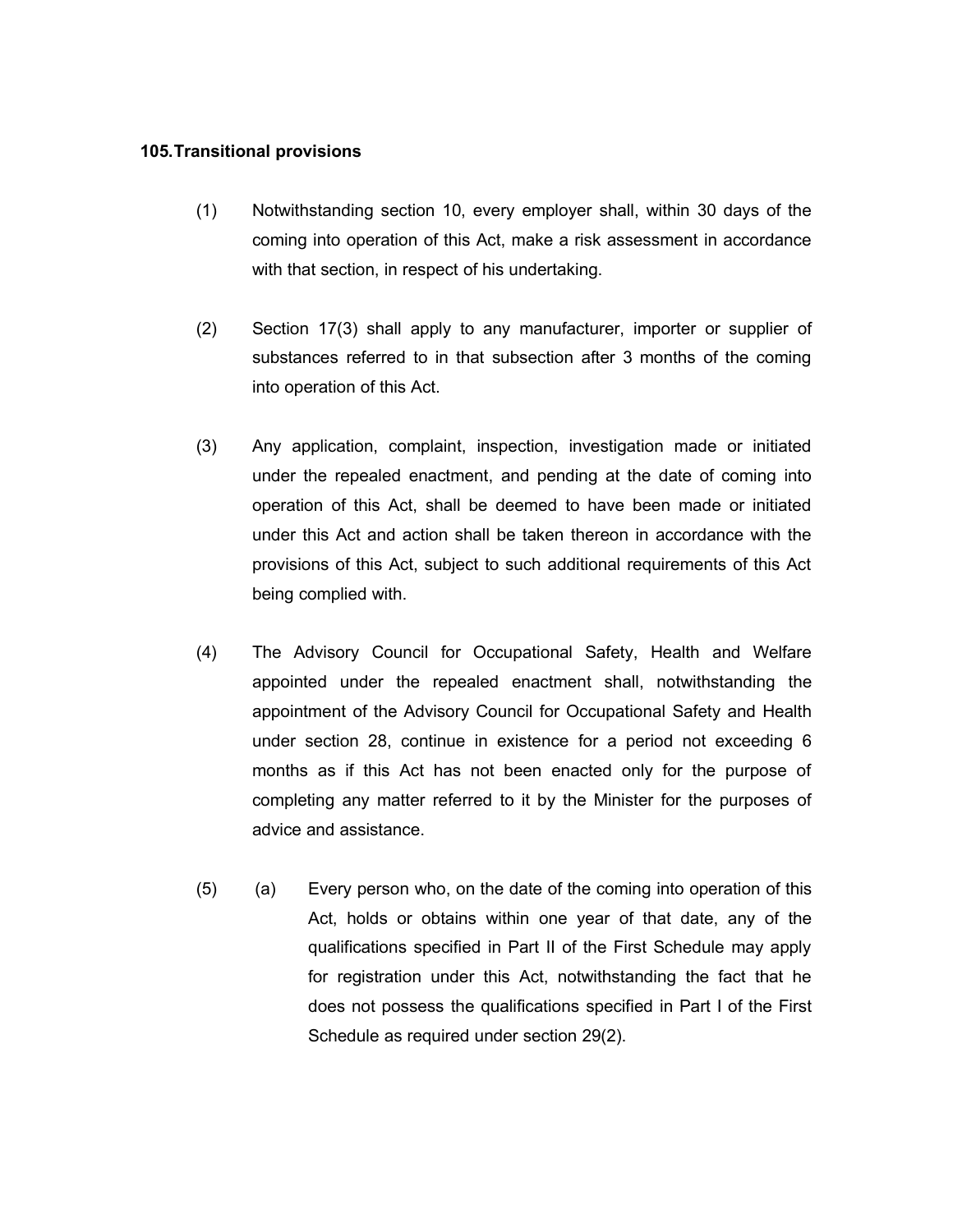- (b) Every person who, on the coming into operation of this Act, was registered as a Safety and Health Officer under the Occupational Safety and Health Officer under the Occupational Safety, Health and Welfare (Fees and Registration) Regulations 1989 may continue as a Safety and Health Officer without being registered under this Act for a period of 12 months from the coming into operation of this Act
- (c) Notwithstanding section 30(4) (a) and paragraph (b), every employee who was also registered as a part time Safety and Health Officer for his employer may continue to act as such, without being registered under this Act, for a period of 24 months from the coming into operation of this Act, following which he shall opt to occupy one of his two positions.
- (d) No employee who exercises an option to practise as Safety and Health Officer shall start his practice unless he is registered, under section 29, as a Safety and Health Officer.
- (6) Any boiler inspector or machinery inspector registered under the repealed enactment shall be deemed to have been registered under this Act.
- (7) Any employer whose place of work does not comply with the provisions of section 36 shall, at latest, 12 months after the coming into operation of this Act, make suitable arrangements for compliance with that section.
- (8) Any fire certificate and any factory building permit issued under the repealed enactment shall be deemed to have been issued under this Act.
- (9) (a) Every proceeding commenced under the repealed enactment and wholly or partly heard may be continued and completed as if the repealed enactment were still in operation.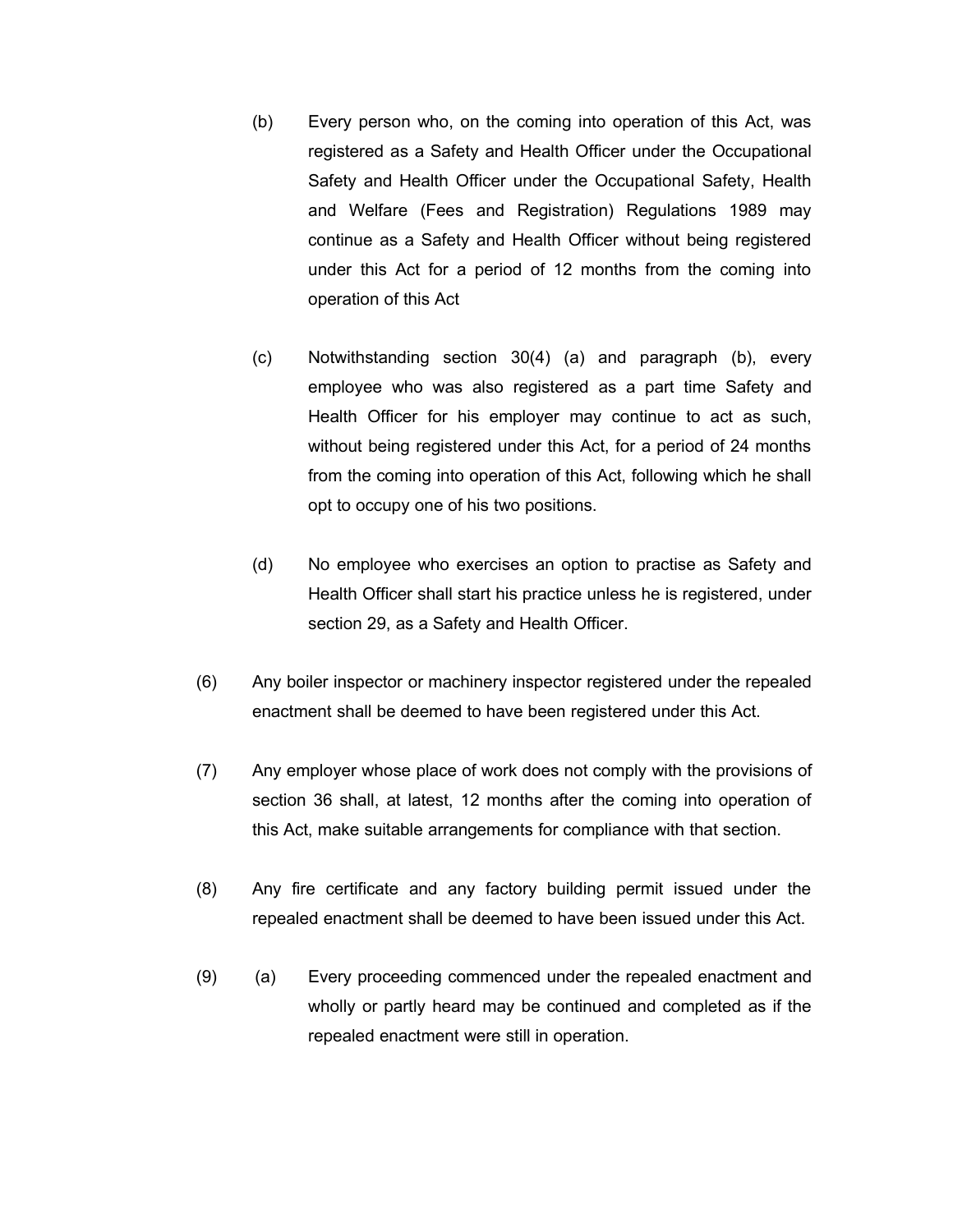- (b) Every appeal that had been commenced under the repealed enactment and not finally determined shall be dealt with as if this Act had not come into operation.
- (10) Where this Act does not make provision for the necessary transition from the repealed enactment to this Act, the Minister may make regulations for such transition.

### **106.Commencement**

### **Proclaimed by [\[Proclamation No. 14 of 2007\]](http://www.gov.mu/scourt/doc/showDoc.do?dk=Proclamation%20No.%2014%20of%202007&dt=A) w.e.f 01 September 2007**

Passed by the National Assembly on the thirteenth day of September two thousand and five

> **B Dwarka** Deputy Clerk of the National Assembly

## **FIRST SCHEDULE**

(section 29 & 105)

## **REGISTERED SAFETY AND HEALTH OFFICER**

### **MINIMUM QUALIFICATION**

## **PART I**

Diploma in Occupational Health and Safety of the University of Mauritius or its equivalence certified by the Tertiary Education Commission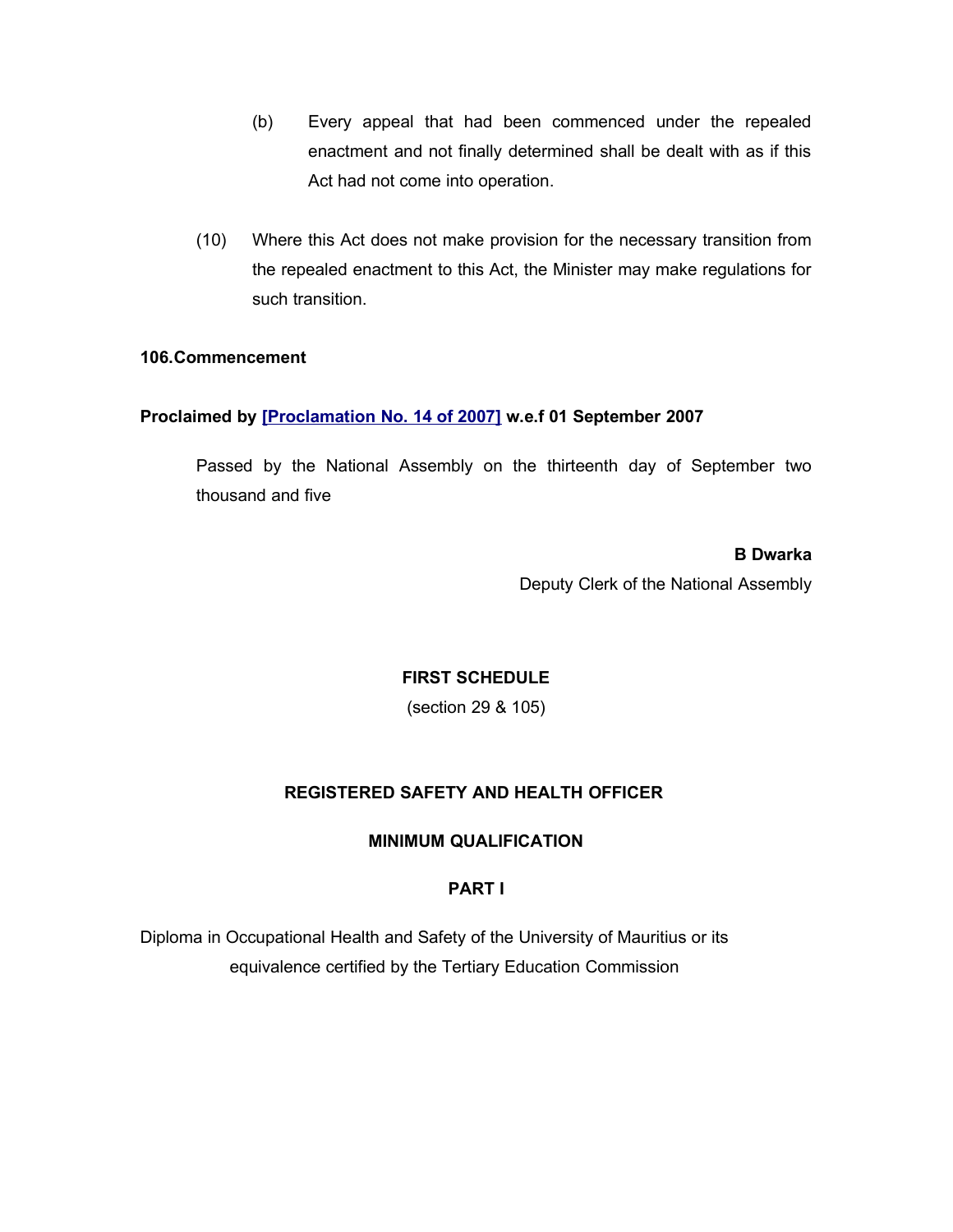## **PART II**

## **Australia**

The Certificate in Safety Management of the Royal Melbourne Institute of Technology.

Certificate of the National Safety Council of Australia.

## **Canada**

The Certificate of the Industrial Accident Prevention Association.

The Certificate of the British Columbia Safety Council.

## **France**

Certificat d'Etudes Spéciales de Médecine du Travail

Le Diplome de l'Institut National de Securité.

## **Mauritius**

The Diploma in Occupational Health and Safety of the University of Mauritius.

## **New Zealand**

Certificate of the National Safety Association of New Zealand.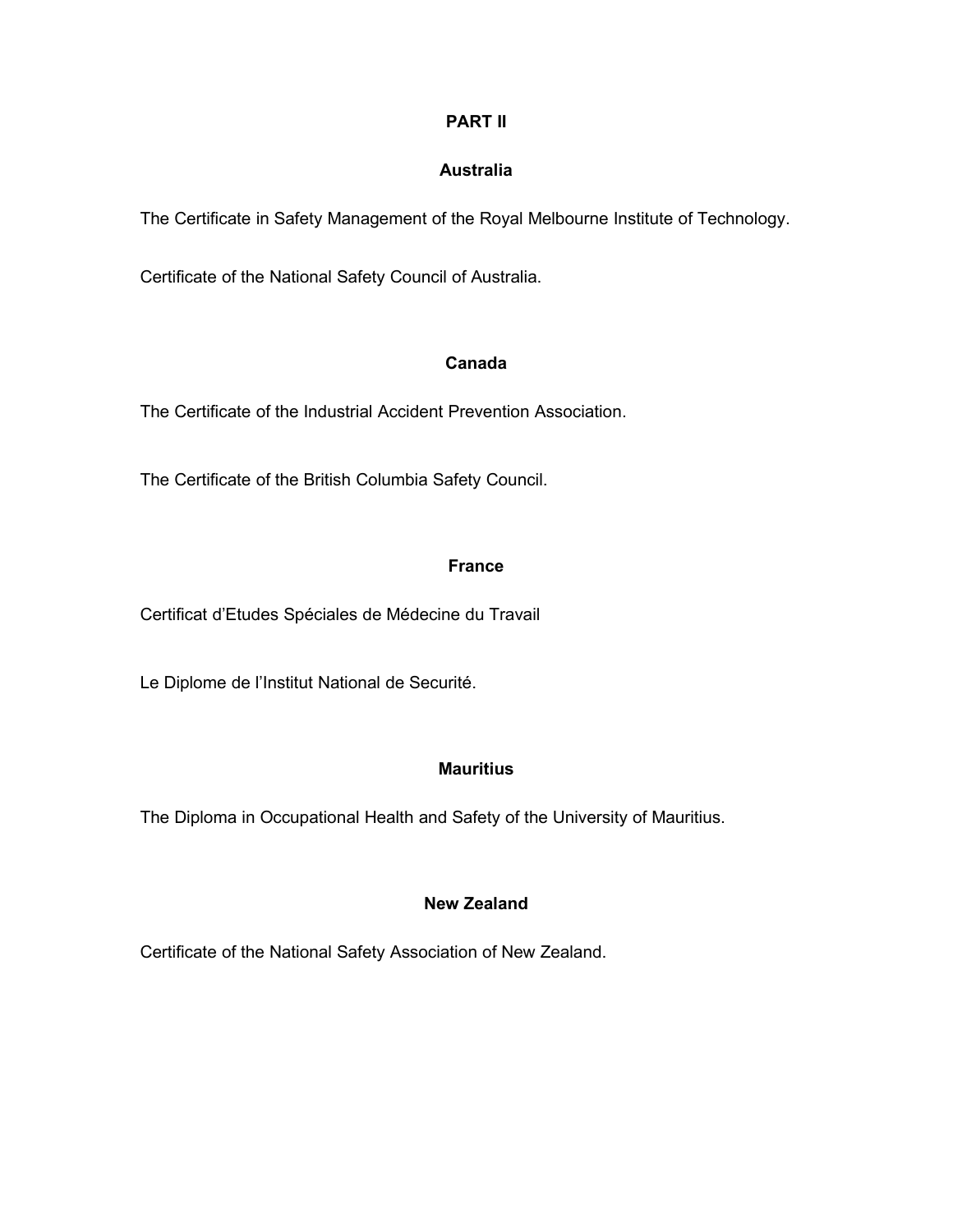## **South Africa**

Diploma in Occupational Health and Safety of the National College of Industrial Hygiene, now known as the Environment Science Services Consultant (Pty) Ltd, supervised by the Board of Examiners of Australia.

Diploma in Industrial Hygiene of the National College of Industrial Hygiene, now known as the Environment Science Services Consultant (Pty) Ltd, supervised by the Board of Examiners of Australia.

## **Switzerland**

Le Diplome de la Société Suisse des Contremaîtres de Sécurité. »

## **United Kingdom**

Corporate Membership Diploma of the Institution of Industrial Safety Officers.

Certificate in Occupational Safety and Health of the University of Aston in Birmingham.

Diploma or Certificate in Safety Management of the British Safety Council.

Corporate Membership Diploma of the Institution of Occupational Safety and Health of Great Britain.

Master of Science in Occupational Hygiene of the University of Newcastle upon Tyne.

International Diploma in Health and Safety Management of the British Safety Council.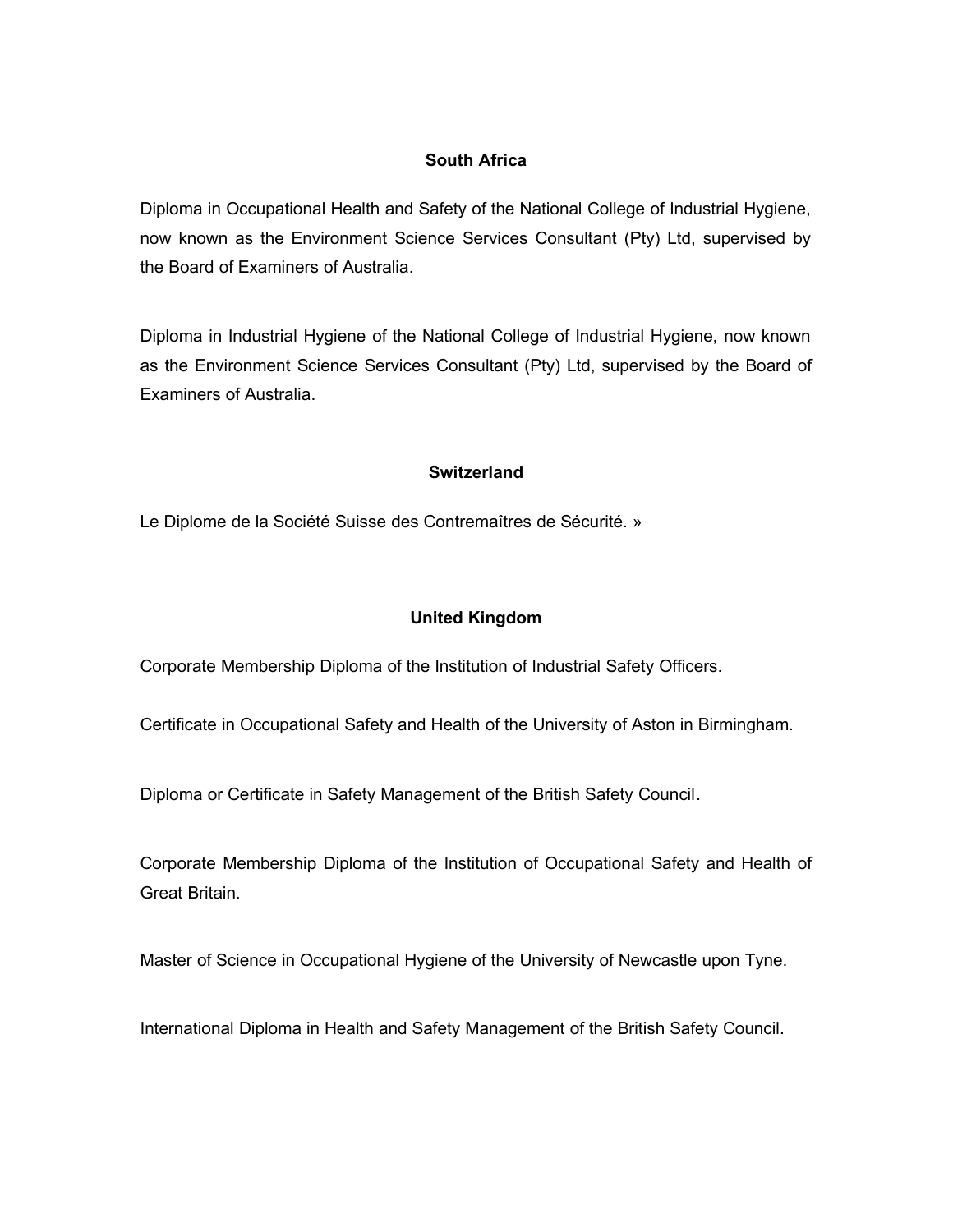Diploma in Occupational Health and Safety Management of the Nottingham Trent University.

Bachelor of Science in Occupational Hygiene of the Polytechnic of the South Bank, London.

Bachelor of Science in Occupational Hygiene of the South Bank University, London.

Associateship of the Faculty of Occupational Medecine of the Royal College of Physicians, London.

## **United States of America**

Licence of the Board of Certified Safety Professionals of the Americas.

Advanced Safety Certificate of the National Safety Council.

## **SECOND SCHEDULE**

(section 27)

## **PROHIBITION ORDER**

| hereby give you notice that I am of the opinion that the following activities, namely:- |  |  |  |
|-----------------------------------------------------------------------------------------|--|--|--|
|                                                                                         |  |  |  |
|                                                                                         |  |  |  |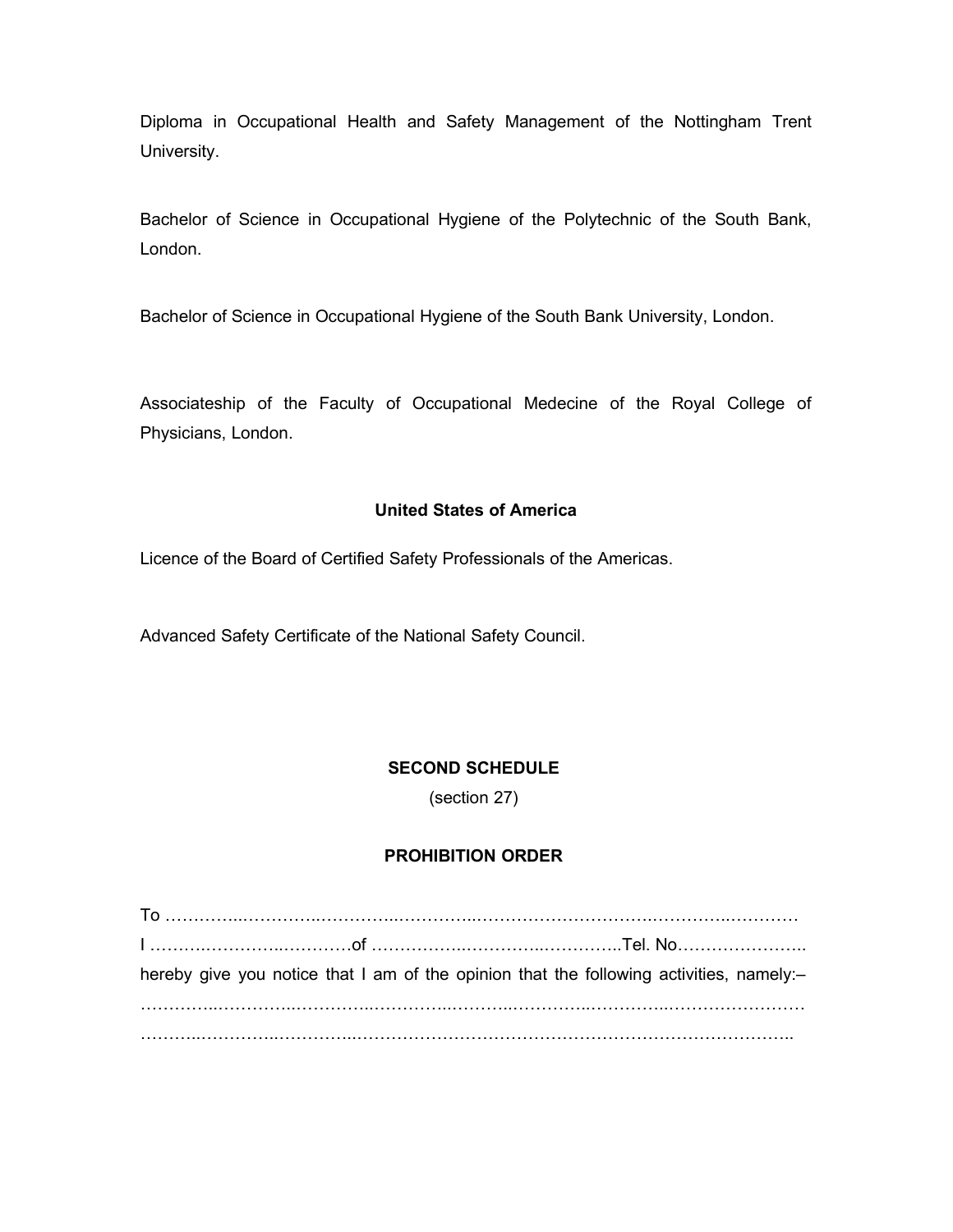which are being carried on by you/about to be carried on by you/under your control at……………..…………..…………..…………..…………..……… involve/or will involve a risk of serious bodily injury.

I am further of the opinion that the said matters involve contraventions of the following statutory provisions:–

………………..…………..…………..…………..…….……..………….. ………………………..……………..…………..…………..…………..…………..………….. ……………….……………………………………………………………………...……………. ………………..because …………..……..…………..………...…..…………..…………..………….. ……………………………………………… ……………………………………………………………………………………… and I hereby direct that the said activities shall be prohibited on/after …………………………………………………………………………………………………….. unless the said matters have been remedied to the satisfaction of the undersigned.

Date: …………………….

……………………………

Permanent Secretary

#### **THIRD SCHEDULE**

(section 46)

Blow moulding machines.

Brick and tile presses.

Calenders.

Carding machines in use in the wool textile trades.

Corner staying machines.

Dough brakes.

Dough mixers.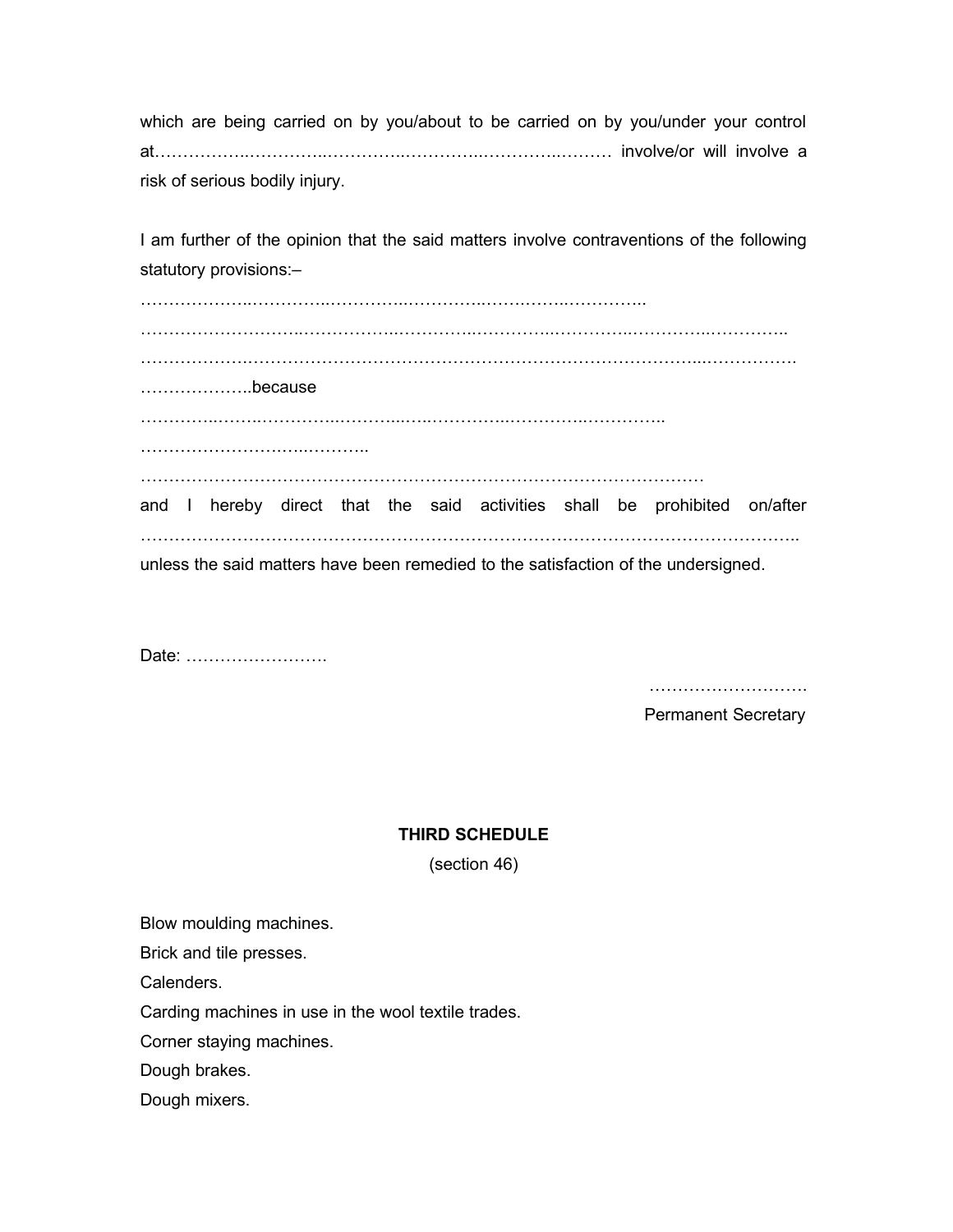Garment presses.

Gill boxes in use in the wool textile trades.

Guillotine machines.

Hydro-extractors.

Injection moulding machines.

Lifting machines.

Loose knife punching machines.

Machines used for opening or teasing in upholstery or bedding works.

Meat mincing machines.

Milling machines in use in the metal trades.

Pie and tart making machines.

Platen printing machines.

Power presses, including hydraulic and pneumatic presses.

Rubber mixing rolls used in rubber processing.

Semi-automatic wood turning lathes.

Softening and stripping machines used in fibre processing.

Steam boilers.

Washing machines.

Wire stitching machines.

Woodworking machines.

Worm pressure extruding machines.

### **FOURTH SCHEDULE**

(sections 51 and 61)

## **REPORT OF EXAMINATION OF A CRANE OR LIFTING MACHINE**

| Name and address of owner                            |  |
|------------------------------------------------------|--|
| Address of place of work                             |  |
| Description, make and number or mark of the crane or |  |
| lifting machine                                      |  |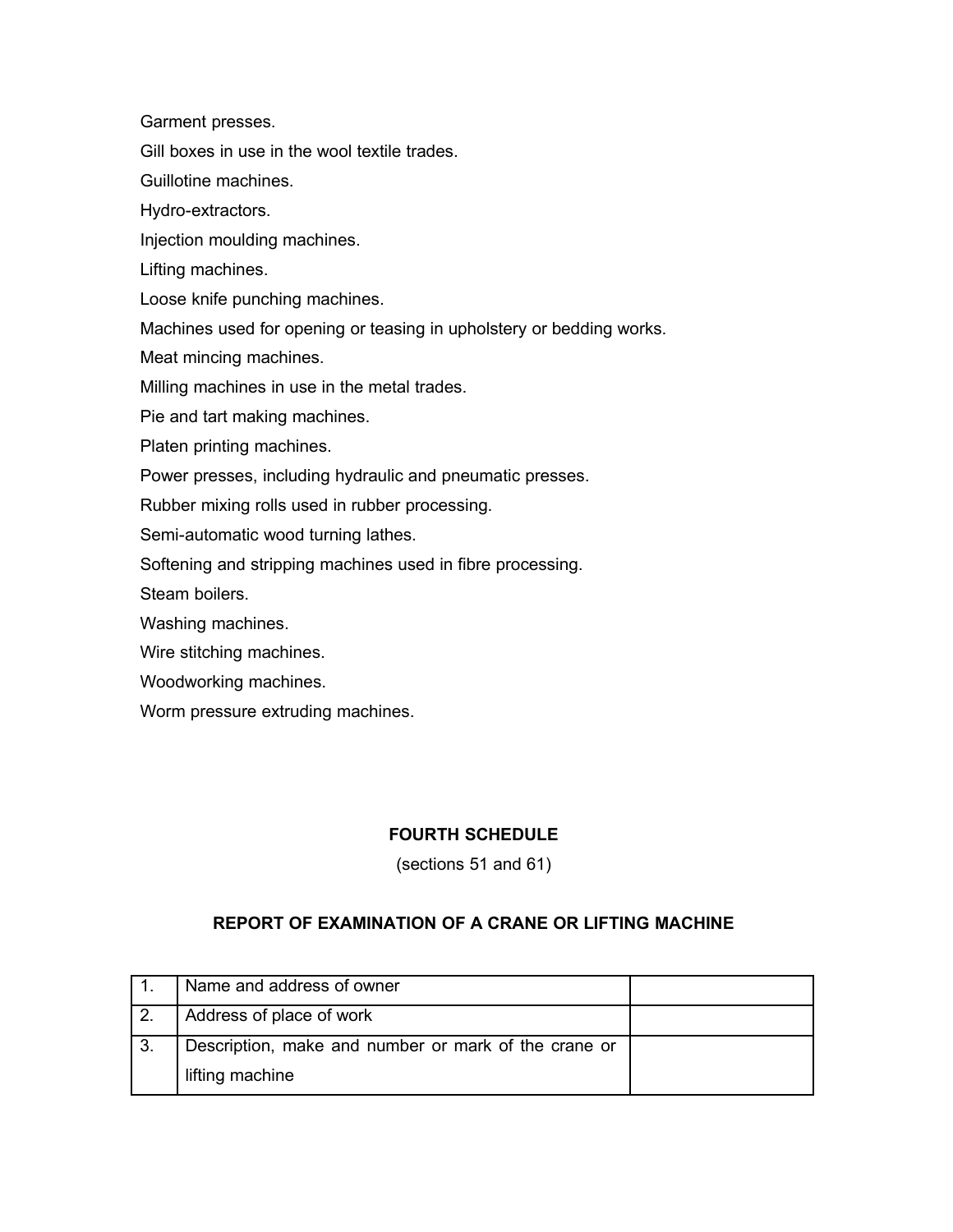| $\mathbf{4}$ . | Date of construction                                     |
|----------------|----------------------------------------------------------|
| 5.             | Details of test or examination                           |
| 6.             | Safe working load or loads as the case may be            |
| 7.             | Particulars of any defect found which affects the safety |
|                | of the crane or lifting machine                          |
| 8.             | Repairs (if any) required immediately                    |
| 9.             | Repairs (if any) required within a specified time (which |
|                | must be stated) for the continued safe use of the crane  |
|                | or lifting machine                                       |
| 10.            | Other observations                                       |

I certify that on……………………..….. the crane or lifting machine described above was made accessible for test and/or thorough examination, and that on the said date I tested and/or thoroughly examined this crane or lifting machine, and that the above is a true report of the result of my test and/or examination.

## **FIFTH SCHEDULE**

(section 53)

# **REPORT OF EXAMINATION OF A HOIST OR LIFT**

| Name and address of owner              |  |
|----------------------------------------|--|
| Address of place of work               |  |
| Description, make of the hoist or lift |  |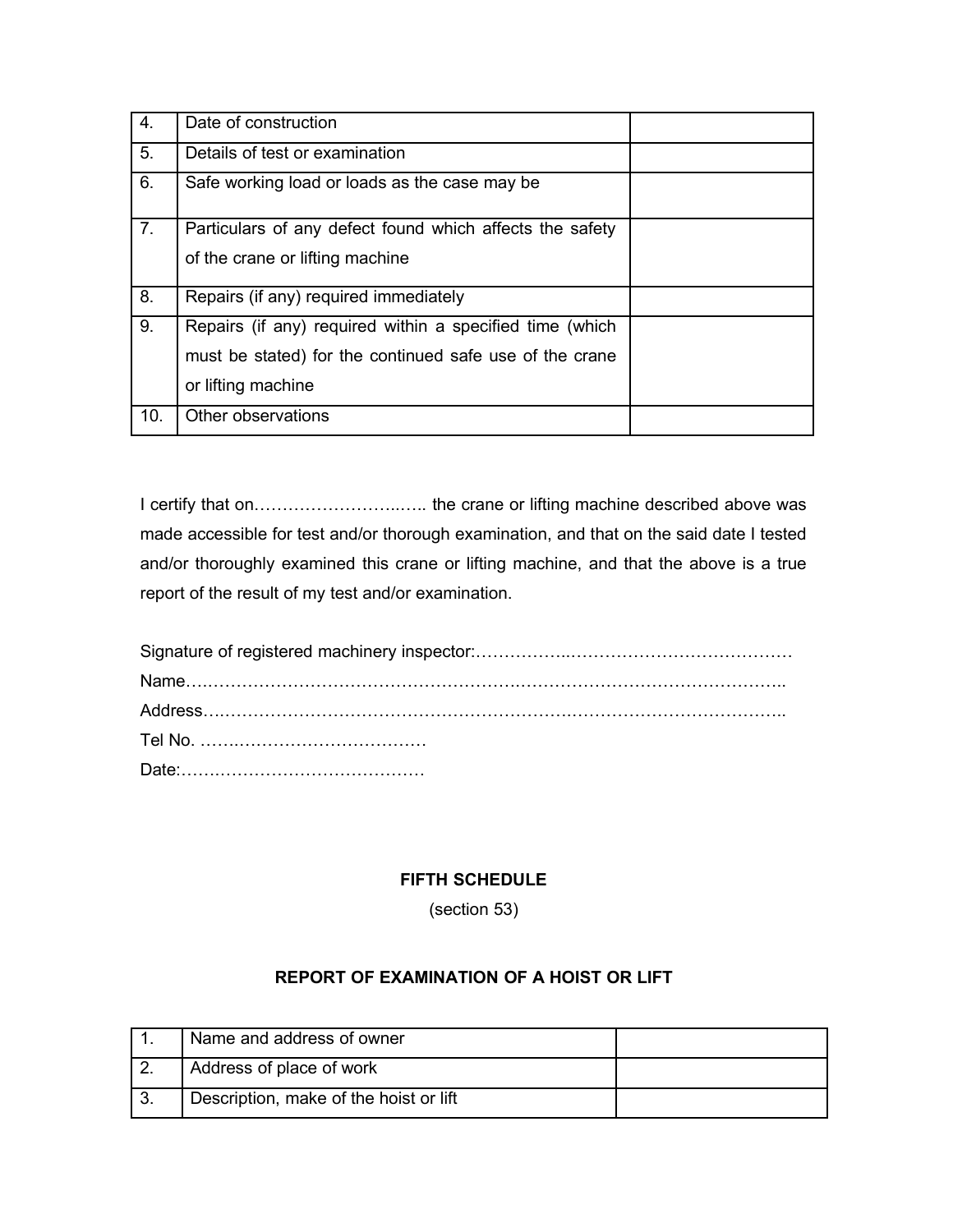| 4.             | Date of construction                                    |  |
|----------------|---------------------------------------------------------|--|
| 5.             | maintaining<br>Name of person or company<br>and         |  |
|                | servicing the hoist or lift                             |  |
| 6.             | Maximum working load and in the case of a lift          |  |
|                | intended for carrying persons, or maximum number of     |  |
|                | persons and load which may safely be carried            |  |
| 7 <sub>1</sub> | Particulars of any defect found which affects the       |  |
|                | safety of the hoist or lift                             |  |
| 8.             | Repairs (if any) required immediately                   |  |
| 9.             | Repairs (if any) required within a specified time which |  |
|                | must be stated) for the continued safe use of the hoist |  |
|                | or lift                                                 |  |
| 10.            | Condition of the safety devices required by Section     |  |
|                | 53(7)                                                   |  |
| 11.            | Other observations                                      |  |

I certify that on ……………… the hoist or lift described above was made accessible for examination, and that on the said date I thoroughly examined the hoist or lift and that the above is a true report of the result of my observation.

Date:………….…….………………

# **SIXTH SCHEDULE**

(section 57)

# **REPORT OF EXAMINATION OF A STEAM BOILER WHEN COLD AND**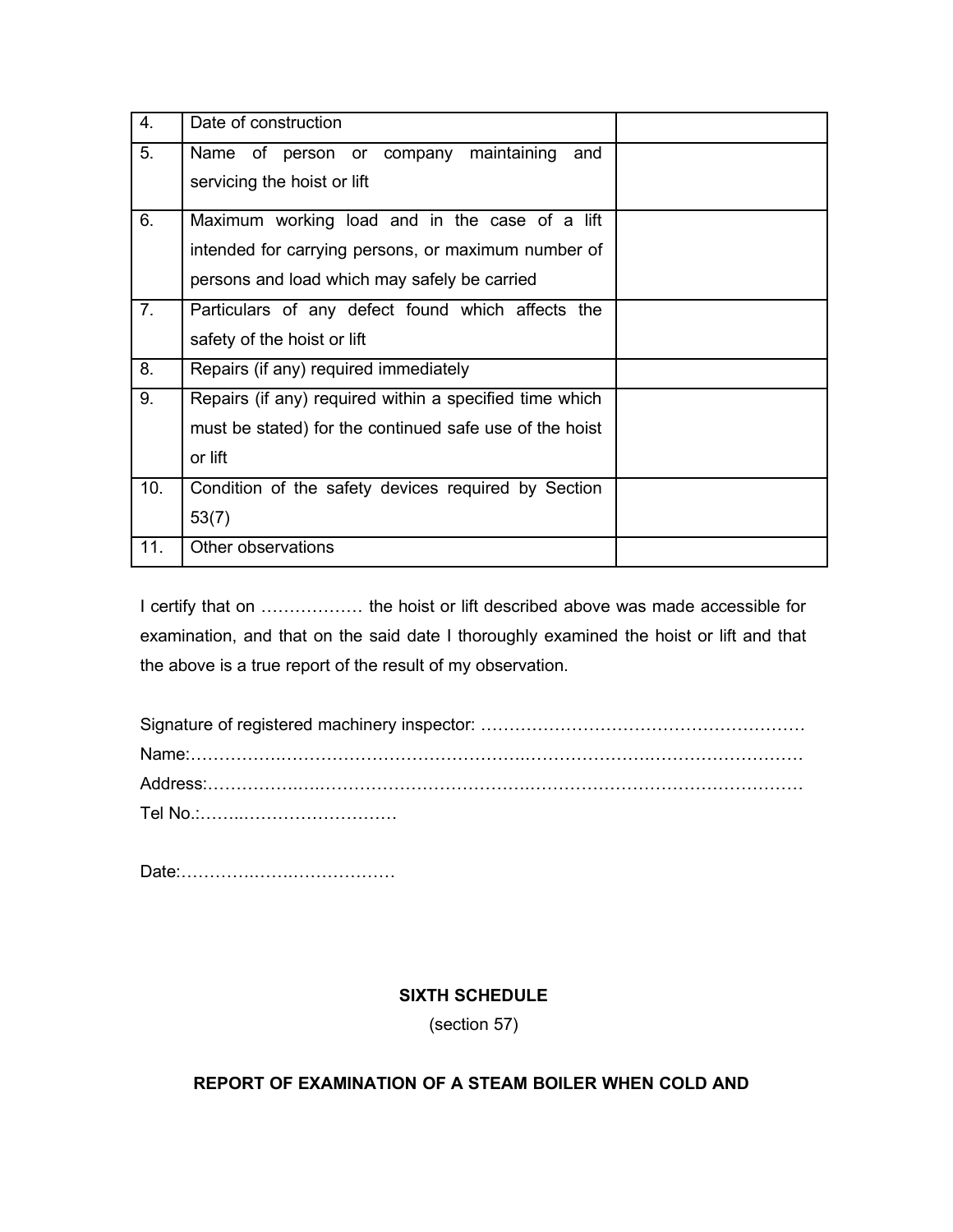# **WHEN UNDER STEAM PRESSURE**

|                  | Name and address of owner                                 |  |
|------------------|-----------------------------------------------------------|--|
| 2.               | Address of place of work                                  |  |
| 3.               | (a) Description, type, and make of boiler                 |  |
|                  | (b) Registration number of boiler                         |  |
| 4.               | Date of construction                                      |  |
| $\overline{5}$ . | Date of last hydraulic test (if any) and pressure applied |  |
| 6.               | Has the last previous report of examination been seen     |  |
|                  | by the examiner?                                          |  |
| 7.               | Quality and source of feed water                          |  |
| 8.               | Is the boiler in the open or otherwise exposed to the     |  |
|                  | weather?                                                  |  |

## **Part A: Examination of Boiler when Cold**

| 9.  | Date of examination                                     |  |
|-----|---------------------------------------------------------|--|
| 10. | <b>Boiler</b>                                           |  |
|     | (a) What parts of seams, drums or headers are           |  |
|     | covered by brickwork?                                   |  |
|     | (b) Date of last exposure of such parts for the purpose |  |
|     | of examination                                          |  |
|     | (c) What parts (if any) other than parts covered by     |  |
|     | <b>brickwork</b><br>mentioned<br>and<br>above<br>were   |  |
|     | inaccessible?                                           |  |
|     | (d) What examination and tests were made? (if there     |  |
|     | was any removal of brickwork, particulars should        |  |
|     | be given here)                                          |  |
|     | (e) Condition of boiler -                               |  |
|     | External<br>State any defects materially                |  |
|     | affecting the maximum                                   |  |
|     | permissible working pressure<br>Internal                |  |
| 11. | Fittings and attachments                                |  |
|     | (a) Are there proper fittings and attachments?          |  |
|     | (b) Are all fittings and attachments in satisfactory    |  |
|     | condition (so far as ascertainable when not under       |  |
|     | pressure)?                                              |  |
| 12. | Repairs (if any) required, and period within which they |  |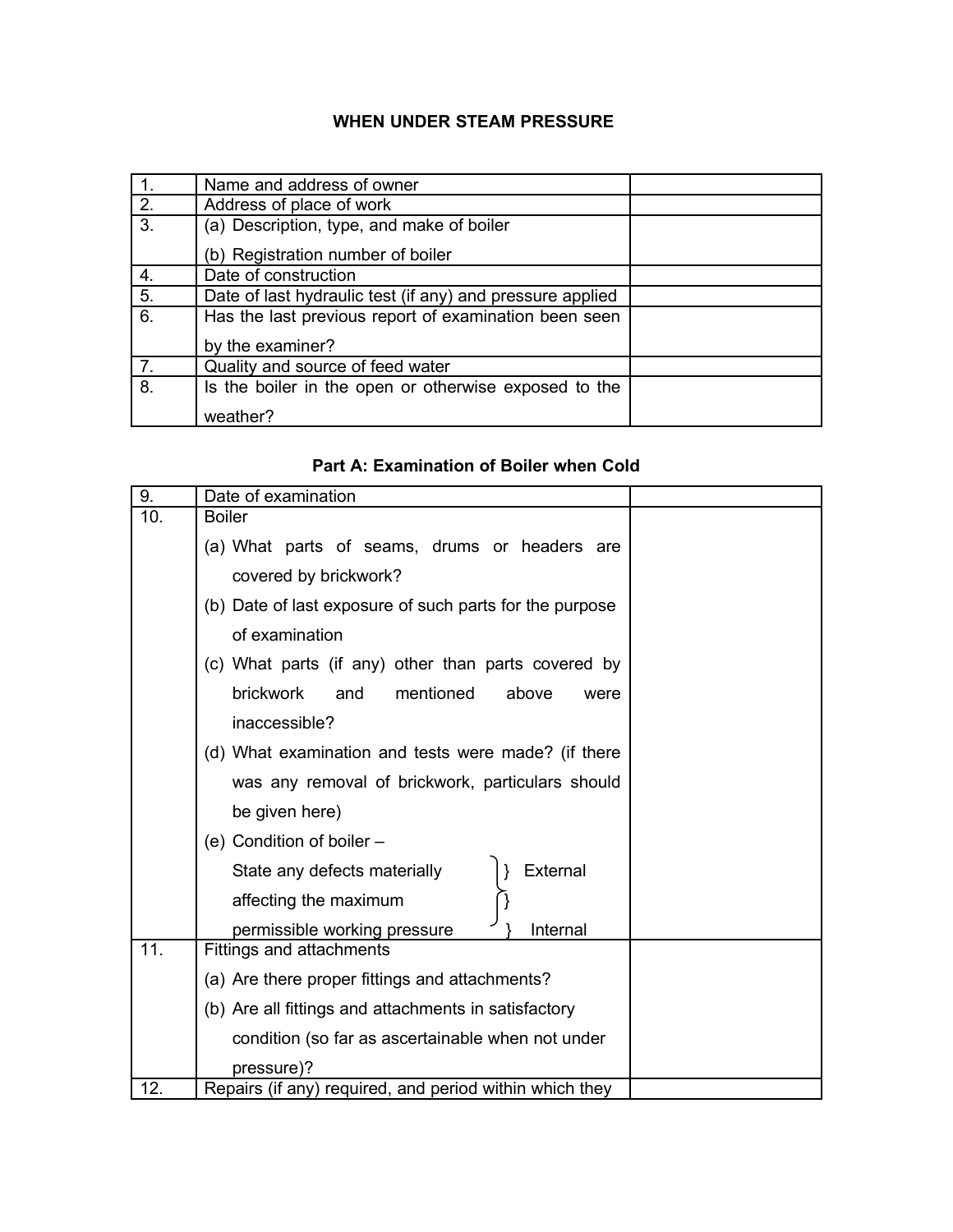|     | should be carried out, and any other conditions which   |  |
|-----|---------------------------------------------------------|--|
|     | the person making the examination thinks it necessary   |  |
|     | to specify for securing safe working                    |  |
| 13. | Maximum permissible working pressure calculated         |  |
|     | from dimensions and from the thickness and other        |  |
|     | data ascertained by the present examination; due        |  |
|     | allowance being made for conditions or working if       |  |
|     | unusual or exceptionally severe                         |  |
| 14. | Where repairs affecting the working pressure are        |  |
|     | required, state the maximum permissible working         |  |
|     | pressure:                                               |  |
|     | (a) Before the expiry of the period specified in 12     |  |
|     | (b) After the expiration of such period if the required |  |
|     | repairs have not been completed                         |  |
|     | (c) After the completion of the required repairs        |  |
| 15. | Other observations                                      |  |

### **Part B: Examination of Boiler under Steam Pressure**

| 16. | Date of examination                                       |  |
|-----|-----------------------------------------------------------|--|
| 17. | Fittings and attachments                                  |  |
|     | (a) Is the safety valve so adjusted as to prevent the     |  |
|     | boiler being worked at a pressure greater than the        |  |
|     | maximum permissible working pressure specified            |  |
|     | in the last report of examination when cold?              |  |
|     | (b) If a lever safety valve, is the weight secured on the |  |
|     | lever in the correct position?                            |  |
|     | (c) Is the pressure gauge working correctly?              |  |
|     | (d) Is the water gauge in proper working order?           |  |
| 18. | Repairs (if any) required, and period within which they   |  |
|     | should be carried out and any other conditions which      |  |
|     | the person making the examination thinks it necessary     |  |
|     | to specify for securing safe working                      |  |
| 19. | Other observations                                        |  |

I certify that on………………………… the boiler above described was sufficiently scaled, prepared, and (so far as its construction permits) made accessible for thorough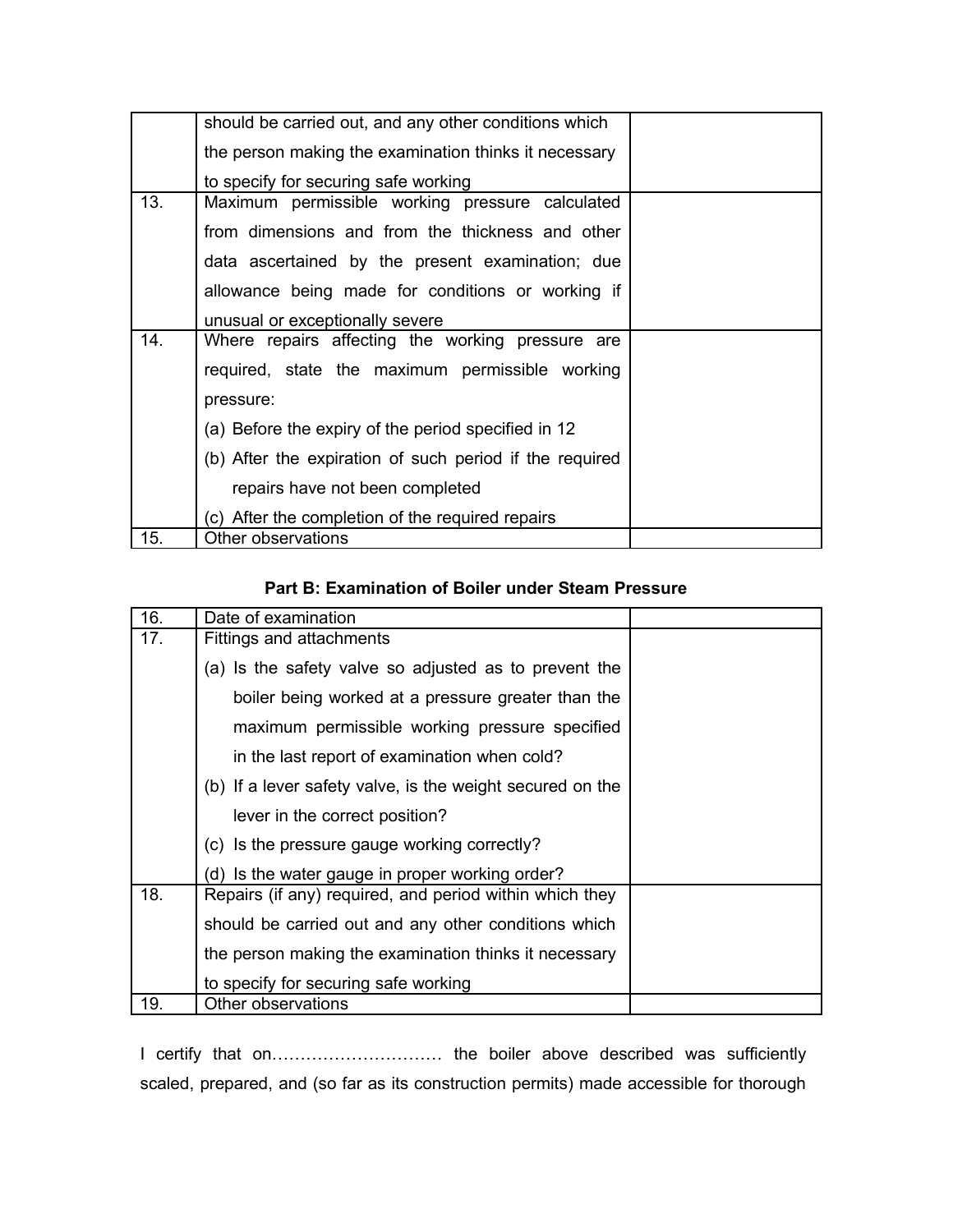examination, and that on the said date/s, I thoroughly examined this boiler, including its fittings and attachments and that the above is a true report of the result. I authorise the use of the above described boiler from………………………………………

to …………………..……….

## **SEVENTH SCHEDULE**

(section 58)

# **REPORT OF THOROUGH EXAMINATION OF A STEAM RECEIVER**

|     | Name and address of owner                                                |  |
|-----|--------------------------------------------------------------------------|--|
| 2.  | Address of place of work                                                 |  |
| -3. | Description and make of steam receiver                                   |  |
|     | (a) Date of construction.                                                |  |
|     | (b) Was the last previous report of examination seen by the<br>examiner? |  |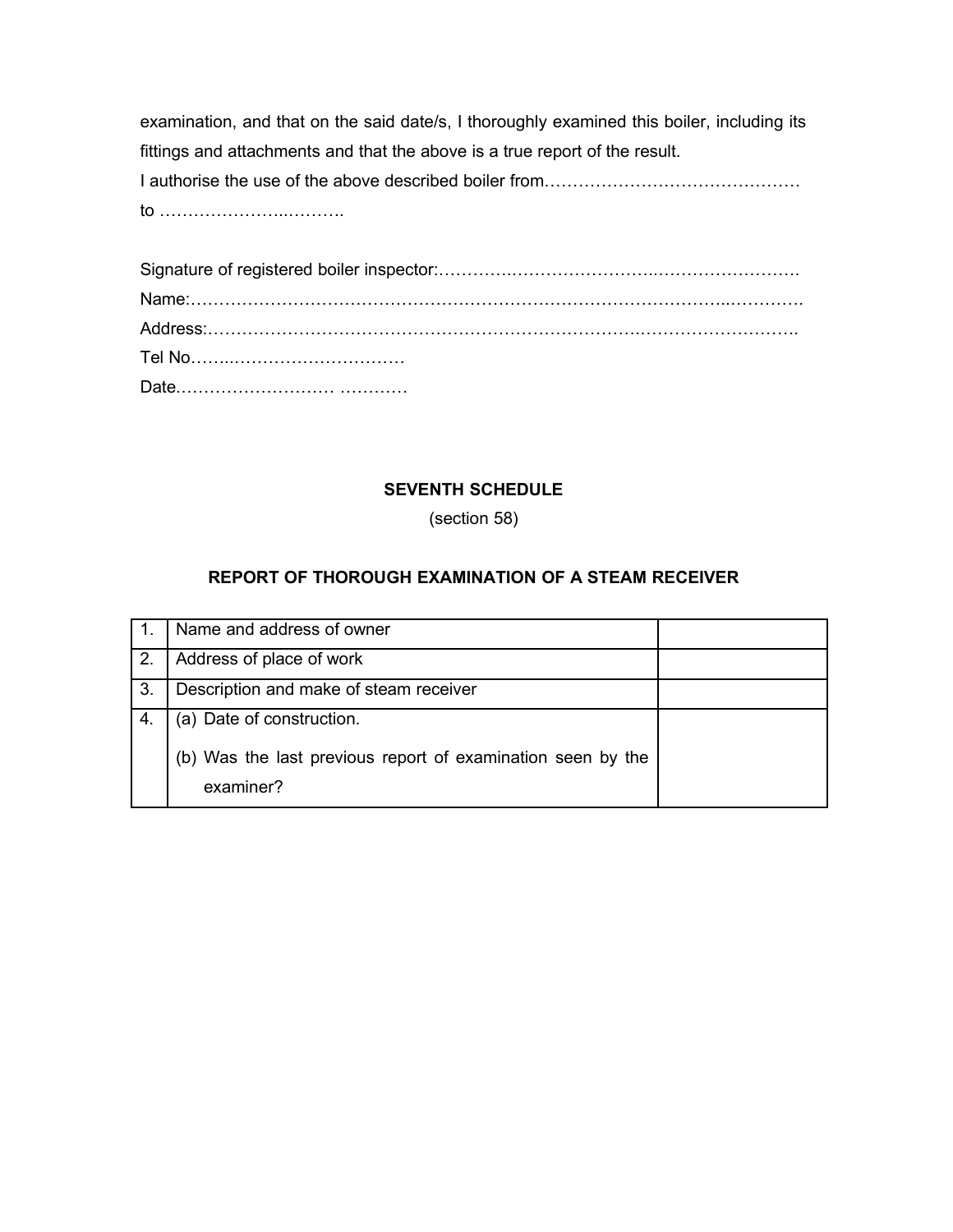| 5. | Receiver                                                      |  |
|----|---------------------------------------------------------------|--|
|    | What parts (if any) were inaccessible?<br>(a)<br>(i)          |  |
|    | What examination and tests were made?<br>(ii)                 |  |
|    |                                                               |  |
|    | (b)<br>Date of last hydraulic test?<br>(i)                    |  |
|    | Pressure applied?<br>(ii)                                     |  |
|    |                                                               |  |
|    | Condition of receiver?<br>(c)                                 |  |
|    | external<br>(i)                                               |  |
|    | internal<br>(ii)                                              |  |
| 6. | Fittings                                                      |  |
|    | Are the required fittings and appliances provided in<br>(a)   |  |
|    | accordance with the legal provisions?                         |  |
|    | (b) Are all fittings and appliances properly maintained and   |  |
|    | in good condition?                                            |  |
| 7. | Repairs (if any) required and period within which they should |  |
|    | be carried out and any other condition which the examiner     |  |
|    | thinks it necessary to specify for securing safe working      |  |
| 8. | Safe working pressure calculated from dimensions and from     |  |
|    | thickness and other data ascertained by the present           |  |
|    | examination (due allowance being made for the conditions of   |  |
|    | working if unusual or exceptionally severe)                   |  |
|    |                                                               |  |
|    | Where repairs affecting the safe working pressure are         |  |
|    | required, state the safe working pressure:-                   |  |
|    | (a) before the expiry of period specified in 7 above          |  |
|    | (b) after the expiry of such period if the required repairs   |  |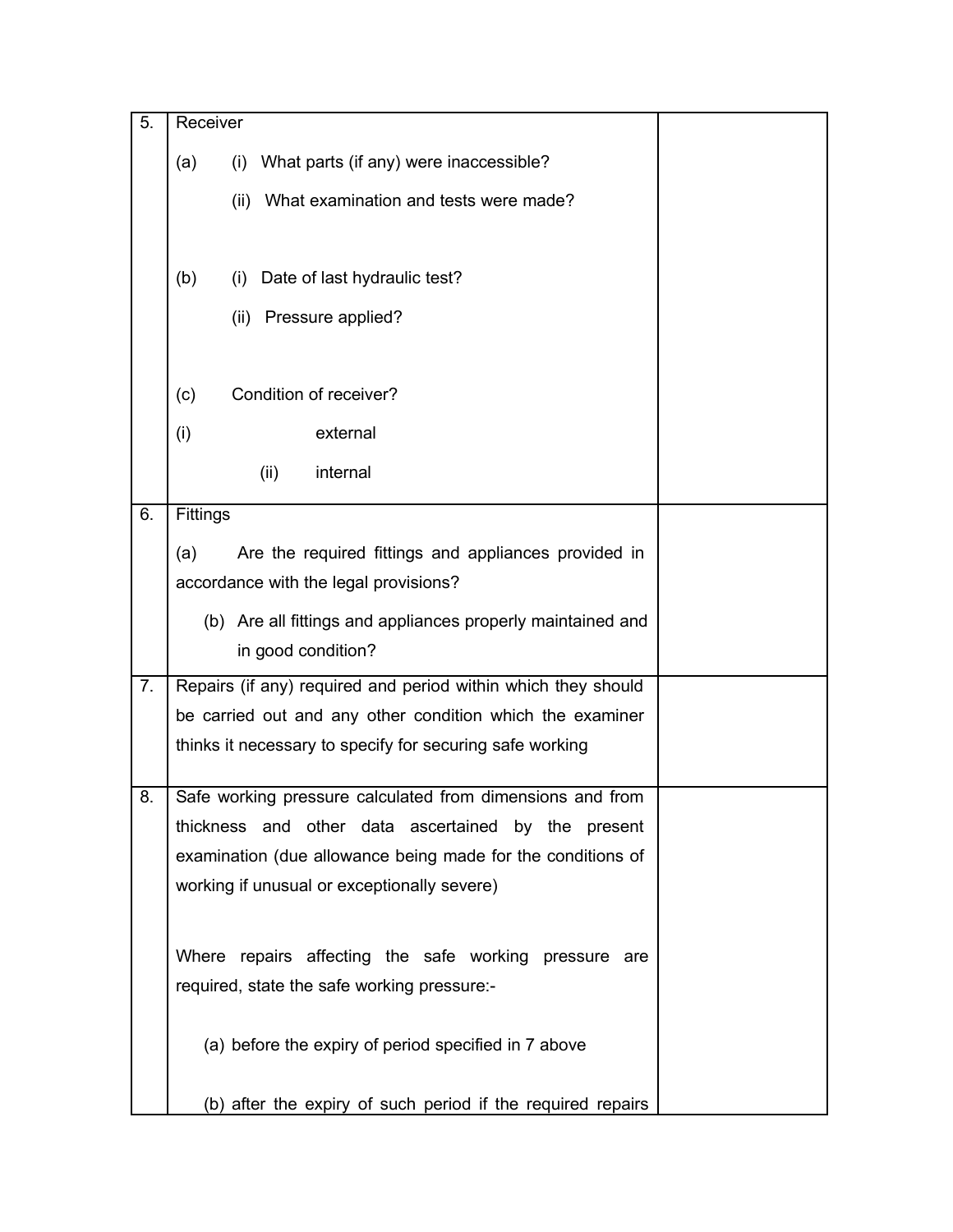| have not been completed                          |  |
|--------------------------------------------------|--|
|                                                  |  |
| (c) after the completion of the required repairs |  |
| Other observations                               |  |

I certify that on………………………. I thoroughly examined the steam receiver described above including its fittings and that the above is a true report of my examination.

Signature of registered boiler inspector:……………………………………………………….

Name: …………………………………………………………………...………………………..

Address :.….……………………………………………………………..………………………

Tel No.:…….……..……………………

Date:…………………………………..

# **EIGHTH SCHEDULE**

(section 59)

# **REPORT OF EXAMINATION OF AN AIR RECEIVER**

## PART I

|    | Name and address of owner                                |  |
|----|----------------------------------------------------------|--|
| 2. | Address of place of work                                 |  |
| 3. | (a) Date of construction (if ascertainable)              |  |
|    | (b) Brief history of air receiver                        |  |
|    | (c) Has examiner seen the previous report                |  |
| 4. | Description and distinguishing mark of receiver and type |  |
| 5. | Fittings                                                 |  |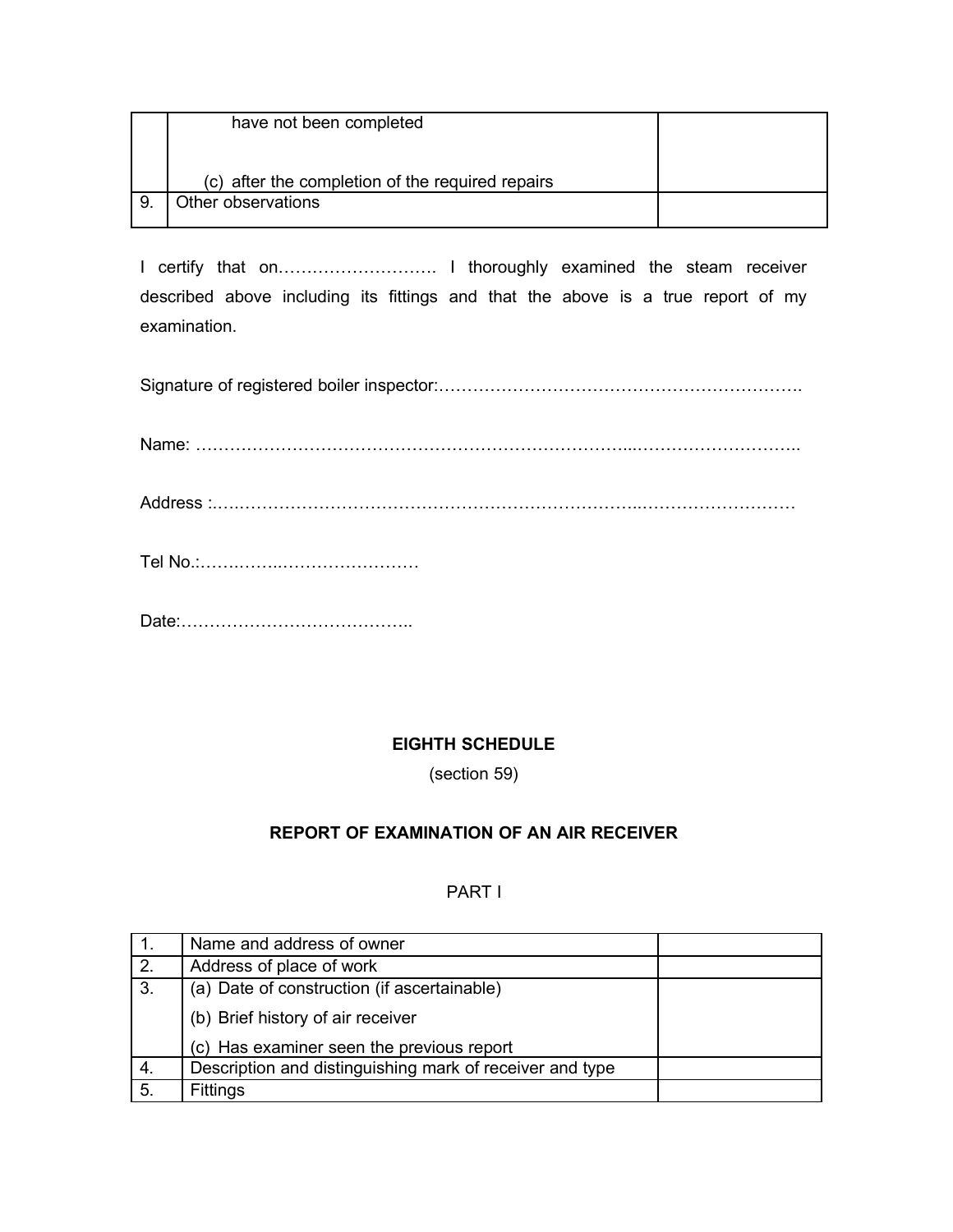| (a) Are the required fittings and appliances provided in       |                                                                                                                                       |
|----------------------------------------------------------------|---------------------------------------------------------------------------------------------------------------------------------------|
| accordance with section 59?                                    |                                                                                                                                       |
| (b) Are all fittings and appliances properly maintained and in |                                                                                                                                       |
| good condition?                                                |                                                                                                                                       |
| Repairs (if any) required and period within which they should  |                                                                                                                                       |
| be carried out and any other condition which the examiner      |                                                                                                                                       |
| thinks it necessary to specify for securing safe working       |                                                                                                                                       |
| Safe working pressure calculated from dimensions and from      |                                                                                                                                       |
| thickness and other data ascertained by the present            |                                                                                                                                       |
| examination (due allowance being made for the conditions       |                                                                                                                                       |
| of working if unusual or exceptionally severe)                 |                                                                                                                                       |
|                                                                |                                                                                                                                       |
| Where repairs affecting the safe working pressure are          |                                                                                                                                       |
| required, state the safe working pressure:-                    |                                                                                                                                       |
|                                                                |                                                                                                                                       |
|                                                                |                                                                                                                                       |
|                                                                |                                                                                                                                       |
| (b) after the expiry of such period if the required repairs    |                                                                                                                                       |
|                                                                |                                                                                                                                       |
|                                                                |                                                                                                                                       |
|                                                                |                                                                                                                                       |
|                                                                | (a) before the expiry of period specified in 6 above<br>have not been completed; and<br>after the completion of the required repairs. |

PART II

|     | (Applicable to an air receiver which is not of solid drawn construction) |  |
|-----|--------------------------------------------------------------------------|--|
| 8.  | Condition of receiver:                                                   |  |
|     | (State of cleanliness of receiver and any<br>} External:                 |  |
|     | defects materially affecting the safe working?}                          |  |
|     | Internal:<br>pressure                                                    |  |
|     |                                                                          |  |
| 9.  | Results of examination under normal pressure                             |  |
|     |                                                                          |  |
| 10. | Other observations                                                       |  |

PART III

# (**Applicable to an air receiver of solid drawn construction which cannot be**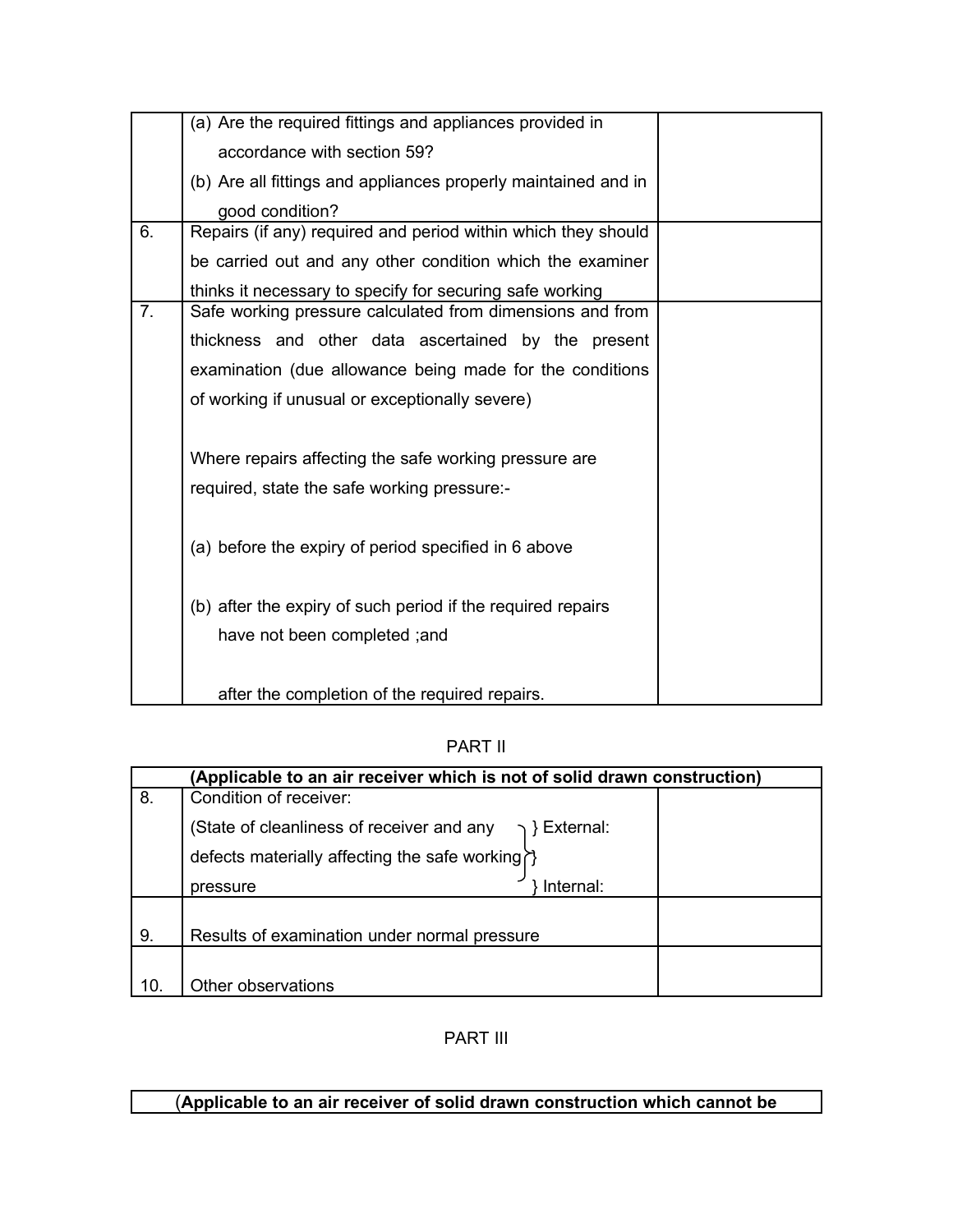| examined internally) |                                                           |  |
|----------------------|-----------------------------------------------------------|--|
| 11.                  | Date of last previous hydraulic test and pressure applied |  |
|                      |                                                           |  |
| 12.                  | Receiver:                                                 |  |
|                      | (a) Hydraulic test pressure applied;                      |  |
|                      | (b) Result of hydraulic test; and                         |  |
|                      | (c) External condition (including cleanliness)            |  |
|                      |                                                           |  |
| 13.                  | Other observations                                        |  |

I certify that on………………………

- \*(i) the air receiver described in Parts I and II above, was made accessible for thorough examination and on the said date I thoroughly examined this receiver, including its fittings
- \*(ii) I examined the air receiver described in Parts I and III above, including its fittings and tested it hydraulically and the above is a true report of the results of my examination.

Note \* Delete whichever is not applicable.

 $\overline{\phantom{a}}$ 

## **NINTH SCHEDULE**

(sections 2 and 77)

## **LIST OF SUBSTANCES HASARDOUS TO HEALTH**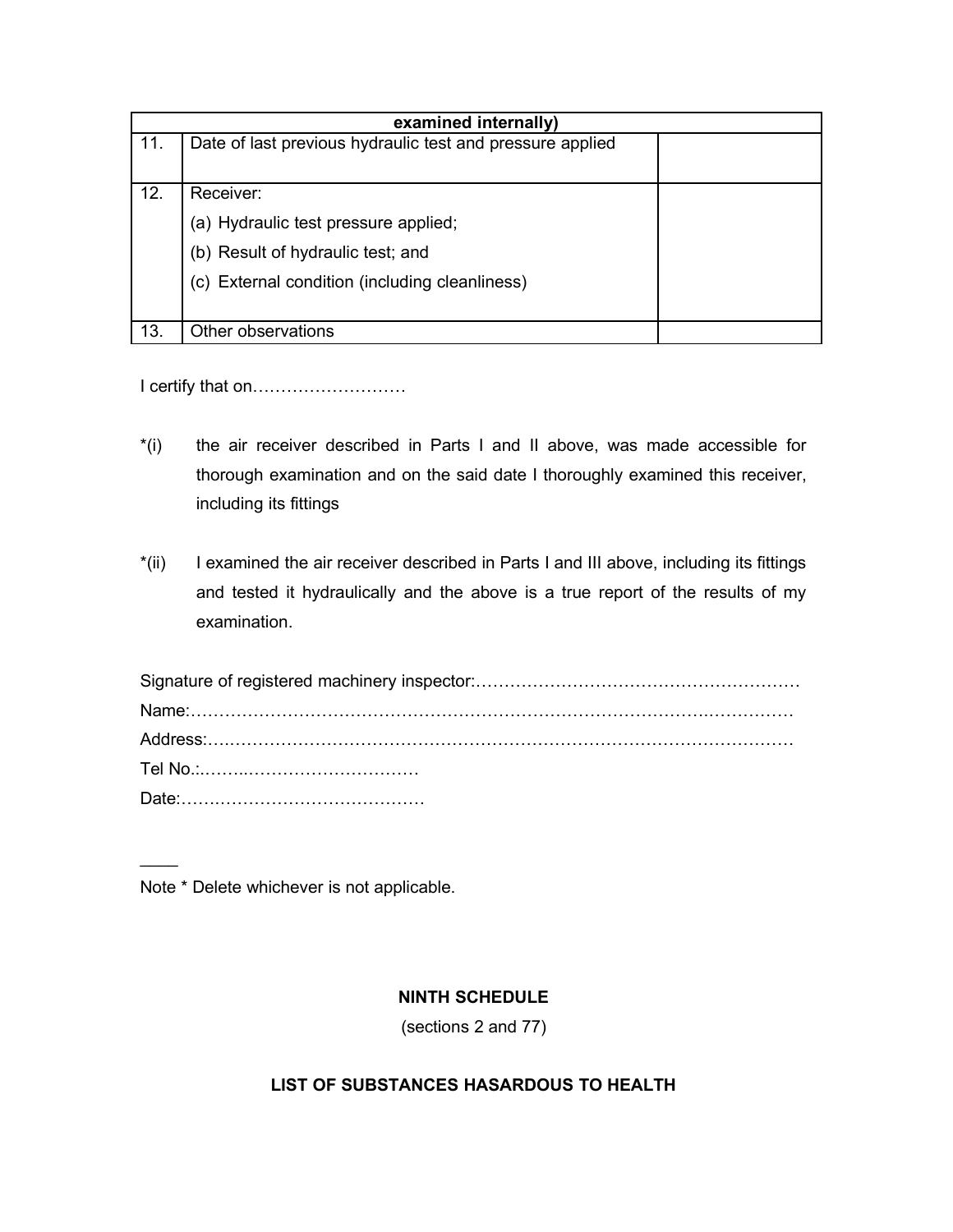Alpha-napthylamine (other than alpha-naphthylamine containing, as a by-product of a chemical reaction, more than one percent of beta-naphthylamine), and their salts

Ortho-tolidine and its salts

Dianisidine and its salts

Dichlorobenzidine and its salts

**Acrylonitrile** 

Arsenic and compounds

Asbestos

Auramine

Benzene including benzol

Beryllium dust or fume

Cadmium and compounds

Carbon disulphide

Carbon tetrachloride

Chloroform

Chromic acid

Coal soots, coal tar, pitch and coal tar fumes

Disulphur dichloride

Hard wood dusts

Isopropyl alcohol

Lead (when used in the process of manufacture of electric accumulators, the breaking up or sorting of dried plates from electric accumulators, or any other processes where lead may be present in such quantity and under such conditions as may be harmful to health).

Leather dust (arising during preparation and finishing of boots and shoe manufacture) Magenta Mercury and compounds Methyl bromide 4,4 – Methylene bis – (2 – Chloroaniline) Mustard gas (3, b-dichlorodiethyl sulphide) Nickel and compounds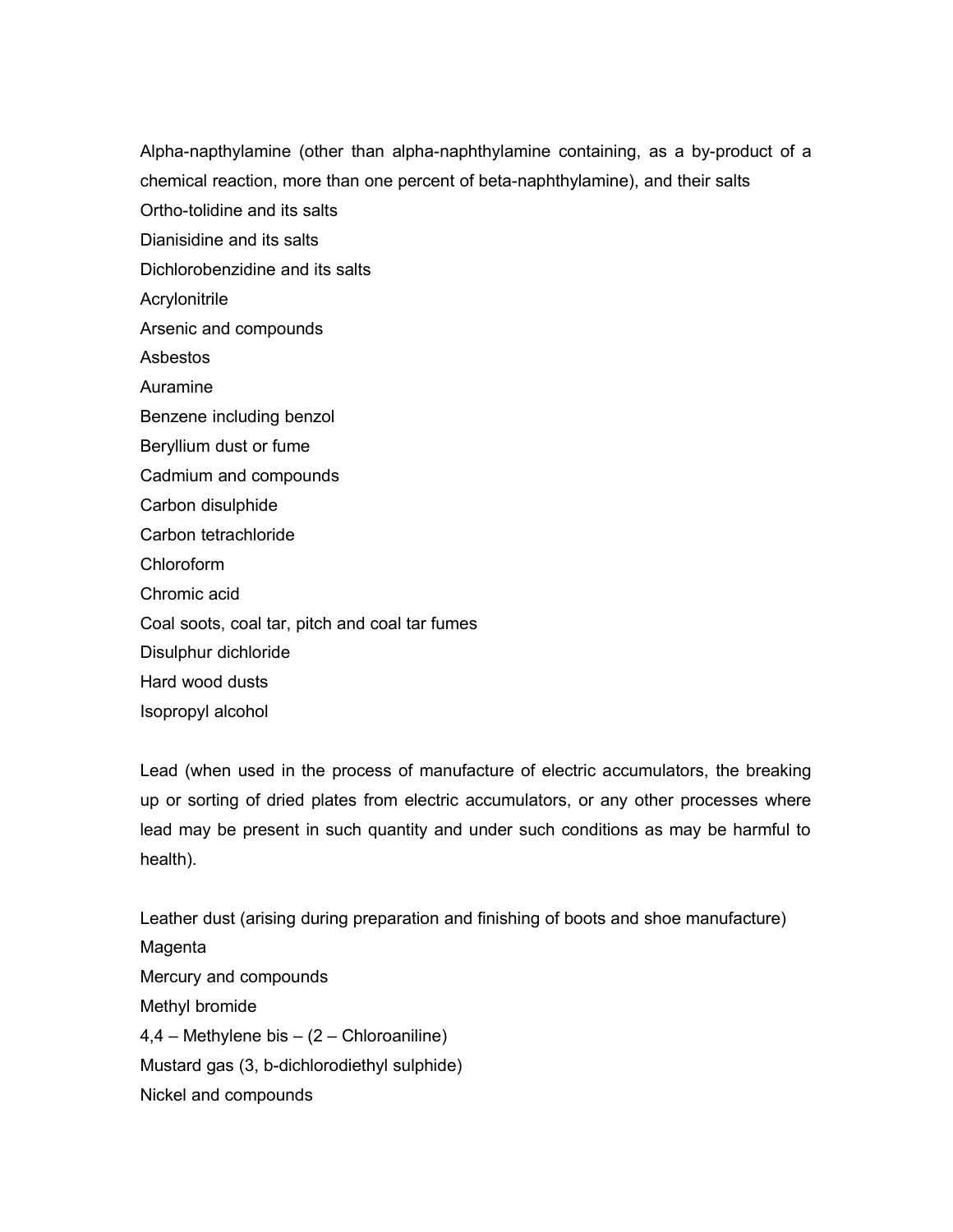Nitro or amino derivatives of phenol and of benzene or its homologues Paradichlorobenzene Platinum salts Rubber process dust and rubber fumes Sodium or potassium chromate Sodium or potassium dichromate **Trichloroethylene** Used engine oils Vinyl chloride monomer (VCM) White phosphorous

Any substance which when absorbed may cause methaemoglobinaemia, and in particular, any compound to which one or more  $(-NO<sub>2</sub>)$  or amino  $(-NH<sub>2</sub>)$  groups is directly attached to a benzoid or aromatic ring system.

## **TENTH SCHEDULE**

### (section 83)

# **PROCESSES IN WHICH EYE PROTECTORS OR SHIELDS SHOULD BE PROVIDED TO THE EMPLOYEES**

- 1. The blasting or erosion of concrete by means of shot or other abrasive materials propelled by compressed air.
- 2. The cleaning of buildings or structures by means of shot or other abrasive materials propelled by compressed air.
- 3. Cleaning by means of high-pressure water jets.
- 4. The striking or removing of nails by means of a hammer or other hand tool or by means of a power driven portable tool.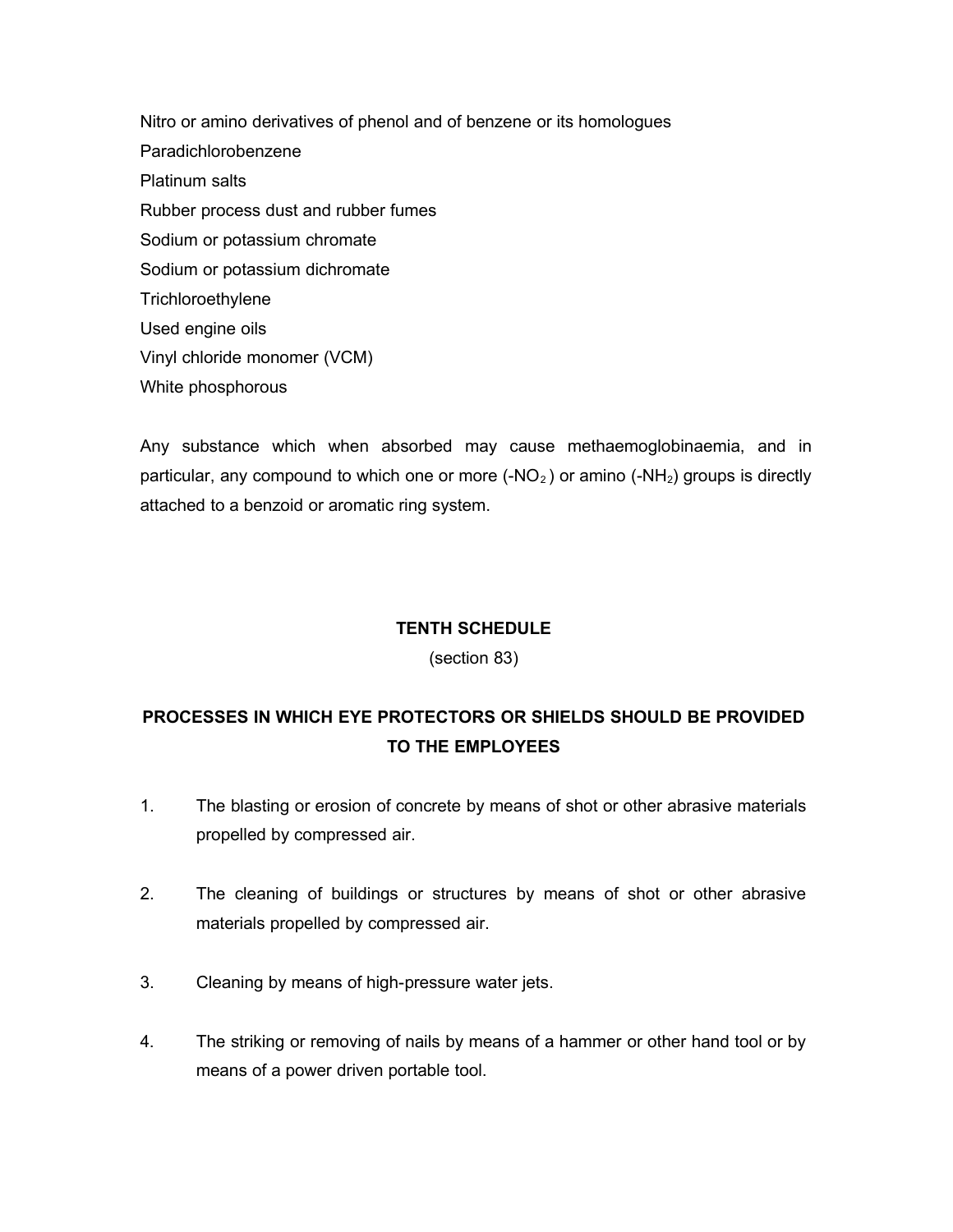- 5. Any work carried out with a hand-held cartridge operated tool, including the operation of loading and unloading live cartridges into such a tool, and the handling of such a tool for the purpose of maintenance, repair or examination when the tool is loaded with a live cartridge.
- 6. The chipping of metal, and the chipping, knocking out, cutting out or cutting off of cold rivets, bolts, nuts, lugs, pins, collars, or similar articles from any structure or plant, or from part of any structure or plant, by means of a hammer, chisel, punch, or similar hand tool, or by means of a power driven portable tool.
- 7. The chipping or scurfing of paint, scale, slag, rust or other corrosion from the surface of metal and other hard materials by means of a hand tool or by means of a power driven portable tool or by applying articles of metal or such materials to a power driven tool.
- 8. The use of a high-speed metal cutting saw or an abrasive cutting-off wheel or disc, which in either case is power driven.
- 9. The pouring or skimming of molten metal in foundries.
- 10. The handling in open vessels or manipulation of acids, alkalis, corrosive materials, whether liquid or solid, and other substances which are similarly injurious to the eyes, where in any of the foregoing cases there is a reasonably foreseeable risk of injury to the eyes of any person engaged in any such work from drops splashed or particles thrown off.
- 11. The driving in or on of bolts, pins, collars or similar articles to any structure or plant or to part of any structure or plant by means of a hammer, chisel, punch or similar hand tool or by means of a power portable tool, where in any of the foregoing cases there is a reasonably foreseeable risk of injury to the eyes of any person engaged in the work from particles or fragments thrown off.
- 12. Injection by pressure of liquids or solutions into buildings or structures or parts thereof where in the course of any such work there is a reasonably foreseeable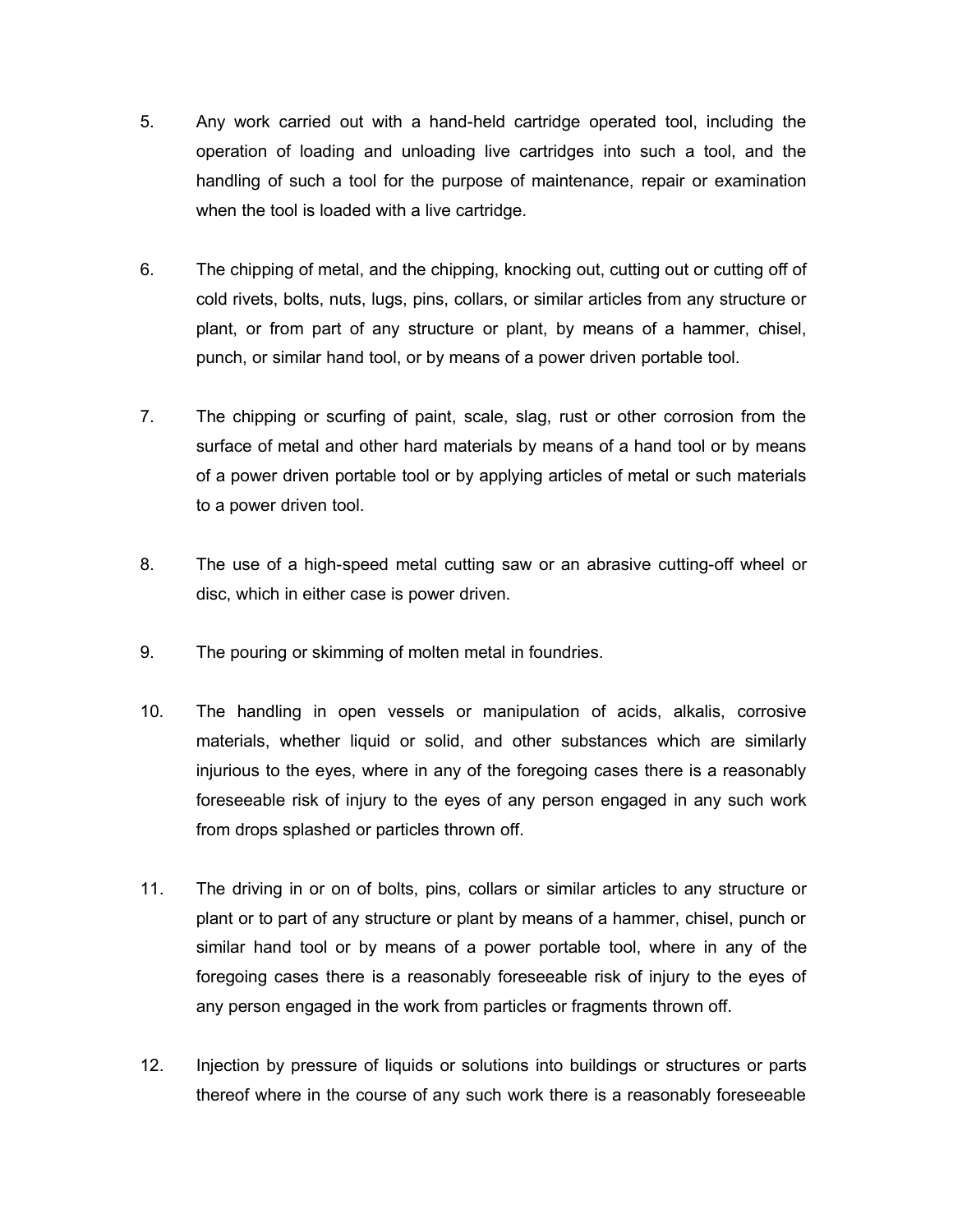risk of injury to the eyes of any person engaged in the work from any such liquids or solutions.

- 13. The breaking up of metal by means of a hammer, whether power driven or not, or by means of a tup, where in either of the foregoing cases there is a reasonably foreseeable risk of injury to the eyes of any person engaged in the work from particles or fragments thrown off.
- 14. The breaking, cutting, cutting into, dressing, carving or drilling by means of a power driven portable tool or by means of a hammer, chisel, pick or similar hand tool other than a trowel, of any of the following, that is to say –
	- (a) glass, hard plastics, concrete, fired clay, plaster, slag or stone (whether natural or artificial);
	- (b) materials similar to any of the foregoing;
	- (c) articles consisting wholly or partly of any of the foregoing;
	- (d) stonework, brickwork or blockwork;
	- (e) bricks, tiles or blocks (except blocks made of wood);

where in any of the foregoing cases there is a reasonably foreseeable risk of injury to the eyes of any person engaged in the work from particles or fragments thrown off.

- 15. The use of compressed air for removing swarf, dust, dirt or other particles, where in the course of any such work there is a reasonably foreseeable risk of injury to the eyes of any person engaged in the work from particles or fragments thrown off.
- 16. Work at a furnace containing molten metal, and the pouring or skimming of molten metal in places other than foundries, where there is a reasonably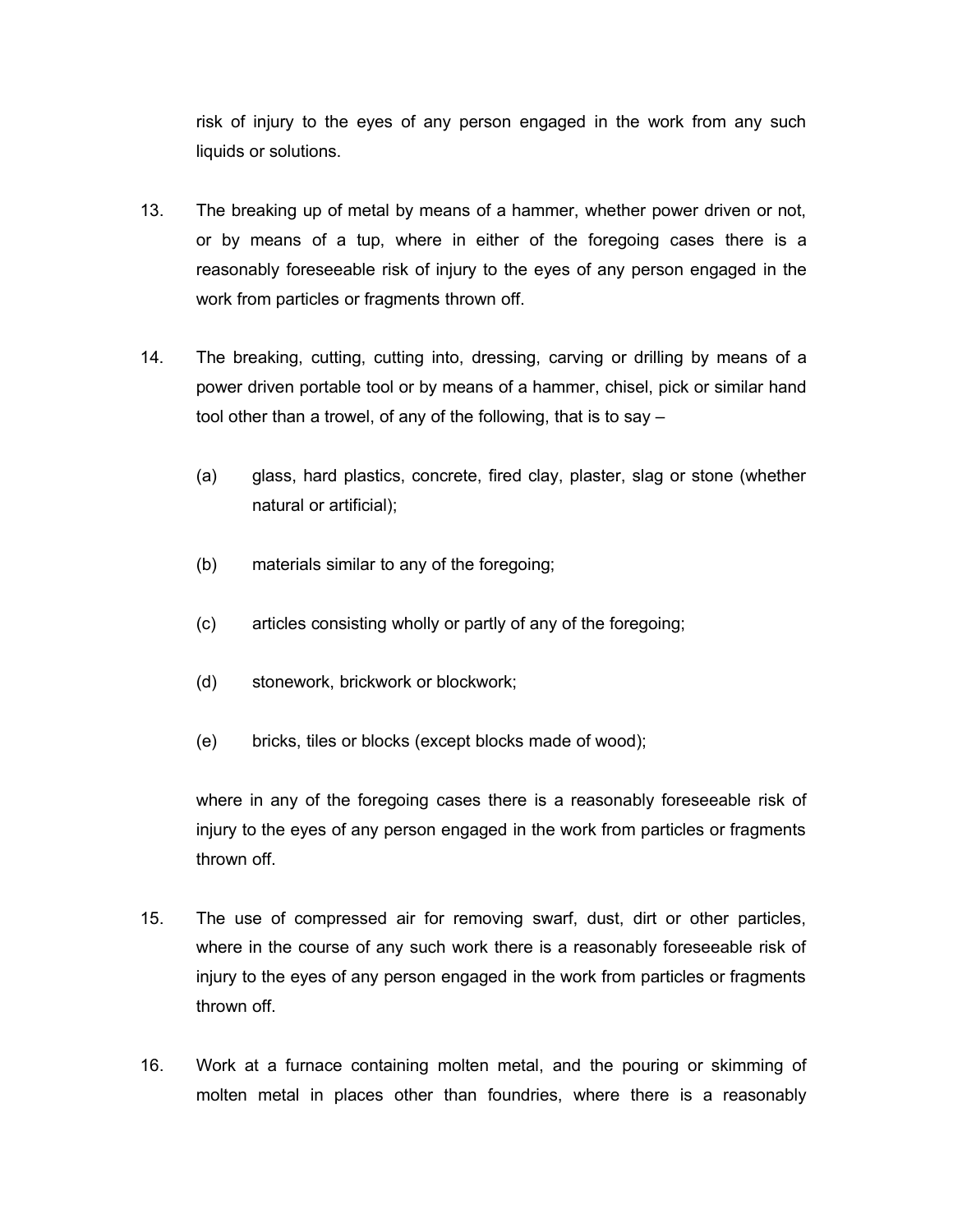foreseeable risk of injury to the eyes of any person engaged in any such work from molten metal.

- 17. Processes in foundries where there is a reasonably foreseeable risk of injury to the eyes of any person engaged in any such work from hot sand thrown off.
- 18. The operation of coiling wire, and operations connected therewith, where there is a reasonably foreseeable risk of injury to the eyes of any person engaged in any such work from particles or fragments thrown off or from flying ends of wire.
- 19. The cutting of wire or metal strapping under tension, where there is a reasonably foreseeable risk of injury to the eyes of any person engaged in any such work from flying ends of wire or flying ends of metal strapping.
- 20. Work in the manufacture of glass and in the processing of glass and the handling of cullet, where in any of the foregoing cases there is a reasonably foreseeable risk of injury to the eyes of any person engaged in the work from particles of fragments thrown off.
- 21. Any process involving the use of an exposed electric arc or an exposed stream of arc plasma.
- 22. The welding of metals by means of apparatus to which oxygen or any flammable gas or vapour is supplied under pressure.
- 23. The cutting, boring, cleaning, surface conditioning, or spraying of material by means of apparatus (not being apparatus mechanically driven by compressed air) to which air, oxygen or any flammable gas or vapour is supplied under pressure excluding any such process elsewhere specified, where in any of the foregoing cases there is a reasonably foreseeable risk of injury to the eyes of any person engaged in the work from particles or fragments thrown off or from intense light or other radiation.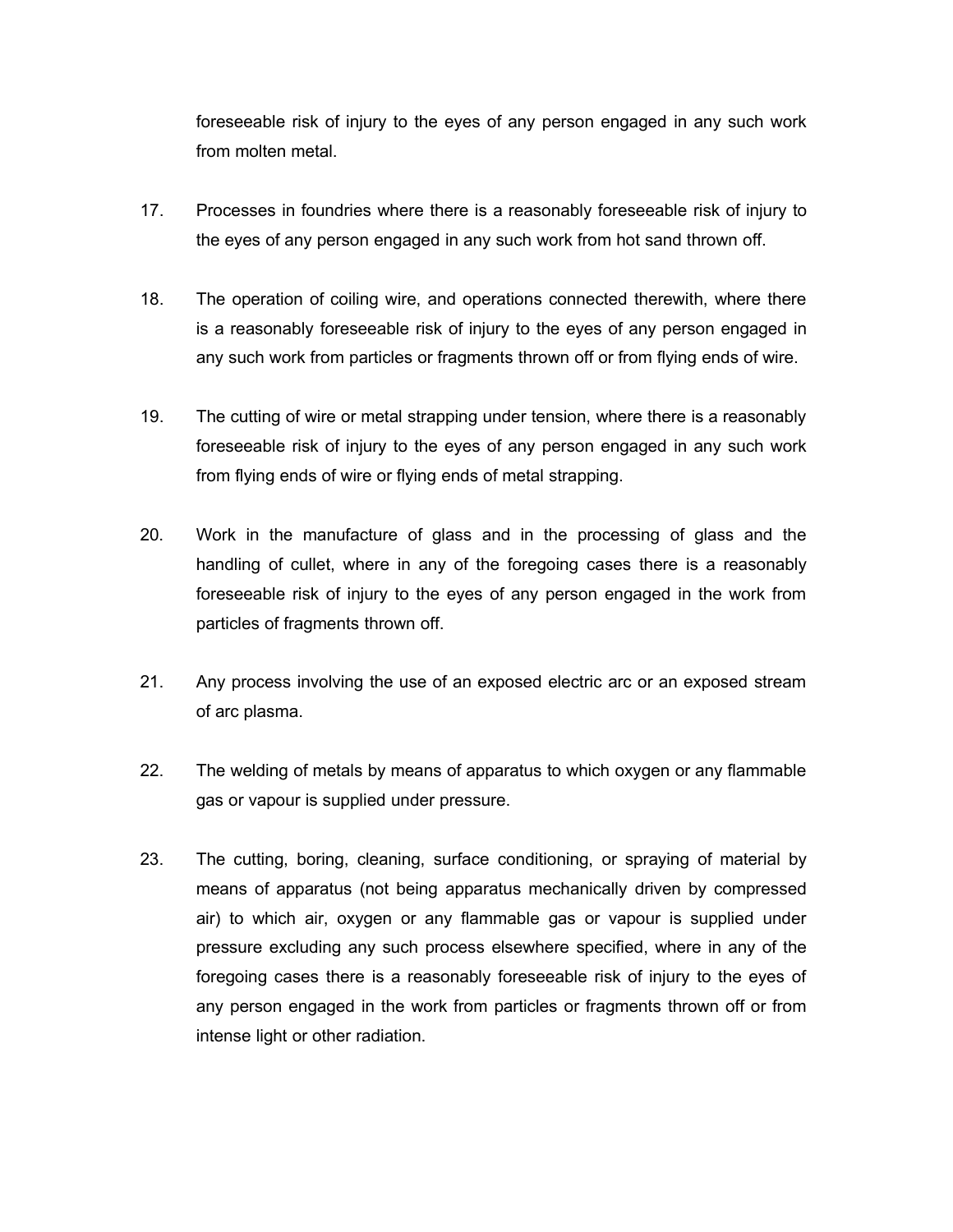- 24. Any process involving the use of an instrument which produces light amplification by the stimulated emission of radiation, being a process in which there is a reasonably foreseeable risk of injury to the eyes of any person engaged in the process from radiation.
- 25. Truing or dressing of an abrasive wheel where in either of the foregoing cases there is a reasonably foreseeable risk of injury to the eyes of any person engaged in the work from particles or fragments thrown off.
- 26. Work with drop hammers, power hammers, horizontal forging machines, and forging presses, other than hydraulic presses, used in any case for the manufacture of forgings.
- 27. The dry grinding of materials or articles by applying them by hand to a wheel, disc or band which in any such case is power driven or by means of a power driven portable tool, where in any of the foregoing cases there is a reasonably foreseeable risk of injury to the eyes of any person engaged in the work from particles or fragments thrown off.
- 28. The fettling of metal castings, involving the removal of metal, including runners, gates and risers, and the removal of any other material during the course of such fettling, where in any of the foregoing cases there is a reasonably foreseeable risk of injury to the eyes of any person engaged in the work from particles or fragments thrown off.
- 29. The machining of metals, including any dry grinding process not elsewhere specified, where there is a reasonably foreseeable risk of injury to the eyes of a person engaged in any such work from particles or fragments thrown off.
- 30. The welding of metals by an electric resistance process or a submerged electric arc, where there is a reasonably foreseeable risk of injury to the eyes of any person engaged in any such work from particles or fragments thrown off.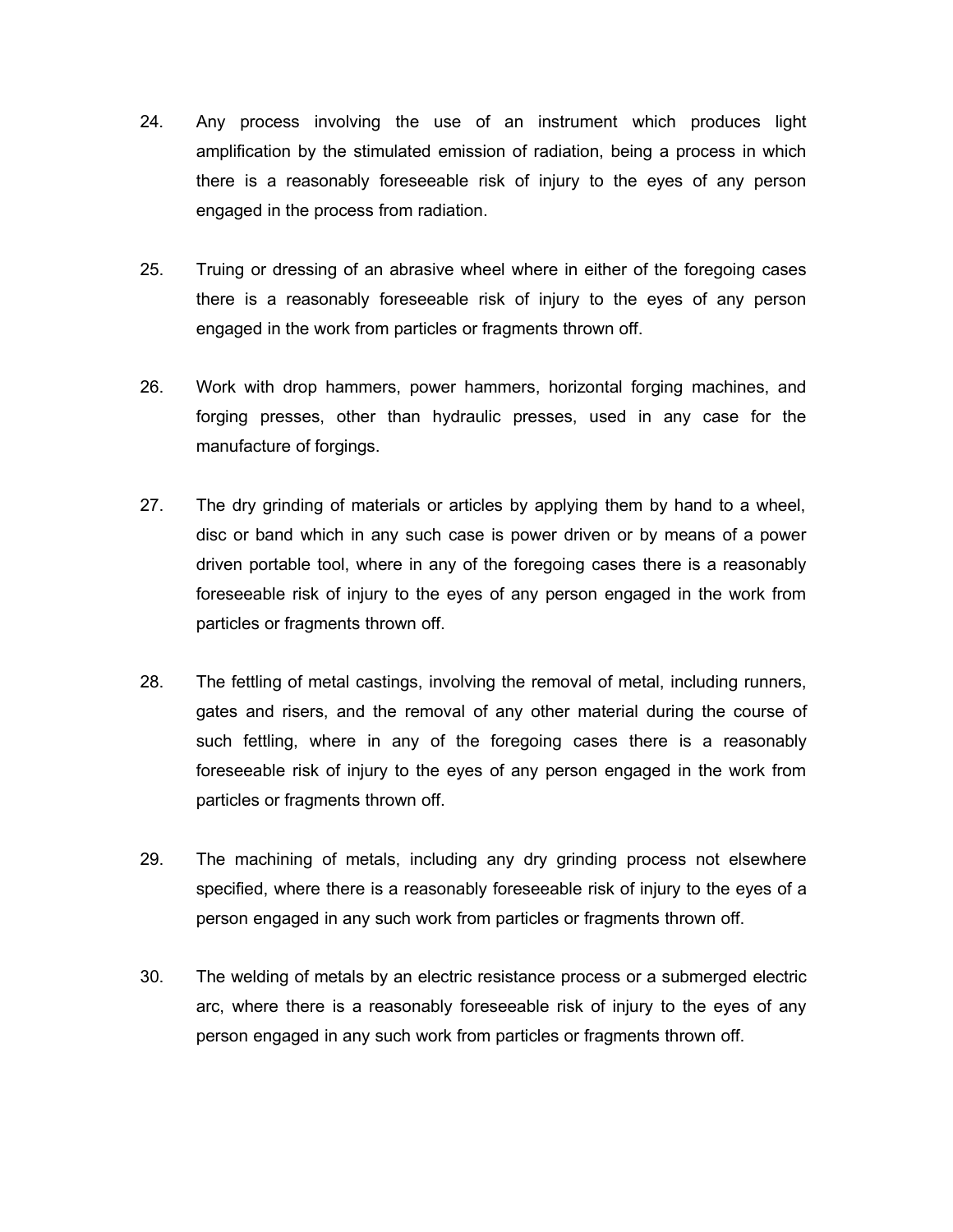## **ELEVENTH SCHEDULE**

(section 85)

## **LIST OF INJURIES REQUIRING IMMEDIATE NOTIFICATION**

- 1. Fracture of the skull, spine or pelvis.
- 2. Fracture of any bone–
	- $(i)$  in the arm or wrist, but not a bone in the hand; or
	- (ii) in the leg or ankle, but not a bone in the foot.
- 3. Amputation of–
	- (i) a hand or foot; or
	- (ii) a finger, thumb or toe, or any part thereof if the joint or bone is completely severed.
- 4. The loss of sight of an eye, a penetrating injury to an eye, or a chemical or hot metal burn to an eye.
- 5. Either injury (including burns) requiring immediate medical treatment, or loss of consciousness, resulting in either case from an electric shock from any electrical circuit or equipment, whether or not due to direct contact.
- 6. Loss of consciousness resulting from lack of oxygen.
- 7. Decompression sickness.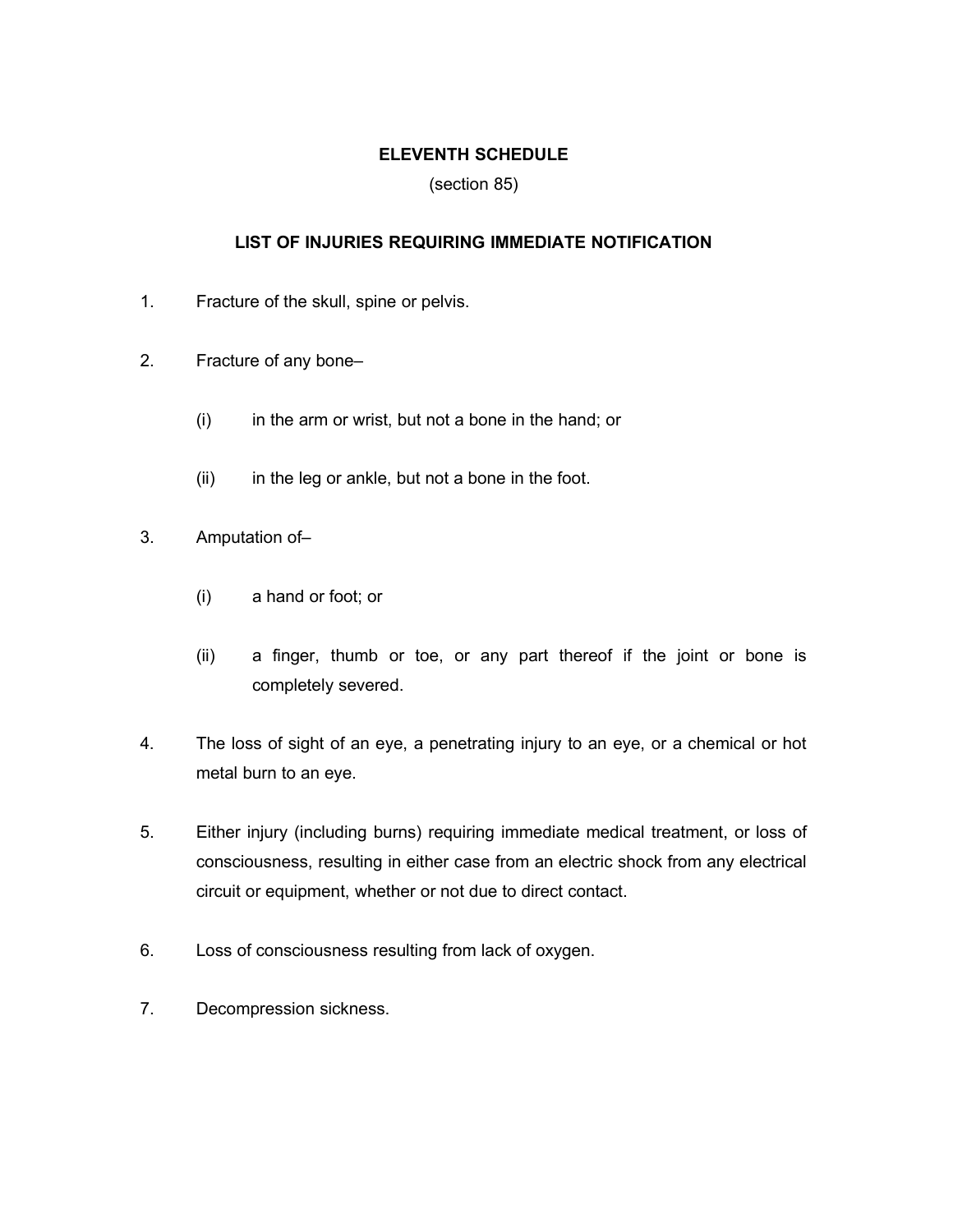- 8. Either acute illness requiring medical treatment, or loss of consciousness, resulting in either case from the absorption of any substance by inhalation, ingestion or through the skin.
- 9. Acute illness requiring medical treatment where there is reason to believe that this resulted from exposure to a pathogen or infected material.
- 10. Any other injury which results in the person injured being admitted into hospital for more than 24 hours.

# **TWELFTH SCHEDULE**

(sections 6 and 85)

# **LIST OF DANGEROUS OCCURRENCES**

- 1. The collapse of, the overturning of, or the failure of any load bearing part of–
	- (a) any lift, hoist, crane, derrick or mobile powered access platform, but not any winch, teagle, pulley block, gin wheel, transporter or runway;
	- (b) any excavator; or
	- (c) any pile driving frame or rig having an overall height, when operating, of more than 7 metres.
- 2. Explosion, collapse or bursting of any closed vessel, including a boiler or boiler tube, in which the internal pressure was above or below atmospheric pressure, which might have been liable to cause the death of, or injury to any person, or which resulted in the stoppage of the plant involved for more than 24 hours.
- 3. Electrical short circuit or overload attended by fire or explosion which resulted in the stoppage of the plant involved for more than 24 hours and which, taking into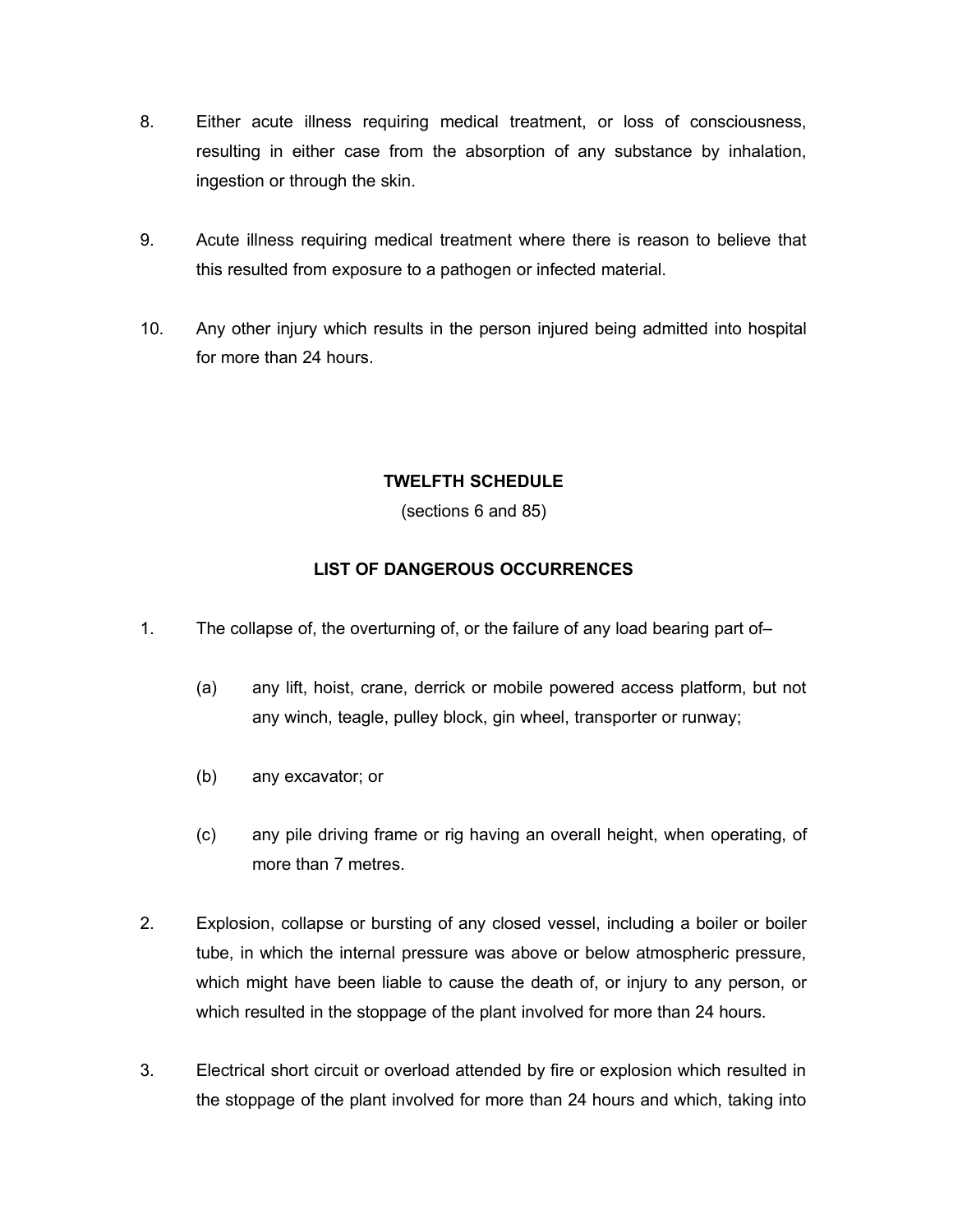account the circumstances of the occurrence, might have been liable to cause the death of, or injury to any person.

- 4. An explosion or fire occurring in any plant or place which resulted in the stoppage of that plant or suspension of normal work in that place for more than 24 hours, where such explosion or fire was due to the ignition of process materials, their by-products (including waste) or finished products.
- 5. The sudden, uncontrolled release of 500 kilogrammes or more of highly flammable liquid, flammable gas or flammable liquid above its boiling point from any system or plant or pipe-line.
- 6. A collapse or partial collapse of any scaffold which is more than 5 metres high which results in a substantial part of the scaffold falling or overturning; and where the scaffold is slung or suspended, a collapse or part collapse of the suspension arrangements (including any outrigger) which causes a working platform or cradle to fall more than 5 metres.
- 7. Any unintended collapse or partial collapse of–
	- (a) any building or structure under construction, reconstruction, alteration or demolition, or of any false-work, involving a fall of more than 5 tonnes of materials; or
	- (b) any floor or wall of any building being used as a place of work, not being a building under construction, reconstruction, alteration or demolition.
- 8. Either of the following incidents in relation to a pipeline–
	- (a) the bursting, explosion or collapse of a pipe-line or any part thereof; or
	- (b) the unintentional ignition of anything in a pipe-line, or of anything which immediately before it was ignited was in a pipe-line.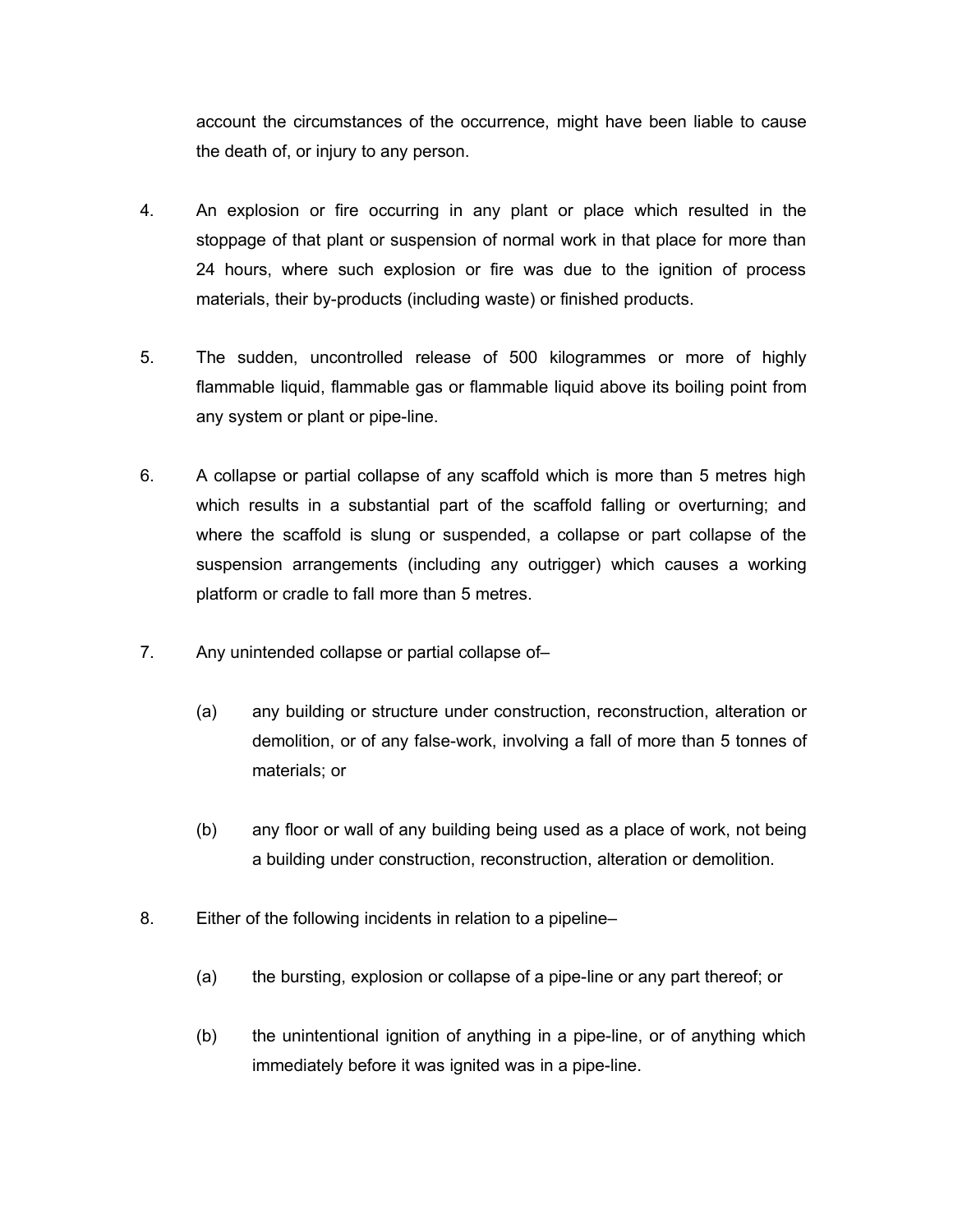9. Any incident in which plant or equipment either comes into contact with an uninsulated overhead electric line in which the voltage exceeds 200 volts, or causes an electrical discharge from such an electric line by coming into close proximity to it, unless in either case the incident was intentional.

## **THIRTEENTH SCHEDULE**

(section 85)

### **REPORT OF ACCIDENT OR DANGEROUS OCCURRENCE**

| 1.             | Name and address of employer                                                    |  |  |
|----------------|---------------------------------------------------------------------------------|--|--|
| 2.             | of work and site<br>of accident<br>dangerous occurrence*:<br><b>Place</b><br>or |  |  |
| 3.<br>4.<br>5. |                                                                                 |  |  |
| 6.             | (a)                                                                             |  |  |
|                | (c)                                                                             |  |  |
| 7.             | Kind of work being performed at time of accident or dangerous occurrence*:      |  |  |
| 8.             |                                                                                 |  |  |
| 9.             | Cause and particulars of the accident or dangerous occurrence*:                 |  |  |
| 10.            | Reasons for the accident or dangerous occurrence*:                              |  |  |
| 11.            |                                                                                 |  |  |
|                |                                                                                 |  |  |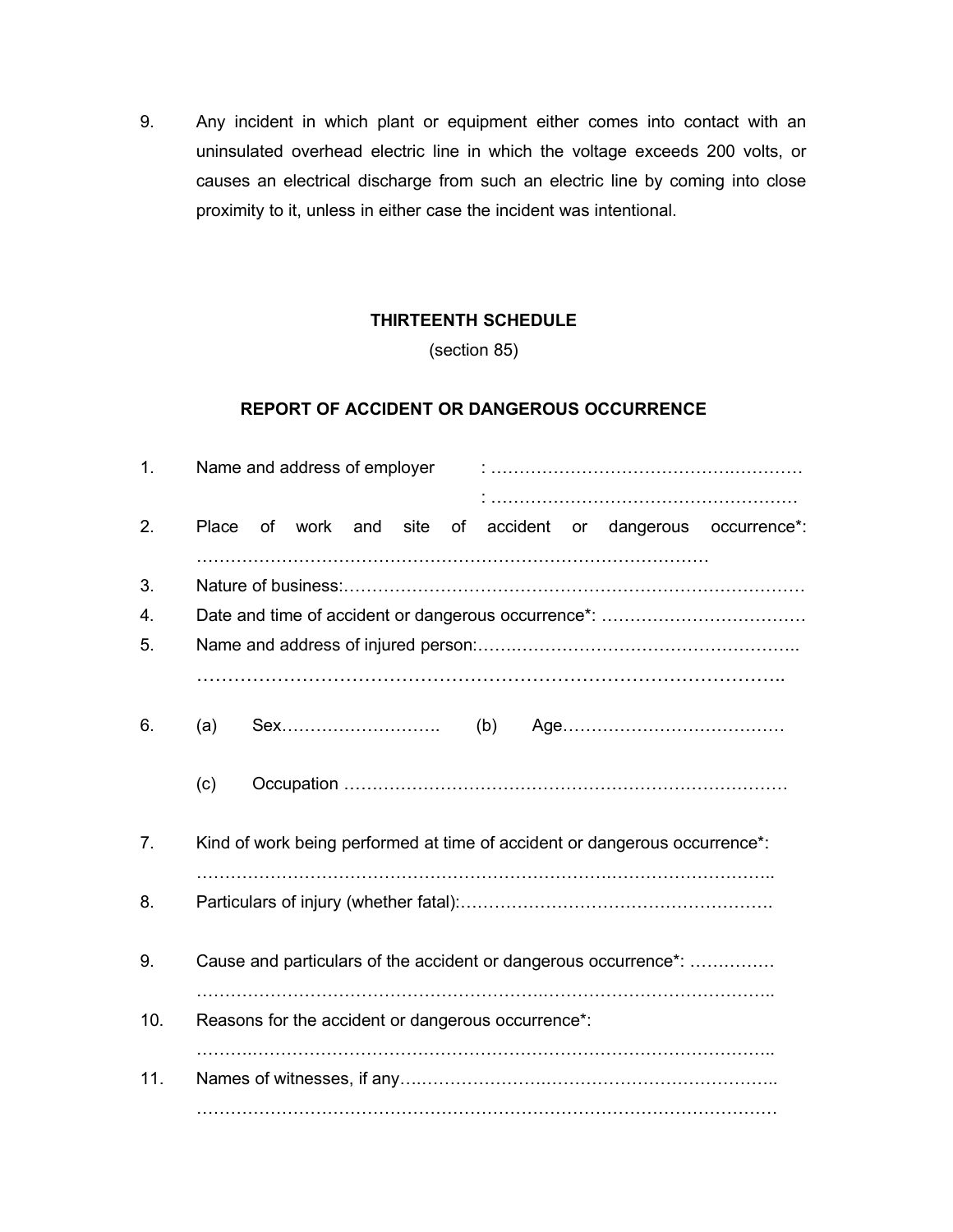………………………………………………………………………………………… 12. Any further particulars:………….…………………….……………………………... ………………………………………………………………………………………… …………………………………………………………………………………………

I certify that to the best of my knowledge that the information given above is correct.

**Note:** \* Delete whichever is not applicable.

# **FOURTEENTH SCHEDULE**

(sections 2, 19, 77 and 86)

# . **LIST OF NOTIFIABLE OCCUPATIONAL DISEASES**

## **1. Diseases caused by agents**

1

 $\overline{\phantom{a}}$ 

- 21.1 Diseases caused by Chemical agents
- 1.1.1 Diseases caused by beryllium or its toxic compounds
- 1.1.2 Diseases caused by cadmium or its toxic compounds
- 1.1.3 Diseases caused by phosphorus or its toxic compounds
- 1.1.4 Diseases caused by chromium or its toxic compounds
- 1.1.5 Diseases caused by manganese or its toxic compounds
- 1.1.6 Diseases caused by arsenic or its toxic compounds
- 1.1.7 Diseases caused by mercury or its toxic compounds
- 1.1.8 Diseases caused by lead or its toxic compounds
- 1.1.9 Diseases caused by fluorine or its toxic compounds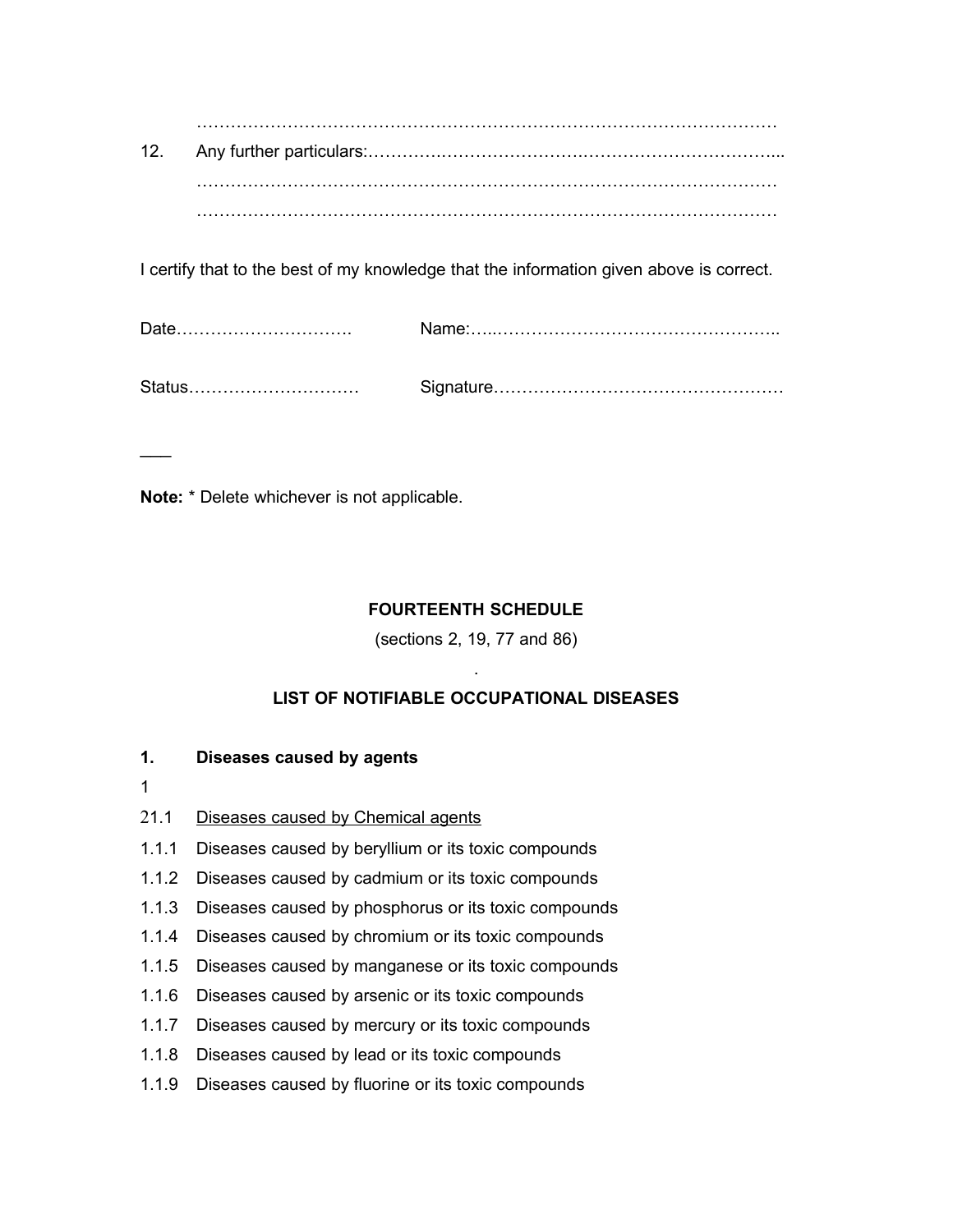- 1.1.10 Diseases caused by carbon disulphide
- 1.1.11 Diseases caused by toxic halogen derivatives of aliphatic or aromatic hydrocarbons
- 1.1.12 Diseases caused by benzene or its homologues
- 1.1.13 Diseases caused by toxic nitro-and amino-derivatives of benzene or its homologues
- 1.1.14 Diseases caused by nitroglycerine or other nitric acid esters
- 1.1.15 Diseases caused by alcohols, glycols or ketones
- 1.1.16 Diseases caused by asphyxiants: carbon monoxide, hydrogen cyanide or its toxic derivatives, hydrogen sulphide
- 1.1.17 Diseases caused by acrilonitrile
- 1.1.18 Diseases caused by oxides of nitrogen
- 1.1.19 Diseases caused by vanadium or its toxic compounds
- 31.1.20 Diseases caused by antimony or its toxic compounds
- 1.1.21 Diseases caused by hexane
- 1.1.22 Diseases of the teeth due to mineral acids
- 1.1.23 Diseases due to pharmaceutical agents
- 1.1.24 Diseases due to thallium or its compounds
- 1.1.25 Diseases due to osmium or its compounds
- 1.1.26 Diseases due to selenium or its compounds
- 1.1.27 Diseases due to copper or its compounds
- 1.1.28 Diseases due to tin or its compounds
- 1.1.29 Diseases due to zinc or its compounds
- 1.1.30 Diseases due to methyl bromide
- 1.1.31 Diseases caused by irritants: benzoquine and other corneal irritants
- 1.1.32 Diseases due to organic isocyanates
- 1.1.33 Diseases due to boron or its compounds
- 1.1.34 Diseases due to ozone, phosgene
- 1.1.35 Diseases caused by any other chemical agents not mentioned in the preceding items 1.1.1 to 1.1.34, where a link between the exposure of the worker to these chemical agents and the diseases suffered is established.
- 1.2 Diseases caused by physical agents
- 11.2.1 Hearing impairment caused by noise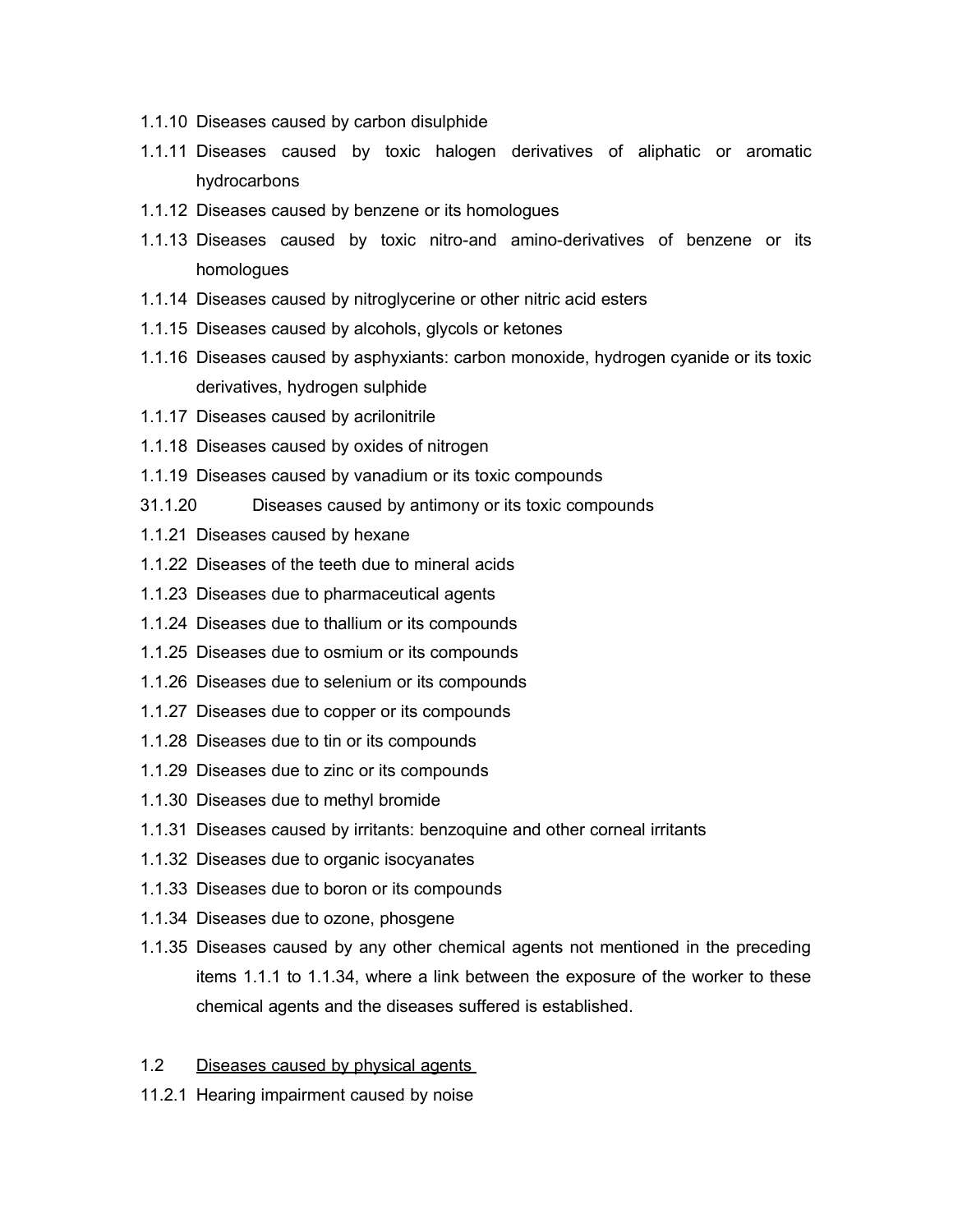- 1.2.2 Diseases caused by vibration (disorders of muscles, tendons, bones, joints, peripheral blood vessels or peripheral nerves)
- 21.2.3 Diseases caused by work in compressed air
- 31.2.4 Diseases caused by ionising radiation
- 41.2.5 Diseases caused by heat radiation
- 51.2.6 Diseases caused by ultra violet radiation
- 61.2.7 Diseases caused by extreme temperature (e.g sunstroke, frostbite)
- 71.2.8 Diseases caused by any other physical agents not mentioned in the preceding items 1.2.1 to 1.2.7 where a direct link between the exposure of a worker to these physical agents and the diseases suffered is established.
- 1.3 Biological agents
- 1.3.1 Infections or parasitic diseases contracted in an occupation where there is a particular risk of contamination.

#### **2. Diseases by target organ systems**

- 2.1 Occupational respiratory diseases
- 12.1.1 Pneumoconioses caused by sclerogenic mineral dust (silicosis, anthracosilicosis, asbestosis) and silicotuberculosis, provided that silicosis is an essential factor in causing the resultant incapacity or death
- 12.1.2 Bronchopulmonary diseases caused by hard metal dust
- 22.1.3 Bronchopulmonary diseases caused by cotton flax, hemp or sisal dust (byssinosis) and other fibres
- 32.1.4 Occupational asthma caused by the recognised sensitising agents or irritants inherent to the work process
- 42.1.5 Extrinsic allergic alveolitis caused by the inhalation of organic dusts
- 52.1.6 Siderosis
- 62.1.7 Chronic obstructive pulmonary diseases
- 72.1.8 Diseases of lung, due to aluminium
- 82.1.9 Upper airways disorders caused by recognised sensitising agents or irritants inherent to the work process
- 92.1.10 Bagassosis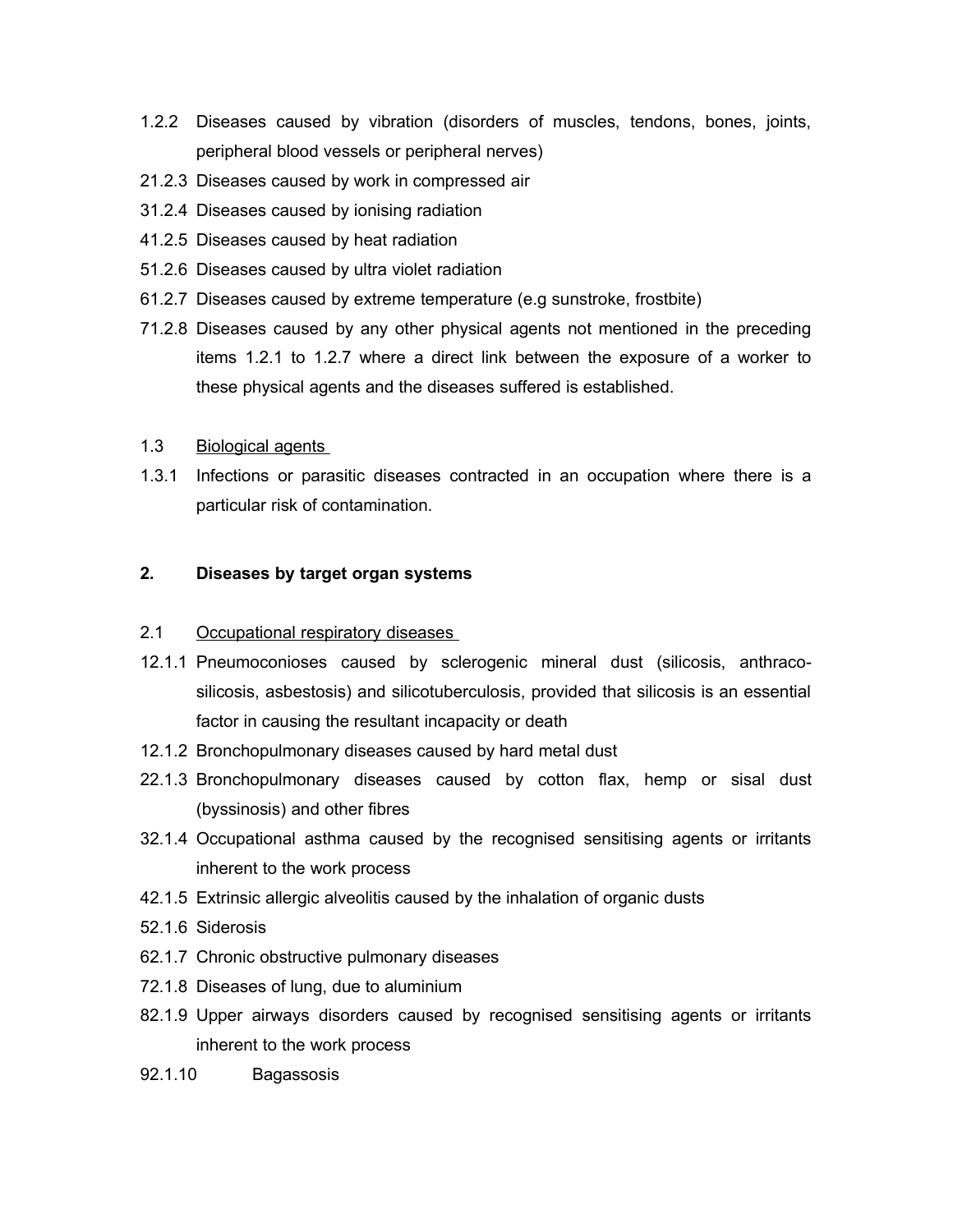- 102.1.11 Any other respiratory disease not mentioned in the preceding items 2.1.1 to 2.1.10, caused by an agent where a direct link between the exposure of a worker to this agent and the disease suffered is established
- 2.2. Occupational skin diseases
- 12.2.1 Skin diseases caused by physical, chemical or biological agents not included under other items
- 22.2.2 Occupational vitiligo

#### 2.3 Occupational musculo-skeletal disorders

- 12.3.1 Musculo-skeletal diseases caused by specific work activities or work environment where particular risk factors are present. Examples of such activities or environment include-
	- (a) rapid or repetitive
	- (b) forceful exertion
	- (c) excessive mechanical force concentration
	- (d) Awkward or neutral position
	- (e) vibration

(local or environmental cold may potentiate risks)

## **3. Occupational Cancer**

- 1
- 23.1 Cancer caused by the following agents
- 3.1.1 Asbestos
- 3.1.2 Benzidine and salts
- 3.1.3 Bis chloro methyl ether (BCME)
- 3.1.4 Chromium and chromium compounds
- 3.1.5 Coal tars and coal tar pitches; soot
- 3.1.6 Betanaphtylamine
- 3.1.7 Vinyl chloride monomer
- 3.1.8 Benzene or its toxic homologues
- 3.1.9 Toxic nitro-and amino-derivatives of benzene or its homologues
- 3.1.10 Ionising Radiation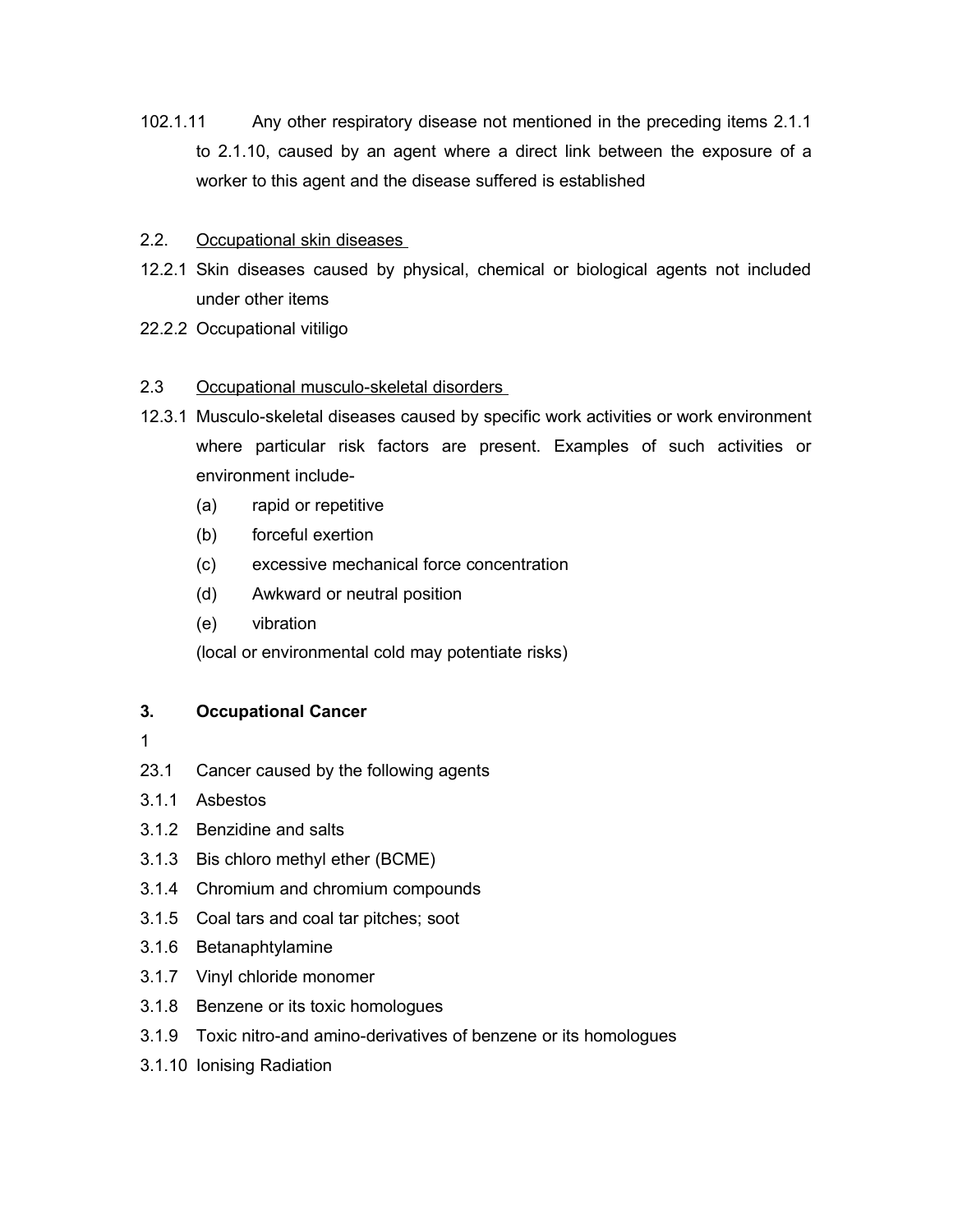- 3.1.11 Tar, pitch, bitumen, mineral oil, anthracene, or its compounds, products or residues of these substances
- 3.1.12 Coke oven emissions
- 3.1.13 Compound of nickel
- 3.1.14 Dust from wood
- 3.1.15 Cancer of the nasal cavity or associated air sinuses
- 3.1.16 Cancer of the urinary tract
- 3.1.17 Cancer caused by any other agents not mentioned in the preceding items 3.1.1 to 3.1.16, where a direct link between the exposure of a worker to this agent and the cancer suffered is established.

#### **4. Other conditions**

- 4.1 Miners' nystagmus
- 4.2 Heat Cataract
- 4.3 Decompression sickness
- 4.4 Toxic anaemia
- 4.5 Toxic jaundice

## **FIFTEENTH SCHEDULE**

#### (section 88)

## **APPLICATION FOR THE REGISTRATION OF A FACTORY**

I…………………………………… on behalf of………………….……………. hereby apply for registration/renewal of certificate of registration to operate a factory as from………………………… and particularised as hereunder:

- 1. (a) Name of employer………………………………………………………………
- (b) Address of employer…………………………………………………………… Tel. No………………….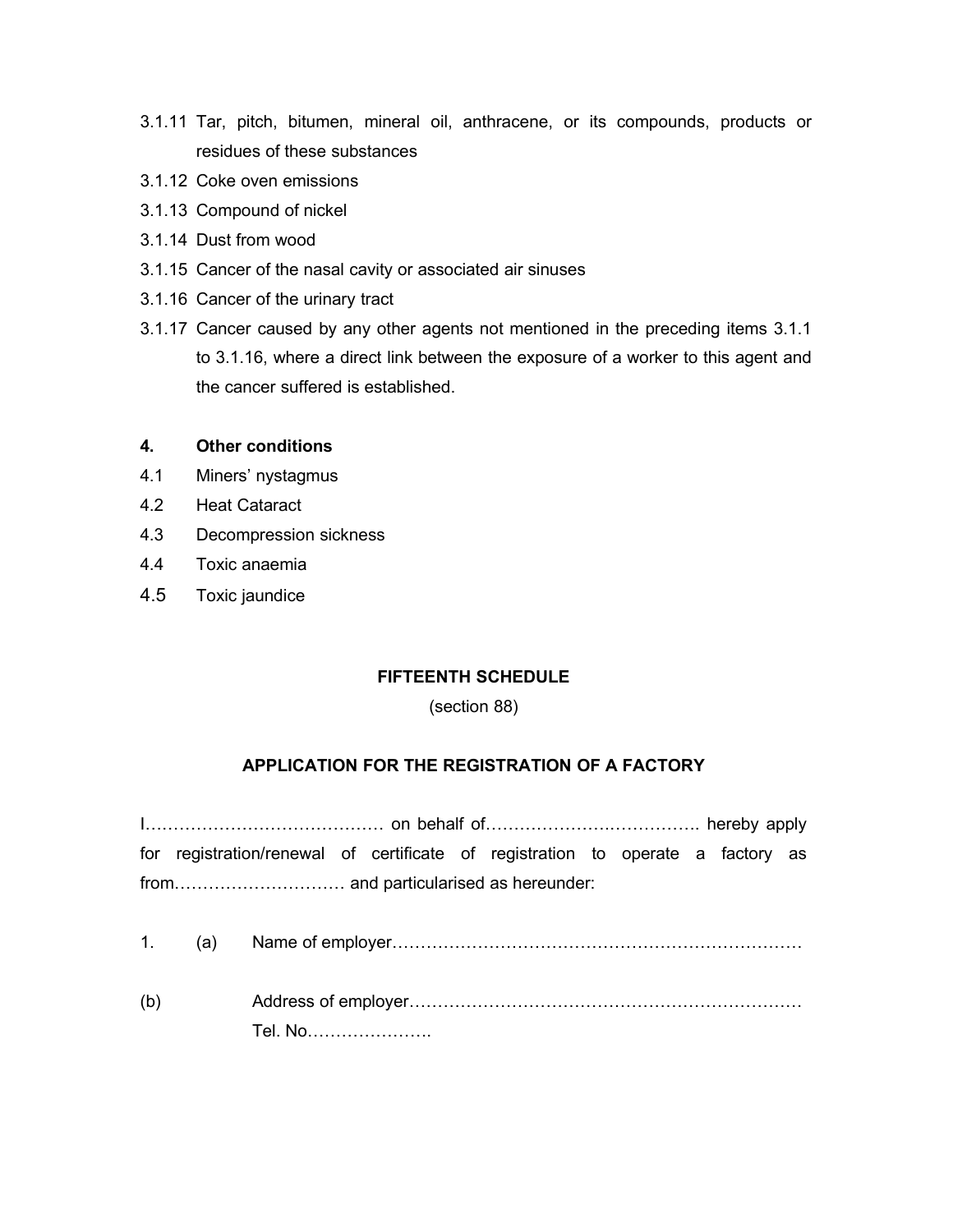|    | (c) | Registered office or principal place of business of company, société or           |
|----|-----|-----------------------------------------------------------------------------------|
| 2. |     |                                                                                   |
| 3. |     | Nature of the process or manufacture carried or intended to be carried on/ at the |
| 4. |     | Number of employees:<br>Total                                                     |
| 5. |     | State number and particulars of welfare facilities:-                              |
|    | (a) | Sanitary conveniences for:                                                        |
|    | (b) |                                                                                   |
|    | (c) |                                                                                   |
|    | (d) |                                                                                   |
| 6. | (a) | Total power used or generated by machinery installed in the                       |
|    | (b) | Responsible person in general charge of all machinery:                            |
|    |     | (i)<br>(ii)<br>(iii)                                                              |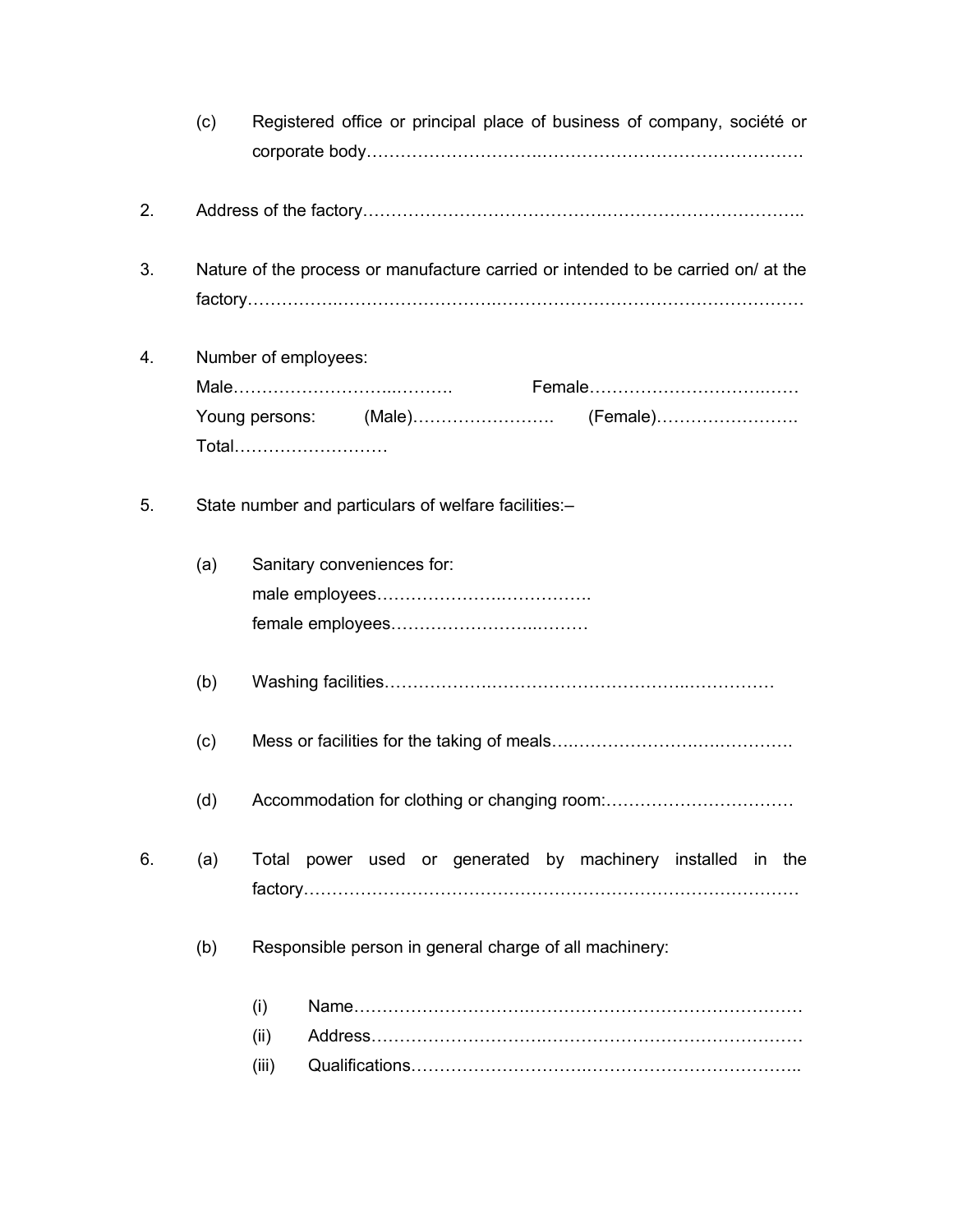7. This paragraph applies to every employer of 100 or more employees or as directed by the Permanent Secretary–

8. List any machinery or equipment which are used or intended to be used in the factory:- Number in use

| (a) | Steam Boiler                    |   |
|-----|---------------------------------|---|
| (b) | <b>Steam Receiver</b>           | . |
| (c) | Air receiver                    |   |
| (d) | Hoist and Lift                  | . |
| (e) | Crane and other lifting machine |   |
| (f) | Woodworking machine             |   |
| (g) | Refrigeration plant             |   |
| (h) | <b>Vehicle Lift</b>             |   |
| (i) | Escalator                       |   |
|     | Other machines                  | . |

9. State whether substances hazardous to health, corrosive or flammable substances are used, manufactured or likely to be formed in the course of any process………….……………………….………………………………………………

If yes, give the names and quantities of these substances

……….……………………….……………………….………………………………… …………………….……………….……………………….……………………………

10. State whether the factory building is new…………………………………………………………………………………………… Signature of applicant:…………………………………………….……………………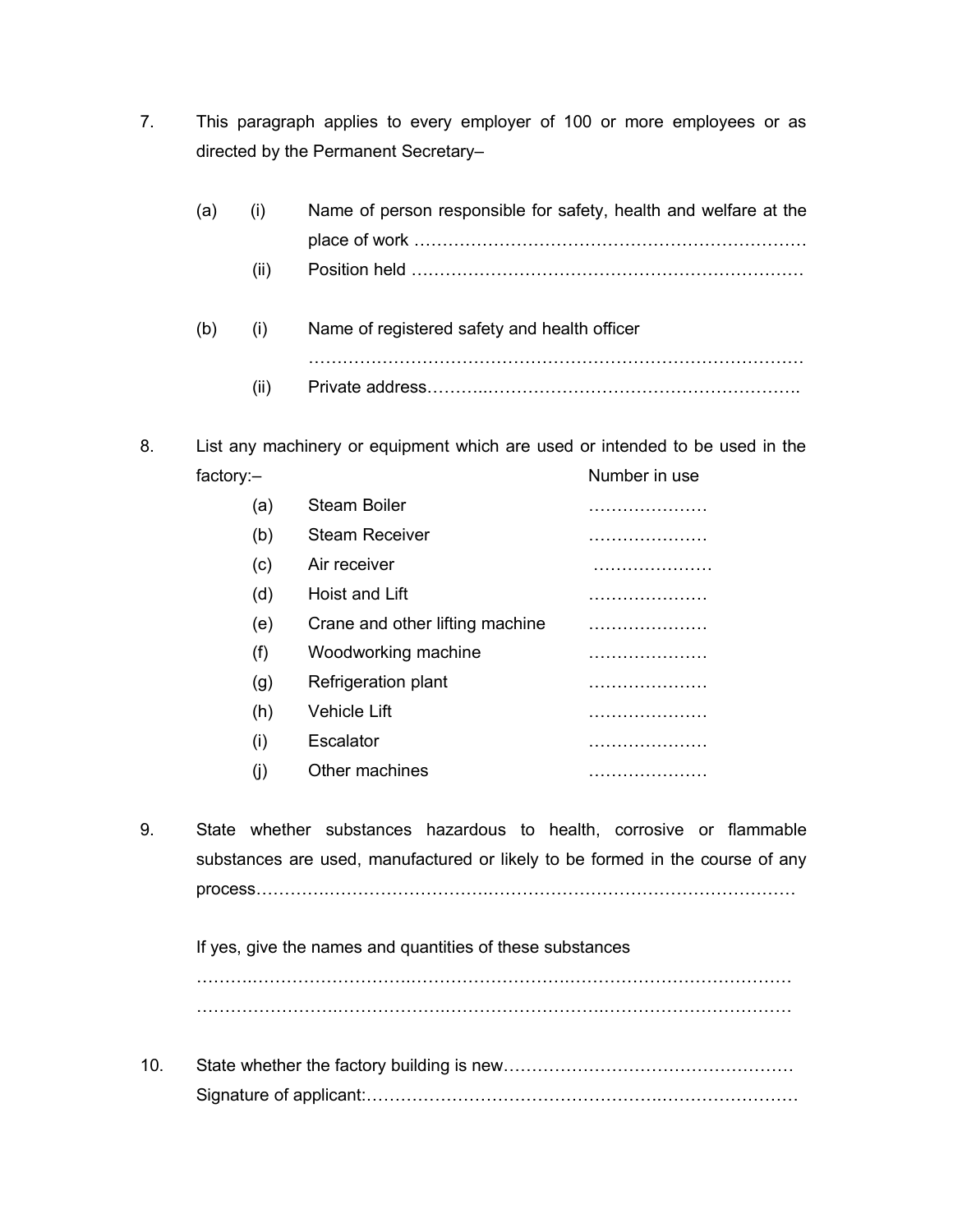| $\textbf{Date}:\textcolor{red}{\textbf{1}}\textcolor{red}{\textbf{1}}\textcolor{red}{\textbf{1}}\textcolor{red}{\textbf{1}}\textcolor{red}{\textbf{1}}\textcolor{red}{\textbf{1}}\textcolor{red}{\textbf{1}}\textcolor{red}{\textbf{1}}\textcolor{red}{\textbf{1}}\textcolor{red}{\textbf{1}}\textcolor{red}{\textbf{1}}\textcolor{red}{\textbf{1}}\textcolor{red}{\textbf{1}}\textcolor{red}{\textbf{1}}\textcolor{red}{\textbf{1}}\textcolor{red}{\textbf{1}}\textcolor{red}{\textbf{1}}\textcolor{red}{\textbf{$ |  |
|---------------------------------------------------------------------------------------------------------------------------------------------------------------------------------------------------------------------------------------------------------------------------------------------------------------------------------------------------------------------------------------------------------------------------------------------------------------------------------------------------------------------|--|

# FOR OFFICE USE ONLY I

\_\_\_\_\_\_\_\_\_\_\_\_\_\_\_\_\_\_\_\_\_\_\_\_\_\_\_\_\_\_\_\_\_\_\_\_\_\_\_\_\_\_\_\_\_\_\_\_\_\_\_\_\_\_\_\_\_\_\_\_\_\_\_\_\_\_\_\_\_\_

The application is–

 $\mathcal{L}$ 

\*(a) approved with conditions for period…………….…..to………………

\*(b) approved without conditions for period …………….to ………………

\*(c) Not approved.

Date:………….………… …………….:…………………..………………………………

for Director, Occupational Safety and Health

\*Delete whichever is not applicable.

|                  | Ш                               |
|------------------|---------------------------------|
| Rs cs            |                                 |
| Registration Fee | Factory Building Permit Fee: Rs |
| (already paid)   |                                 |
| Surcharge (50%): |                                 |
| TOTAL:           |                                 |
|                  |                                 |
|                  |                                 |
|                  |                                 |
|                  |                                 |
|                  |                                 |
| Date of expiry:  |                                 |
|                  |                                 |

……………………………… ………………………………………

Signature of Issuing Officer for Director, Occupational Safety and Health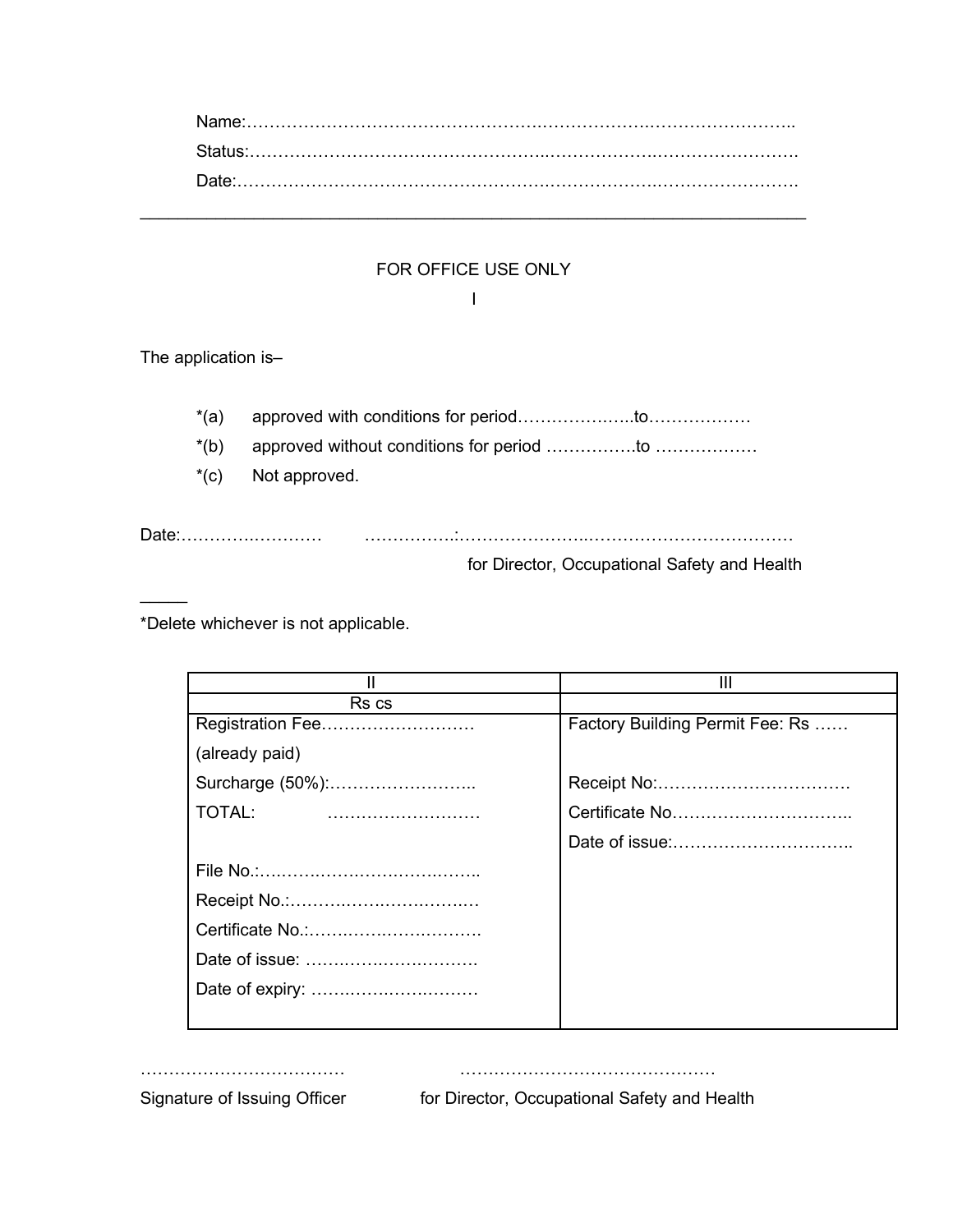Date:….…….…….…….…….……. Date…….…….…….…….…….…….

# **SIXTEENTH SCHEDULE**

(section 29)

# **APPLICATION FORM FOR REGISTRATION TO PRACTISE AS A SAFETY AND HEALTH OFFICER**

| 1. |            |                                                                                                                                   |
|----|------------|-----------------------------------------------------------------------------------------------------------------------------------|
| 2. |            |                                                                                                                                   |
| 3  | (a)<br>(b) | Tel No:                                                                                                                           |
| 4. |            | (Photostat copy of qualification to be annexed and original to be produced)                                                       |
| 5  | (a)        | Are you involved in any kind of work activity for financial gain of any nature<br>other than that of a Safety and Health Officer? |
|    | (b)        | If yes, please state nature of work activity and name(s) and address(es)<br>of employer(s):<br>(i)<br>(ii)                        |
|    | (c)        | Number of working hours which I may devote to my activities as a Safety<br>and Health Officer per week:                           |
|    |            | (Details to be provided)                                                                                                          |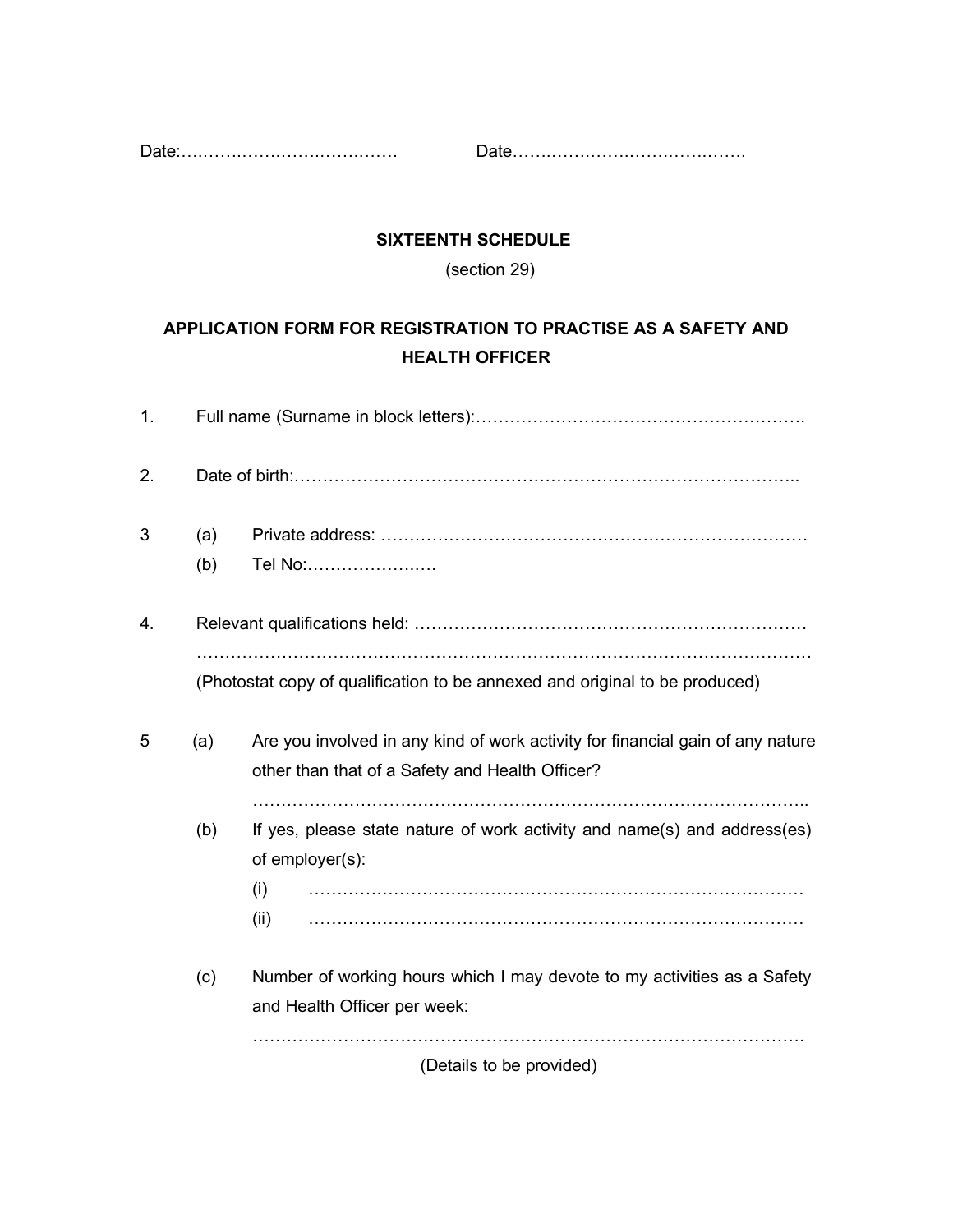6. Name(s) of employer(s), address(es) of place(s) of work and number of persons employed where I am actually employed as a Safety and Health Officer.

| Name(s) of employer(s) Address(es) of place(s) of Number of employees |  |
|-----------------------------------------------------------------------|--|
| work                                                                  |  |
|                                                                       |  |
|                                                                       |  |
|                                                                       |  |
|                                                                       |  |

Note: (i) Any further details may be annexed

- (ii) Plan of work to be annexed, (if required).
- (iii) Documentary evidence of employment as Safety and Health Officer to be annexed.
- 7. I hereby apply for registration to practise as a Safety and Health Officer at the place(s) of work mentioned in paragraph 6 above.
- 8. I am aware that any person who knowingly or recklessly makes a false statement in purported compliance with a requirement to furnish any information imposed by or under the Occupational Safety and Welfare Act 2005 shall commit an offence.

Date : ………………………………. Signature :……………………………………………..

## **FOR OFFICE USE ONLY**

(1) The application is recommended/not recommended for registration …………………………………………………………………………………………… … …………………………………………………………………………………………… …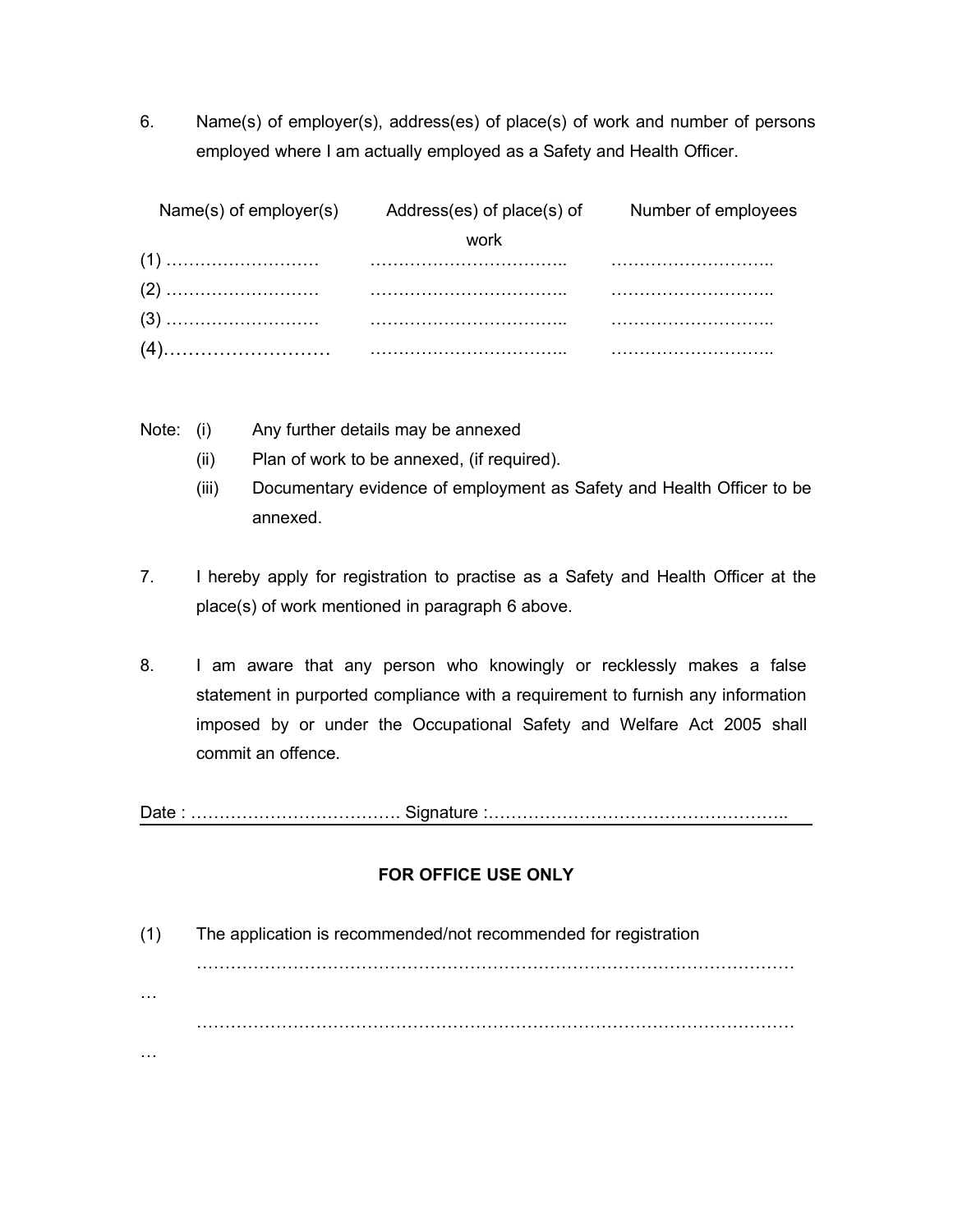- (2) The application is
	- (a) approved/not approved for registration to practise for the following employer(s):

| Name of employer(s) | File $(s)$ No. $(s)$ |
|---------------------|----------------------|
|                     |                      |
|                     |                      |
|                     |                      |
|                     |                      |

Entries made at folio ……………………………in the register of Safety and Health Officer.

Registration fee paid: Rs ........................ Receipt Number ..................................

|--|--|

for Permanent Secretary

## **SEVENTEENTH SCHEDULE**

(section 52)

# **REPORT OF EXAMINATION OF A VEHICLE LIFT**

|    | Name and address of owner                               |  |
|----|---------------------------------------------------------|--|
| 2. | Address of place of work or building                    |  |
| 3. | Description, make and number of vehicle lift            |  |
| 4. | Date of construction                                    |  |
| 5. | Name of person or company maintaining and servicing the |  |
|    | vehicle lift                                            |  |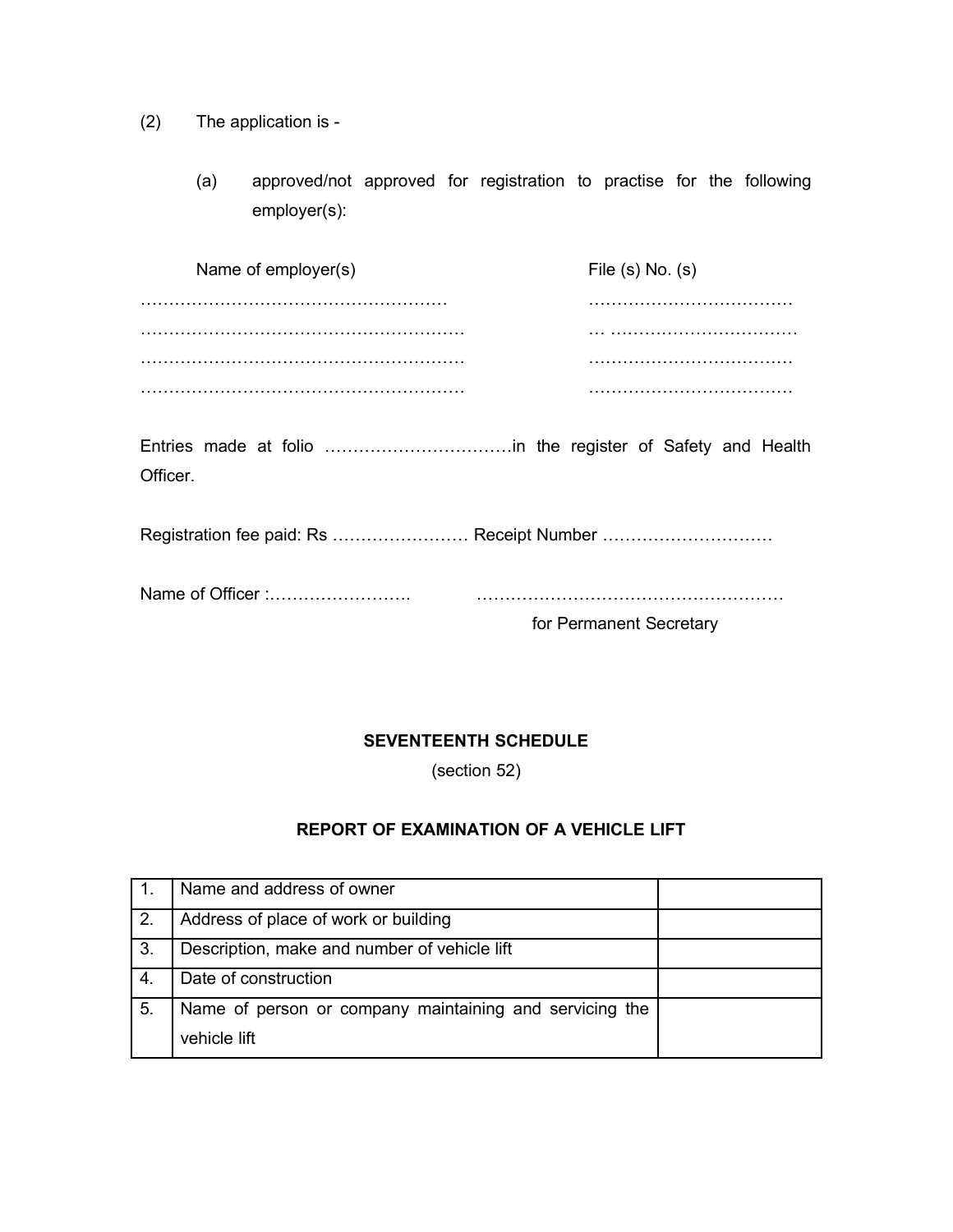| 6.  | Date of last test<br>(i)                                       |
|-----|----------------------------------------------------------------|
|     | (ii)<br>Details of (a)<br>tests                                |
|     | examinations<br>(b)                                            |
| 7.  | Maximum working load                                           |
| 8.  | Particulars of any defect found which affect the safety of the |
|     | vehicle lift                                                   |
| 9.  | Repairs (if any) required immediately                          |
| 10. | Repairs (if any) required within a specified time (which must  |
|     | be stated) for the continued safe use of the vehicle lift      |
|     |                                                                |
| 11. | Condition of the safety devices required by section 52         |
|     |                                                                |
| 12. | Other observations                                             |

I certify that on …………………………….the vehicle lift described above was made available for test and/or thorough examination, and that on the said date I tested and/or thoroughly examined this vehicle lift, and the above is a true report of my test and/or examination.

## **EIGHTEENTH SCHEDULE**

(section 53)

Description and make of lift : ……………………………………………………………………

This lift was examined by a registered machinery inspector on ……………………………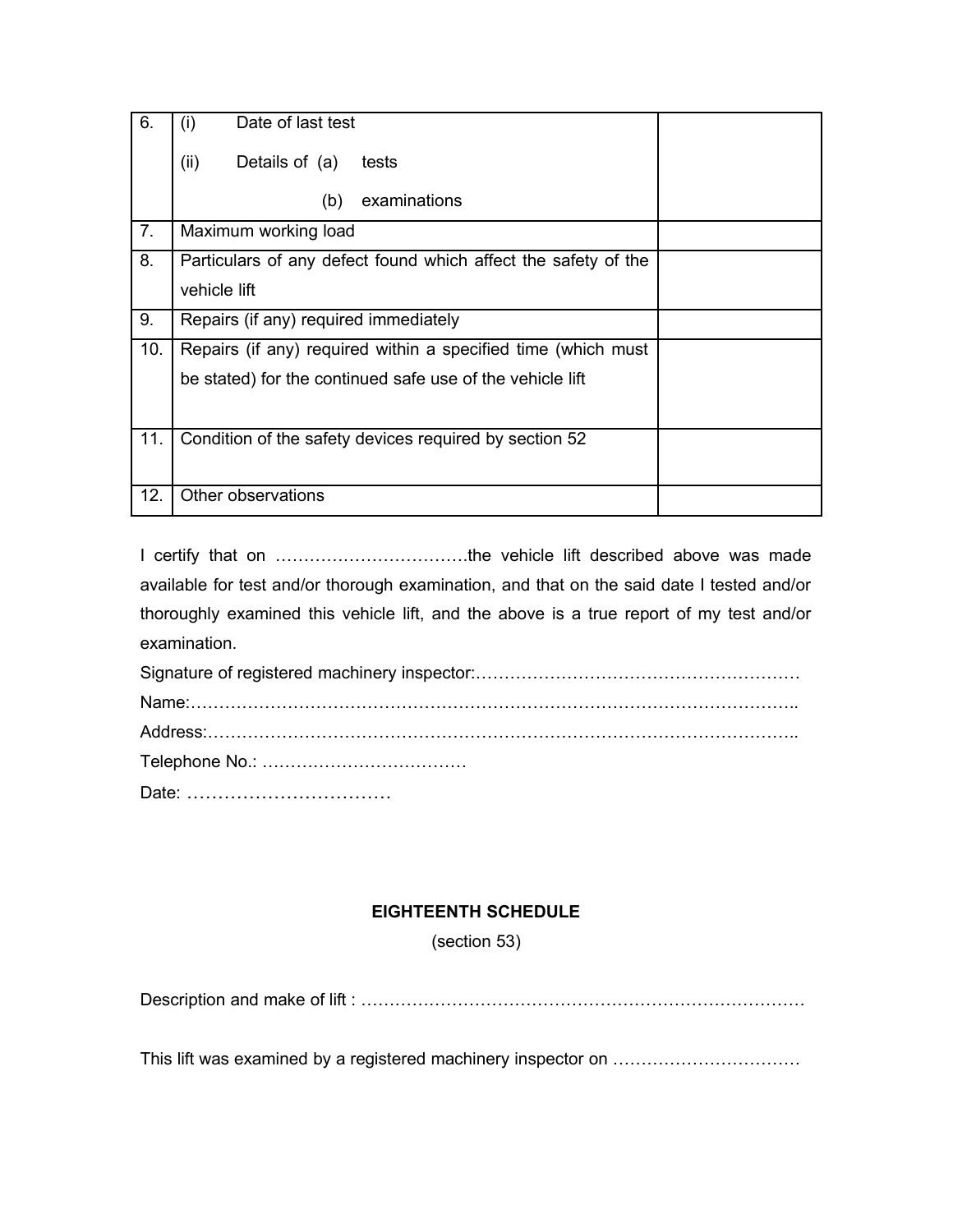………………………………………………………….. (date), in accordance with section 53 of the Occupational Safety and Welfare Act, 2005. The next examination is due on ………………………… (date).

Date: ………………………… Signature of owner:………………………………….

## **NINETEENTH SCHEDULE**

(section 54)

#### **REPORT OF EXAMINATION OF AN ESCALATOR**

| $\mathbf{1}$ . | Name and address of owner                                       |  |
|----------------|-----------------------------------------------------------------|--|
| 2.             | Address of place of work or building                            |  |
| 3.             | Description and make of the escalator                           |  |
| 4.             | Date of construction                                            |  |
| 5.             | Name of person or company maintaining and servicing the         |  |
|                | escalator                                                       |  |
| 6.             | Particulars of any defect found which affects the safety of the |  |
|                | escalator                                                       |  |
| 7.             | Repairs (if any) required immediately                           |  |
| 8.             | Repairs (if any) required within a specified time (which must   |  |
|                | be stated) for the continued safe use of the escalator          |  |
| 9.             | Other observations                                              |  |

I certify that on …………………………….the escalator described above was made available for thorough examination, and that on the said date I tested and/or thoroughly examined the escalator, and the above is a true report of my examination.

| Telephone No.: |
|----------------|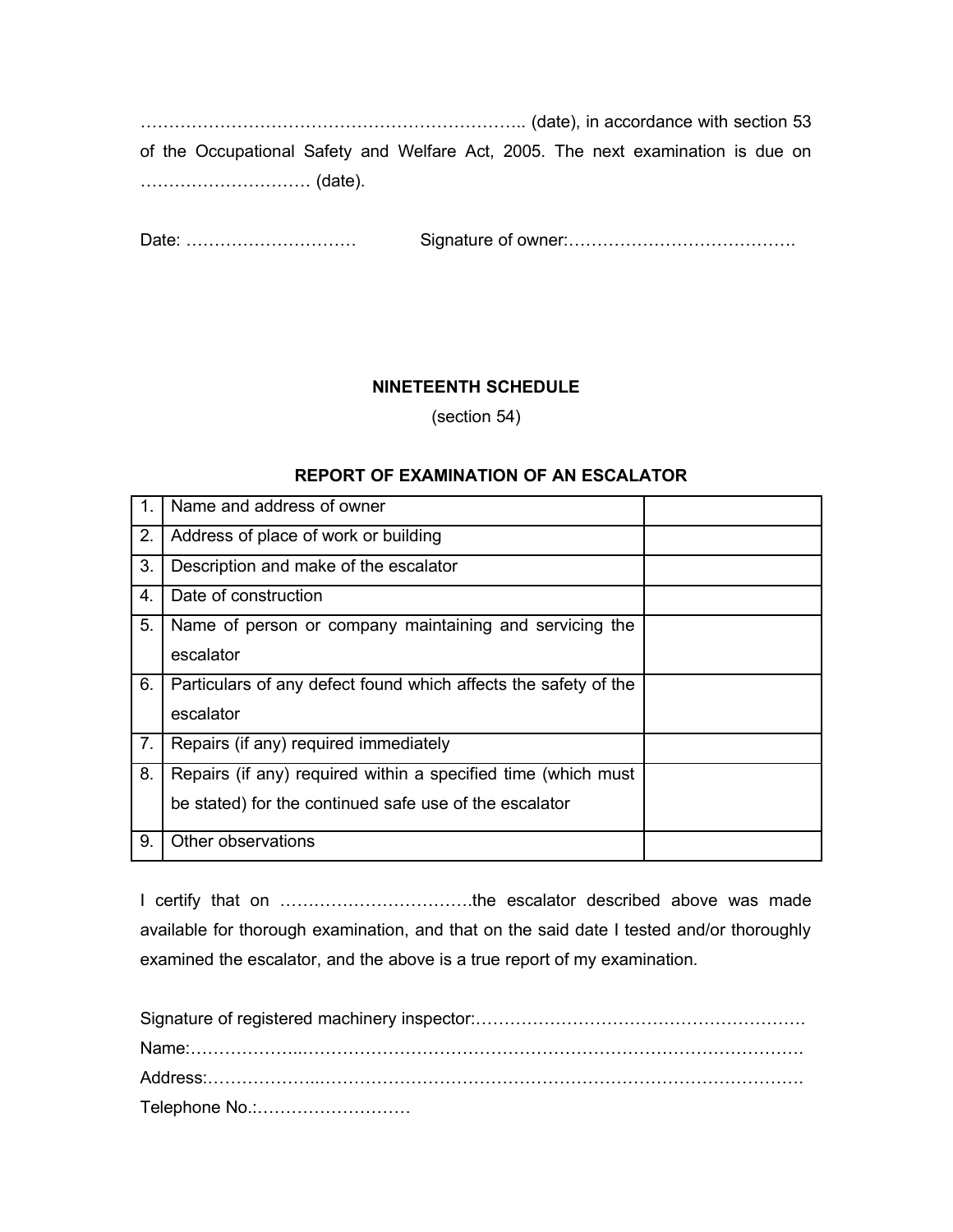Date:………………………………

# **TWENTIETH SCHEDULE**

(section 60)

#### **REPORT OF EXAMINATION OF A REFRIGERATION PLANT**

|    | Name and address of owner                                         |  |
|----|-------------------------------------------------------------------|--|
| 2. | Address of place of work                                          |  |
| 3. | Description, make and model of the plant                          |  |
| 4. | Date of construction                                              |  |
| 5. | Condition of the safety devices required by section 60            |  |
| 6. | Are the fittings required by section 60 for positive displacement |  |
|    | compressor provided?                                              |  |
| 7. | Repairs (if any) required for the continued safe use of the       |  |
|    | refrigeration plant                                               |  |
| 8. | Is the plant together with all its components and auxiliary parts |  |
|    | properly maintained and in good condition                         |  |
| 9. | Other observations                                                |  |

I certify that on …………………………….the refrigeration plant described above was made available for test and/or thorough examination, and that on the said date I tested and/or thoroughly examined the plant, and the above is a true report of my examination.